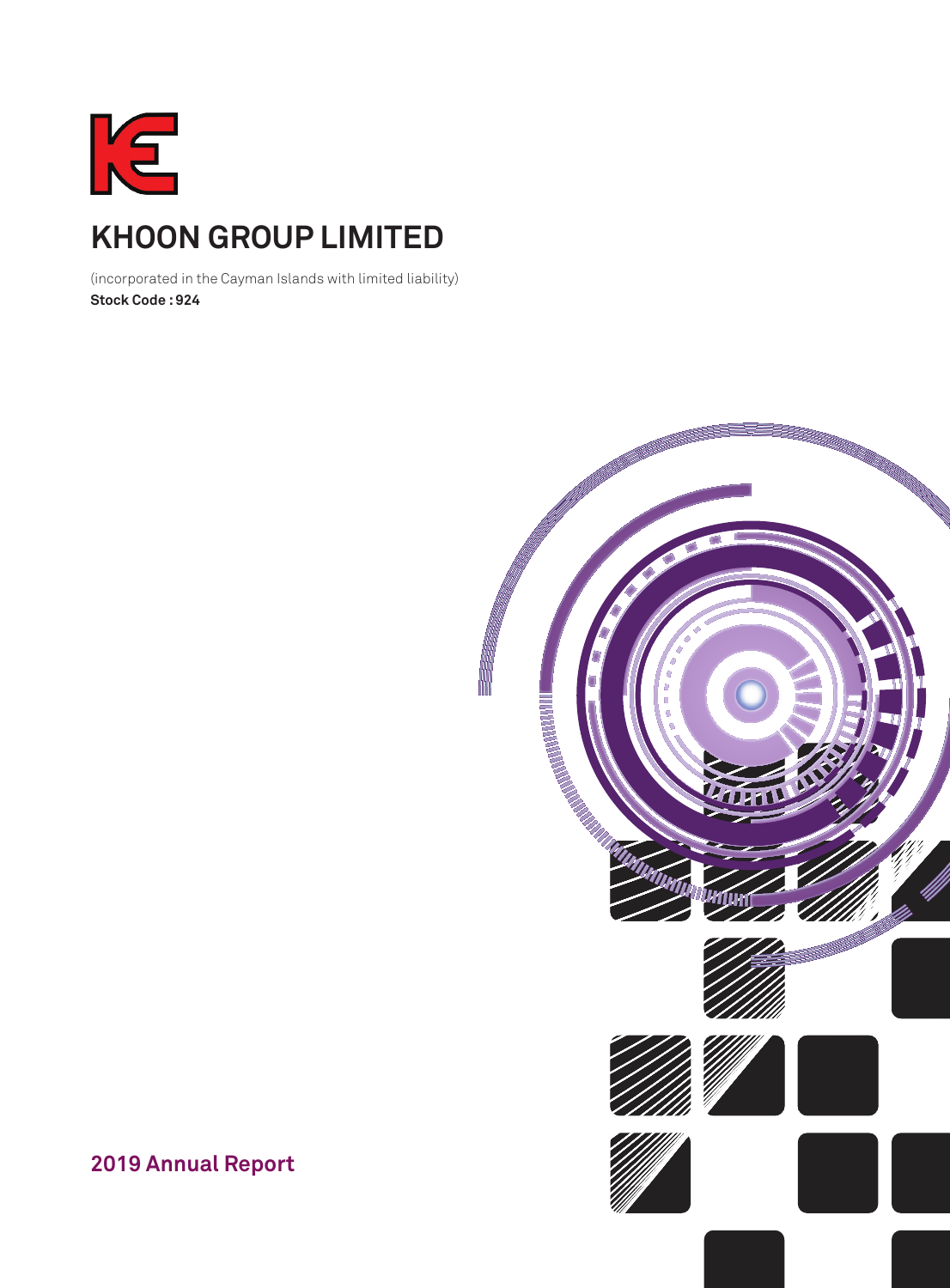

- Chairman's Statement Management Discussion and Analysis Biography of Directors and Senior Management Corporate Governance Report Report of The Directors Consolidated Statement of Profit or Loss and Other Comprehensive Income Consolidated Statement of Financial Position Consolidated Statement of Changes in Equity Consolidated Statement of Cash Flows
- Environmental, Social and Governance Report

Corporate Information

- Independent Auditor's Report
- 
- 
- 
- 
- Notes to the Consolidated Financial Statements
- Summary of Financial Information

In the event of any inconsistencies between the English and Chinese text in this annual report, the English text shall prevail.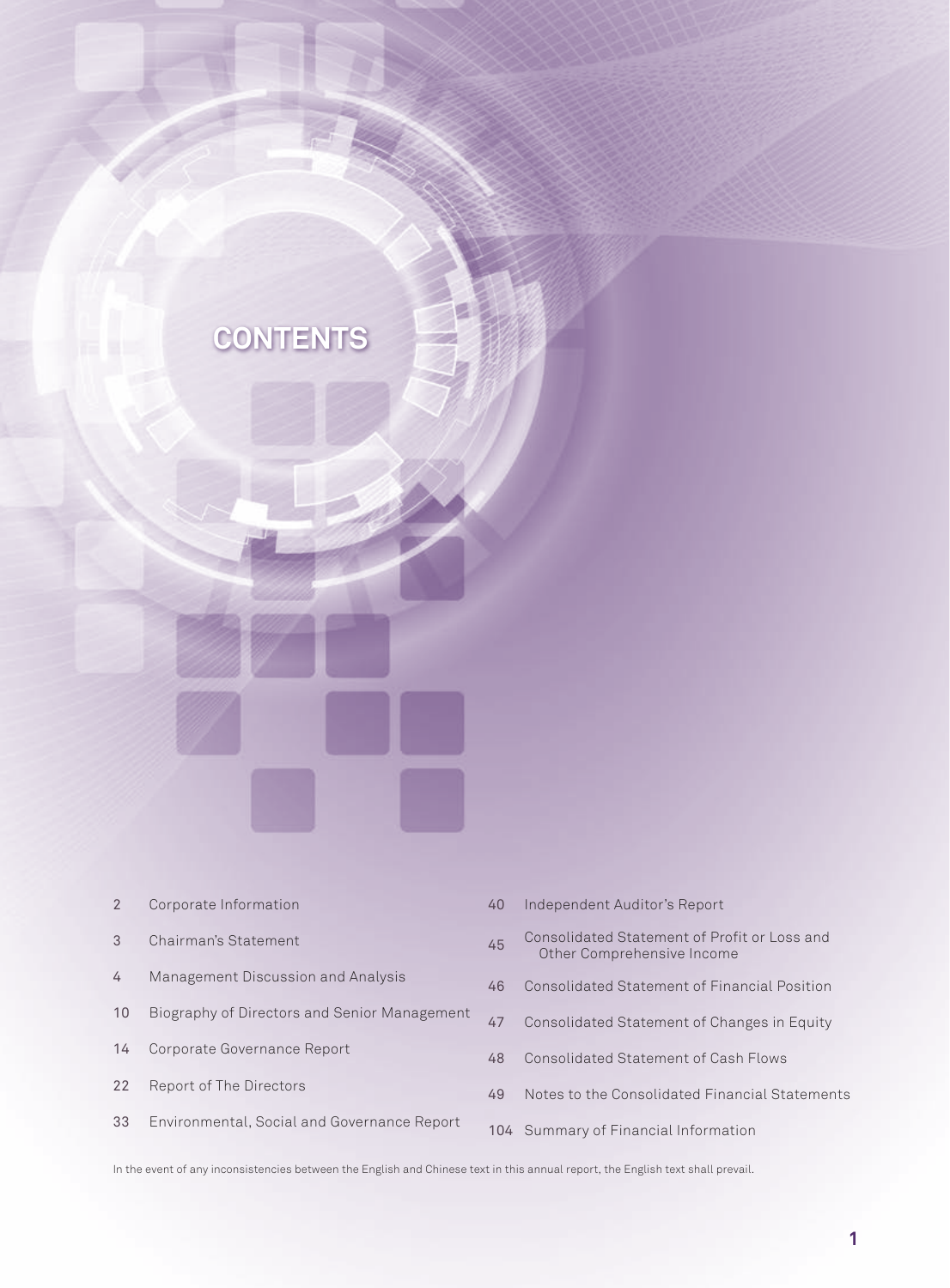**Corporate Information**

# **BOARD OF DIRECTORS**

### Executive Directors

Mr. Ang Jui Khoon (Chairman) Mr. Ang Kok Kwang (Hong Guoguang) (Chief Executive Officer) Mr. Ang Yong Kwang (Hong Yongquan)

#### Independent Non-Executive Directors

Ms. Tan Pei Fung Mr. Yeo Kwang Maccann Mr. Hon Chin Kheong (Han Zhenqiang)

# **AUDIT COMMITTEE**

Ms. Tan Pei Fung (Chairlady) Mr. Yeo Kwang Maccann Mr. Hon Chin Kheong (Han Zhenqiang)

# **REMUNERATION COMMITTEE**

Mr. Yeo Kwang Maccann (Chairman) Ms. Tan Pei Fung Mr. Ang Kok Kwang (Hong Guoguang)

# **NOMINATION COMMITTEE**

Mr. Ang Jui Khoon (Chairman) Mr. Ang Yong Kwang (Hong Yongquan) Ms. Tan Pei Fung Mr. Yeo Kwang Maccann Mr. Hon Chin Kheong (Han Zhenqiang)

# **COMPANY SECRETARY**

Ms. Leung Hoi Yan

# **AUTHORISED REPRESENTATIVES**

Mr. Ang Kok Kwang (Hong Guoguang) Ms. Leung Hoi Yan

# **REGISTERED OFFICE**

Clifton House 75 Fort Street PO Box 1350 Grand Cayman KY1-1108 Cayman Islands

# **HEADQUARTERS AND PRINCIPAL PLACE OF BUSINESS IN SINGAPORE**

Block 5000 Ang Mo Kio Avenue 5 #04-01 Techplace II Singapore 569870

# **PRINCIPAL PLACE OF BUSINESS IN HONG KONG**

Unit B, 17/F, United Centre 95 Queensway, Hong Kong

# **PRINCIPAL SHARE REGISTRAR AND TRANSFER OFFICE**

Estera Trust (Cayman) Limited Clifton House 75 Fort Street PO Box 1350 Grand Cayman KY1-1108 Cayman Islands

# **HONG KONG BRANCH SHARE REGISTRAR AND TRANSFER OFFICE**

Boardroom Share Registrars (HK) Limited 2103B, 21/F, 148 Electric Road North Point, Hong Kong

# **LEGAL ADVISER**

As to Hong Kong law: Guantao & Chow Solicitors and Notaries Suites 1801-03 18/F, One Taikoo Place 979 King's Road Quarry Bay, Hong Kong

# **PRINCIPAL BANKERS**

RHB Bank Berhad (Bukit Timah Branch) United Overseas Bank Limited

# **AUDITOR**

Deloitte & Touche LLP Public Accountants and Chartered Accountants 6 Shenton Way OUE Downtown 2 #33-00 Singapore 068809

# **COMPLIANCE ADVISER**

Kingsway Capital Limited 7/F, Tower One Lippo Centre 89 Queensway, Hong Kong

# **COMPANY'S WEBSITE**

www.khoongroup.com

# **STOCK CODE**

924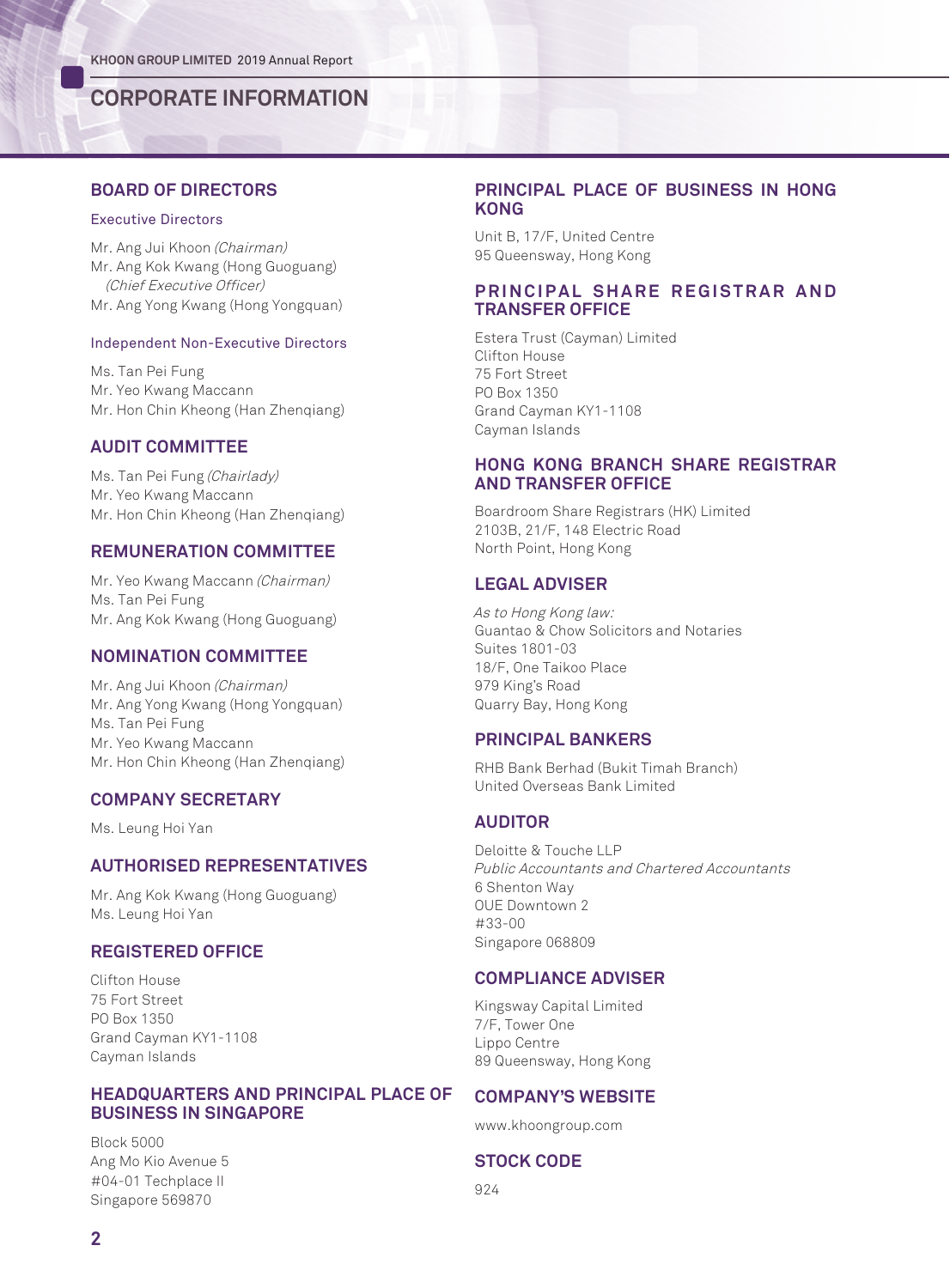**CHAIRMAN'S STATEMENT**

Dear Shareholders,

On behalf of the board (the "Board") of directors (the "Directors") of Khoon Group Limited (the "Company", together with its subsidiaries, the "Group", "we" or "us"), I am delighted to present our first annual report of the Group for the year ended 30 June 2019 following our listing on the Main Board of The Stock Exchange of Hong Kong Limited (the "Stock Exchange").

# **LISTING ON THE STOCK EXCHANGE**

The ordinary shares of the Company (the "Shares") were successfully listed (the "Listing") on the Main Board of the Stock Exchange on 5 July 2019 (the "Listing Date") which marked a significant milestone for our Group. 250 million Shares were issued under the share offer, raising net proceeds of approximately HK\$95 million (after deducting listing expenses). The additional capital raised and a broader capital base as a result of the Listing allow us to further expand our business. It also provided our Group an opportunity to strengthen our corporate governance and further promote our Group as a well-organised establishment to the public.

Our Group has an operating history of over 30 years in Singapore as a mechanical and electrical ("M&E") service provider specialised in providing electrical engineering solutions. Throughout the last 3 decades, we experienced several highs and lows which severely tested our character and determination in finishing all projects being awarded to us. While every project has its own set of challenges, our Group's principle has always been the same, which is to fulfil our promises and complete all projects awarded to our Group, with no exception.

This basic principle is easier said than done. However, with the perseverance and determination of our management team and dedicated staff, we managed to overcome all storms and hardships to reach where we are today.

I would like to take this opportunity to express my sincere gratitude to my fellow Directors, the management team and staff for their dedication, contributions and hard work throughout the years, and to the shareholders, business partners and suppliers for their trust and support.

To end off, I hope to reiterate and continue to instill this basic principle in our Group and associates, which is as simple as it says – to do our work well every single day.

#### **Ang Jui Khoon**

Chairman and Executive Director

Singapore, 27 September 2019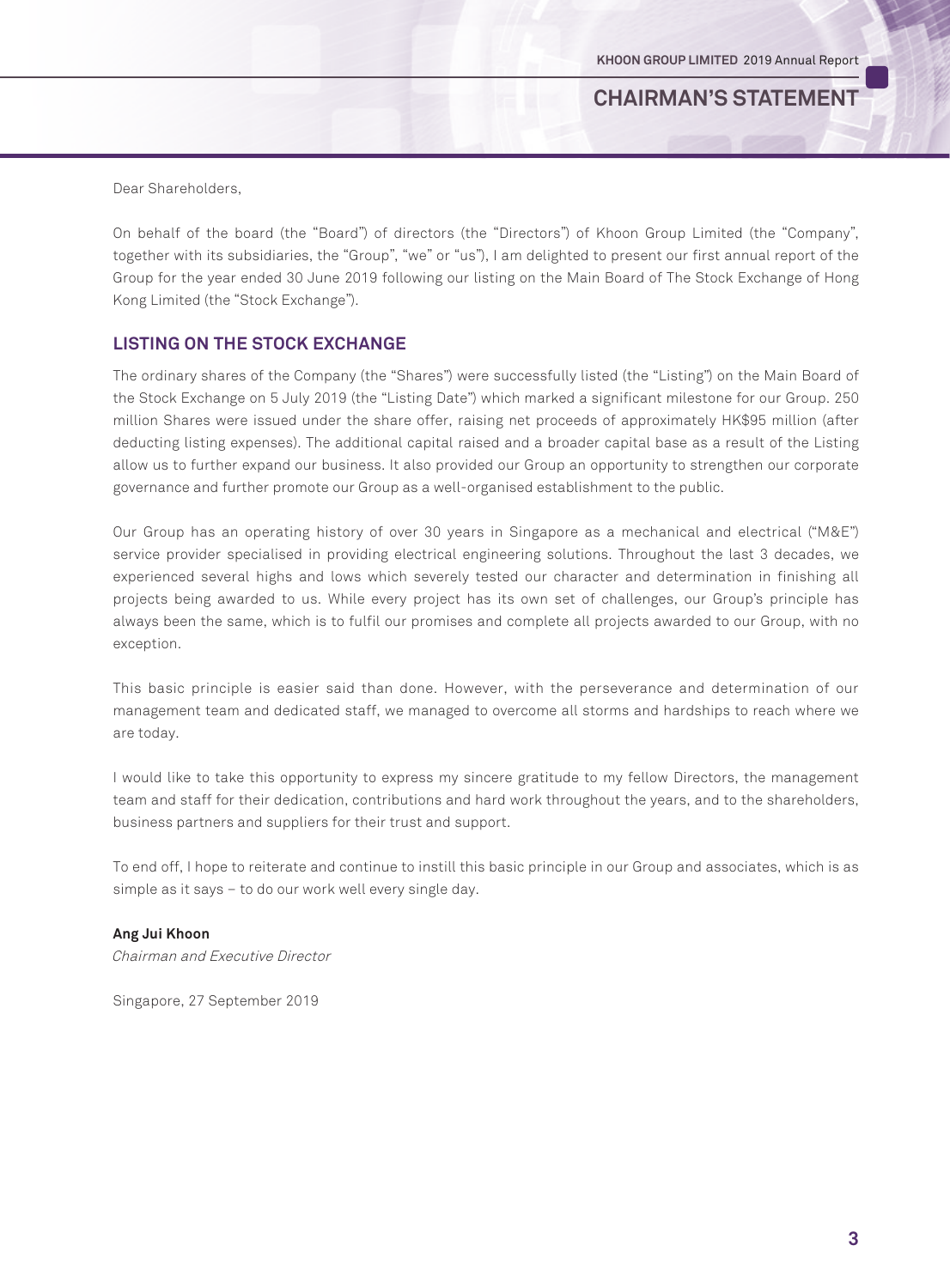# **BUSINESS REVIEW AND OUTLOOK**

The Group is a M&E engineering contractor in Singapore specialised in providing electrical engineering solutions and its scope of services comprises (i) customisation and/or installation of electrical systems; (ii) assisting to obtain statutory approvals; and (iii) testing and commissioning. The Group has been established for over 30 years and its services are essential for ensuring the functionality and connectedness of the electrical systems as well as their compliance with the prescribed designs and statutory requirements. The Group's electrical engineering services are widely required in new building developments, redevelopment, additions and alterations ("A&A") works and upgrading projects, which involve residential, commercial and industrial buildings. In particular, the Group had established solid track record in undertaking electrical engineering works in public residential developments initiated by the Housing Development Board ("HDB"), the public housing authority of the Singapore Government.

During the year ended 30 June 2019, the Group's revenue increased by 44.2% to approximately S\$48.6 million as compared to approximately S\$33.7 million for the year ended 30 June 2018. The Group's gross profit and net profit also increased by 47.7% and 5.7% to approximately S\$9.6 million and S\$3.7 million respectively, as compared to approximately S\$6.5 million and S\$3.5 million for the year ended 30 June 2018 respectively. The increase is mainly due to the additional public residential projects undertaken by the Group during the year ended 30 June 2019.

The overall construction sector in Singapore is expected to momentarily propel growth before slowing down in 2020. The construction sector's growth may weaken in 2020 and 2021 due to recent hints of elevated risks of a global recession.

That said, the Group has continued to outperform despite the strong headwind and coupled with the continued support from various government projects such as its new public housing construction and upgrading works for HDB flats. The Group is confident that it will continue to stay relevant and remain competitive in the local electrical engineering market.

As at 30 June 2019, we had 43 projects on hand (including contracts in progress and contracts which are yet to commence) with a notional or estimated contract value of approximately S\$111.5 million, of which approximately S\$48.6 million had been recognised as revenue during the year ended 30 June 2019. The remaining balance will be recognised as our revenue in accordance with the stage of completion.

# **FINANCIAL REVIEW**

|                     | For the year ended 30 June |             |        |  |
|---------------------|----------------------------|-------------|--------|--|
|                     | 2019                       | 2018        | Change |  |
|                     | S\$ million                | S\$ million | $\%$   |  |
| Revenue             | 48.6                       | 33.7        | 44.2   |  |
| Gross profit        | 9.6                        | 6.5         | 47.7   |  |
| Gross profit margin | 19.8%                      | 19.3%       | 0.5%   |  |
| Net profit          | 3.7                        | 3.5         | 5.7%   |  |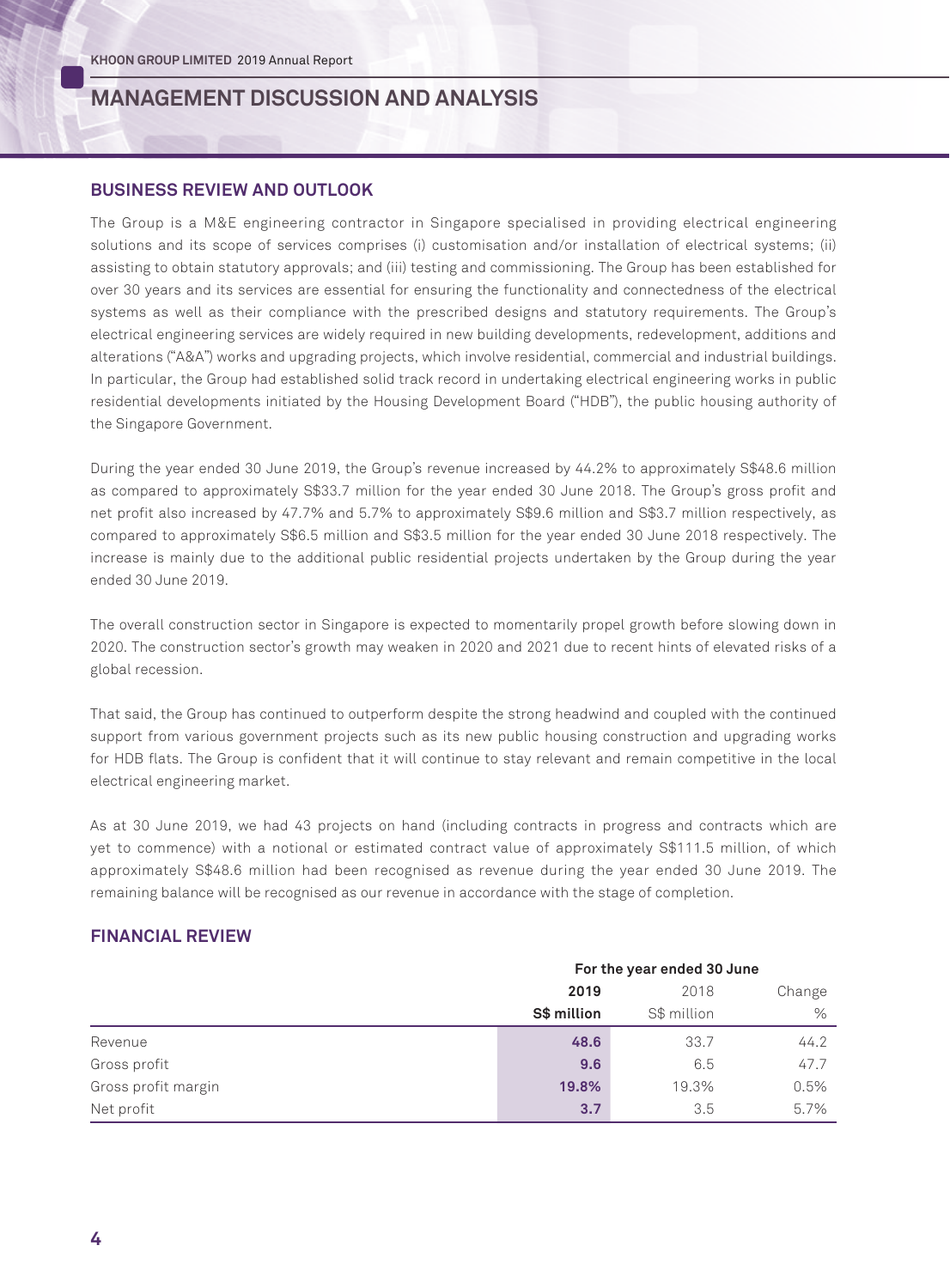#### Revenue

The Group's principal operating activities are in the provision of electrical engineering services for both public and private sector projects. Our electrical engineering services are widely required in new building developments, redevelopment, A&A and upgrading projects, which involve residential, commercial and industrial buildings.

|                         | For the year ended 30 June |             |            |                          |         |            |
|-------------------------|----------------------------|-------------|------------|--------------------------|---------|------------|
|                         |                            | 2019        |            |                          | 2018    |            |
|                         | Number of                  |             |            | Number of                |         |            |
|                         | projects                   |             |            | projects                 |         |            |
|                         | with revenue               | Revenue     | % of total | with revenue             | Revenue | % of total |
|                         | contribution               | S\$ million | revenue    | contribution S\$ million |         | revenue    |
| Public sector projects  | 41                         | 42.1        | 86.6       | 38                       | 30.7    | 91.1       |
| Private sector projects | 13                         | 6.5         | 13.4       | 15                       | 3.0     | 8.9        |
| Total                   | 54                         | 48.6        | 100.0      | 53                       | 33.7    | 100.0      |

The Group's overall revenue increased by approximately S\$14.9 million or approximately 44.2% from approximately S\$33.7 million for the year ended 30 June 2018 to approximately S\$48.6 million for the year ended 30 June 2019. The increase is mainly due to revenue contributed from public residential projects which has increased significantly by approximately S\$11.4 million or 37.2%.

Further, we also recorded an increase in revenue from private sector projects due to more works performed for 2 private sector projects, which contributed revenue of approximately S\$4.0 million for the year ended 30 June 2019 (approximately S\$0.3 million for the year ended 30 June 2018).

#### Cost of Services

The Group's cost of services increased by approximately S\$11.9 million or approximately 43.5% from approximately S\$27.2 million for the year ended 30 June 2018 to approximately S\$39.1 million for the year ended 30 June 2019. Such increase in cost of services was generally in line with the increase in revenue.

#### Gross Profit and Gross Profit Margin

|                         | For the year ended 30 June |                           |          |             |              |              |
|-------------------------|----------------------------|---------------------------|----------|-------------|--------------|--------------|
|                         |                            | 2019                      |          |             | 2018         |              |
|                         | Revenue                    | Gross profit Gross profit |          | Revenue     | Gross profit | Gross profit |
|                         | S\$ million                | S\$ million               | margin % | S\$ million | S\$ million  | margin %     |
| Public sector projects  | 42.1                       | 8.3                       | 19.7     | 30.7        | 5.6          | 18.2         |
| Private sector projects | 6.5                        | 1.3                       | 20.0     | 3.0         | 0.9          | 30.0         |
| Total                   | 48.6                       | 9.6                       | 19.8     | 33.7        | 6.5          | 19.3         |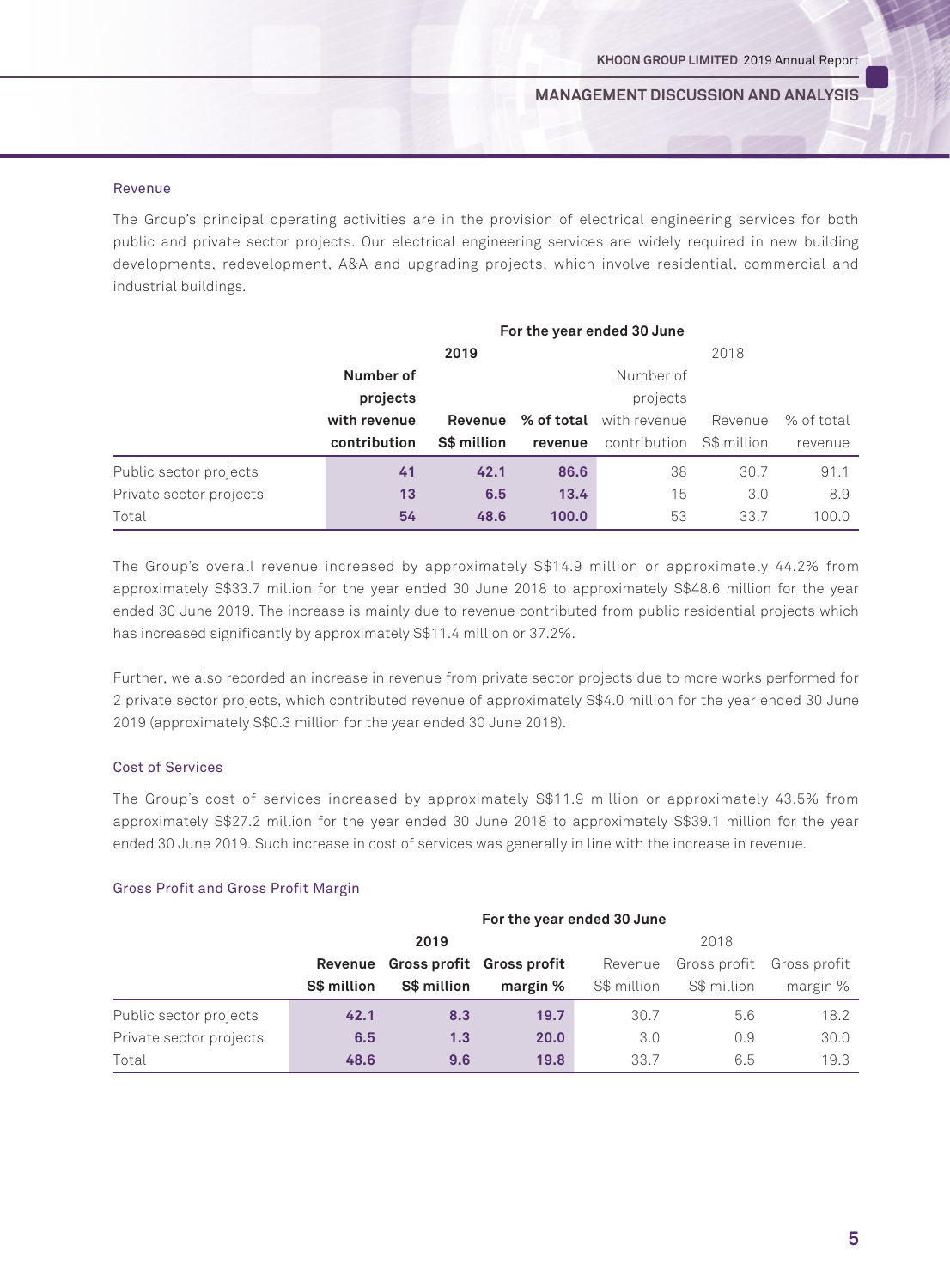The gross profit of the Group for the year ended 30 June 2019 amounted to approximately S\$9.6 million, representing an increase of approximately 47.3% as compared with approximately S\$6.5 million for the year ended 30 June 2018, which was driven by an increase in revenue for the same period. The Group's gross profit margin for the year ended 30 June 2019 was approximately 19.8%, which was relatively stable when compared with approximately 19.3% for the year ended 30 June 2018.

#### Other Income

Other income mainly included income from (i) interest income from banks, (ii) government grants, (iii) rental income, (iv) sponsorship income and (v) sundry income. During the year ended 30 June 2019, other income amounted to approximately S\$0.2 million (2018: approximately S\$0.3 million). The decrease in other income was mainly due to lesser bank interest income and government grant received for the year ended 30 June 2019, which was slightly offset by increase in new sponsorship income.

#### Other Gains or Losses

Other gains or losses mainly included (i) net exchange gain or loss, (ii) gain or loss on disposal of property, plant and equipment, (iii) reversal of allowance for bad and doubtful debts and (iv) reversal of provision for liquidated damages. During the year ended 30 June 2019, other gains or losses amounted to approximately S\$0.3 million (2018: approximately S\$0.2 million). The increase in other gains was mainly due to a reversal of provision for liquidated damages during the year ended 30 June 2019.

#### Administrative Expenses

The administrative expenses of the Group for the year ended 30 June 2019 amounted to approximately S\$2.4 million, representing an increase of approximately 44.9% compared with approximately S\$1.7 million for the year ended 30 June 2018, mainly due to the increase in our headcount and salary increments, increase in auditors' remuneration and increase in rental expenses for office premises.

#### Finance Costs

Finance costs for the year ended 30 June 2019 was nil as compared to the year ended 30 June 2018 of approximately S\$39,000.

#### Income Tax Expense

The Group's income tax expense increased to approximately S\$1.4 million for the year ended 30 June 2019 from approximately S\$0.8 million for the year ended 30 June 2018. Such increase was mainly driven by the increase in assessable profit, excluding the tax effect of the non-deductible listing expenses of approximately S\$2.6 million incurred during the year ended 30 June 2019.

#### Net Profit

Profit attributable to owners of the Company for the year ended 30 June 2019 increased by approximately S\$0.2 million from approximately S\$3.5 million for the year ended 30 June 2018 to S\$3.7 million for the year ended 30 June 2019. Excluding the listing expenses of approximately S\$0.9 million and S\$2.6 million for the year ended 30 June 2018 and 30 June 2019 respectively, the profits for the year ended 30 June 2018 and 30 June 2019 of the Group would have been approximately S\$4.4 million and S\$6.3 million respectively and the increase of profit would have been approximately 40.9% year-on-year.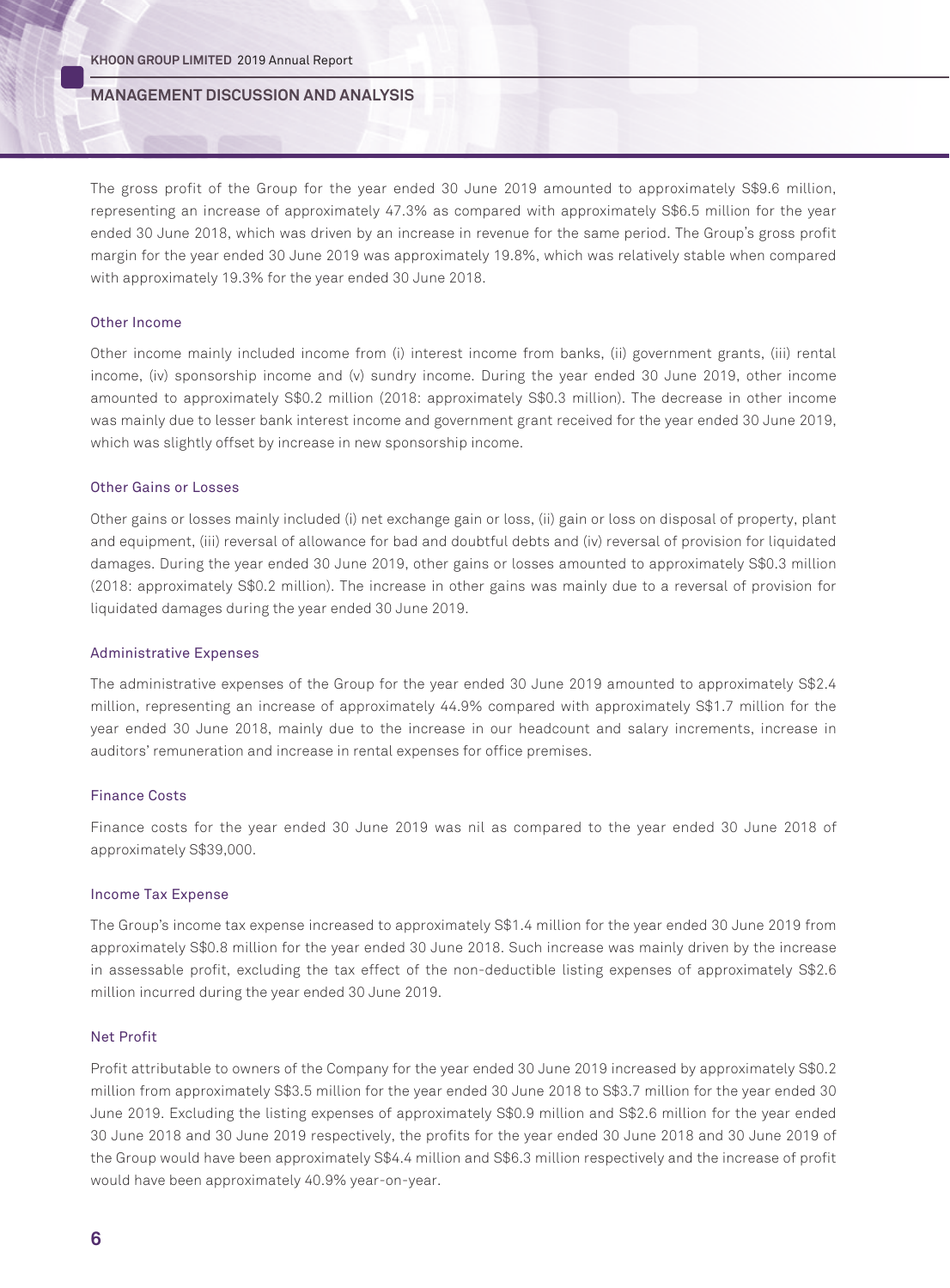#### Final Dividend

The Board did not recommend the payment of a final dividend for the year ended 30 June 2019 (2018: S\$3.0 million).

#### Liquidity, Financial Resources and Capital Structure

The Shares were successfully listed on the Main Board of the Stock Exchange on 5 July 2019 and there has been no change in capital structure of the Group since then. The Company's capital comprises ordinary shares and capital reserves. The Group finances its working capital, capital expenditures and other liquidity requirements through a combination of its cash and cash equivalents, cash flows generated from operations and net proceeds from the Share Offer.

The Group adopts a prudent cash and financial management policy. The Group's cash, mainly denominated in SGD, USD and HKD, are generally deposited with certain financial institutions.

As at 30 June 2019, the Group had total cash and bank balances of approximately S\$6.0 million, which is the same as the year ended 30 June 2018. The Group does not have any bank borrowings or obligations under finance lease as at 30 June 2019 and 30 June 2018.

#### Pledge of Assets

The Group did not pledge any assets to secure any banking facilities or bank loans during the years ended 30 June 2018 and 30 June 2019.

#### Treasury Policy

The Group has adopted a prudent financial management approach towards it treasury policy and thus maintained a healthy financial position throughout the year. The Board closely monitors the Group's liquidity position to ensure that the liquidity structure of the Group's assets, liabilities, and other commitments can meet its funding requirements all the time.

#### Foreign Exchange Risk

The Group mainly operates in Singapore. Most of the operating transactions and revenue were settled in Singapore dollars and the Group's assets and liabilities are primarily denominated in Singapore dollars. However, the Group has certain bank balances denominated in US\$ and HK\$ amounting to S\$4.0 million as at 30 June 2019 which expose the Group to foreign currency risk. The Group manages the risk by closely monitoring the movements of the foreign currency rate.

#### Gearing Ratio

Gearing ratio is calculated by dividing all borrowings by total equity at the period-end date and expressed as a percentage. The gearing ratio of the Group as at 30 June 2019 was nil (as at 30 June 2018: nil).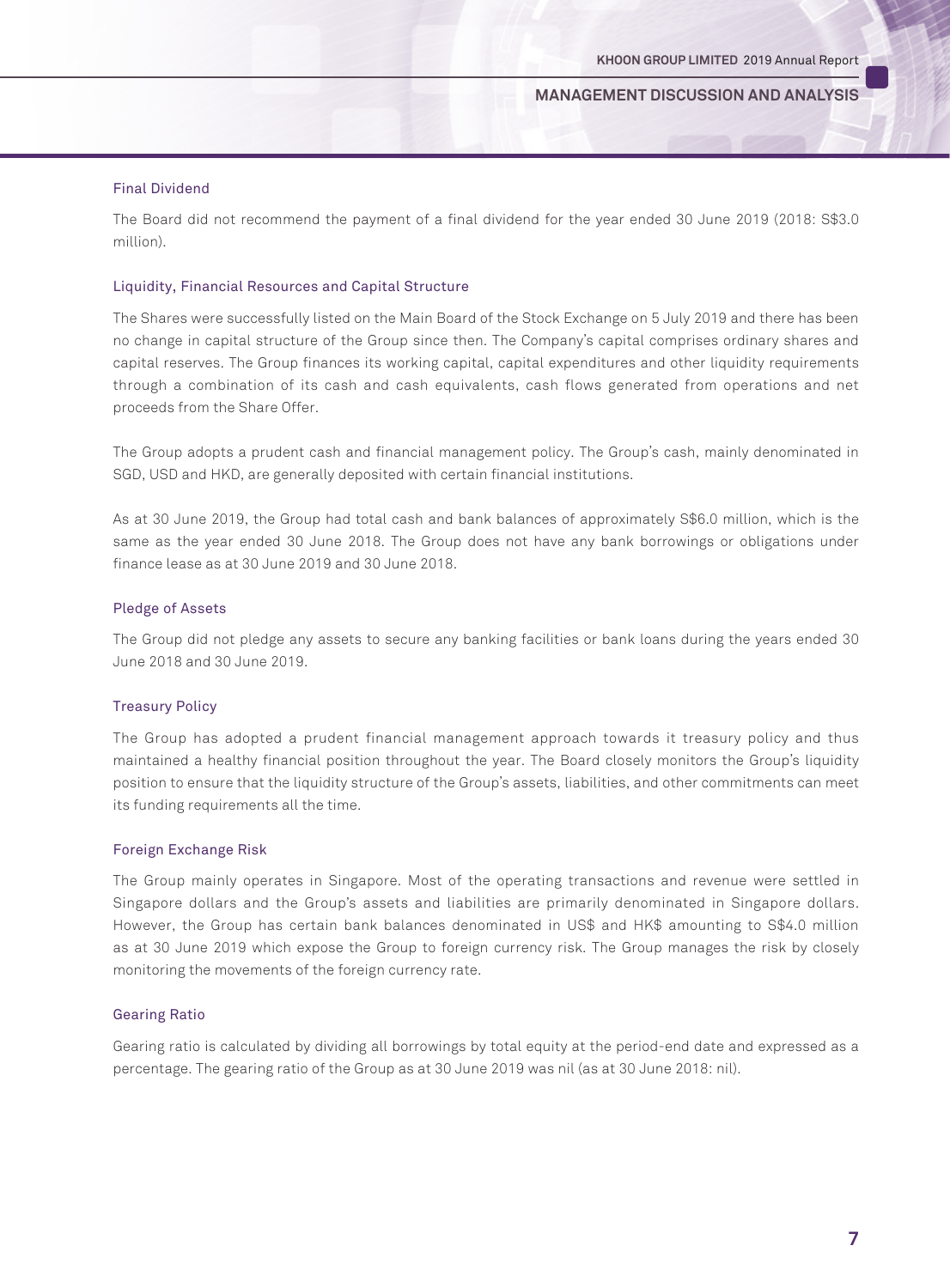#### Significant Investment, Material Acquisitions and Disposal of Subsidiaries and Associated Companies

Apart from the reorganisation in relation to the Listing (as set out under the section headed "History, Development and Reorganisation" of the prospectus of the Company dated 20 June 2019 (the "Prospectus")), there were no significant investments held, material acquisitions or disposals of subsidiaries and affiliated companies by the Group during the year ended 30 June 2019. Save for the business plan as disclosed in the Prospectus, there was no plan for material investments or capital assets as at 30 June 2019.

#### Future Plans for Material Investments or Capital Assets

Save as disclosed in the Prospectus, the Group did not have other future plans for material investments or capital assets as at 30 June 2019.

#### Employees and Remuneration Policy

As at 30 June 2019, the Group had a total of 191 employees (2018: 181 employees), including executive Directors. Total staff costs including Directors' emoluments, salaries, wages and other staff benefits, contributions and retirement schemes in the year ended 30 June 2019 amounted to approximately S\$6.0 million (2018: approximately S\$4.7 million). In order to attract and retain high quality staff and to enable smooth operations within the Group, the remuneration policy and package of the Group's employees are periodically reviewed. The salary and benefit levels of the employees of the Group are competitive (with reference to market conditions and individual qualifications and experience). The Group provides adequate job training to the employees to equip them with practical knowledge and skills. Apart from central provident fund and job training programs, salary increments and discretionary bonuses may be awarded to employees according to the assessment of individual performance and market situation. The emoluments of the Directors have been reviewed by the remuneration committee of the Company, having regard to the Company's operating results, market competitiveness, individual performance and achievement, and approved by the Board.

#### Environmental Policies and Performance

Details of environmental policies, performance and compliance with laws and regulations are set out in the "Environmental, Social and Governance Report" in this annual report.

#### Contingent Liabilities

As at 30 June 2019, the Group had performance bonds of approximately S\$0.9 million (2018: S\$0.6 million) given in favour of the Group's customers as security for the due performance and observance of our Group's obligation under the contracts entered into between our Group and the customers. The performance guarantees will be released upon completion of the contracts.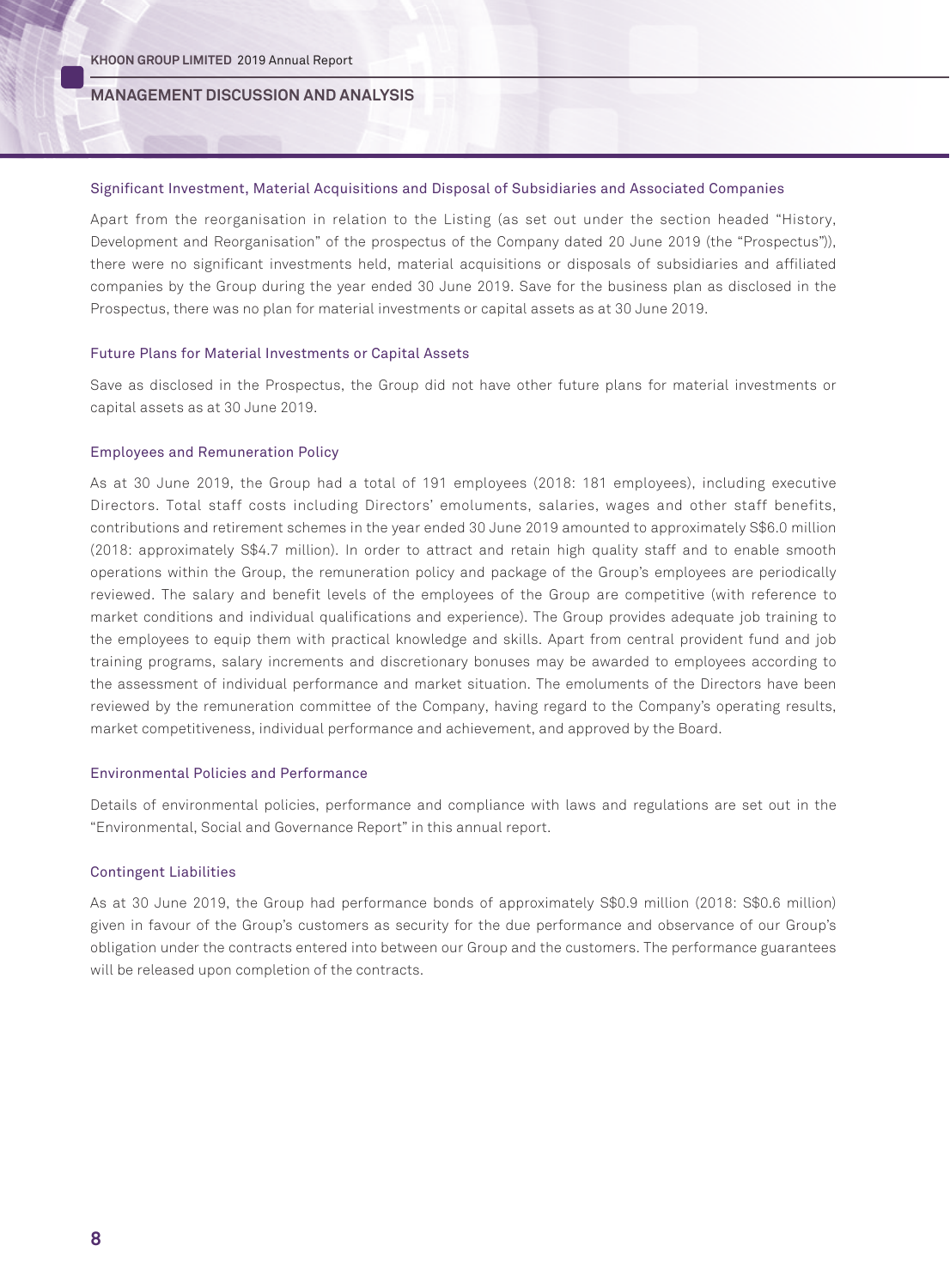#### Capital Expenditures and Capital Commitments

During the year ended 30 June 2019, the Group acquired items of property, plant and equipment of approximately S\$0.1 million (2018: S\$0.1 million).

As at 30 June 2019, the Group had no material capital commitments.

#### Use of Net Proceeds from the Share Offer

The net proceeds from the Share Offer were approximately HK\$95.0 million (after deducting listing expenses). In line with the future plans and the proceeds as set out in the Prospectus, the Group plans to allocate the net proceeds for the purposes as outlined below.

|                                                                                                                                                                                                                               |             | Approximate<br>Percentage of<br>the Total |
|-------------------------------------------------------------------------------------------------------------------------------------------------------------------------------------------------------------------------------|-------------|-------------------------------------------|
| <b>Purposes</b>                                                                                                                                                                                                               | S\$ million | <b>Net Proceeds</b>                       |
| Acquisition of a Singapore-based air-conditioning and mechanical ventilation<br>contractor which is registered under the workhead of ME01 (air-conditioning,<br>refrigeration and ventilation works) with at least "L4" grade | 40.6        | 42.7%                                     |
| Strengthening our manpower by recruiting additional staff                                                                                                                                                                     | 14.5        | 15.3%                                     |
| Expanding our premises for our various operational needs                                                                                                                                                                      | 10.4        | 10.9%                                     |
| Financing our upfront costs and working capital requirements at the early stage<br>of carrying out our electrical engineering projects                                                                                        | 9.5         | 10.0%                                     |
| Financing the acquisition of additional machinery and equipment                                                                                                                                                               | 8.0         | 8.4%                                      |
| Purchasing a building information modeling software together with certain<br>ancillary supporting hardware device and upgrading our enterprise resource<br>planning system                                                    | 5.1         | 5.4%                                      |
| Financing the acquisition of additional lorries                                                                                                                                                                               | 1.6         | 1.7%                                      |
| Reserved as our general working capital                                                                                                                                                                                       | 5.3         | 5.6%                                      |

As the Shares were listed on 5 July 2019, the Company did not have any listing proceeds to deploy as at 30 June 2019.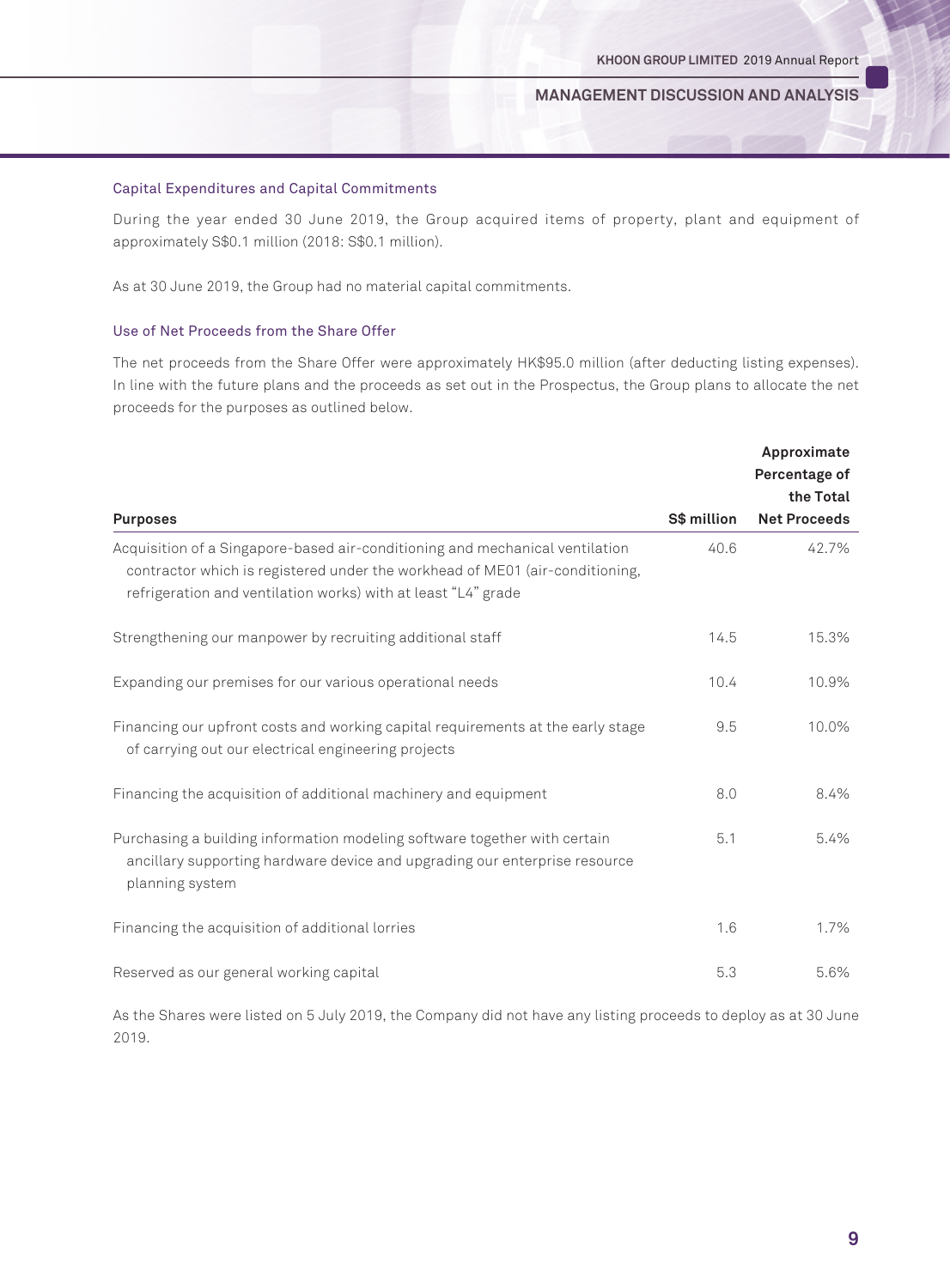# **BIOGRAPHY OF DIRECTORS AND SENIOR MANAGEMENT**

# **DIRECTORS**

#### Executive Directors

**Mr. Ang Jui Khoon** ("Mr. JK Ang"), aged 68, is the executive Director and one of the controlling shareholders of the Company. He was re-designated as the executive Director and appointed as the chairman of the Board on 31 August 2018. Mr. JK Ang is a co-founder of the Group, and also a director of KHOON ENGINEERING CONTRACTOR PTE. LTD. ("Khoon Engineering") as well as a director of TOP STRIDE INVESTMENT LIMITED, a Company's subsidiary, and a director of LEAD DEVELOPMENT INVESTMENT LIMITED, a controlling shareholder of the Company. Mr. JK Ang is responsible for the overall strategic planning, business development and corporate management of the Group. His appointment as the chairman of nomination committee of the Company takes effect on 5 July 2019. Mr. JK Ang is the father of Mr. KK Ang and Mr. YK Ang.

Mr. JK Ang has over 47 years of relevant experience in the electrical engineering industry. From June 1972 to March 1973, Mr. JK Ang was employed by Great Electrical Enterprise (Pte) Limited as an electrician. He then worked for Reliance Electric (Pte) Limited as an electrician from April 1973 to November 1975. In April 1975, Mr. JK Ang founded Khoon Engineering Contractor as a sole proprietorship and commenced the business of providing electrical engineering contracting services in Singapore. Subsequently, Mr. JK Ang founded Khoon Engineering as a majority shareholder in May 1988.

Mr. JK Ang holds an Electrician's Licence which was granted by the Energy Market Authority of Singapore for lifetime in July 2016. Mr. JK Ang has been the representative of Khoon Engineering as a corporate member of Singapore Electrical Contractors and Licensed Electrical Workers Association since March 2014. Mr. JK Ang was awarded Grade Three of National Trade Certificate in Electrical Fitting & Installation (Industrial) by Industrial Training Board Singapore in May 1975.

In recognition of his contributions to the community, Mr. JK Ang was awarded the Public Service Medal (Pingat Bakti Masyarakat – PBM) by the President of Singapore in 2019.

**Mr. Ang Kok Kwang (Hong Guoguang)** ("Mr. KK Ang"), aged 44, is the executive Director, the chief executive officer and one of the controlling shareholders of the Company. He is responsible for the day-to-day operations and overall project management, formulating corporate and business strategies and making major operation decisions of the Group. His appointment as a member of remuneration committee of the Company takes effect on 5 July 2019. Mr. KK Ang is the son of Mr. JK Ang and the elder brother of Mr. YK Ang.

Mr. KK Ang has over 20 years of relevant experience in the electrical engineering industry. Since January 1999, he has been a director of Khoon Engineering. He is also a director of LEAD DEVELOPMENT INVESTMENT LIMITED, a controlling shareholder of the Company as well as a director of TOP STRIDE INVESTMENT LIMITED, a Company's subsidiary.

Mr. KK Ang obtained a Diploma in Electrical Engineering from Singapore Polytechnic in May 1994 and a Bachelor of Engineering with Honours from the University of Melbourne in Australia in December 1998. Mr. KK Ang currently holds a Wiring Installer Licence issued by the Info-communications Development Authority of Singapore in April 2008. Mr. KK Ang has also been registered in the Building and Construction Authority of Singapore ("BCA") as a trade foreman of electrical works, the latest registration of which was granted by the BCA in June 2019 and will be expired in August 2021.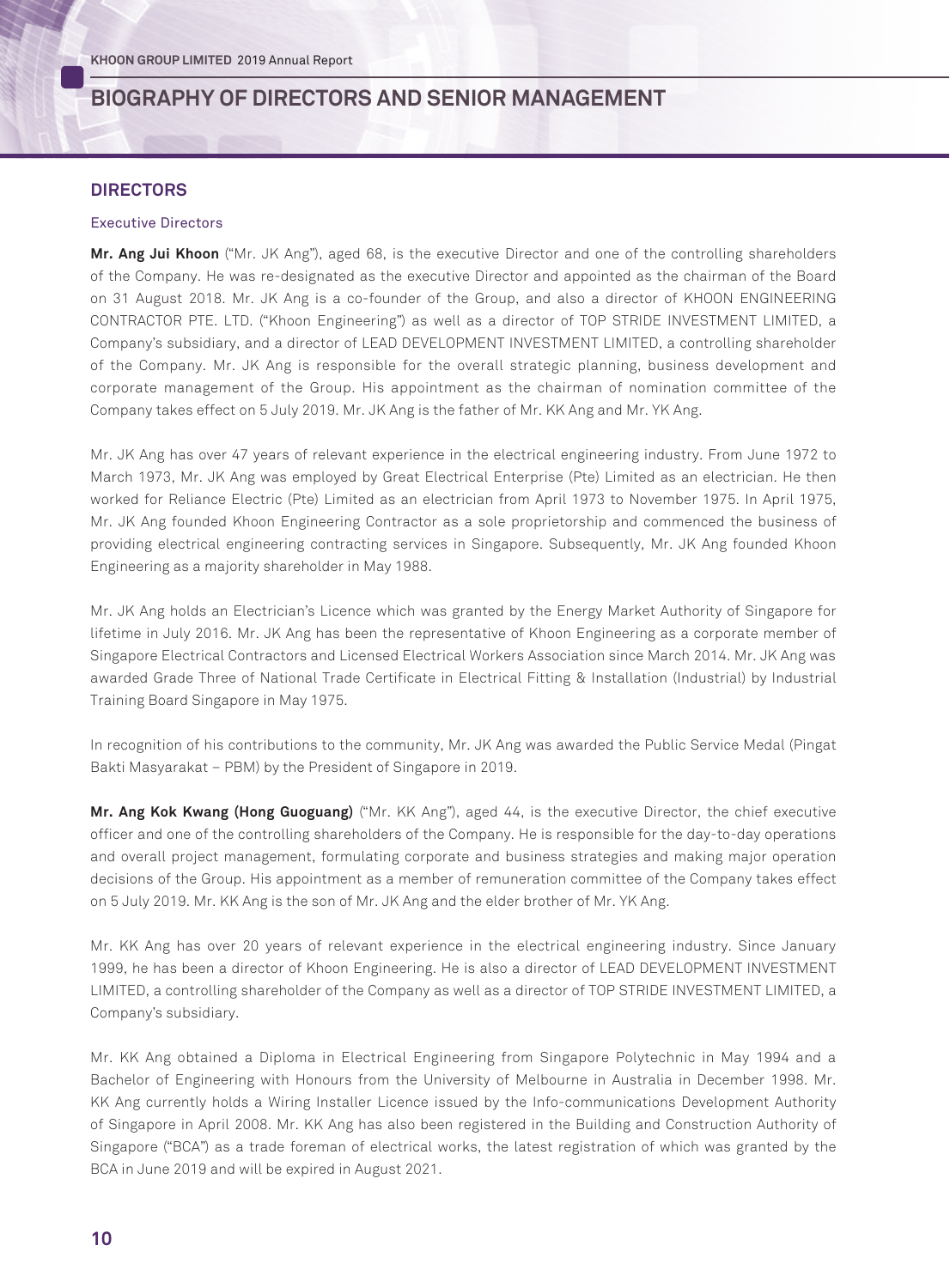# **BIOGRAPHY OF DIRECTORS AND SENIOR MANAGEMENT**

**Mr. Ang Yong Kwang (Hong Yongquan)** ("Mr. YK Ang"), aged 34, is the executive Director and the general manager of the Company. He is responsible for the day-to-day operations, overall project management and administrative matters of the Group. His appointment as a member of nomination committee of the Company takes effect on 5 July 2019. Mr. YK Ang is the son of Mr. JK Ang and the younger brother of Mr. KK Ang.

Mr. YK Ang has over 9 years of experience in the electrical engineering industry. Mr. YK Ang began his career when he joined Khoon Engineering as a project manager in August 2010. He was promoted to general manager of Khoon Engineering in July 2016.

Mr. YK Ang obtained a Diploma in Information Technology from Ngee Ann Polytechnic in Singapore in August 2004. He further obtained a Bachelor of Information Technology (major in network administration and design, major in computer security) from the Edith Cowan University in Australia in August 2009. Mr. YK Ang has also been registered in the BCA as a supervisor of mechanical and electrical works, the latest registration of which was granted by the BCA in August 2018 and will be expired in August 2020.

#### Independent Non-executive Directors

**Ms. Tan Pei Fung** ("Ms. Tan"), aged 36, was appointed as the independent non-executive Director on 10 June 2019. Her appointment as the chairlady of audit committee of the Company and a member of remuneration committee and nomination committee of the Company takes effect on 5 July 2019. She is primarily responsible for providing independent judgment to the Board.

Ms. Tan has over 17 years of experience in the accounting and finance industry. In February 2002, Ms. Tan joined Likok Paper Trading Pte Ltd as a finance and administration manager. She was promoted to her current position as group finance director in June 2008. Ms. Tan was admitted to full membership of CPA Australia in August 2011.

Ms. Tan obtained a Bachelor of Commerce from University of Tasmania in Australia in December 2005. Part of the curriculum of the said degree was taught in Singapore, while the remaining part was taught in Australia.

**Mr. Yeo Kwang Maccann** ("Mr. Yeo"), aged 34, was appointed as the independent non-executive Director on 10 June 2019. His appointment as the chairman of remuneration committee of the Company and a member of audit committee and nomination committee of the Company takes effect on 5 July 2019. He is primarily responsible for providing independent judgment to the Board.

Mr. Yeo has over 9 years of experience in the financial industry and business management. Mr. Yeo began his career when he was employed by the Monetary Authority of Singapore in August 2009 as an associate of its capital markets intermediaries department. He left the Monetary Authority of Singapore in April 2011. Mr. Yeo was employed by Credit Suisse Group AG (Singapore) as a senior analyst from May 2011 to June 2012. After that, Mr. Yeo joined TriOptima Asia Pacific Pte. Ltd. from June 2012 to July 2017 as a client manager. In August 2017, Mr. Yeo joined Roman Deco Pte Ltd as a managing director.

Mr. Yeo obtained a Bachelor of Accountancy and a Bachelor of Business Management from Singapore Management University in June 2009.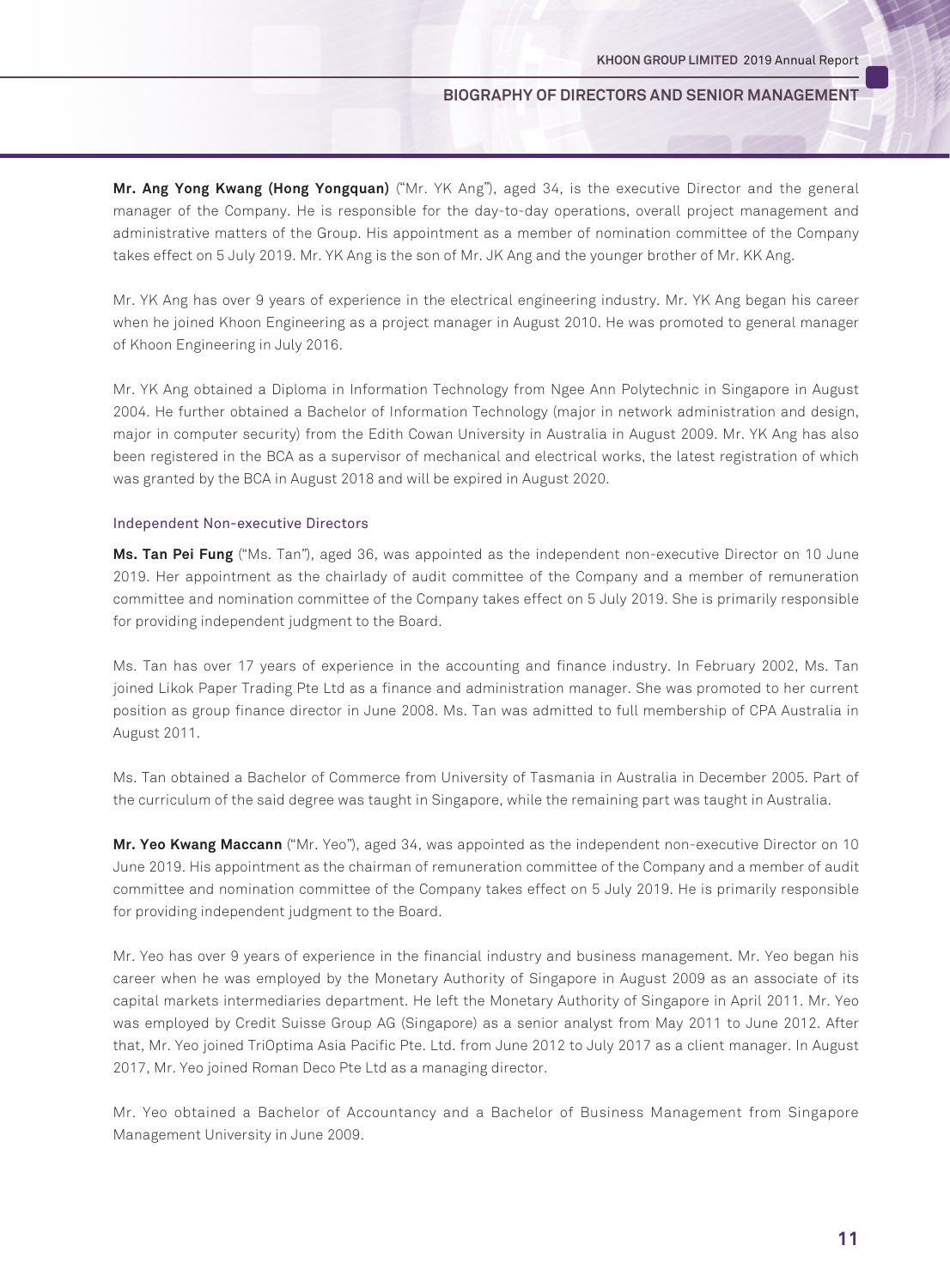**Khoon Group Limited** 2019 Annual Report

#### **BIOGRAPHY OF DIRECTORS AND SENIOR MANAGEMENT**

**Mr. Hon Chin Kheong (Han Zhenqiang)** ("Mr. Hon"), aged 45, was appointed as the independent non-executive Director on 10 June 2019. His appointment as a member of the audit committee and nomination committee of the Company takes effect on 5 July 2019. He is primarily responsible for providing independent judgment to the Board.

Mr. Hon has over 19 years of experience in the architectural profession. From March 2000 to April 2001, Mr. Hon was employed by Otis Koglin Wilson Architects in Chicago, USA, as a junior architect. After that, he joined P&T Consultants Pte Ltd in Singapore from 2001 to 2013, where his last position was senior associate. In September 2013, Mr. Hon joined Swan & Maclaren Architects Pte Ltd as a director.

Mr. Hon was granted Diploma in Mechanical Engineering from Singapore Polytechnic in May 1994, and was granted Bachelor of Architecture from Illinois Institute of Technology in the United States in May 2001. Mr. Hon was admitted as a member of the Singapore Board of Architects in July 2005.

# **SENIOR MANAGEMENT**

**Mr. Lim Shi Ann (Lin Shi'an)** ("Mr. Lim"), aged 35, is the financial controller of the Company and is responsible for overall accounting and financial matters of the Group.

Mr. Lim has over 8 years of experience in the accounting industry. Mr. Lim was employed by Ernst & Young Solutions LLP from March 2011 to December 2017 where his last position was manager. In April 2018, Mr. Lim joined Khoon Engineering as its financial controller.

Mr. Lim obtained a Diploma in Banking & Financial Services from Singapore Polytechnic in May 2004. Mr. Lim was certified as an affiliate of the Association of Chartered Certified Accountants in December 2009, and was qualified as a chartered accountant of Singapore in April 2015.

**Mr. Ong Qijie (Wang Qijie)** ("Mr. Ong"), aged 37, is the project director of the Company and is responsible for the procurement and performance of electrical engineering projects of the Group.

Mr. Ong has over 7 years of experience in the electrical engineering industry. Mr. Ong joined Khoon Engineering in August 2012 and was promoted to senior project manager in July 2016. Mr. Ong was appointed as the project director of Khoon Engineering in April 2018.

Mr. Ong obtained a Diploma in Electronics, Computer & Communication Engineering from Singapore Polytechnic in May 2002. He further obtained a Bachelor of Engineering from Singapore University of Social Sciences (previously known as SIM University) in September 2010.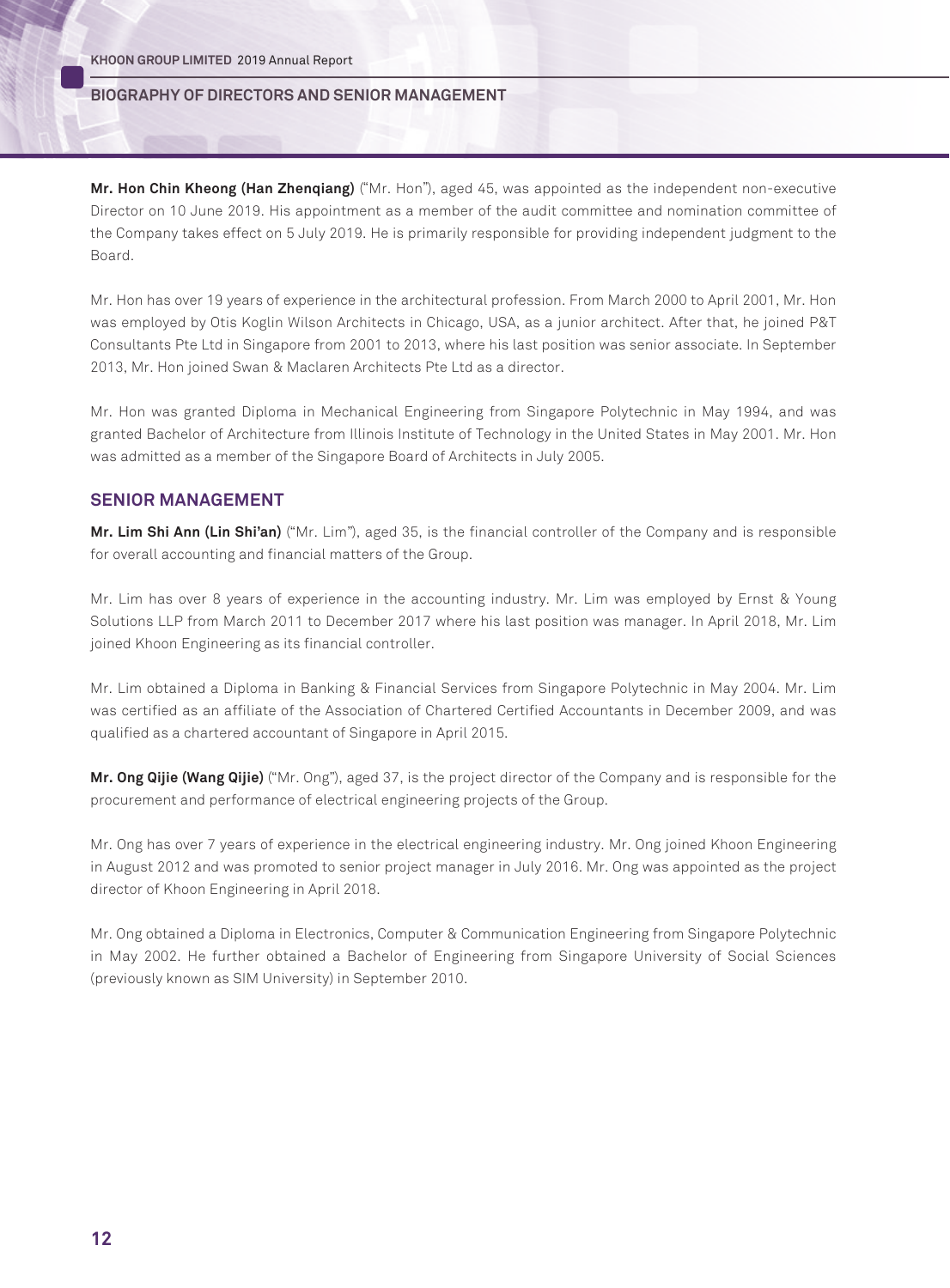# **BIOGRAPHY OF DIRECTORS AND SENIOR MANAGEMENT**

**Mr. Li Junming, Calvin** ("Mr. Li"), aged 36, is the assistant general manager of the Company and is responsible for overseeing and coordinating the activities of various departments of the Group, assisting the general manager and other executive Directors in developing strategies to improve the service quality and productivity, and assisting in the human resources functions.

Mr. Li has over 7 years of experience in the financial industry and business management. Mr. Li began his career in July 2011 when he was employed by GFI Group as a FOREX/derivative broker. He left GFI Group in April 2013. From May 2013 to June 2014, he was employed by DBS Bank Ltd. where his last position was senior relationship manager. Mr. Li was employed by Advanced Recycling Pte Ltd as a project manager from July 2014 to February 2016. Mr. Li joined Khoon Engineering in February 2016 as the project manager. In April 2018, Mr. Li was promoted to assistant general manager of Khoon Engineering.

Mr. Li obtained a Diploma in Electronics, Computer & Communication Engineering from Singapore Polytechnic in May 2004. He further obtained a Bachelor of Business (Economics and Finance) from Royal Melbourne Institute of Technology in Australia in August 2011.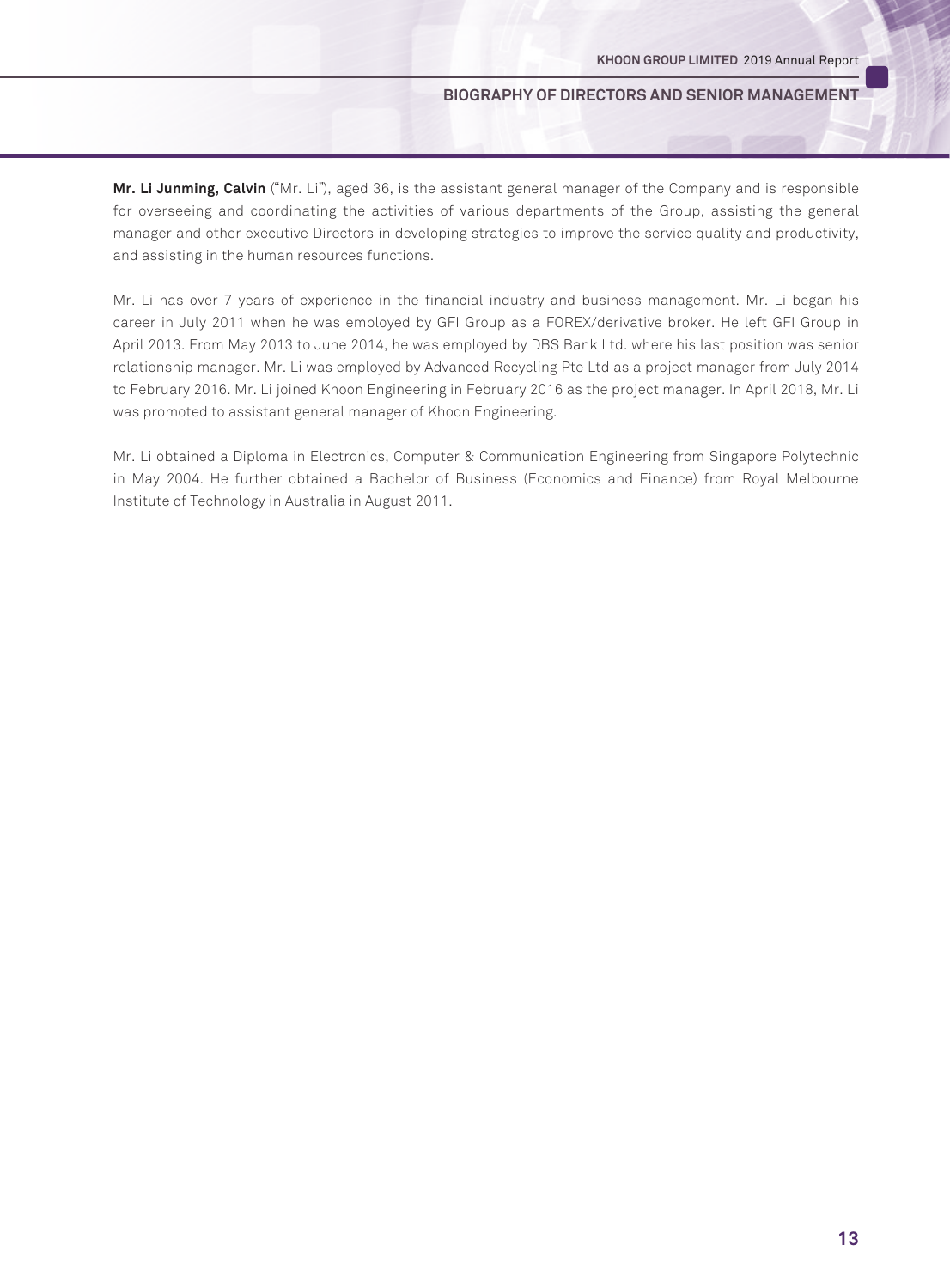# **CORPORATE GOVERNANCE PRACTICES**

The Company is committed to achieving high standards of corporate governance to safeguard the interests of its shareholders and enhance its corporate value. The Company adopted all the code provisions in the Corporate Governance Code (the "CG Code") in Appendix 14 of Rules Governing the Listing of Securities on the Stock Exchange (the "Listing Rules") as its own code on corporate governance practices.

Throughout the period from the Listing Date to the date of this report, the Company had complied with the code provisions set out in the CG Code.

#### **SECURITIES TRANSACTIONS BY DIRECTORS**

The Company adopted the Model Code for Securities Transactions by Directors of Listed Issuers (the "Model Code") as set out in Appendix 10 of the Listing Rules as the codes of conduct regarding securities transactions by Directors and by relevant employees of the Company. All Directors have confirmed, following specific enquiries by the Company, that they fully complied with the Model Code and its code of conduct regarding directors' securities transactions throughout the period from the Listing Date to the date of this report.

# **BOARD OF DIRECTORS**

The Company is governed by the Board which is responsible for the overall strategic planning, business development and corporate management of the Group; the day-to-day operations and overall project management, formulating corporate and business strategies, making major operation decisions and administrative matters of the Group; and providing independent judgements on the Group's compliance, internal control and corporate governance. The Board sets the overall policies, strategy and directions for the Group with a view to developing its business and enhancing the shareholders value. The Board meets regularly throughout the year to formulate overall strategy, monitor business development as well as the financial performance of the Group. The Board has delegated certain duties and authorities to the management for overall accounting and financial matters of the Group; procurement and performance of the electrical engineering projects of the Group; overseeing and coordinating the activities of various departments of the Group; assisting the general manager and other executive Directors in developing strategies to improve the service quality and productivity; and assisting in the human resources functions. The Board may discharge its corporate governance duties by establishment of board committees and delegation of certain management and administration functions to the management. During the year, the Board reviewed the effectiveness of the risk management and internal controls systems of the Group.

### **BOARD COMPOSITION**

The Board should regularly review the contribution required from the Director to perform his/her responsibilities to the Company, and whether the Director is spending sufficient time performing them.

The Board currently comprises three executive Directors, namely Mr. Ang Jui Khoon (chairman), Mr. Ang Kok Kwang (Hong Guoguang) (chief executive officer) and Mr. Ang Yong Kwang (Hong Yongquan) and three independent non-executive Directors (the "INED"), namely Ms. Tan Pei Fung, Mr. Yeo Kwang Maccann and Mr. Hon Chin Kheong (Han Zhenqiang).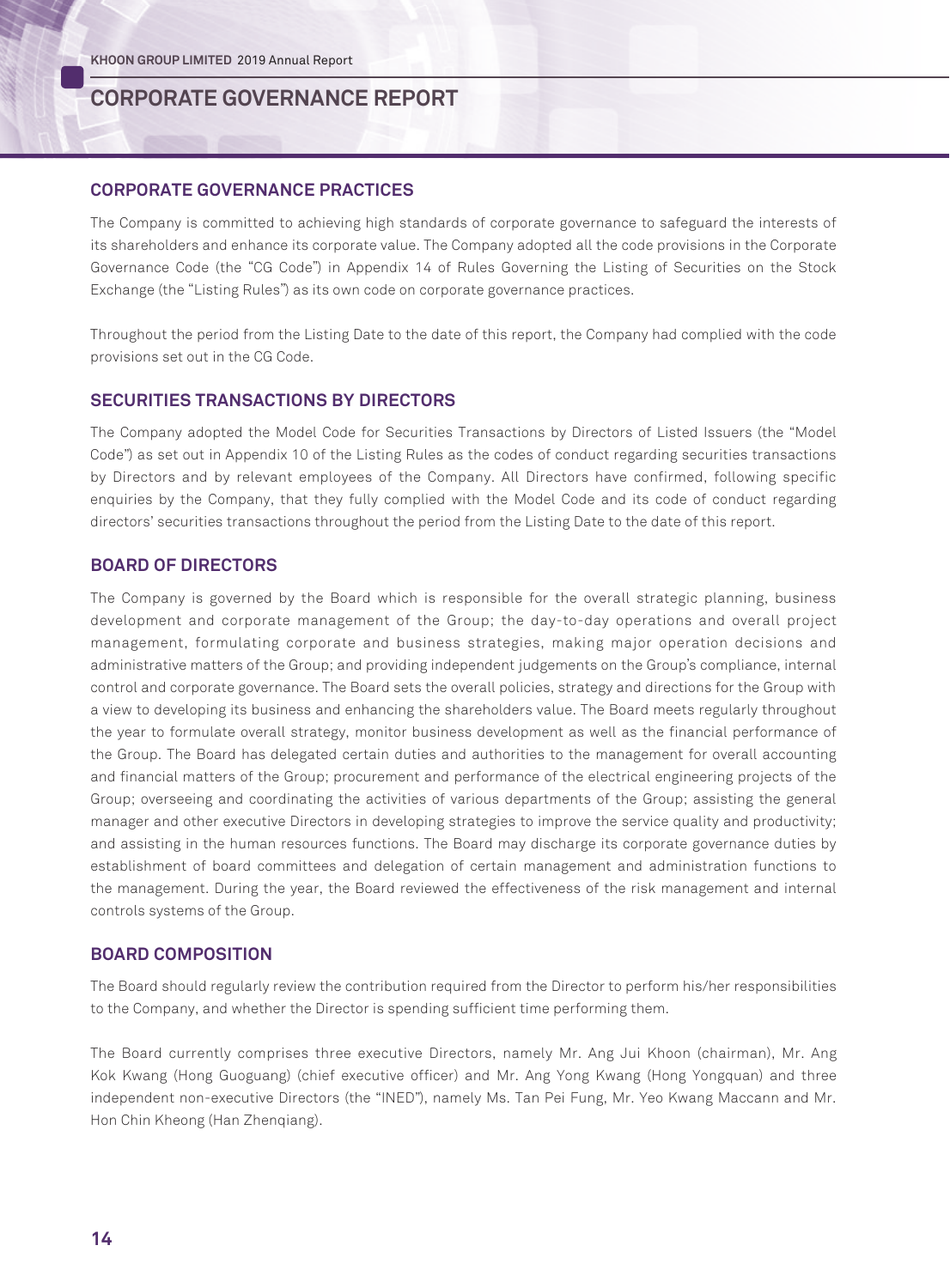Mr. Ang Jui Khoon is the father of Mr. Ang Kok Kwang (Hong Guoguang) and Mr. Ang Yong Kwang (Hong Yongquan). Mr. Ang Kok Kwang (Hong Guoguang) is the elder brother of Mr. Ang Yong Kwang (Hong Yongquan).

No regular board meetings and general meetings were held during the year ended 30 June 2019 as the Company was listed after the reporting period.

A board meeting was held on 27 September 2019 to consider and approve the final results of the Company for the year ended 30 June 2019 and to convene the annual general meeting of the Company. The Company expects to convene at least four regular board meetings in each financial year at approximately quarterly intervals in accordance with code provision A.1.1 of the CG Code.

# **DIRECTOR'S TRAINING AND CONTINUOUS PROFESSIONAL DEVELOPMENT**

During the year ended 30 June 2019, trainings have been attended by all Directors, Mr. Ang Jui Khoon, Mr. Ang Kok Kwang (Hong Guoguang), Mr. Ang Yong Kwang (Hong Yongquan), Ms. Tan Pei Fung, Mr. Yeo Kwang Maccann and Mr. Hon Chin Kheong (Han Zhenqiang), covering a wide range of topics including connected transactions, directors' obligations and publicity restriction.

In compliance with the Listing Rules, the Company appointed INEDs with at least one of them having appropriate professional qualifications or accounting or related financial management expertise. The INEDs, together with the executive Directors, ensure that the Board prepares its financial and other mandatory reports in strict compliance with the relevant standards. The Company has received an annual confirmation of independence under Rule 3.13 of the Listing Rules from each of the INEDs and believes that their independence is in compliance with the Listing Rules.

# **APPOINTMENT AND RE-ELECTION OF NON-EXECUTIVE DIRECTORS**

Under the code provision A.4.1 of the CG Code, non-executive directors should be appointed for a specific term, subject to re-election. The term of appointment pursuant to the letters of appointment of Ms. Tan Pei Fung, Mr. Yeo Kwang Maccann and Mr. Hon Chin Kheong (Han Zhenqiang) is for a period of three years till July 2022. The non-executive Directors are subject to the requirement that one-third of all the Directors shall retire from office by rotation at each annual general meeting pursuant to the amended and restated articles of association of the Company ("Articles of Association").

# **BOARD COMMITTEES**

The Board has established three committees, namely, the audit committee, remuneration committee and nomination committee, for overseeing particular aspects of the Company's affairs. All Board committees of the Company are established with specific written terms of reference which deal clearly with their authority and duties. The terms of reference of the audit committee, remuneration committee and nomination committee of the Company are posted on the Company's website and the Stock Exchange's website and are available to shareholders upon request.

All members of the audit committee of the Company and the majority of the members of the remuneration committee and the nomination committee of the Company are INEDs.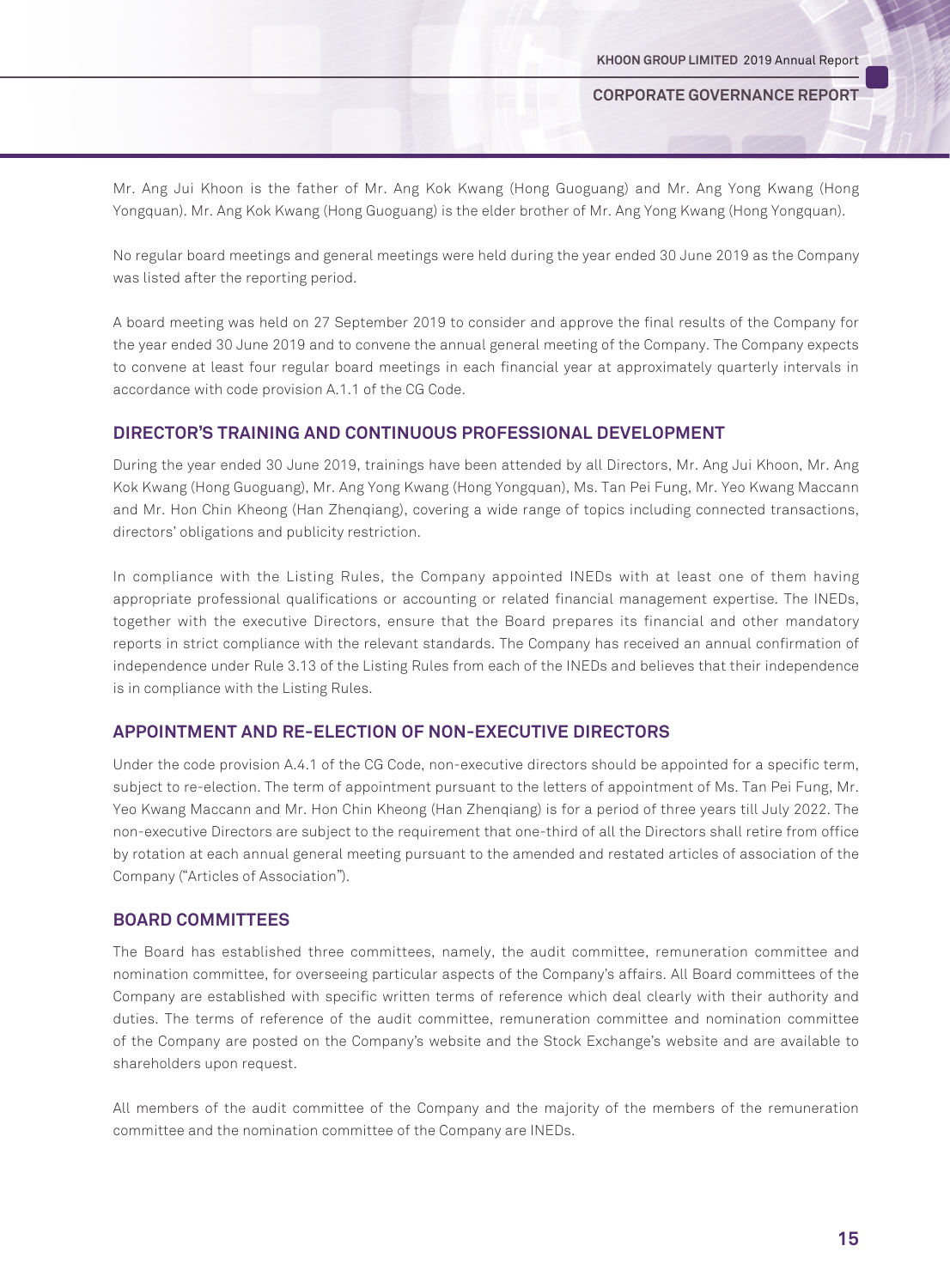### **AUDIT COMMITTEE**

The Company established an audit committee with written terms of reference in compliance with the CG Code of the Listing Rules. The audit committee comprises three INEDs, namely Ms. Tan Pei Fung, Mr. Yeo Kwang Maccann and Mr. Hon Chin Kheong (Han Zhenqiang). The audit committee is chaired by Ms. Tan Pei Fung.

The primary duties of the audit committee are to review the risk management and internal control systems, the Group's financial and accounting policies and practices and the financial statements and reports of the Company; approve the terms of engagement of the auditor; and discuss the scope of audit work with the auditor. The audit committee is also responsible for developing and reviewing the Company's policies and practices on corporate governance; reviewing the Company's compliance with the CG code and disclosure in the corporate governance report; and reviewing and monitoring the training and continuous professional development of directors and senior management and the Company's policies and practices on compliance with legal and regulatory requirements; and etc.

No audit committee meeting was held during the year ended 30 June 2019 as the Company was listed after the reporting period.

An audit committee meeting of the Company was held on 27 September 2019 to review the annual results of the Company for the year ended 30 June 2019, the compliance with the CG Code and the disclosure in the corporate governance report.

# **REMUNERATION COMMITTEE**

The Company established a remuneration committee with written terms of reference in compliance with the CG Code of the Listing Rules. The remuneration committee comprises one executive Director, namely Mr. Ang Kok Kwang (Hong Guoguang), and two INEDs, namely Mr. Yeo Kwang Maccann and Ms. Tan Pei Fung. The remuneration committee is chaired by Mr. Yeo Kwang Maccann.

The primary duties of the remuneration committee are to make recommendations to the Board on the establishment of a formal and transparent procedure for developing remuneration policy; the Company's policy and structure for all Directors' and senior management's remuneration and the remuneration of non-executive Directors. The Directors are remunerated with reference to their respective duties and responsibilities with the Company, the Company's performance, other companies in the industry in which the Group operates and current market practice. The remuneration committee adopted the model under the CG Code to make recommendations to the Board on the remuneration packages of individual executive Directors and senior management.

No remuneration committee meeting was held during the year ended 30 June 2019 as the Company was listed after the reporting period.

A remuneration committee meeting of the Company was held on 27 September 2019 to review and approve the relevant disclosure statements in this annual report in relation to the remuneration committee of the Company.

Details of emoluments of the Directors for the year are disclosed in note 11 to the consolidated financial statements and the retirement benefit schemes are disclosed in note 25 to the consolidated financial statements.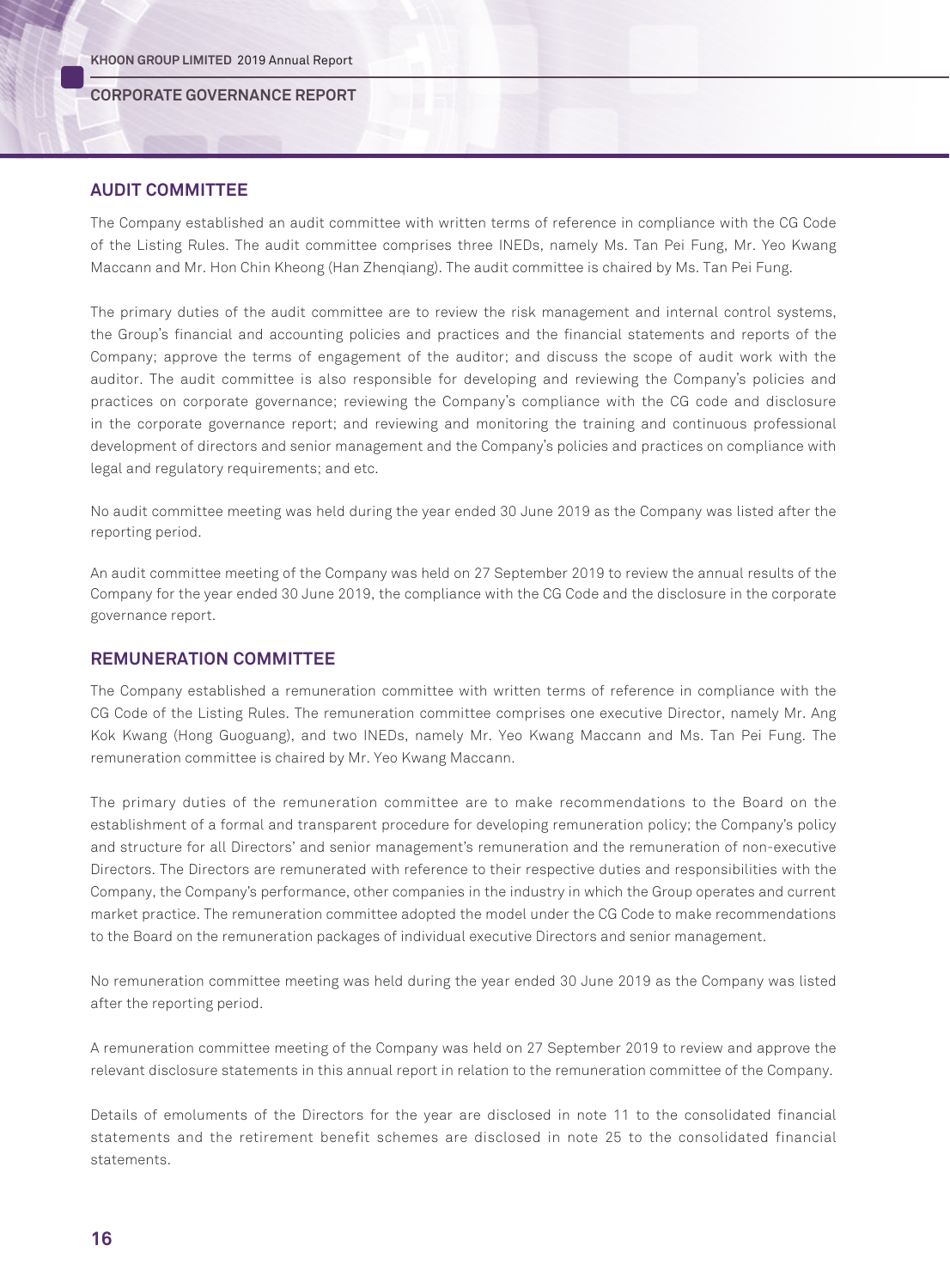# **NOMINATION COMMITTEE**

The Company established a nomination committee with written terms of reference in compliance with the CG Code of the Listing Rules. The nomination committee comprises two executive Directors, namely Mr. Ang Jui Khoon and Mr. Ang Yong Kwang (Hong Yongquan), and three INEDs, namely Ms. Tan Pei Fung, Mr. Yeo Kwang Maccann and Mr. Hon Chin Kheong (Han Zhenqiang). The nomination committee is chaired by Mr. Ang Jui Khoon.

The primary duties of the nomination committee are reviewing the structure, size and composition of the Board; considering inter alia the skills, knowledge, professional experience, qualifications, gender, age, cultural and educational background, independence and diversity of perspectives of the Board as a whole; identifying qualified individuals to become members of the Board; assessing the independence of independent non-executive Directors; developing and reviewing the policy for the nomination of Directors and making recommendations to the Board on the appointment or re-appointment of Directors.

Nomination committee of the Company assists the Board in making recommendations to the Board on the appointment and re-appointment of Directors, and succession planning for Directors. When making recommendations regarding the appointment of any proposed candidate to the Board or re-appointment of any existing member(s) of the Board, the nomination committee shall consider a variety of factors including reputation for integrity; accomplishment, experience and reputation in the relevant industry and other relevant sectors; commitment in respect of sufficient time, interest and attention to the Company's business; diversity in all aspects, including but not limited to gender, age, cultural and educational background, experience (professional or otherwise), skills and knowledge; the ability to assist and support management and make significant contributions to the Company's success; compliance with the criteria of independence as prescribed under rule 3.13 of the Listing Rules for the appointment of an INED.

The secretary of the nomination committee shall invite nominations of candidates from Board members (if any), for consideration by the nomination committee. The nomination committee may also nominate candidates for its consideration. In the context of appointment of any proposed candidate to the Board, the nomination committee shall undertake adequate due diligence in respect of such individual and make recommendations for the Board's consideration and approval. In the context of re-appointment of any existing member(s) of the Board, the nomination committee shall make recommendations to the Board for its consideration and recommendation, for the proposed candidates to stand for re-election at a general meeting.

Each of the executive Directors entered into a service contract for his appointment with the Company for an initial term of three years commencing from July 2019. Each of the INEDs has entered into a letter of appointment for his/her appointment with the Company for an initial term of three years commencing from July 2019 and thereafter shall continue year to year. All Directors are subject to retirement by rotation and reelection at the annual general meeting of the Company in accordance with the Articles of Association.

According to Article 108(a)-(b) of the Articles of Association, at each annual general meeting one-third of the Directors for the time being, or, if their number is not three or a multiple of three, then the number nearest to but not less than one-third, shall retire from office by rotation provided that every Director (including those appointed for a specific term) shall be subject to retirement by rotation at least once every three years. The Directors to retire by rotation shall include (so far as necessary to obtain the number required) any Director who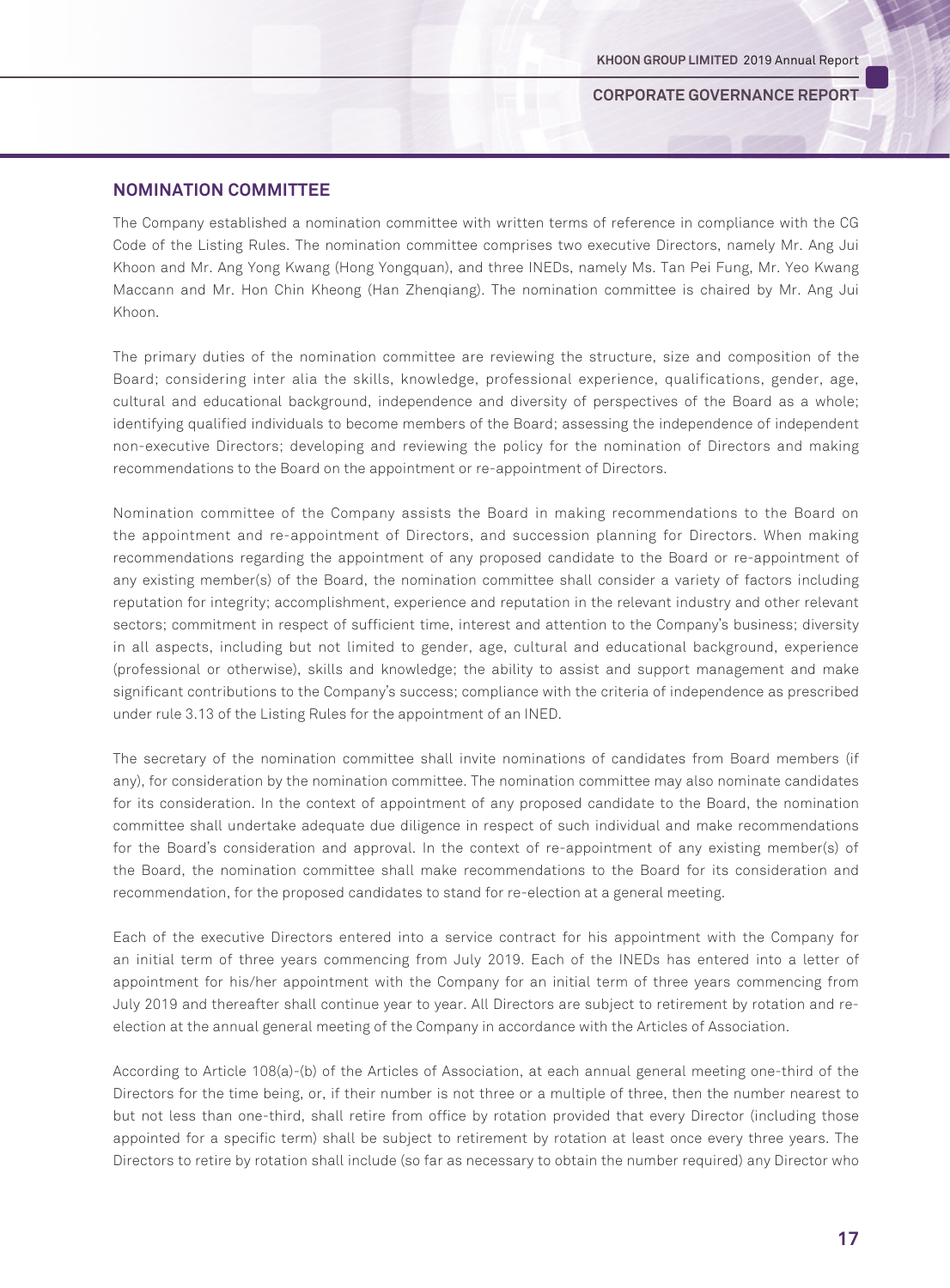wishes to retire and not to offer himself for re-election. Any Director who has not been subject to retirement by rotation in the three years preceding the annual general meeting shall retire by rotation at such annual general meeting. Any further Directors so to retire shall be those who have been longest in office since their last reelection or appointment and so that as between persons who became or were last re-elected Directors on the same day those to retire shall (unless they otherwise agree among themselves) be determined by lot.

According to Article 112 of the Articles of Association, any Director appointed by the Board to fill a casual vacancy shall hold office only until the first general meeting of the Company after his appointment and be subject to re-election at such meeting. Any Director appointed by the Board as an addition to the existing Board shall hold office only until the next following annual general meeting of the Company and shall then be eligible for re-election. Any Director appointed under the Article shall not be taken into account in determining the Directors or the number of Directors who are to retire by rotation at an annual general meeting.

No nomination committee meeting was held during the year ended 30 June 2019 as the Company was listed after the reporting period.

A nomination committee meeting of the Company was held on 27 September 2019 to review and approve the relevant disclosure statements in this annual report in relation to the nomination committee of the Company.

# **BOARD DIVERSITY POLICY**

The Company adopted a board diversity policy (the "Policy") which sets out the approach to achieve and maintain diversity on the Board in order to enhance the effectiveness of the Board and the quality of the Company's performance.

Pursuant to the Policy, the Company seeks to achieve Board diversity through the consideration of a number of factors, including but not limited to gender, age, cultural and education background, experience, skills and knowledge. The ultimate decision on selection of candidates will be based on merit and contribution that the selected candidates will bring to the Board. The nomination committee of the Company will review the Policy from time to time, as appropriate, to ensure the effectiveness of the Policy and monitor the implementation of the Policy. The Company will also take into consideration its own specific needs from time to time in determining the optimum composition of the Board.

# **DIRECTORS' RESPONSIBILITY FOR THE CONSOLIDATED FINANCIAL STATEMENTS**

The Directors acknowledge their responsibility for overseeing the preparation of the consolidated financial statements which give a true and fair view of the financial position of the Group on a going concern basis and which are in compliance with the relevant accounting standards and principles, applicable laws and disclosure provisions of the Listing Rules. The Directors are not aware of any material uncertainties relating to events or conditions which may cast significant doubt upon the Group's ability to continue as a going concern.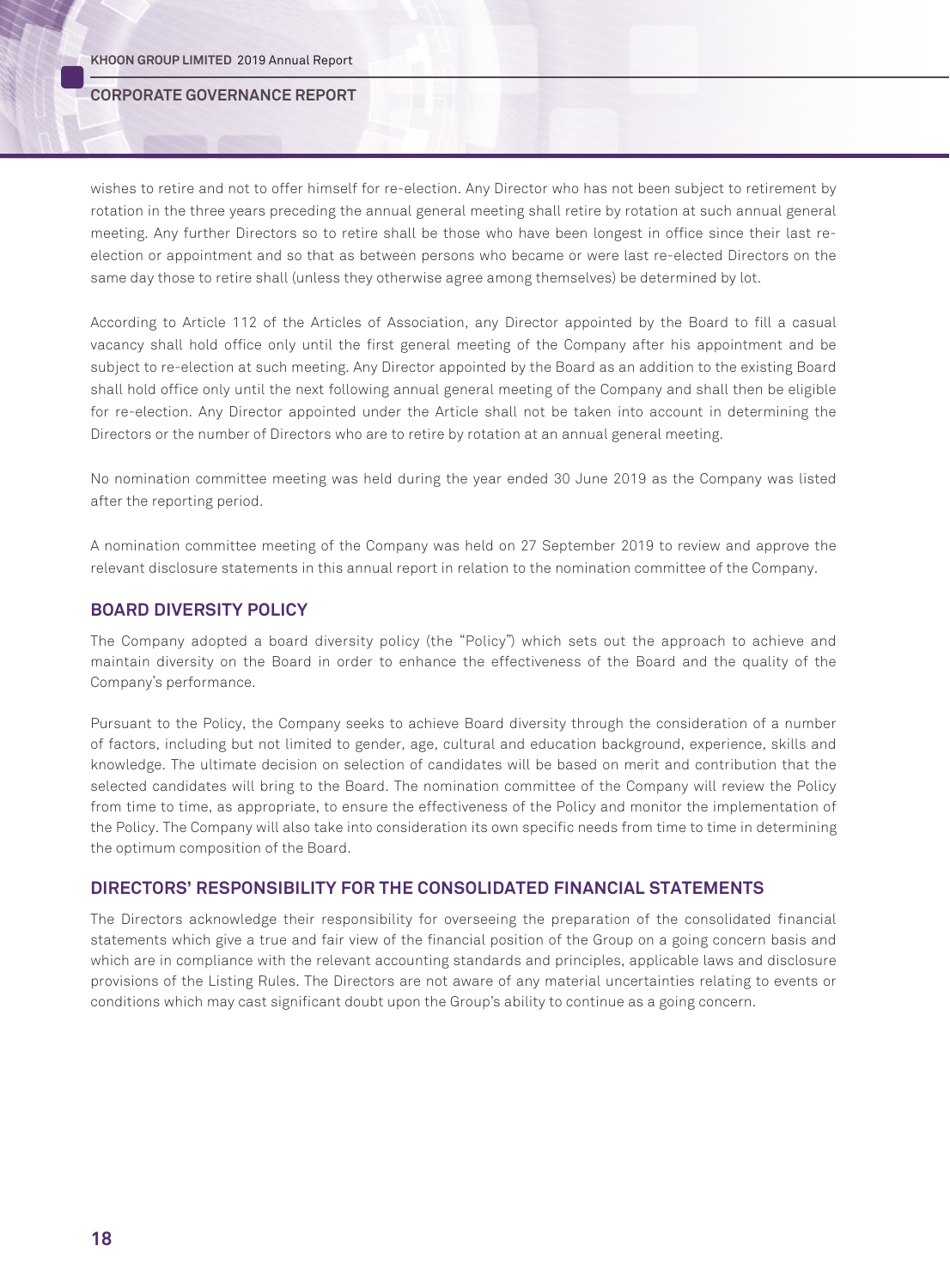# **AUDITOR AND THEIR REMUNERATION**

During the year ended 30 June 2019, Deloitte & Touche LLP was engaged as the Group's independent auditor. Apart from the provision of annual audit services, Deloitte & Touche LLP and its foreign member firm provided the audit and non-audit services in connection with the listing of the Shares on the Stock Exchange. The statement of the auditor of the Company about their reporting responsibilities on the Group's consolidated financial statements for the year ended 30 June 2019 is set out in the section "Independent Auditor's Report" of this annual report. During the year, remuneration paid and payable to the Group's independent auditor and its foreign member firm in respect of the year ended 30 June 2019 are approximately S\$175,000 for annual audit fee, and S\$335,000 and S\$290,000 for audit and non-audit fees in connection with the listing of the Company respectively.

# **RISK MANAGEMENT AND INTERNAL CONTROL**

The Company is aiming to develop a good risk management and internal control system for managing operational and financial risks. The Board acknowledges its responsibility for maintaining sound and effective risk management and internal control systems in order to safeguard the interests of the shareholders and the assets of the Company against unauthorised use or disposition, ensuring maintenance of proper books and records for the provision of reliable financial information, and ensuring compliance with the relevant rules and regulations. The Board oversees the overall risk management of the Group and endeavours to identify, control impact of the identified risks and facilitate implementation of coordinated mitigating measures. The Board is responsible for reviewing the effectiveness and adequacy of the Group's risk management and internal control systems.

The Company has established a risk management policy for the Group setting out the process of identification, evaluation and management of the principal risks affecting the business. Each division is responsible for identifying, assessing and managing risks within its divisions, as well as identifying and assessing the principal risks on a quarterly basis with mitigation plans to manage those risks. The management is responsible for overseeing the risk management and internal control activities of the Group, and for convening quarterly meetings with each division to ensure principal risks are properly managed and new or changing risks are identified and documented. The main features of the risk management and internal control systems together with the risk management policies, risk register and an implementation framework, are to allow the audit committee of the Company and the Board to have a better overview of the Group's major business risks and how the Group's management had sought to monitor and mitigate them. The risk management framework, coupled with the Group's internal controls, ensures that the risks associated with different divisions are effectively controlled in line with the Group's risk appetite. The risk assessment report will be submitted to the audit committee of the Company and the Board for reviewing the effectiveness of the risk management and internal control systems and resolving any material internal control defects on an annual basis. The Group's risk management and internal control systems are designed to manage rather than eliminate the risk of failure to achieve business objectives and can only provide reasonable and not absolute assurance against material misstatement or loss.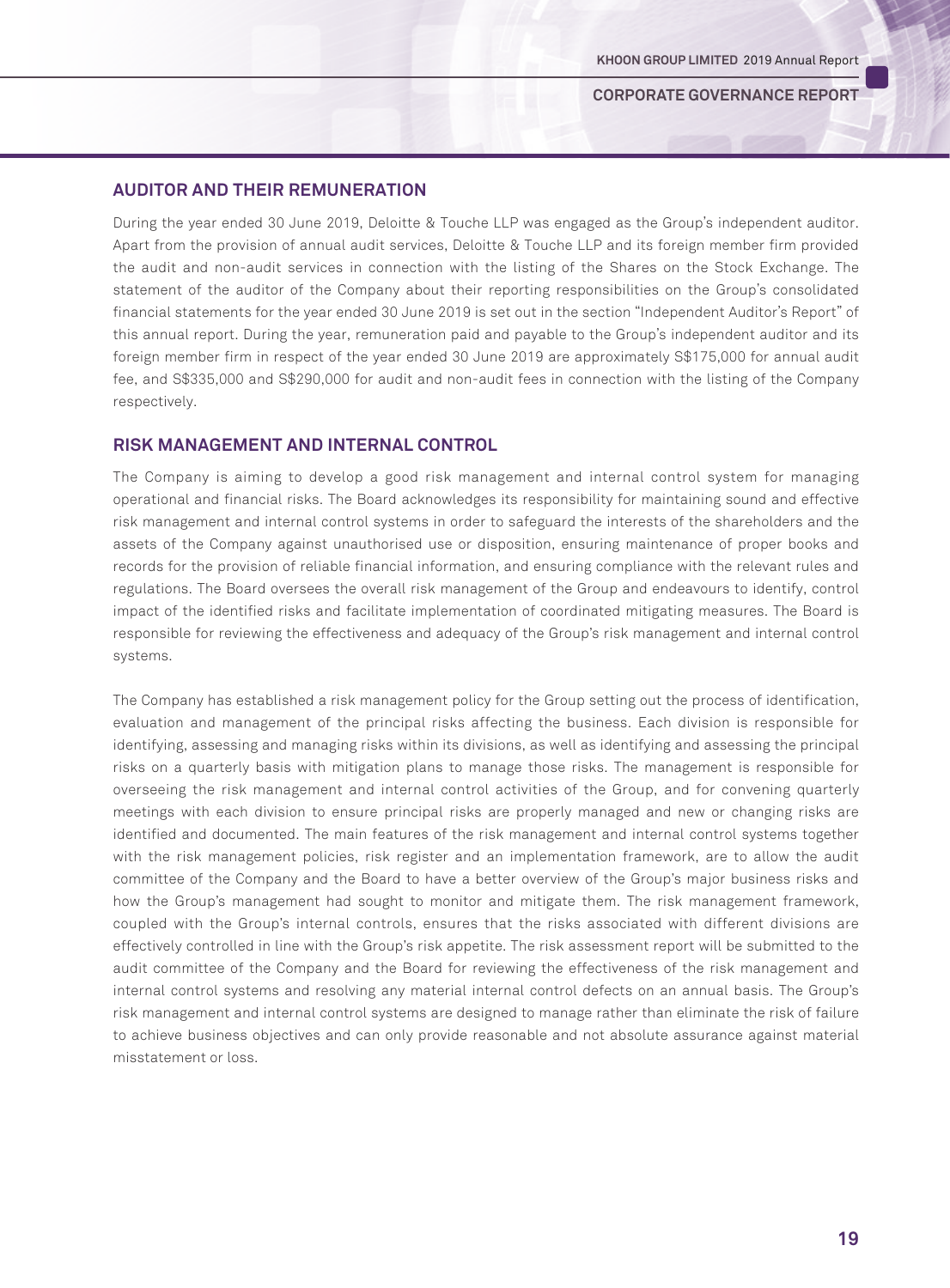The procedures and internal controls of the Company for handling and dissemination of inside information include conducting the affairs of the Company with close regard to the Guidelines on Disclosure of Inside Information published by Securities and Futures Commission and the Listing Rules and reminding the Directors and employees of the Group regularly about due compliance with all polices regarding inside information.

During the year, the Board reviewed the effectiveness of the Group's risk management and internal control systems and considered the Group's risk management and internal control systems to be effective and adequate.

The Group does not have an internal audit function within the Group. The Company engaged an external consultant, CT Partners Consultants Limited, to carry out internal audit function and had during the year conducted review of the effectiveness of the Group's risk management and internal control systems. The internal control review report was submitted to the audit committee of the Company and the Board for review. The audit committee of the Company has requested the management to follow up the recommendations of the external consultant to remedy the control issues identified or to further improve the internal control system.

# **COMPANY SECRETARY**

The Company engages Ms. Leung Hoi Yan, who has been working with BPO Global Services Limited, as its company secretary. Its primary corporate contact person at the Company is Mr. Lim Shi Ann, the financial controller of the Company. For the year ended 30 June 2019, Ms. Leung Hoi Yan has undertaken not less than 15 hours of relevant professional training in compliance with Rule 3.29 of the Listing Rules.

# **SHAREHOLDERS' RIGHTS**

Pursuant to the Articles of Association, the Board may, whenever it thinks fit, convene an extraordinary general meeting. Extraordinary general meetings shall also be convened on the requisition of one or more shareholders of the Company (the "Shareholder(s)") holding, at the date of deposit of the requisition, not less than one tenth of the paid up capital of the Company having the right of voting at general meetings. Such requisition shall be made in writing to the Board or the company secretary of the Company for the purpose of requiring an extraordinary general meeting to be called by the Board for the transaction of any business specified in such requisition. Such meeting shall be held within two months after the deposit of such requisition. If within 21 days of such deposit, the Board fails to proceed to convene such meeting, the requisitionist(s) himself (themselves) may do so in the same manner.

The Shareholders who wish to move a resolution may request the Company to convene a general meeting following the procedures set out in the preceding paragraph. The written requisition should be signed by the requisitionists and deposited at the Company's principal place of business in Hong Kong, specifying the Shareholders' contact details and the resolution intended to be put forward at general meeting.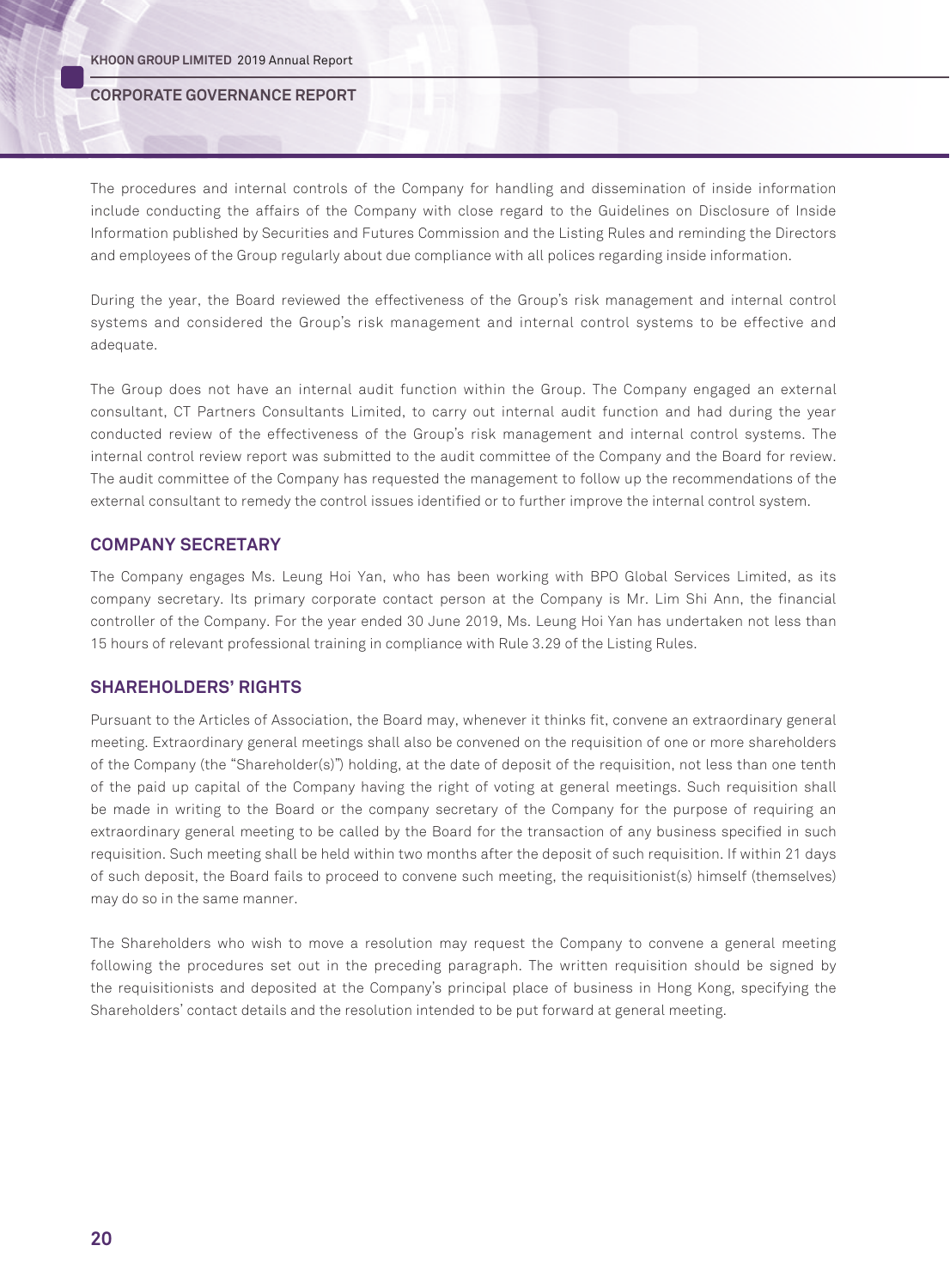For including a resolution to propose a person for election as a Director at general meeting, the Shareholders are requested to follow the Articles of Association. A notice in writing of the intention to propose that person for election as a Director and notice in writing by that person of his willingness to be elected shall have been lodged at the Company's principal place of business in Hong Kong or at the Hong Kong branch share registrar and transfer office of the Company. The period for lodgment of the notices required under the Article of Association will commence no earlier than the day after the despatch of the notice of the general meeting appointed for such election and end no later than seven days prior to the date of such general meeting and the minimum length of the period during which such notices to the Company may be given will be at least seven days. The written notice must state that person's biographical details as required by Rule 13.51(2) of the Listing Rules. The procedures for the Shareholders to propose a person for election as a Director are posted on the Company's website.

The Shareholders should direct their questions about their shareholdings to the Company's branch share registrar and transfer office in Hong Kong. The Shareholders and the investment community may at any time make a request for the Company's information to the extent such information is publicly available. The Shareholders and the investment community may also make enquiries to the Board by writing to the company secretary of the Company at the Company's principal place of business in Hong Kong at Unit B, 17/F, United Centre, 95 Queensway, Hong Kong.

# **INVESTOR RELATIONS**

The objective of the Shareholders' communication is to ensure that the Shareholders, both individual and institutional, and the investment community at large, are provided with ready, equal and timely access to transparent, accurate, balanced and understandable information about the Company (including its financial performance, strategic goals and plans, material developments, governance and risk profile), in order to enable the Shareholders to exercise their rights in an informed manner, and to allow the Shareholders and the investment community to engage actively with the Company.

Information shall be communicated to the Shareholders and the investment community mainly through the Company's financial reports (interim and annual reports), annual general meetings and other general meetings that may be convened as well as by making available all the disclosures submitted to the Stock Exchange and all its corporate communications and other corporate publications on the Company website and the Stock Exchange website. All press releases, newsletters and etc. issued by the Group will be made available on the Company website (www.khoongroup.com) which provides an effective communication platform to the public and the Shareholders.

The amended and restated memorandum and articles of association of the Company was adopted on 10 June 2019 (the "Adoption Date"). There had been no significant change in the Company's constitutional documents since the Adoption Date.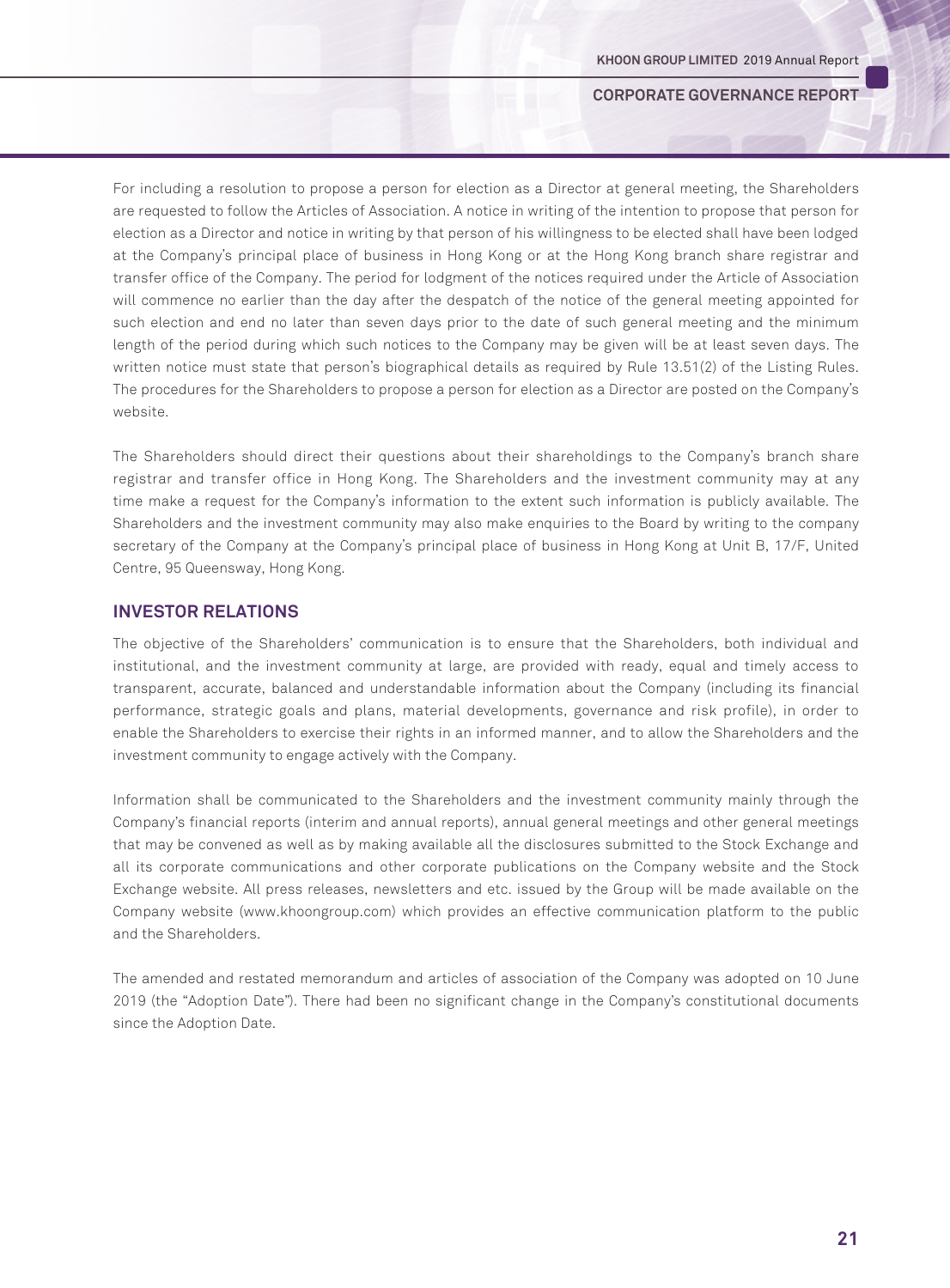**Khoon Group Limited** 2019 Annual Report

# **REPORT OF THE DIRECTORS**

The Directors are pleased to present their first report together with the consolidated financial statements of the Group for year ended 30 June 2019 ("Financial Statements").

The Company was incorporated in the Cayman Islands with limited liability on 24 July 2018. The Company completed the corporate reorganisation (the "Reorganisation") on 12 March 2019 in preparation for the Listing, pursuant to which the Company became the holding company of the companies now comprising the Group. Details of the Reorganisation are set out in the section headed "History, Development and Reorganisation" in the Prospectus. The Shares were listed on the Stock Exchange on 5 July 2019 by way of share offer.

# **PRINCIPAL PLACE OF BUSINESS**

The headquarters and principal place of business of the Company is located at Block 5000, Ang Mo Kio Avenue 5, #04-01 Techplace II, Singapore 569870.

# **PRINCIPAL ACTIVITIES**

The Company is an investment holding company and the principal activities of its operating subsidiary, Khoon Engineering, are provision of electrical engineering services. The principal activities of the subsidiaries of the Group are set out in note 27 to the Financial Statements. There were no significant changes in the nature of the Group's principal activities during the year ended 30 June 2019.

# **RESULTS/BUSINESS REVIEW**

The results of the Group for the year ended 30 June 2019 are set out in the Financial Statements in this annual report. A review of the business of the Group for the year ended 30 June 2019, which includes a description of the principal risks and uncertainties facing the Group, an analysis using financial key performance indicators of the Group's business, particulars of important events affecting the Group, an indication of likely future developments in the Group's business, and discussion on the Company's environmental policies and performance and the relationships with its stakeholders, can be found in the sections headed "Chairman's Statement", "Management Discussion and Analysis", "Corporate Governance Report", "Environmental, Social and Governance Report" and Financial Statements of this annual report. The review forms part of this report of the Directors.

# **COMPLIANCE WITH LAWS AND REGULATIONS**

During the year ended 30 June 2019, as far as the Directors are aware, the Company did not have any noncompliance with relevant laws and regulations that is material or systemic in nature.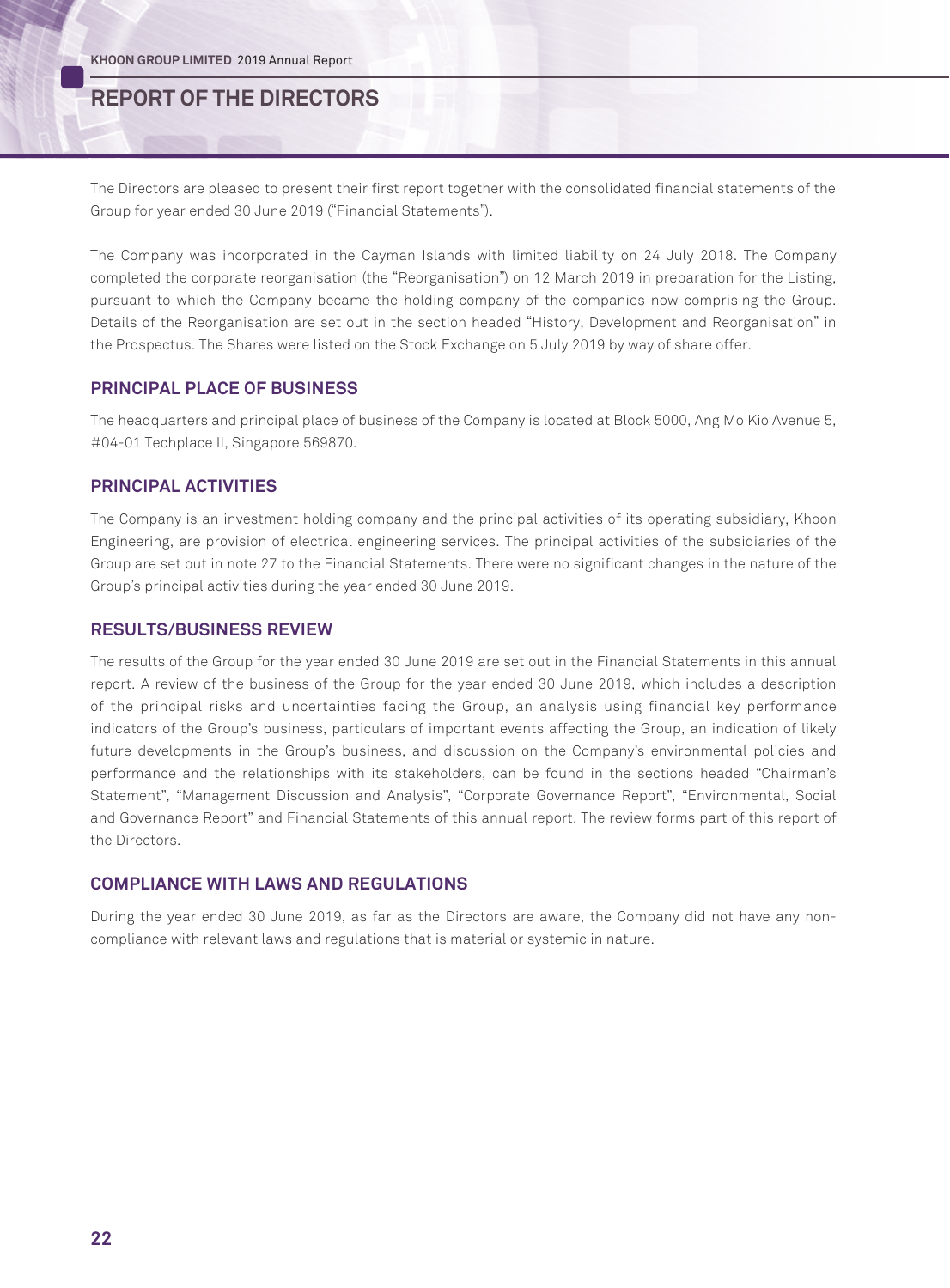# **PROPERTY, PLANT AND EQUIPMENT**

Details of movements in the property, plant and equipment of the Group during the year ended 30 June 2019 are set out in note 14 to the Financial Statements.

# **SUBSIDIARIES**

Particulars of the Company's subsidiaries during the year ended 30 June 2019 are set out in note 27 to the Financial Statements.

# **KEY RISKS AND UNCERTAINTIES**

The principal risks and uncertainties facing the Group are set out in the section headed "Management Discussion and Analysis" of this annual report.

# **SHARE CAPITAL**

Details of the share capital of the Company are set out in note 23 to the Financial Statements.

# **RESERVES**

Details of movements in the reserves of the Group during the year ended 30 June 2019 are set out in the "Consolidated Statement of Changes in Equity" on page 47 of this annual report. As at 30 June 2019, the Group has reserves amounting to approximately S\$12.8 million available for distribution (2018: approximately S\$9.2) million).

# **DIRECTORS**

The directors of the Company during the financial year and up to the date of this report were:

#### Executive Directors:

Mr. Ang Jui Khoon (Chairman) (appointed on 24 July 2018) Mr. Ang Kok Kwang (Hong Guoguang) (Chief Executive Officer) (appointed on 24 July 2018) Mr. Ang Yong Kwang (Hong Yongquan) (appointed on 24 July 2018)

#### Independent Non-executive Directors:

Ms. Tan Pei Fung (appointed on 10 June 2019) Mr. Yeo Kwang Maccann (appointed on 10 June 2019) Mr. Hon Chin Kheong (Han Zhenqiang) (appointed on 10 June 2019)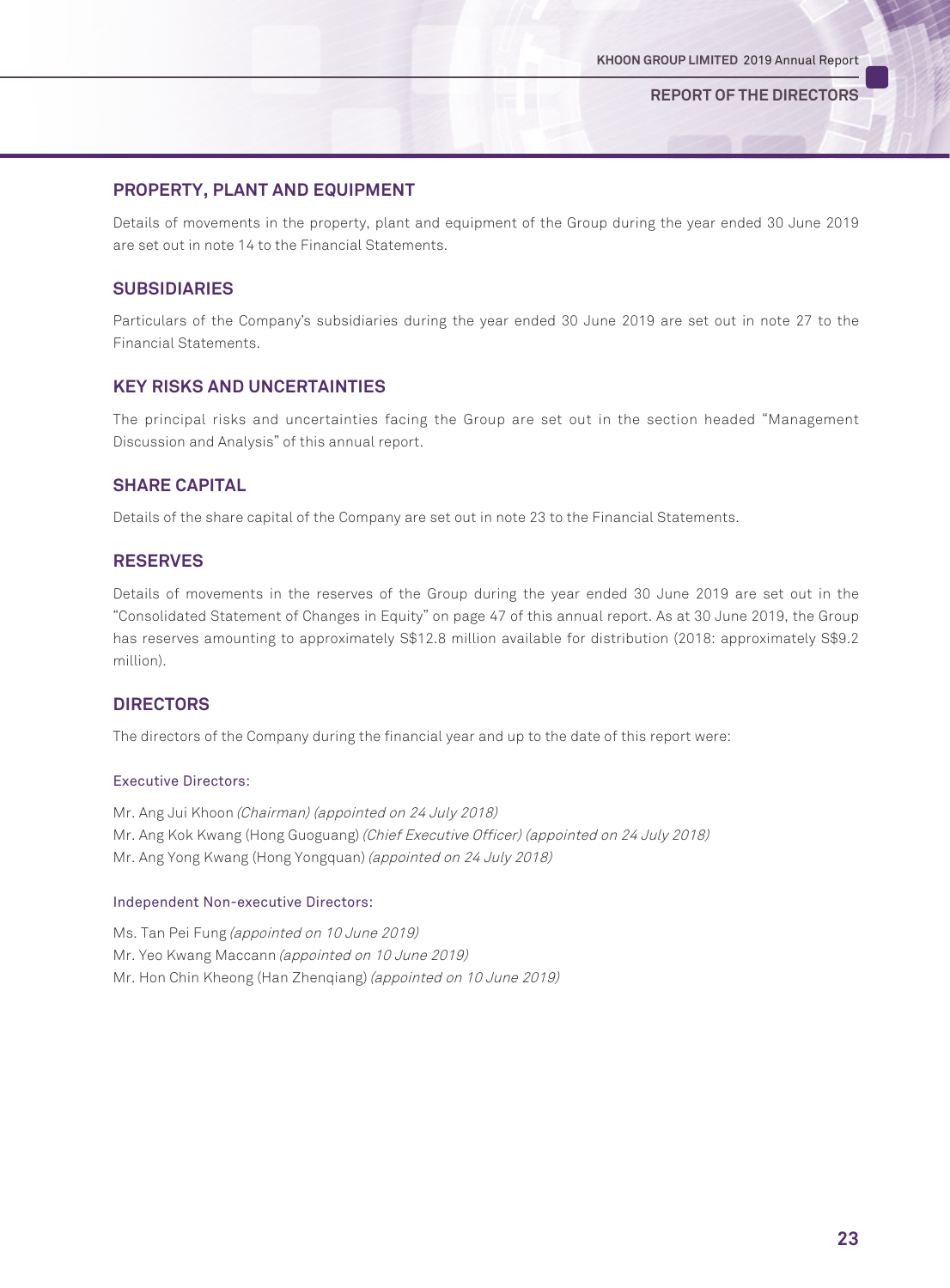**Khoon Group Limited** 2019 Annual Report

#### **REPORT OF THE DIRECTORS**

In accordance with articles 108 (a)-(b) and 112 of the Articles of Association, all the Directors will retire by rotation and, being eligible, will offer themselves for re-election at the forthcoming annual general meeting.

The Company has received annual confirmations of independence from each of the independent non-executive Directors as required under Rule 3.13 of the Listing Rules. The Company considered all independent nonexecutive Directors to be independent.

Biographical information of the directors of the Company and the senior management of the Group are set out on pages 10 to 13 of this annual report.

# **DIRECTORS' SERVICE CONTRACT**

Each of the executive Directors has entered into a service contract with the Company for an initial term of three years commencing from the Listing Date and thereafter will continue unless terminated by not less than three months' written notice served by either party on the other.

Each of the independent non-executive Directors has entered into a letter of appointment with the Company for an initial term of three years commencing from the Listing Date and thereafter shall continue year to year subject to retirement and rotation and re-election in accordance with the Articles of Association, unless terminated by not less than one month's written notice served by either party on the other or such shorter notice period as may be agreed by both parties.

None of the Directors, including those to be re-elected at the annual general meeting of the Company, has a service contract or letter of appointment with the Company or any of its subsidiaries which is not determinable by the employing company within one year without the payment of compensation (other than statutory compensation).

# **MANAGEMENT CONTRACTS**

No contracts concerning the management and administration of the whole or any substantial part of the business of the Company were entered into or existed during the year ended 30 June 2019.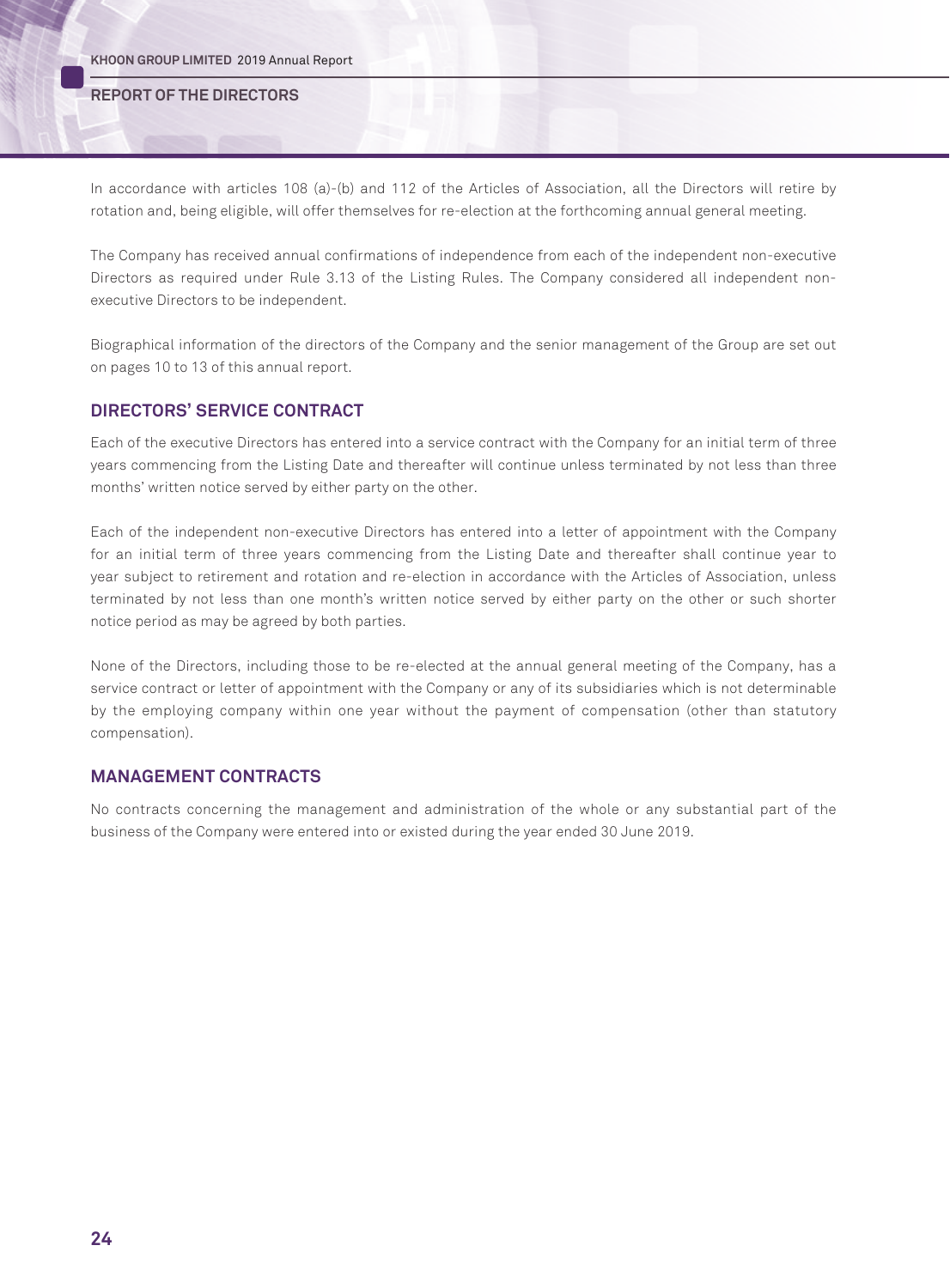# **DIRECTORS' AND CHIEF EXECUTIVE'S INTERESTS AND SHORT POSITIONS IN THE SHARES, UNDERLYING SHARES AND DEBENTURES OF THE COMPANY AND ITS ASSOCIATED CORPORATIONS**

As at 30 June 2019, the Shares were not listed on the Stock Exchange. The respective Divisions 7 and 8 of Part XV of the Securities and Futures Ordinance of Hong Kong (the "SFO"), Section 352 of the SFO and the Model Code as set out in Appendix 10 of the Listing Rules were not applicable.

As of the date of this report, the interests and short positions of the Directors and chief executive of the Company in the shares, underlying shares and debentures of the Company or its associated corporations (within the meaning of Part XV of the SFO) which were notified to the Company and the Stock Exchange pursuant to Divisions 7 and 8 of Part XV of the SFO (including interests and short positions which they are taken or deemed to have under such provisions of the SFO) or which were required, pursuant to Section 352 of the SFO, to be entered in the register referred to therein or which were required to be notified to the Company and the Stock Exchange pursuant to the Model Code were as follows:

#### (a) Long positions in the shares of HK\$0.01 each of the Company

|                                                                   |                                              | Number of          | Percentage of<br>issued share |
|-------------------------------------------------------------------|----------------------------------------------|--------------------|-------------------------------|
| Name of Director                                                  | <b>Nature of interest</b>                    | <b>Shares held</b> | capital                       |
| Mr. Ang Jui Khoon ("Mr. JK Ang") <i>(Note)</i>                    | Interest in controlled<br>corporation        | 750,000,000        | 75%                           |
| Mr. Ang Kok Kwang (Hong Guoguang)<br>("Mr. KK Ang") <i>(Note)</i> | Interest held jointly with<br>another person | 750,000,000        | 75%                           |

Note: LEAD DEVELOPMENT INVESTMENT LIMITED ("Lead Development") is legally and beneficially owned as to 87.27% by Mr. JK Ang and 12.73% by Mr. KK Ang. On 31 October 2018, Mr. JK Ang and Mr. KK Ang entered into the deed of confirmation and undertaking to acknowledge and confirm, among other things, that they are parties acting in concert during the financial year ended 30 June 2019 and that they will continue to act in the same manner regarding the affairs of the Group upon the listing of the Shares on the Main Board on the Stock Exchange. Accordingly, by virtue of the SFO, Mr. JK Ang and Mr. KK Ang are deemed to be interested in the Shares held by Lead Development.

#### (b) Long positions in the shares of associated corporations

| <b>Name</b> | Name of associated<br>corporation  | <b>Nature of interest</b> | Number of<br>shares held | Percentage of<br>interest in<br>associated<br>corporation |
|-------------|------------------------------------|---------------------------|--------------------------|-----------------------------------------------------------|
|             | Mr. JK Ang (Note) Lead Development | Beneficial owner          | 13.091                   | 87.27%                                                    |
|             | Mr. KK Ang (Note) Lead Development | Beneficial owner          | 1.909                    | 12.73%                                                    |

Note: Lead Development is the direct shareholder of the Company and is an associated corporation within the meaning of Part XV of the SFO.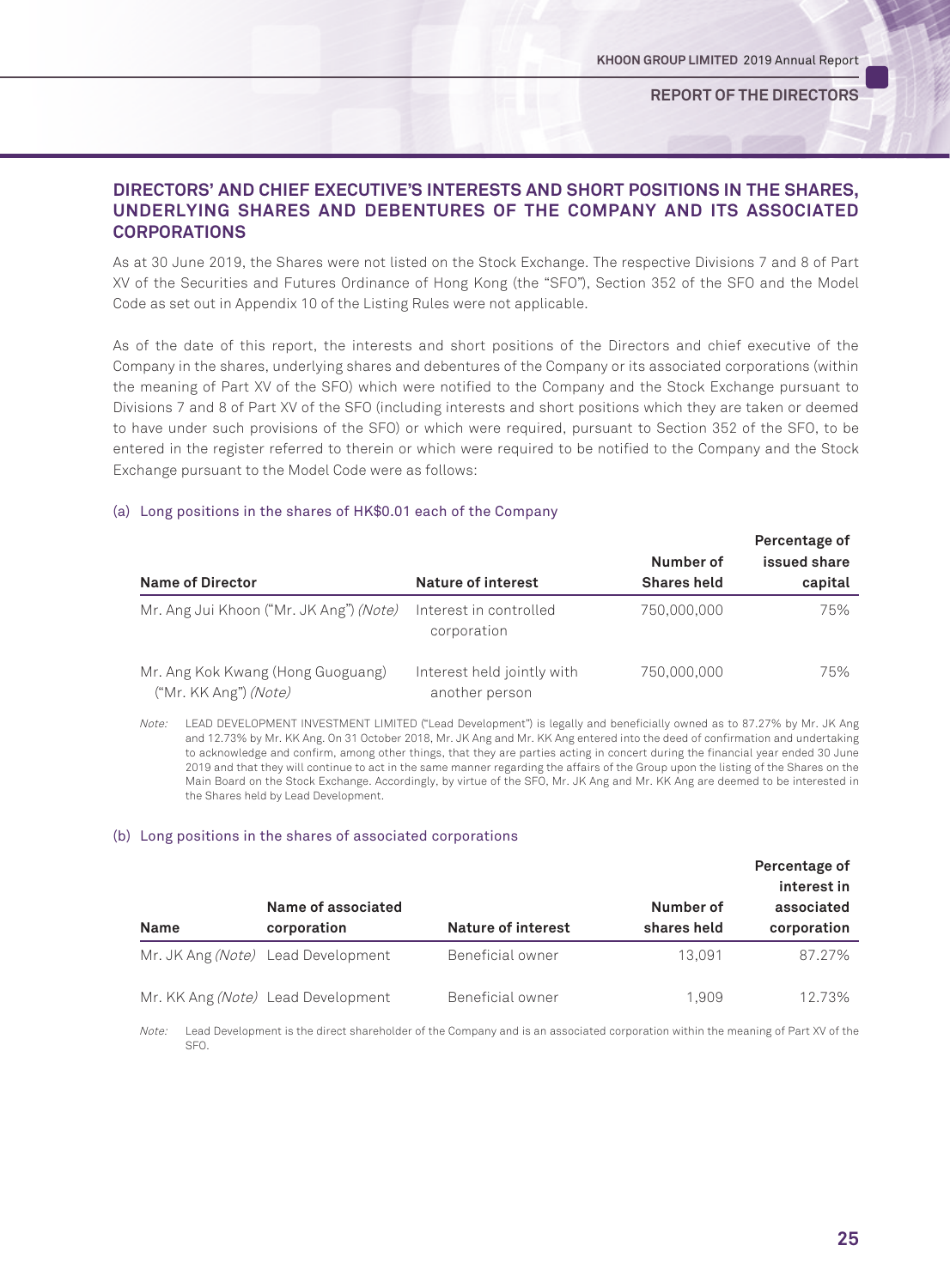# **SUBSTANTIAL SHAREHOLDERS' INTERESTS AND SHORT POSITIONS IN THE SHARES AND UNDERLYING SHARES OF THE COMPANY**

As at 30 June 2019, the Shares were not listed on the Stock Exchange. So far as the Directors are aware, as at the date of this report, the following persons had interests or short positions in the shares and underlying shares of the Company which were notified to the Company and the Stock Exchange pursuant to Divisions 2 and 3 of Part XV of the SFO and entered in the register maintained by the Company pursuant to Section 336 of the SFO were as follows:

#### Long positions in the Shares

|                                       |                                                   |                    | Percentage of |
|---------------------------------------|---------------------------------------------------|--------------------|---------------|
|                                       |                                                   | Number of          | issued share  |
| Name of shareholder                   | <b>Nature of Interest</b>                         | <b>Shares held</b> | capital       |
| Lead Development (Note 1)             | Beneficial owner                                  | 750,000,000        | 75%           |
| Mr. JK Ang (Note 1)                   | Interest in controlled<br>corporation             | 750,000,000        | 75%           |
| Mr. KK Ang (Note 1)                   | Interest held jointly with<br>with another person | 750,000,000        | 75%           |
| Ms. Pan Moi Kia (Note 2)              | Interest of spouse                                | 750,000,000        | 75%           |
| Ms. Chong Sze Yen, Josephine (Note 3) | Interest of spouse                                | 750,000,000        | 75%           |

Notes:

- 1. Lead Development is the direct shareholder of the Company. Lead Development is legally and beneficially owned by Mr. JK Ang as to 87.27% and Mr. KK Ang as to 12.73%. On 31 October 2018, Mr. JK Ang and Mr. KK Ang entered into the deed of confirmation and undertaking to acknowledge and confirm, among other things, that they are parties acting in concert during the financial year ended 30 June 2019 and that they will continue to act in the same manner regarding the affairs of the Group upon the listing of the Shares on the Main Board on the Stock Exchange. Accordingly, by virtue of the SFO, Mr. JK Ang and Mr. KK Ang are deemed to be interested in the Shares held by Lead Development.
- 2. Ms. Pan Moi Kia is the spouse of Mr. JK Ang. Accordingly, Ms. Pan Moi Kia is deemed or taken to be interested in the Shares in which Mr. JK Ang is interested in under the SFO.
- 3. Ms. Chong Sze Yen, Josephine is the spouse of Mr. KK Ang. Accordingly, Ms. Chong Sze Yen, Josephine is deemed or taken to be interested in the Shares in which Mr. KK Ang is interested in under the SFO.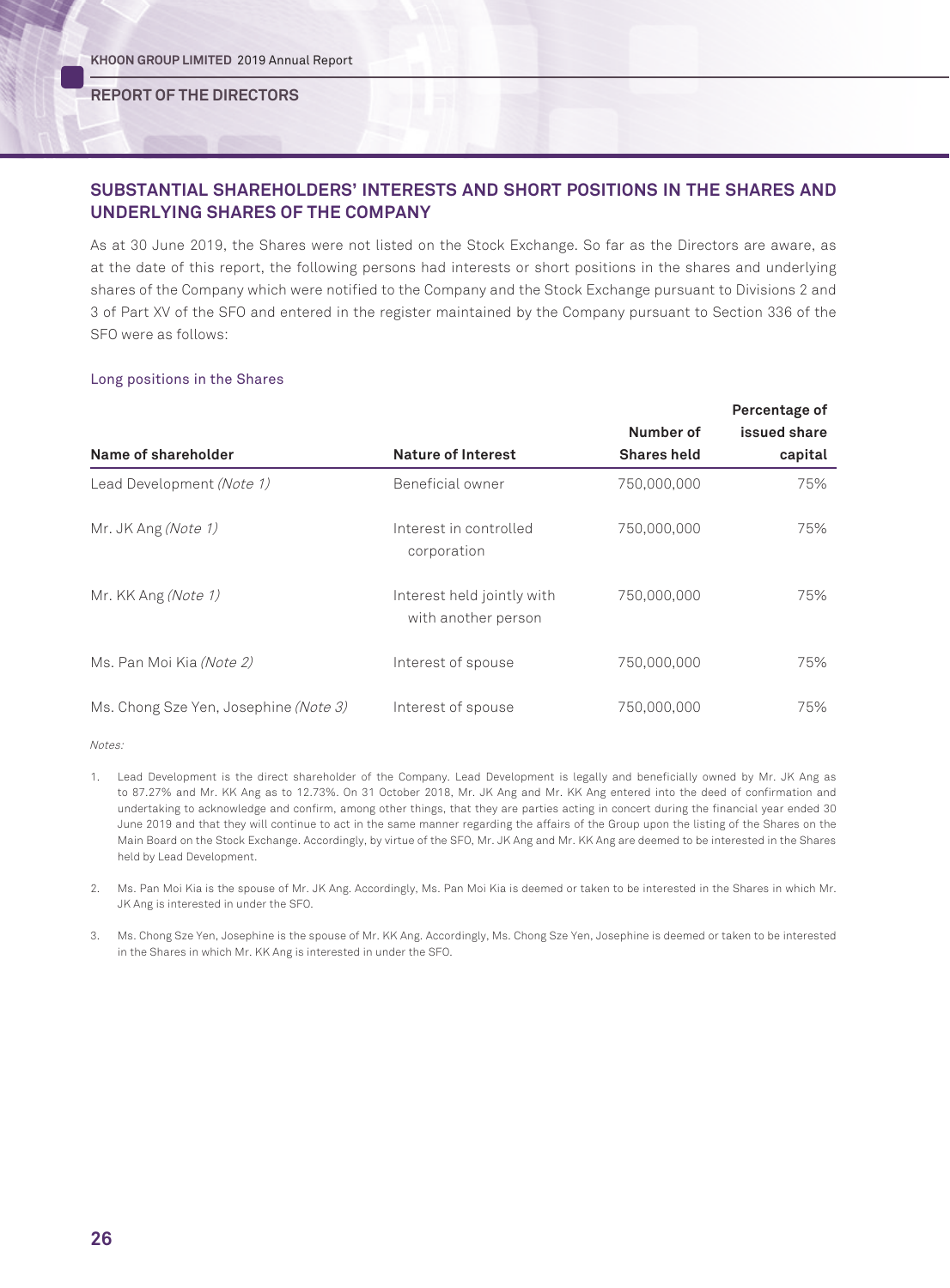# **ARRANGEMENTS TO ACQUIRE SHARES OR DEBENTURES**

Except as disclosed herein, at no time during the year ended 30 June 2019 and up to the date of this annual report was the Company or any of its subsidiaries or a party to any arrangement to enable the Directors to acquire benefits by means of the acquisition of shares in or debentures of the Company or anybody corporate.

# **DIRECTORS' INTERESTS IN CONTRACTS OF SIGNIFICANCE**

Apart from the contracts relating to the Reorganisation of the Group in relation to the Listing and save for the related party transactions disclosed in note 26 to the Financial Statements, no transaction, arrangement or contract of significance to which the Company or any of its subsidiaries or its holding company was a party, and in which a Director or an entity connected with a Director had a material interest, directly or indirectly subsisted at the end of the year or at any time during the year ended 30 June 2019.

# **CONTROLLING SHAREHOLDERS' INTEREST IN CONTRACTS OF SIGNIFICANCE**

Save as otherwise disclosed, no contract of significance to which the Company, its holding companies, or any of its subsidiaries was a party, and in which the controlling shareholders of the Company had a material interest, either directly or indirectly, subsisted at the end of the year or at any time during the year ended 30 June 2019.

# **CONNECTED/RELATED PARTY TRANSACTIONS**

During the year ended 30 June 2019, there were no connected transactions or continuing connected transactions of the Company as defined under Chapter 14A of the Listing Rules which are required to comply with any of the reporting, announcement or independent Shareholders' approval requirements under the Listing Rules.

Details of the significant related party transactions undertaken in the normal course of business are set out in the note 26 to the Financial Statements.

# **NON-COMPETITION UNDERTAKING**

Mr. JK Ang, Mr. KK Ang and Lead Development (collectively, the "Covenantors") entered into a deed of noncompetition dated 10 June 2019 in favour of the Company (for itself and as trustee for other members of our Group) (the "Deed of Non-Competition"). Pursuant to the Deed of Non-Competition, each of the Covenantors irrevocably and unconditionally, jointly and severally, undertakes to and covenants with our Company (for itself and as trustee for other members of the Group), among others, that, during the period which (i) the Shares remain listed on the Stock Exchange and (ii) the Covenantors, individually or collectively with their close associates (other than members of the Group) are, directly or indirectly, interested in not less than 30% of the Shares in issue, or are otherwise regarded as Covenantors, each of the Covenantors shall not, and shall procure each of his/its close associates (other than the Group) not to carry on or be engaged, concerned or interested, or otherwise be involved be involved directly or indirectly, in any business in competition with or likely to be in competition with the existing business activity of any member of the Group or any business activity to be conducted by any member of the Group from time to time.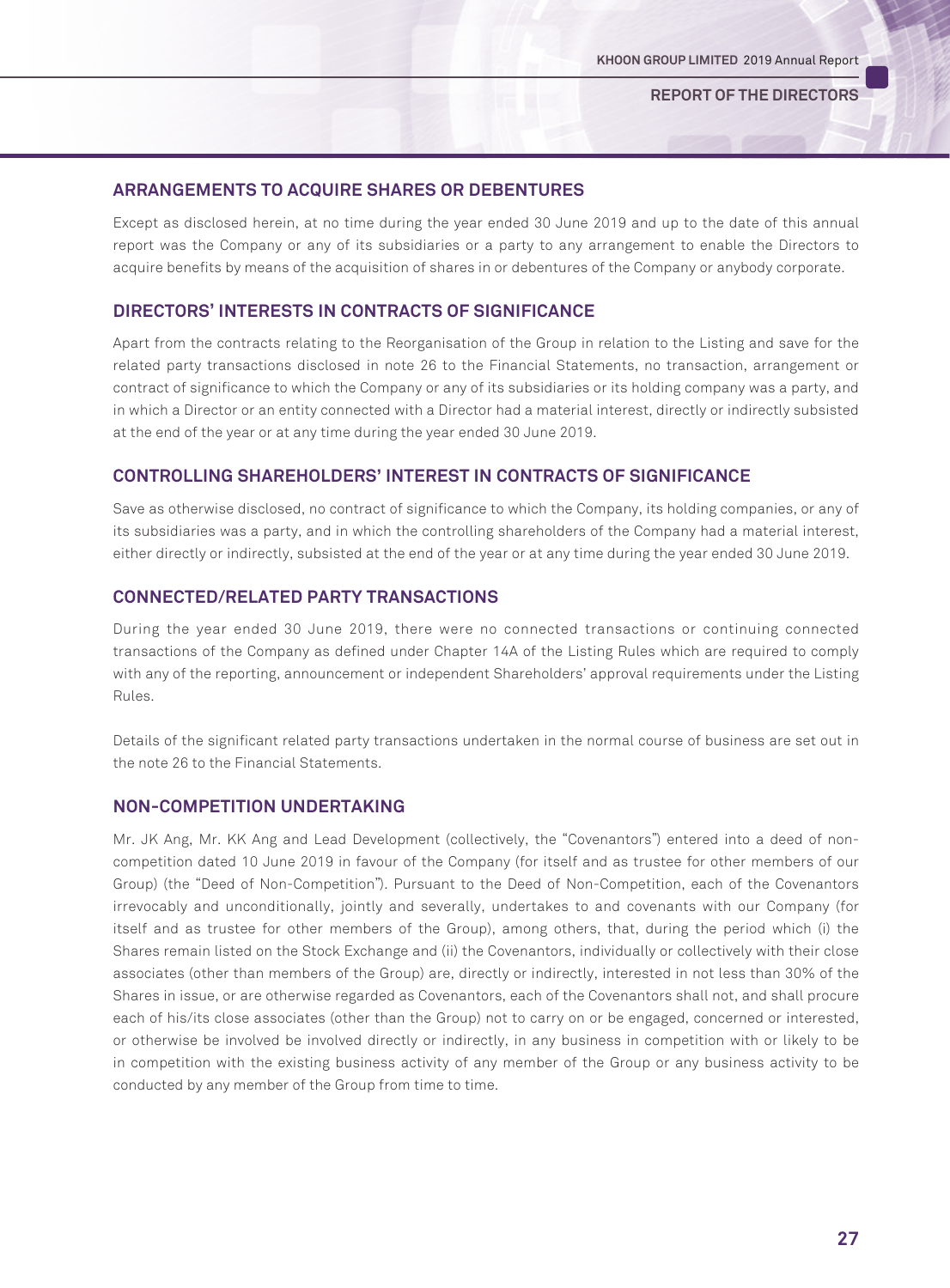**Khoon Group Limited** 2019 Annual Report

#### **REPORT OF THE DIRECTORS**

Each of the Covenantors further undertakes that if any business investment or other commercial opportunity which may compete with the business of the Group is identified by or offered to him/it, he/it shall procure that his/its close associates to promptly notify the Group in writing not later than seven days from the date of offer and the Group shall have a right of first refusal of such opportunity. The Group shall within 30 business days after the receipt of the written notice (or such longer period, a maximum of 60 business days if the Group is required further time to assess and complete any approval procedures as set out under the Listing Rules from time to time), notify the Covenantors whether the Group will exercise the right of refusal.

As the Shares were listed on the Listing Date, the covenants of the Covenantors had not come into effect as at 30 June 2019.

# **COMPETING INTEREST**

The controlling shareholders, the Directors and their respective close associates confirm that each of them does not have any interest in a business apart from the Group's business which competes or is likely to compete, directly or indirectly, with the Group's business, and is required to be disclosed pursuant to Rule 8.10 of the Listing Rules during the year ended 30 June 2019.

### **COMPLIANCE ADVISER'S INTERESTS**

As notified by the Company's compliance adviser, Kingsway Capital Limited ("Kingsway"), as at 30 June 2019, except for the compliance adviser agreement entered into between the Company and Kingsway dated 31 August 2018, none of Kingsway, its directors, employees or close associates had any interests in relation to the Company, which is required to be notified to the Company pursuant to the Listing Rules.

# **PERMITTED INDEMNITY PROVISIONS**

Pursuant to the Articles of Association, every Director or other officers of the Company shall be indemnified and secured harmless out of the assets of the Company from and against all actions, costs, charges, losses, damages and expenses which they or any of them, their or any of their executors or administrators, shall or may incur or sustain by reason of any act done, concurred in or omitted in or about the execution of their duty or supposed duty in their respective offices or trusts, except such (if any) as they shall incur or sustain through their own fraud or dishonesty.

# **SHARE OPTION SCHEME**

The Company conditionally adopted a share option scheme (the "Share Option Scheme") on 10 June 2019. The principal terms of the Share Option Scheme are summarised in Appendix IV to the Prospectus. The main purpose of the Share Option Scheme is to provide incentives or rewards to eligible persons for their contribution to the Group and/or to enable the Group to recruit and retain high-calibre employees and attract human resources that are valuable to the Group and any entity in which the Group holds any equity interest. No share option has been granted, exercised, cancelled or lapsed under the Share Option Scheme since its adoption on 10 June 2019, and there is no outstanding share option as at 30 June 2019.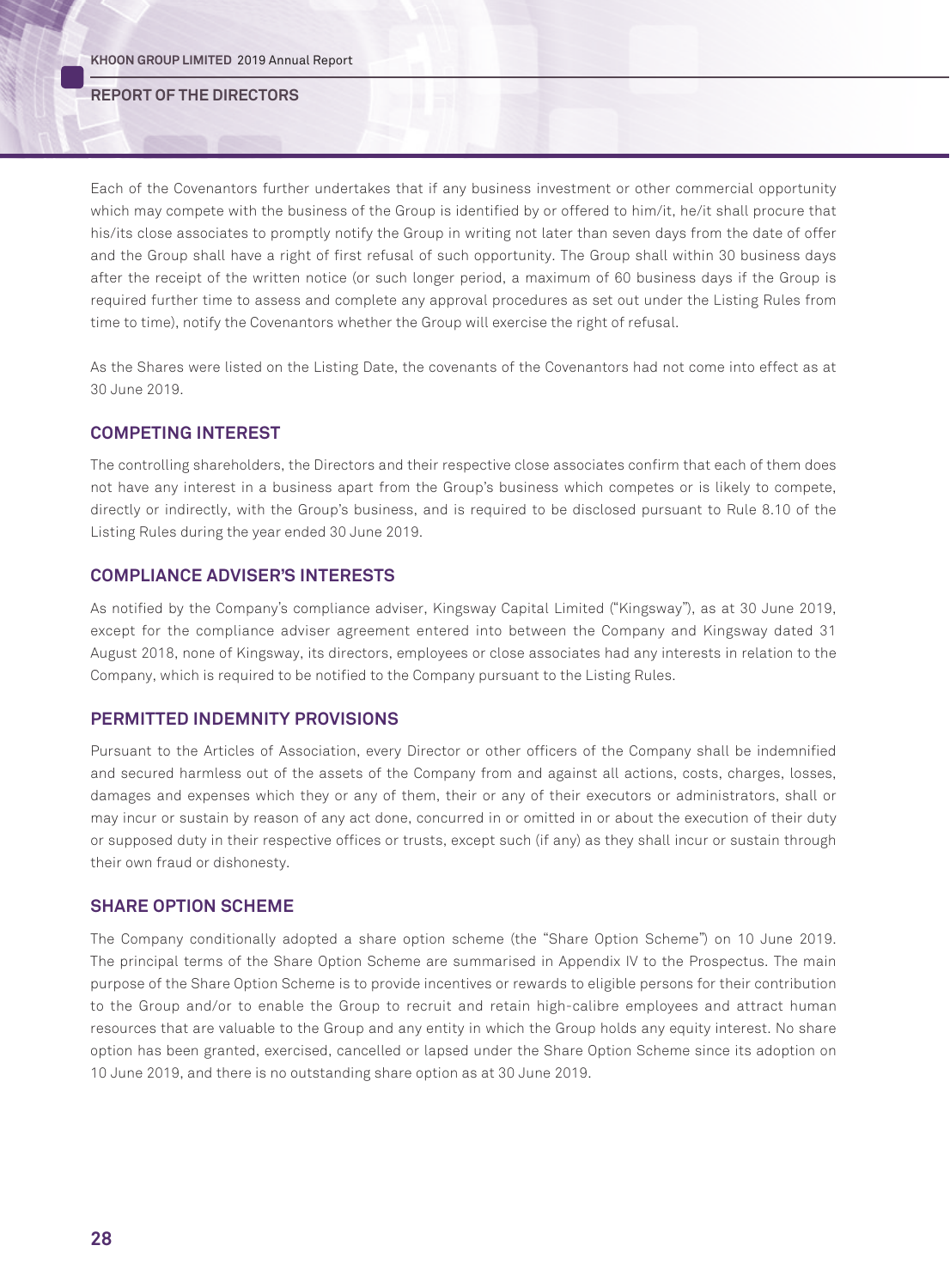The maximum number of shares which can be awarded under the Share Option Scheme is 10% (i.e. 100,000,000 Shares) of the Shares in issue as at the Listing Date. Upon acceptance of an offer for grant of option(s) under the Share Option Scheme, the participant shall pay HK\$1.00 to our Company by way of consideration for the grant, which option(s) will be offered for acceptance for a period of 21 days from the date of grant.

Unless approved by Shareholders in a general meeting, the amount of Shares which can be awarded to a substantial Shareholder or an INED or their respective associates in the Share Option Scheme in the 12-month period up to and including the date of such grant for any particular aforementioned person in aggregate, is at maximum 0.1% of the Shares in issue and having an aggregate value, based on the closing price of the Shares at the date of each grant, of a maximum of HK\$5.0 million.

The subscription price for the Shares subject to any particular option under the Share Option Scheme shall be such price as determined by our Board in its absolute discretion at the time of the grant of the relevant option but in any case the relevant subscription price shall not be less than the highest of (i) the closing price of the Shares as stated in the Stock Exchange's daily quotation sheet on the date of the grant of the option(s), which must be a business day; (ii) the average closing price of the Shares as stated in the Stock Exchange's daily quotations sheets for the five business days immediately preceding the date of the grant of the option(s); and (iii) the nominal value of a Share.

# **EQUITY-LINKED AGREEMENTS**

Except for the Scheme disclosed above, no equity-linked agreement was entered into during the year ended 30 June 2019.

# **MAJOR CUSTOMERS AND SUPPLIERS**

For the year ended 30 June 2019, the aggregate purchases attributable to the Group's largest supplier and the five largest suppliers in aggregate accounted for approximately 16.5% and 47.2% (2018: approximately 13.4% and 45.4%) respectively of the Group's total purchases. Revenue attributable to the Group's largest customer and the five largest customers in aggregate accounted for approximately 16.1% and 63.5% (2018: approximately 11.2% and 45.3%) respectively of the Group's total revenue for the year ended 30 June 2019. To the best of the Directors' knowledge, none of the Directors and none of the Shareholders (which, to the best knowledge of the Directors, owns more than 5% of the Company's issued share capital) and none of their respective close associates had any material beneficial interest in the Group's five largest customers or suppliers.

# **KEY RELATIONSHIPS WITH EMPLOYEES, CUSTOMERS, SUPPLIERS AND OTHERS**

#### Employees

The Group has maintained good relationship with our employees. The Group offers to our employees salary, bonuses and other allowances. In general, the Group determines employee salaries based on each employee's qualifications, position and seniority. The Group has designed an annual review system to assess the performance of our employees, which forms the basis of our decisions with respect to salary raises, bonuses and promotions.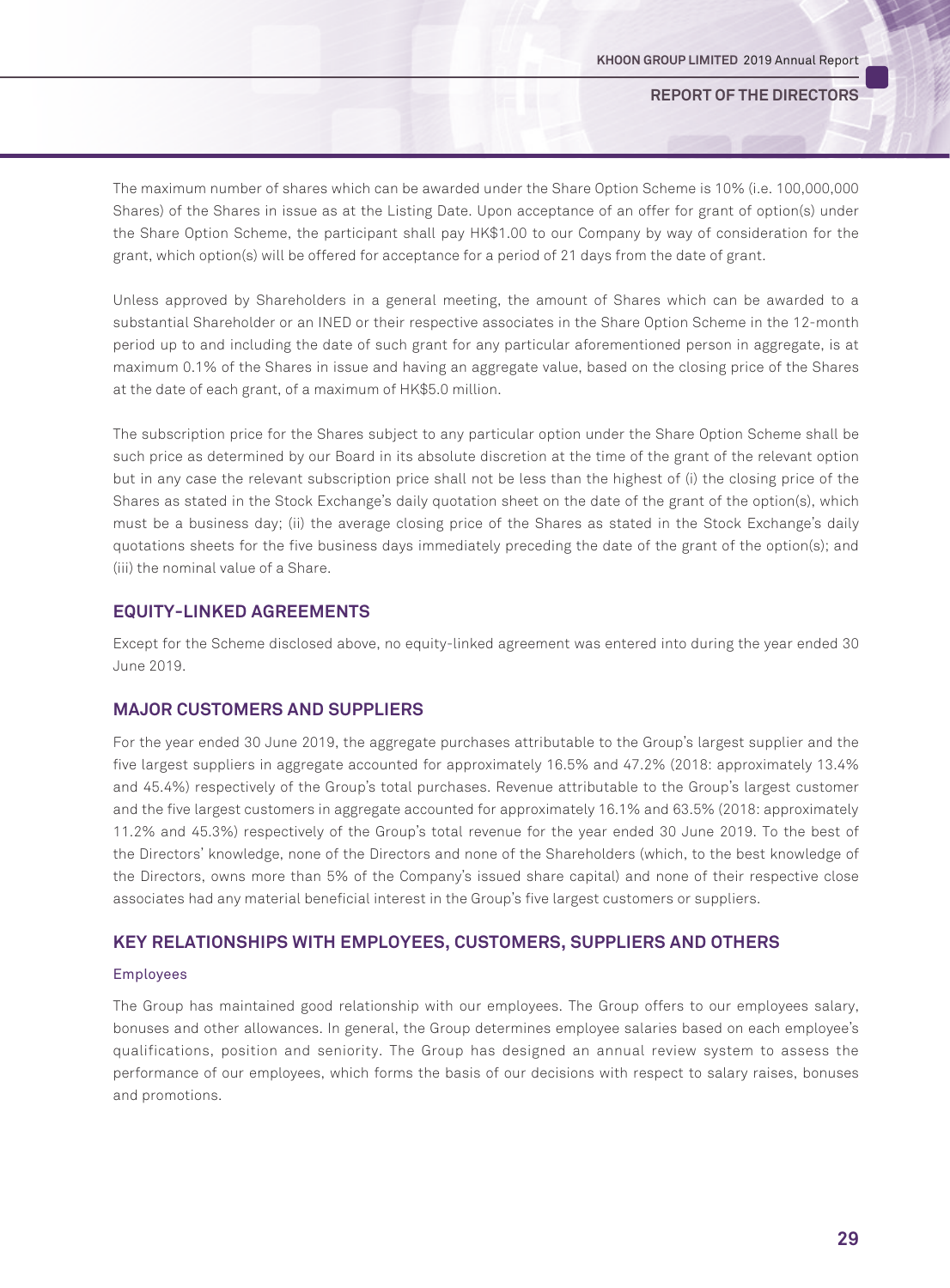#### **Customers**

The Group has established stable business relationships with our major customers. Directors consider that our long-term business relationships with our major customers and suppliers would further enhance our market recognition and enable us to attract more potential business opportunities.

A majority of the Group's five largest customers have long-standing business relationship with the Group for a period ranging from approximately 8 to 15 years.

#### Suppliers and subcontractors

The Group maintains an internal list of approved suppliers. We carefully evaluate the performance of our suppliers and select them based on a number of factors such as pricing, quality of material or equipment provided, timeliness of delivery and ability to comply with our requirements and specifications. The Group will review and update our internal list of approved suppliers according to our assessment of their performance on an ongoing basis.

The Group maintains an internal list of approved subcontractors. We carefully evaluate the performance of our subcontractors and select subcontractors based on their experience relevant to the particular project as well as their availability and fee quotations. The Group will review and update our internal approved list of subcontractors according to our assessment of their performance on an ongoing basis.

Subject to the Group's capacity, resource level, cost effectiveness, complexity of the projects and customers' requirements, the Group may subcontract certain electrical engineering works such as (i) communal antennae broadcasting distribution system installation works; (ii) extra-low voltage works; (iii) fibre optic connection works; (iv) underground installation works; and (v) air-conditioning and mechanical ventilation works to other subcontractors in a project. The Group is accountable to customers for the works performed in a project, including those carried out by our subcontractors.

# **RETIREMENT SCHEME**

The Group participates in the central provident fund, which is a comprehensive social security system that enables working Singapore citizens and permanent residents to set aside funds for retirement. Save as the aforesaid, the Group did not participate in any other pension schemes during the year ended 30 June 2019.

# **SUFFICIENCY OF PUBLIC FLOAT**

Based on the information that is publicly available to the Company and within the knowledge of the Directors as at the date of this annual report, the Company has maintained a sufficient minimum public float under the Listing Rules since the Listing Date up to the date of this annual report.

# **PRE-EMPTIVE RIGHTS**

There is no provision for pre-emptive rights under the Articles of Association and there is no restriction against such rights under the laws of the Cayman Islands, which would oblige the Company to offer new Shares on a pro-rata basis to existing Shareholders.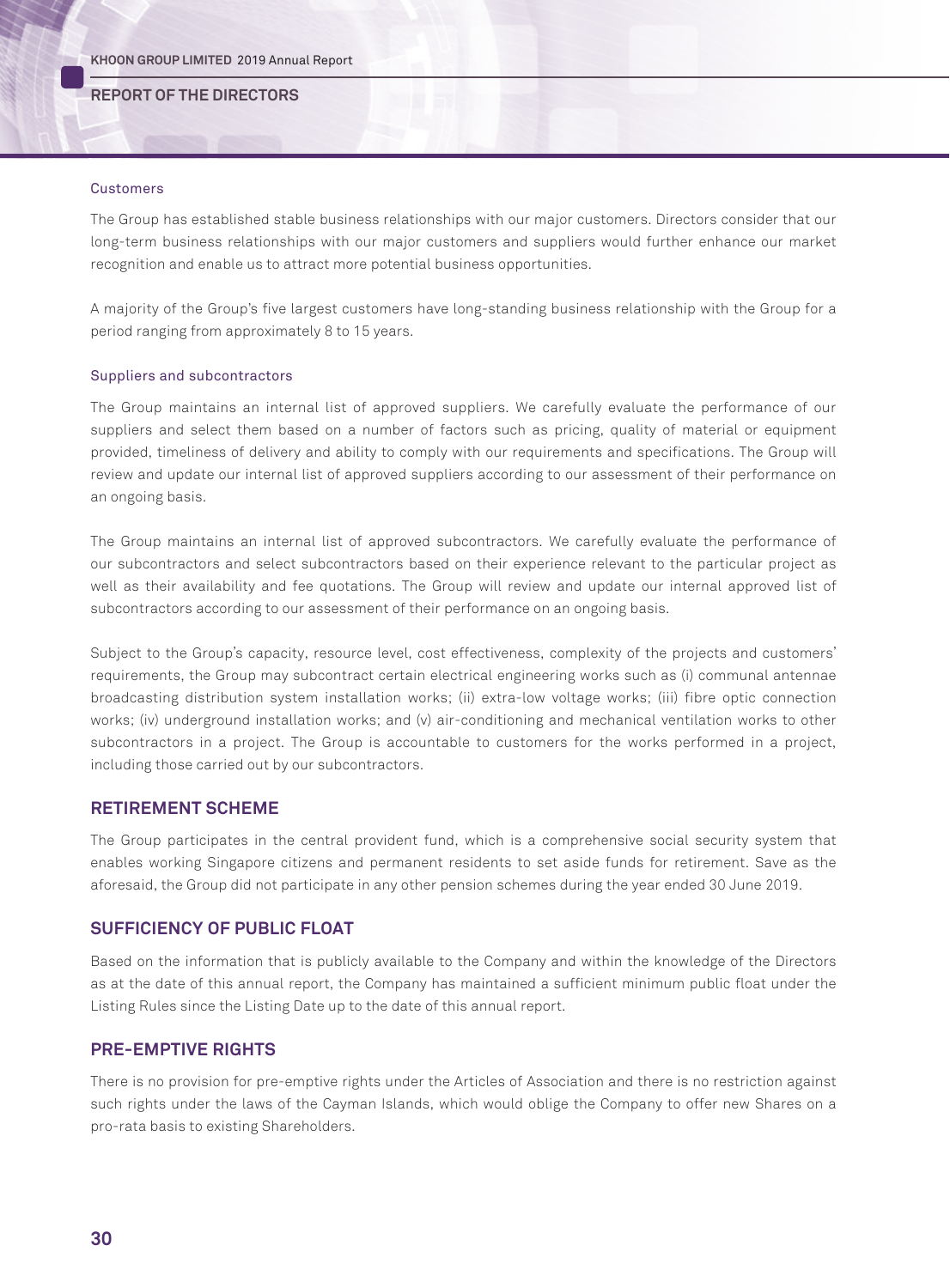# **EMOLUMENTS OF THE DIRECTORS AND THE FIVE HIGHEST PAID INDIVIDUALS**

Details of the emoluments of the Directors and the five highest paid individuals of our Group during the year ended 30 June 2019 and 30 June 2018 are set out in note 11 to the Financial Statements.

# **CORPORATE GOVERNANCE**

Information on the corporate governance practices adopted by the Company are set out in the section headed "Corporate Governance Report" on pages 14 to 21 in this annual report.

# **PURCHASE, SALE OR REDEMPTION OF THE LISTED SECURITIES OF THE COMPANY**

Neither the Company nor any of its subsidiaries purchased, sold or redeemed any of the Company's listed securities since the Listing Date.

# **DIVIDEND POLICY**

The Company has adopted a dividend policy which sets forth the Company's approach when considering the payment of dividends and to allow Shareholders to participate in the Company's profits whilst retaining adequate reserves for the future growth of the Group and provided that the Group records profits and that the declaration and payment of dividends does not affect the normal operations of the Group.

In deciding whether to propose a dividend and in determining the dividend amount, the Board shall take into account, inter alia, the general financial condition of the Group; the capital and debt level of the Group; future cash requirements and availability for business operations, business strategies and future development needs; any restrictions on payment of dividends that may be imposed by the Group's lenders; the general market conditions; and any other factors that the Board deems appropriate.

The payment of dividend by the Company is also subject to any restrictions under the Companies Law of the Cayman Islands and any other applicable laws, rule and regulations and the Articles of Association of the Company. The dividend policy will be reviewed by the Board from time to time and there can be no assurance that a dividend will be proposed or declared in any specific periods.

# **DIVIDEND**

The Board has not declared or paid interim dividends during the year ended 30 June 2019.

The Board did not recommend the payment of a final dividend for the year ended 30 June 2019 (2018: S\$3.0 million).

# **AUDIT COMMITTEE**

The audit committee of the Company has reviewed, together with the management and external auditor, the accounting principles and policies adopted by the Group and the Financial Statements.

# **AUDITORS**

The Financial Statements have been audited by Deloitte & Touche LLP, who will retire and, being eligible, offer itself for re-appointment at the forthcoming annual general meeting of the Company. There has been no change in auditors since the Listing Date.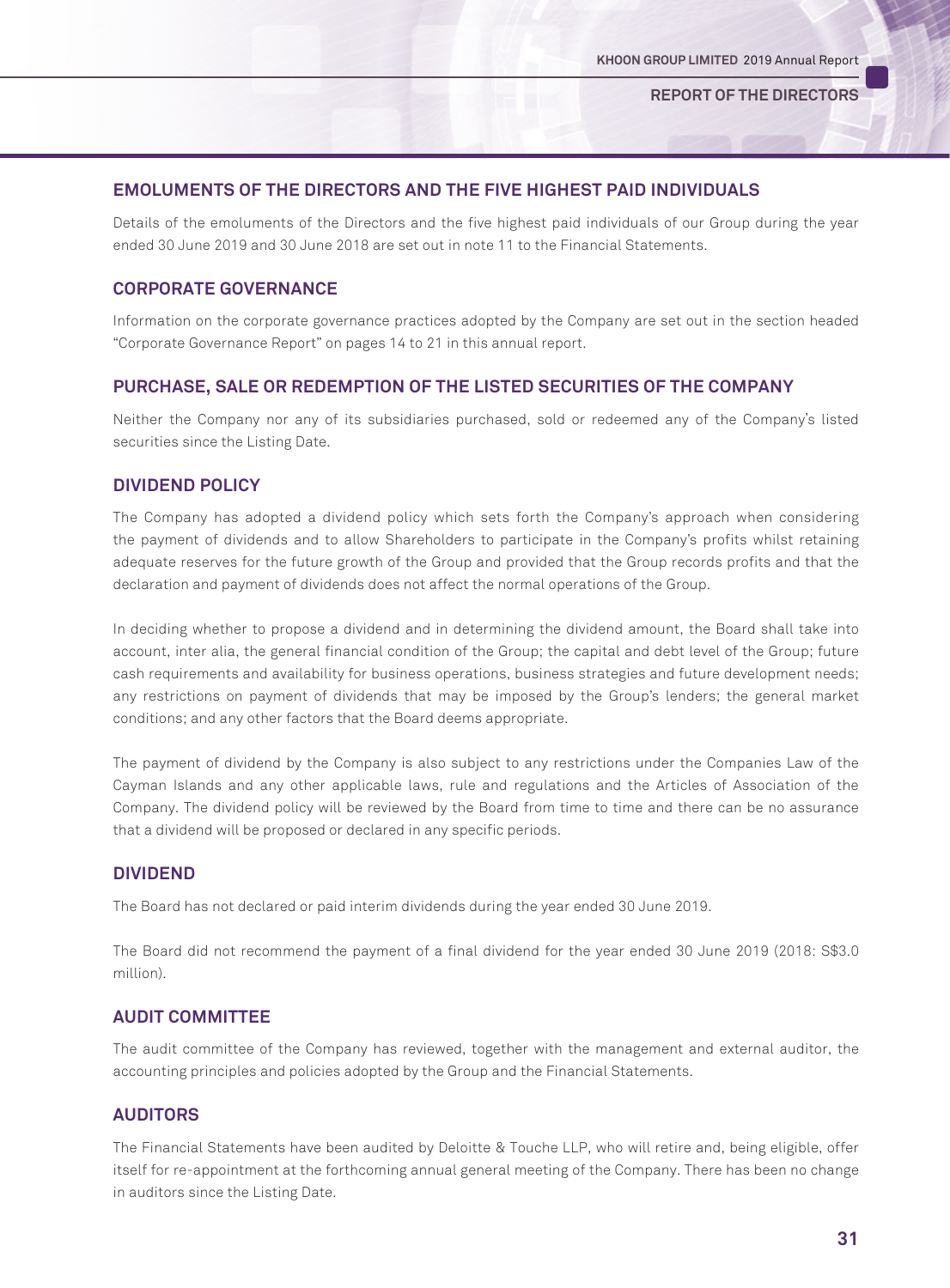**Khoon Group Limited** 2019 Annual Report

#### **REPORT OF THE DIRECTORS**

# **EVENT AFTER REPORTING PERIOD**

Subsequent to 30 June 2019, the following significant events took place:

- (i) On 5 July 2019, a total of 749,970,000 new shares of the Company were allotted and issued, credited as fully paid at par, to the sole shareholder by way of capitalisation of a sum of HK\$7,499,700 standing to the credit of the share premium account of the Company, and that such shares rank pari passu in all respects with all the then existing issued shares of the Company.
- (ii) On 5 July 2019, 250,000,000 new ordinary shares with a par value of HK\$0.01 each of the Company were issued at a price of HK\$0.50 by way of public offering. On the same date, the Company's shares were listed on the Main Board of the Stock Exchange.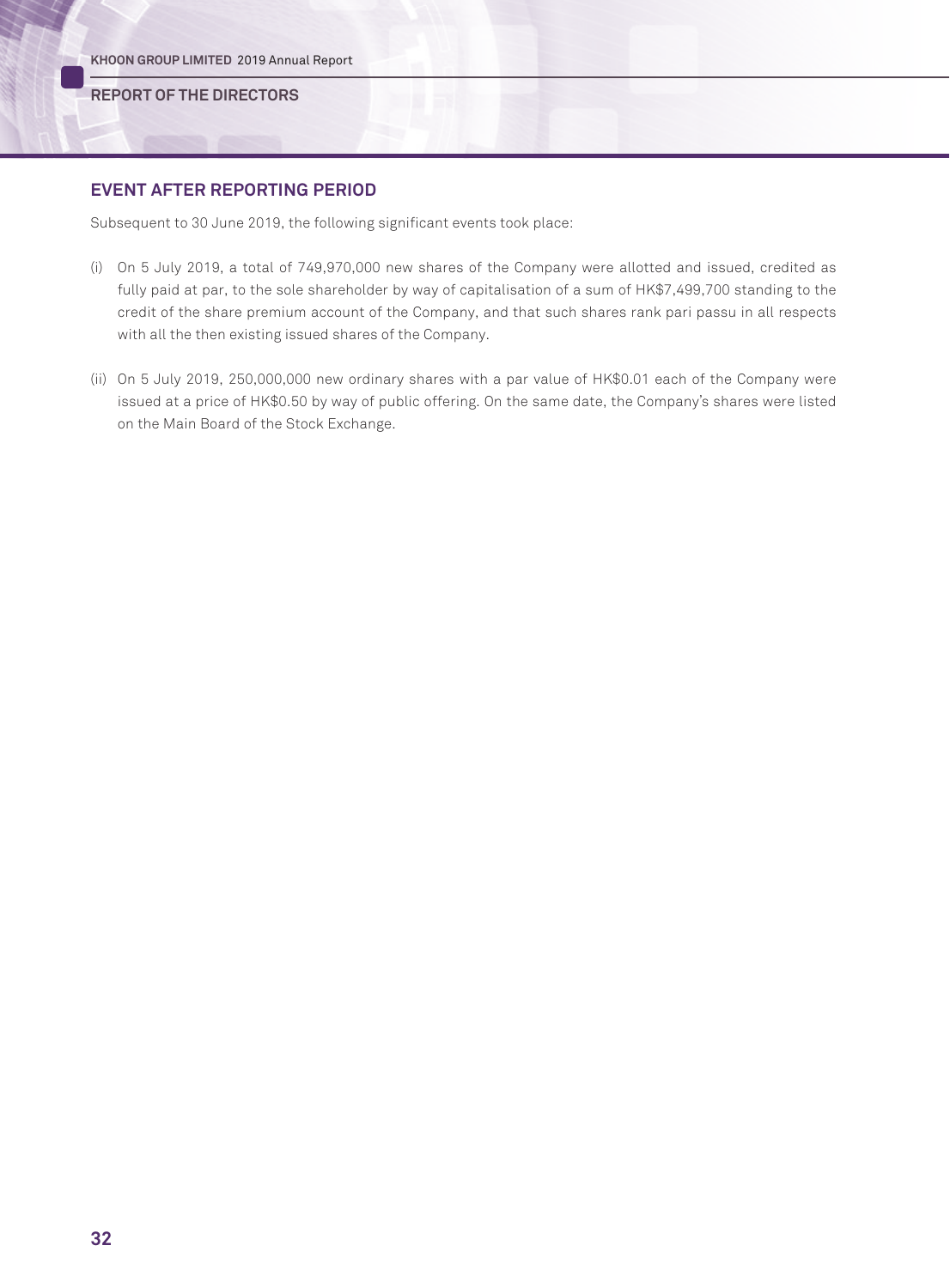# **ENVIRONMENTAL, SOCIAL AND GOVERNANCE REPORT**

# **INTRODUCTION**

This is the Environmental, Social and Governance ("ESG") Report prepared by Khoon Group Limited pursuant to the Environmental, Social and Governance Reporting Guide provided in Appendix 27 of the Listing Rules.

Khoon Group Limited is a Singapore-based mechanical and engineering service provider specialised in providing electrical engineering solutions with an operating history of 30 years. Our electrical engineering services mainly comprise (i) customisation and/or installation of electrical systems; (ii) assisting to obtain statutory approvals; and (iii) testing and commissioning. Our services are essential for ensuring the functionality and connectedness of the electrical systems as well as their compliance with the prescribed designs and statutory requirements.

We place emphasis on providing consistently high-quality services and ensuring the safety and functionality of the electrical systems. Our quality management system has been certified to satisfy the requirement of ISO 9001:2008.

We also set up an occupational health and safety management system which complies with the requirement of OHSAS 18001:2007 to promote safe working practices among employees and to prevent the occurrence of accidents.

Our environmental management system complies with ISO 14001:2004 to promote environmental awareness and to prevent pollution of the environment resulting from projects undertaken by us.

Our Directors believe that our stringent quality assurance system and strong commitment to environmental and occupational health and safety management will allow us to be better positioned to deliver quality works on time and within budget, thereby strengthening our position as an established electrical engineering solutions provider in Singapore.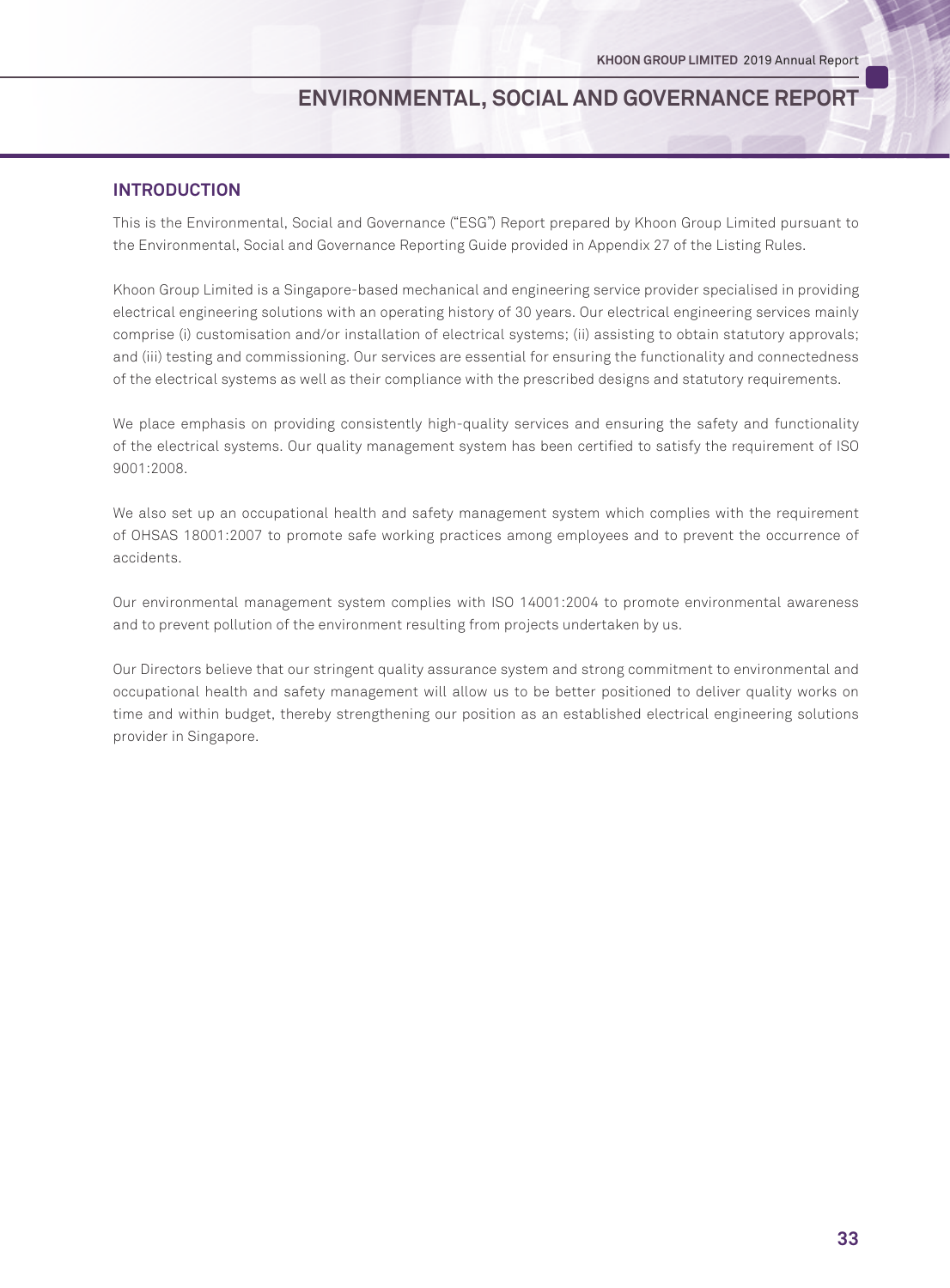# **ENVIRONMENTAL, SOCIAL AND GOVERNANCE REPORT**

To achieve sustainable development, the Group maintains close relationships and continuously communicate with its stakeholders. The communications had enabled the Group to accurately assess the potential impacts of its business activities in terms of ESG. The table below highlights the Group's key stakeholders as well as the Group's methods in engaging them:

| <b>Stakeholder Groups</b>    | <b>Specific Stakeholders</b> | <b>Methods of Communication</b>         |
|------------------------------|------------------------------|-----------------------------------------|
| <b>Investors</b>             | Shareholders                 | Corporate website                       |
|                              |                              | Annual financial report                 |
|                              |                              | Conference call                         |
| <b>Employees</b>             | Senior Management            | Training, seminars                      |
|                              | Employees                    | Face-to-face meetings                   |
|                              | Potential recruits           | Independent focus groups and interviews |
|                              |                              | Corporate social responsibility and     |
|                              |                              | volunteering activities                 |
| <b>Customers</b>             | Government department        | Face-to-face meetings                   |
|                              | Main contractors             | Designated customer hotline             |
|                              |                              | Interviews                              |
| <b>Suppliers/Contractors</b> | Suppliers                    | Supplier assessment                     |
|                              | Contractors                  | Daily work review                       |
|                              | Site inspection/meeting with |                                         |
|                              | contractors                  |                                         |
| Government                   | Government                   | Written or electronic correspondences   |
|                              | Regulatory authorities       |                                         |

In the following sections, the Group presents its efforts in fulfilling its corporate social responsibility under the "Environmental" and "Social" aspects for the year ended 30 June 2019. ("Reporting Period")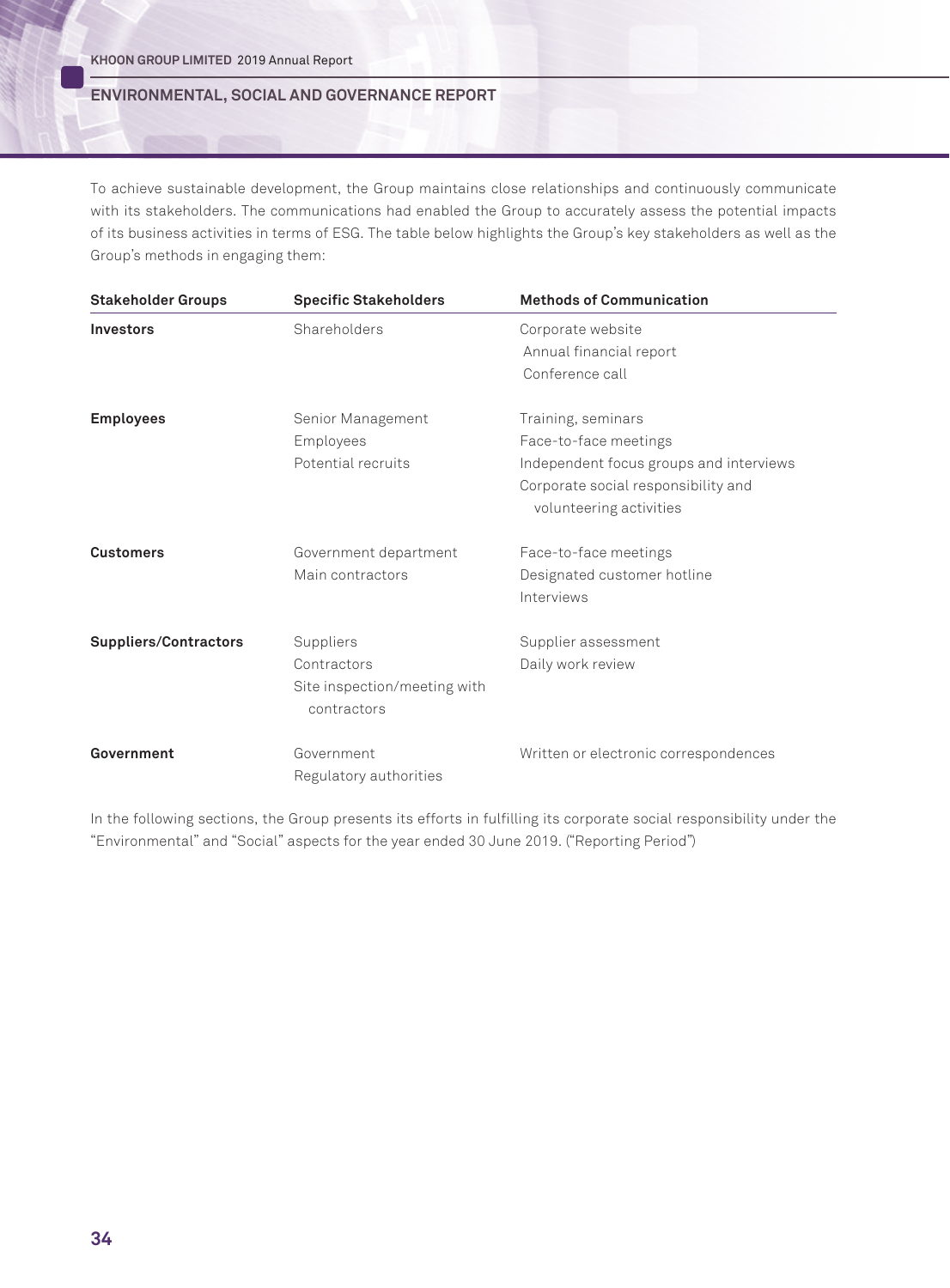# **ENVIRONMENTAL, SOCIAL AND GOVERNANCE REPORT**

# **I. ENVIRONMENTAL**

#### Environment and Natural Resources

Although the Group is engaged in the construction industry, the nature of our trade, being electrical and mechanical engineering, enables us to produce only minimal if not nil water, air or noise pollution to the environment.

Nevertheless, the Quality, Environment, Health and Safety policy adopted by us states that it is the Group's duty to promote environmental protection awareness among employees and that we are committed to the prevention of pollutions and wastage from our operations.

To the best of the Group's knowledge, there were no material non-compliances concerning environmental laws and regulations during the Reporting Period.

# Greenhouse Gas (GHG) Emissions

In the Reporting Period, the Group did not use any liquified petroleum gas (LPG) or gas and had produced nil hazardous wastes from its operations. Therefore, it has no relevant GHG emissions to report.

The construction wastes of the Group mainly comprised of non-hazardous wastes including soil and sand.

The following presents the Group's GHG emissions for the Reporting Period:

#### **GHG emissions from use of vehicles:**

| Aspects 1.1                     | Unit | 2019      |
|---------------------------------|------|-----------|
| Nitrogen oxides                 | gram | 88.195.07 |
| <b>Sulphur oxides</b>           | gram | 310.45    |
| Respiratory suspended particles | gram | 8.217.75  |

#### **GHG emissions from mobile combustion sources:**

|                | Unit:                           |          |  |
|----------------|---------------------------------|----------|--|
| Aspects 1.2    | kg (CO <sub>2</sub> equivalent) | 2019     |  |
| Scope 1        |                                 |          |  |
| Carbon dioxide | kg                              | 50,048.8 |  |
| <b>Methane</b> | kg                              | 101.14   |  |
| Nitrous oxide  | kg                              | 7,002.41 |  |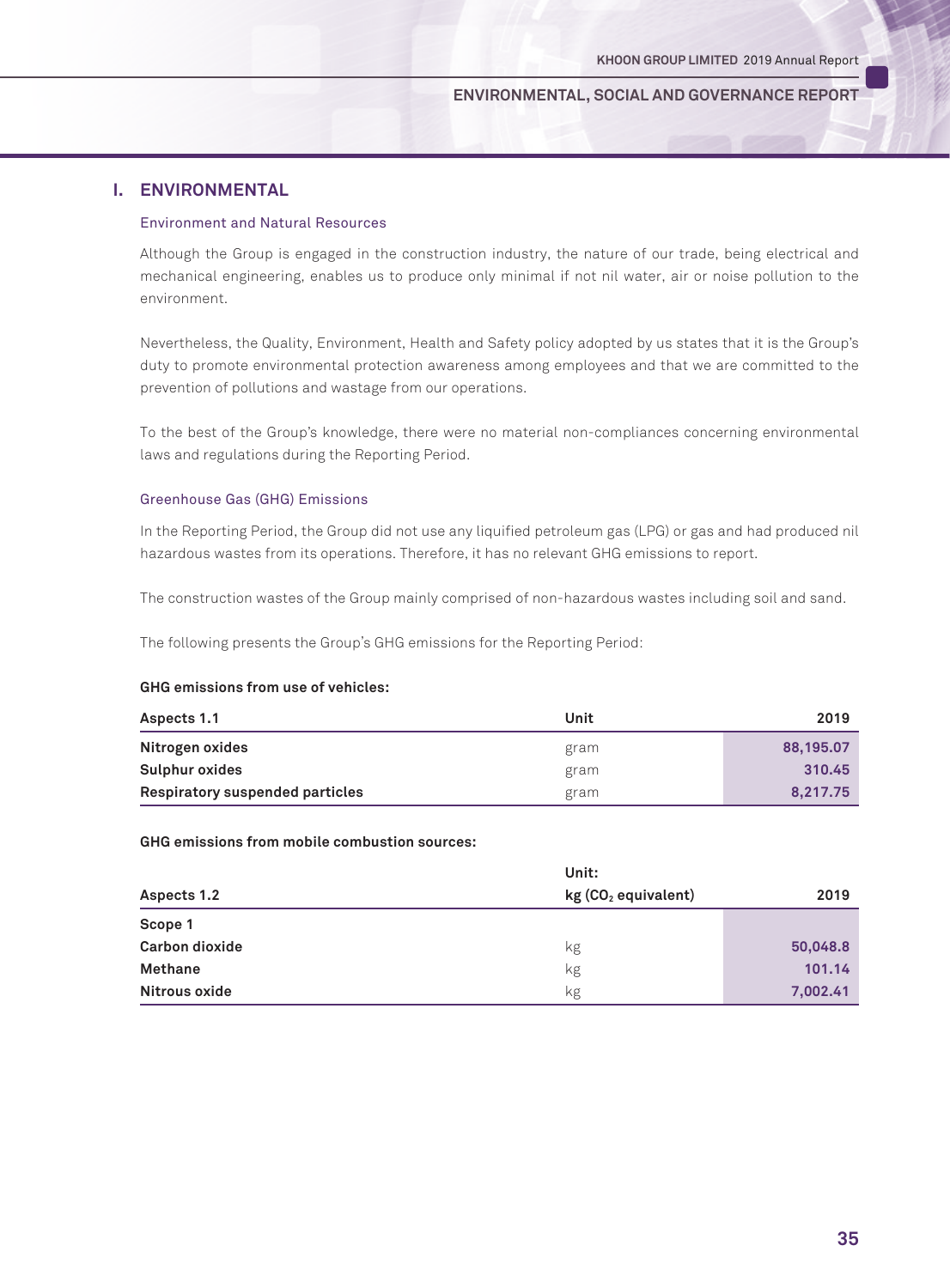### **Indirect GHG emission resulting from the generation of purchased electricity and water processing:**

| Aspects 1.2                      | Unit                    | 2019      |
|----------------------------------|-------------------------|-----------|
| Scope 2                          |                         |           |
| <b>Indirect GHG Emissions</b>    | $kg (CO2$ equivalent)   | 17,493.88 |
| Indirect GHG Emissions intensity | $kg (CO2 equivalent)$ / |           |
|                                  | office                  | 17,493.88 |

### Use of Resources

The Group implemented a series of measures to enhance the awareness of environmental protection among employees with the aim to save energy, fully utilise resources and recycle wastes in the Group's operations.

At the Group's office, our staff recycle used papers for daily printing, save up used envelope for internal communication or drafting, and would prioritize using electronic communication means over printed copies for daily operations. Recycling bins are placed beside printers to encourage scrap paper recycling.

#### **Paper Consumption:**

| Aspects 1.4          | Unit      | 2019   |
|----------------------|-----------|--------|
| Paper                | Κg        | 667.12 |
| Paper used intensity | Kg/office | 667.12 |

Most of the electrical appliances at the Group's office are energy efficient. When using air conditioning, employees are advised to set the temperature at an eco-friendly level of 25.5 degrees Celsius.

The following presents the Group's direct energy and water consumption for the Reporting Period:

#### **Direct energy consumption in total and intensity**

| Aspects 2.1                 | Unit       | 2019   |
|-----------------------------|------------|--------|
| <b>Electricity usage</b>    | kWh        | 39,639 |
| Electricity usage intensity | kWh/office | 39,639 |

#### **Water consumption in total and intensity**

| Aspects 2.2                 | Unit               | 2019 |
|-----------------------------|--------------------|------|
| Water consumption           | cubic metre        | 63   |
| Water consumption intensity | cubic metre/office | 63   |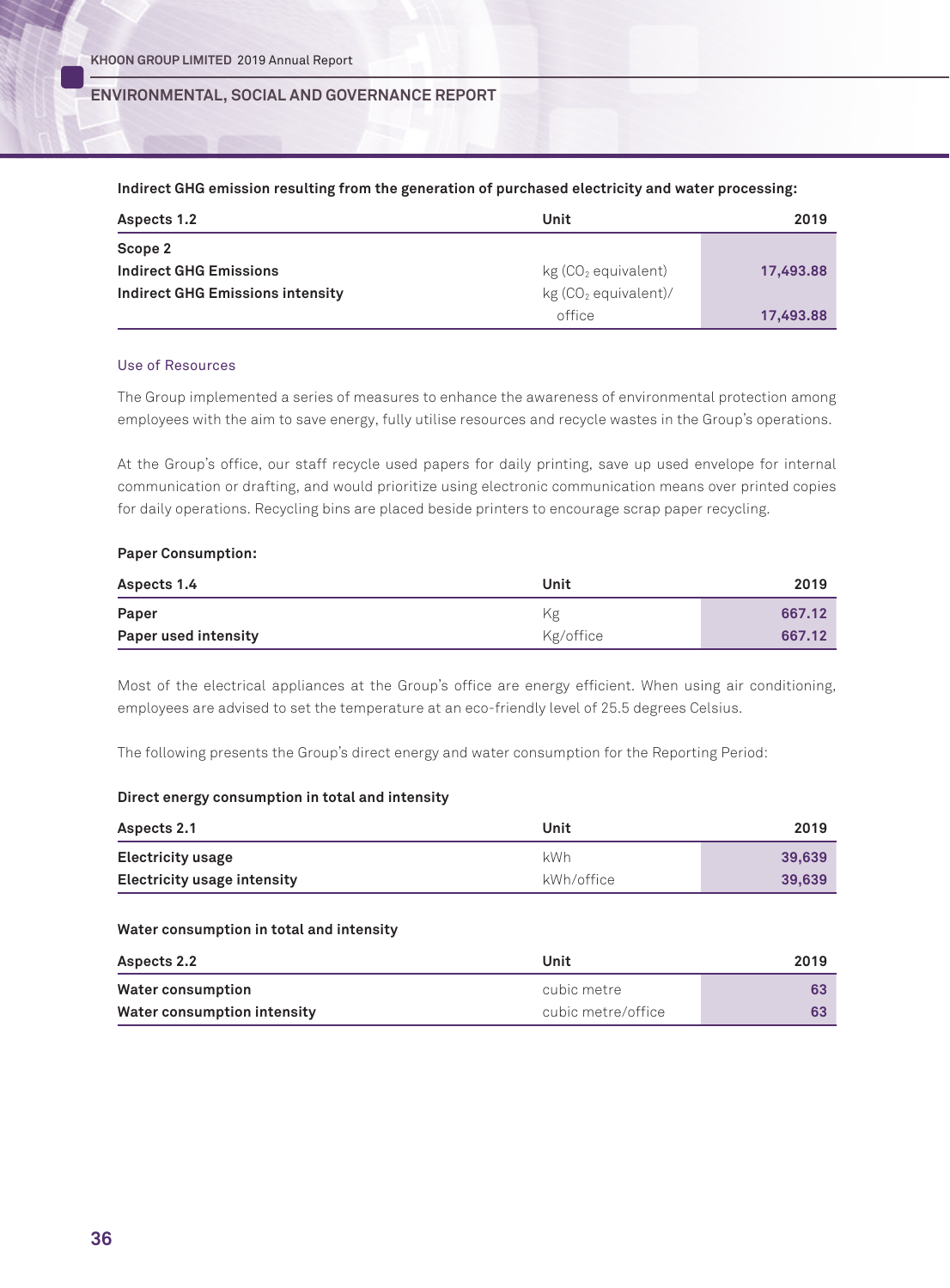# **II. SOCIAL**

### Employment and Labour Standards

The Group is grateful to have the support of a dedicated team of industry professionals and employees. The HR policies the Group are in line with the employment laws in Singapore. The policies cover the Group's standard in respect of compensation and dismissal, recruitment and promotion, working hours, rest periods and other benefits and welfare. Directors and senior management would participate in formulating remuneration packages for the entire employees which would correspond to their positions, job nature, qualifications and experiences. Remunerations are subject to annual review and would be adjusted appropriately based on performance appraisals. Internal promotions would be prioritized over external recruitment whenever there are development opportunities within the Group.

The Group prides itself as an equal opportunity employer. The Group builds a workplace with equity by a fair and just recruitment process in which applicant would be selected based solely on their experiences and skills. An applicant's age, gender, family status, sexual orientation, physical disability, ethnicity and religion would not in any degree affect his or her chances of joining the Group. The same principle applies to employee appraisal and counselling processes.

As an employer of foreign workers, we are required to comply with the rule and regulation as stipulated by the Ministry of Manpower of Singapore ("MOM"). Hence, we have a specific policy in place to ensure the recruitment process is in compliance with MOM's regulations and requirements, provide equal opportunity in employment practices without discrimination in race and religion, and fill the vacancies with suitable candidates.

For the year ended 30 June 2019, the Group had no material incidents of non-compliance with relevant laws and regulations regarding employment practices.

#### Protecting employee's health and safety

The Group is committed to providing both its employees and subcontractors with a safe and healthy working environment.

We have also set up an occupational health and safety system to promote safe working practice among all employees and to prevent the occurrence of accidents through safety inspections. Our health and safety management system has been certified to be in conformance with OHSAS 18001 and we have obtained a bizSAFE Level Star certification which is the highest bizSAFE level that may be awarded under the bizSAFE program.

Our safety manual is reviewed and updated by an independent third party safety consultant on an annual basis. We require our employees and our subcontractors' employees to follow our workplace safety rules as set out in the safety manual. Our workplace and safety rules identify common safety and health hazards and recommendations on prevention of workplace accidents. Pursuant to the Workplace Safety and Health (Risk Management) Regulations, we have from time to time conducted risk assessment in relation to the safety and health risks at our work site.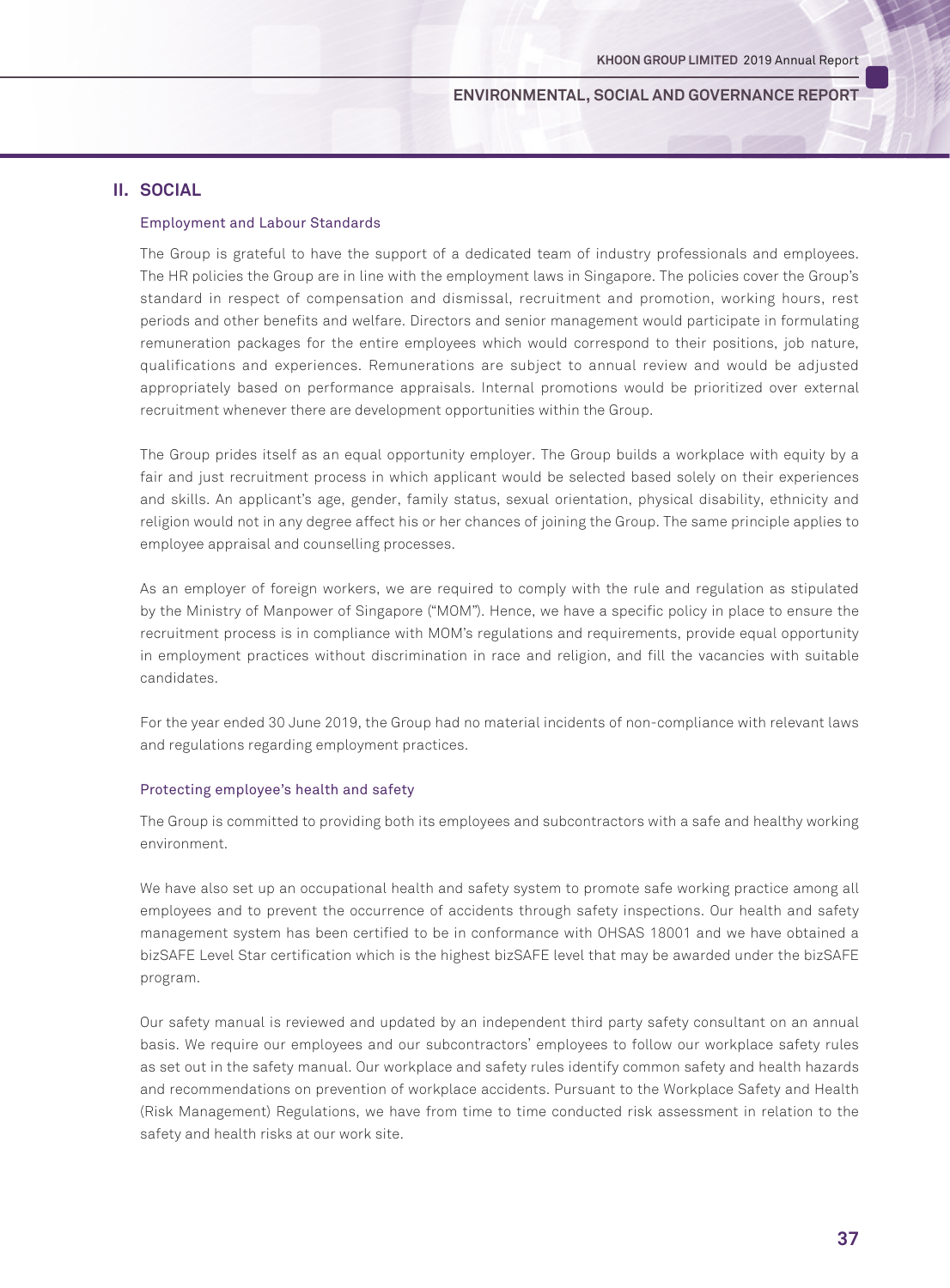Due to the nature of the construction industry, however, the risk of work injuries cannot be completely eliminated. In the Reporting Period, there were 3 injury cases reported and 28 lost workings days due to injuries.

The Group was not aware of any material non-compliance with the health and safety laws and regulations during the Reporting Period.

### Training and Development

To allow employees to excel at their career, while at the same time to ensure their safety at work, the Group had provided them with adequate support and on-site training.

The Group arranges training workshops or courses for its employees in relation to the skills and techniques required for carrying out the Group's construction services, as well as knowledge on occupational health and safety, which are to be conducted either through internal training or by external parties such as other training authorities through sponsorship of admission fees.

### Supply Chain Management

To support the Group's commitment to delivering the best services to customers and adding value to the Group's stakeholders in terms of ESG, the Group's operation department practices thorough supply chain management.

Specifically, approved lists of suppliers and subcontractors are maintained. Procurement of goods or services will only be made from these suppliers and subcontractors.

The Group's suppliers are selected based on the following factors:

- Environmental compliance of products supplied;
- Quality of materials; and
- Any background issues concerning potential conflict of interests in supplying goods to the Group.

For subcontractors, the following factors would be considered:

- Past safety records;
- Quality of works delivered to customers;
- Environmental compliance;
- Complaint records by customers;
- Labour practices, in particular the hiring of illegal labour; and
- Any background issues concerning potential conflict of interests in providing services to the Group.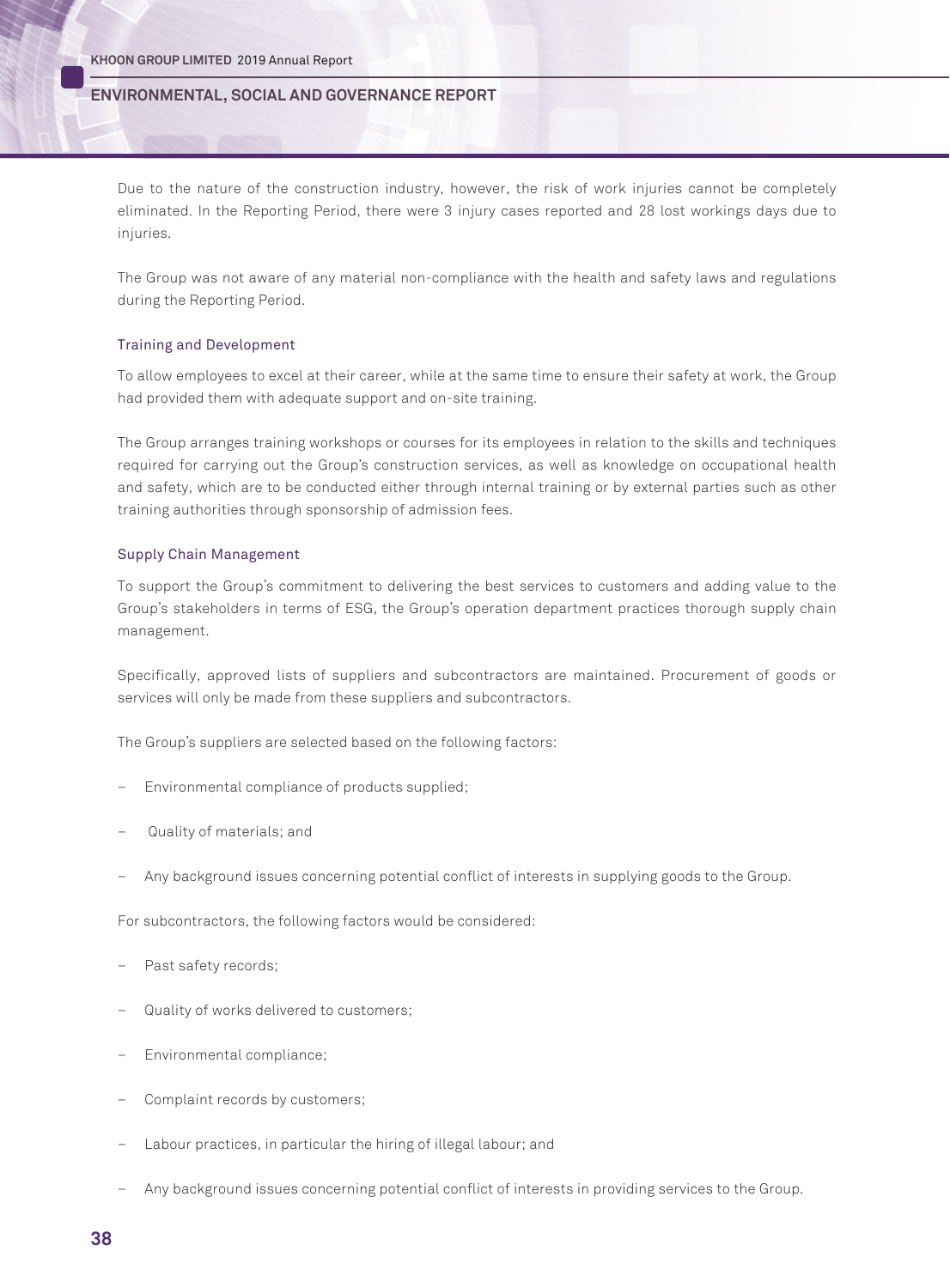Regular inspection on the quality and progress delivered by subcontractors would be performed by the responsible project team. The Group made it clear to subcontractors that it is a must to comply with labour laws and regulations when handling safety and employment matters at construction sites.

#### Service Pledge to Customers

The cornerstone to the Group's success has been the trust built between itself and its customers. Accordingly, customer communication channels were set up, including office hotline and construction site representatives, for handling customers enquiries and complaints. The Group pledge to resolve any enquiries and complaints to the satisfaction of its customers and deliver the best construction services available.

During the Reporting Period, legal liabilities arising from defective construction works, disputes with customers, or customer data protection issues were not noted.

#### Anti-Corruption

Over the years, the Group witnessed nil suspected or actual bribery, extortion, fraud and money laundering activities occurring within the Group. The Group stands firmly by its anti-corruption policies and procurement practices as stated in its internal manuals. Acceptance of kickbacks, commissions or any forms of benefits are strictly prohibited during any procurement, contract negotiations or other business dealings.

The manuals also outline guidance over conflicts of interest, intellectual property rights, privacy and information confidentiality, bribery and corruption, and equal opportunities.

Gift policy in the Group's internal manuals clearly states the required process and procedure for handling and accepting gifts and advantages.

### Community Involvement

#### Donation to Hougang Village Merchants' Association

The Hougang Village Merchants' Association adheres to the principle of "From the society, for the society". The association raises funds for community welfare and public charity organizations every year. The Group contributed to Hougang Village Merchants' Association during the Reporting Period for supporting them to organise and participate in charity events.

#### Donation to Sian Chay Medical Institution

Sian Chay Medical Institution is a charity organisation which provides free medical care and highly subsidised medication to the poor and needy in the community regardless of race, religion or social status. The Group had donated to support their operation and to benefit more people in the community during the Reporting Period.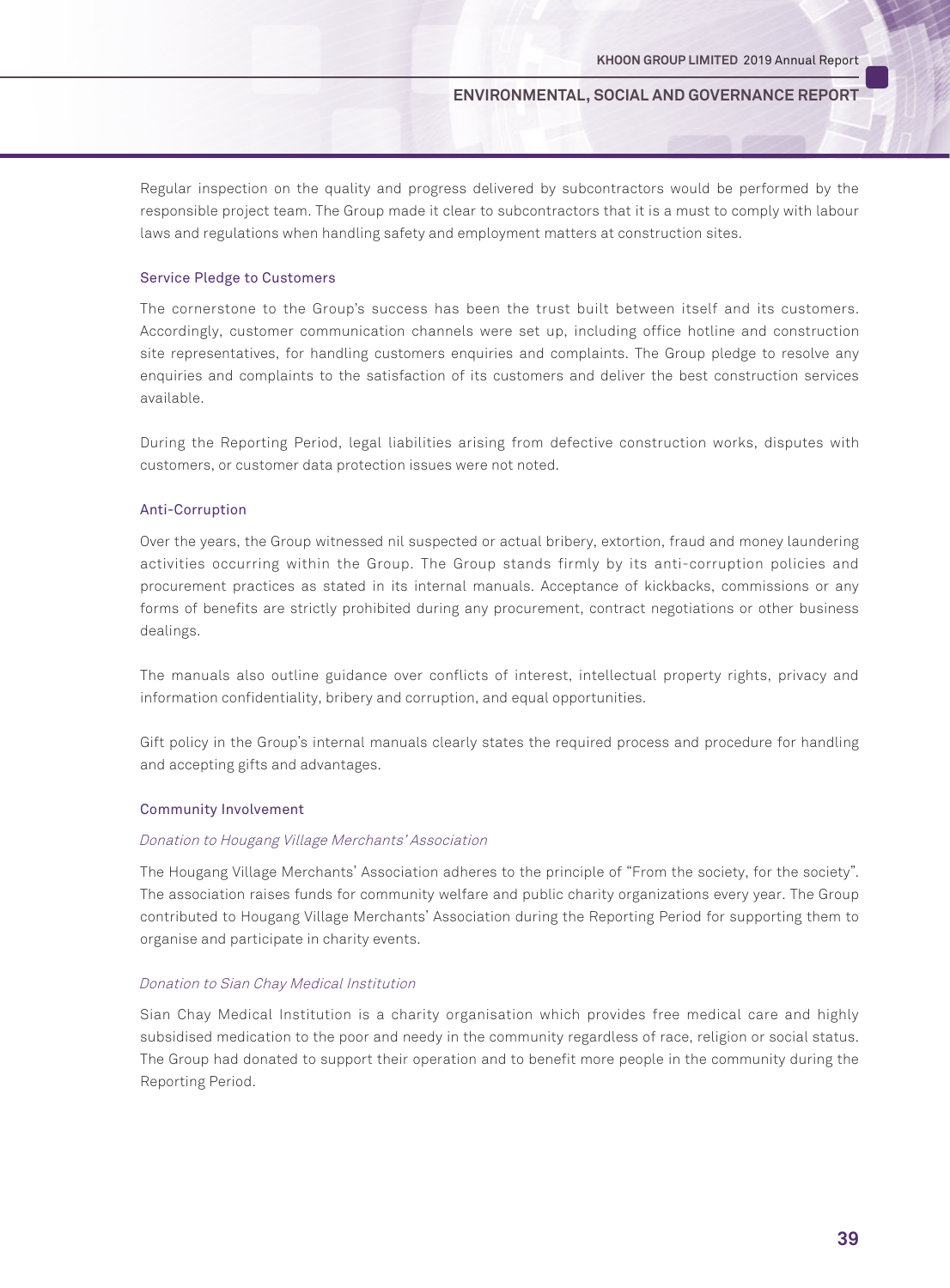# **INDEPENDENT AUDITOR'S REPORT**

### **To the Shareholders of KHOON GROUP LIMITED**

(Incorporated in the Cayman Islands with limited liability)

# **REPORT ON THE AUDIT OF THE CONSOLIDATED FINANCIAL STATEMENTS**

### Opinion

We have audited the consolidated financial statements of Khoon Group Limited (the "Company") and its subsidiaries (herein referred to as the "Group") set out on pages 45 to 103, which comprise the consolidated statement of financial position as at 30 June 2019, the consolidated statement of profit or loss and other comprehensive income, consolidated statement of changes in equity and consolidated statement of cash flows for the year then ended, and notes to the consolidated financial statements, including a summary of significant accounting policies.

In our opinion, the accompanying consolidated financial statements give a true and fair view of the consolidated financial position of the Group as at 30 June 2019 and its consolidated financial performance, consolidated changes in equity and consolidated cash flows for the year then ended in accordance with International Financial Reporting Standards ("IFRSs") issued by International Accounting Standards Board ("IASB") and have been properly prepared in compliance with the disclosure requirements of the Hong Kong Companies Ordinance.

### Basis for Opinion

We conducted our audit in accordance with International Standards on Auditing ("ISAs"). Our responsibilities under those standards are further described in the Auditor's Responsibilities for the Audit of the Consolidated Financial Statements section of our report. We are independent of the Group in accordance with the International Ethics Standards Board for Accountants' Code of Ethics for Professional Accountants ("IESBA Code"), and we have fulfilled our other ethical responsibilities in accordance with the IESBA Code. We believe that the audit evidence we have obtained is sufficient and appropriate to provide a basis for our opinion.

### Key Audit Matters

Key audit matters are those matters that, in our professional judgement, were of most significance in our audit of the consolidated financial statements of the current year. These matters were addressed in the context of our audit of the consolidated financial statements as a whole, and in forming our opinion thereon, and we do not provide a separate opinion on these matters.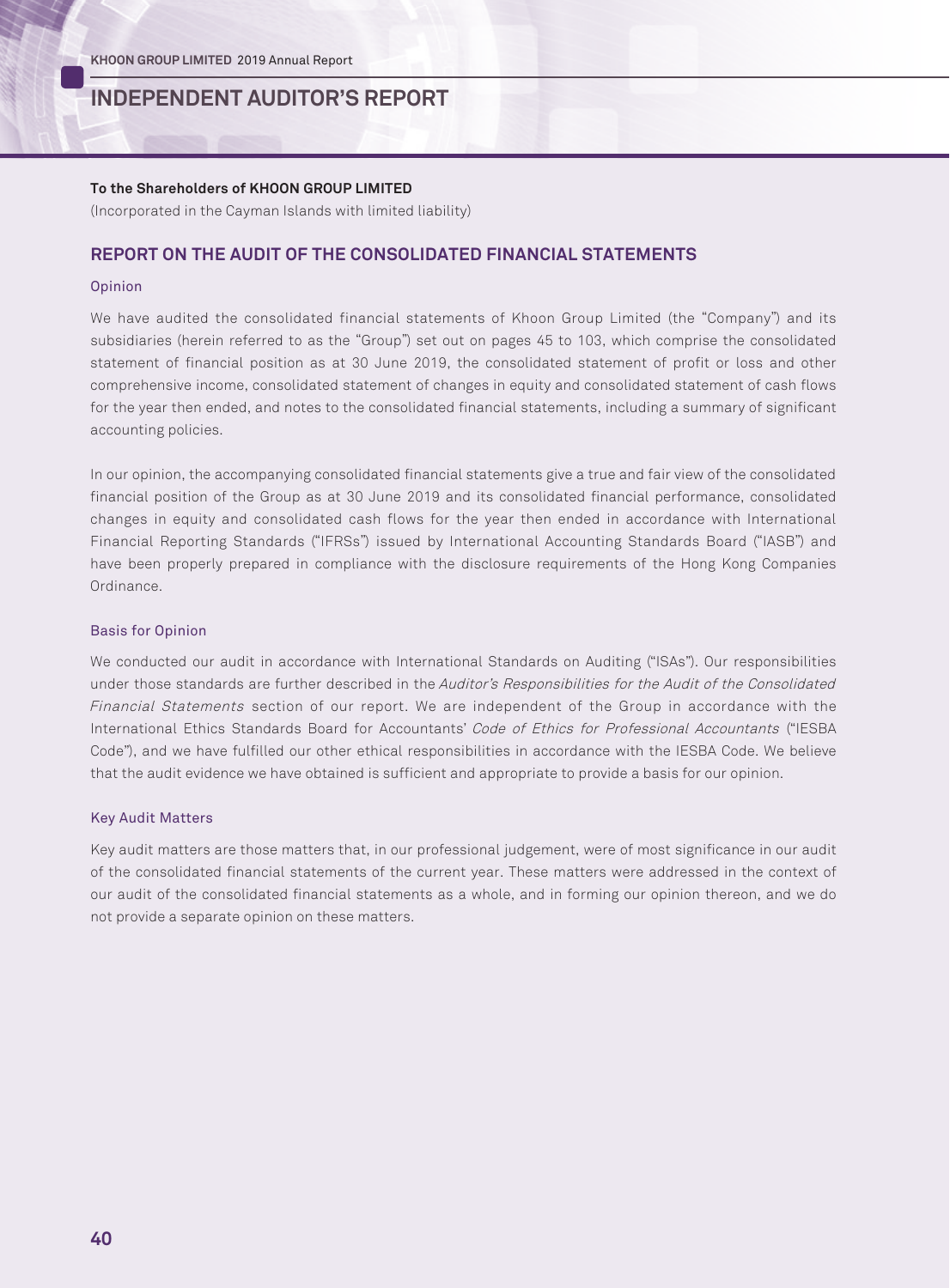**INDEPENDENT AUDITOR'S REPORT**

# **REPORT ON THE AUDIT OF THE CONSOLIDATED FINANCIAL STATEMENTS (continued)**

# Key Audit Matters (continued)

| Key audit matter                                                                                                                                        | How the matter was addressed in the audit                                                                                                                                                                                          |
|---------------------------------------------------------------------------------------------------------------------------------------------------------|------------------------------------------------------------------------------------------------------------------------------------------------------------------------------------------------------------------------------------|
| Contract Revenue Recognition (Note 6) and                                                                                                               | We have evaluated management's process on the                                                                                                                                                                                      |
| <b>Accounting for Electrical Engineering Services</b>                                                                                                   | accounting for contract revenue and tested the key                                                                                                                                                                                 |
| (Note 18)                                                                                                                                               | controls around contract revenue recognition.                                                                                                                                                                                      |
| The Group is involved in provision of electrical                                                                                                        | We assessed the Group's revenue recognition                                                                                                                                                                                        |
| engineering services, for which revenue is recognised                                                                                                   | practices to determine that they are in compliance                                                                                                                                                                                 |
| over time using the input method (i.e. based on                                                                                                         | with IFRS 15 Revenue from Contracts with Customers                                                                                                                                                                                 |
| actual costs incurred to date as a percentage of total                                                                                                  | including the Group's efforts or inputs to the projects                                                                                                                                                                            |
| budgeted costs to complete the project) to measure                                                                                                      | (i.e. contract costs incurred for work performed)                                                                                                                                                                                  |
| the Group's progress towards complete satisfaction                                                                                                      | relative to the expected inputs to the construction                                                                                                                                                                                |
| of a performance obligation, in accordance with IFRS                                                                                                    | projects (i.e. estimated total budgeted contract costs                                                                                                                                                                             |
| 15 Revenue from contracts with customers.                                                                                                               | committed for the projects).                                                                                                                                                                                                       |
| The revenue and profit recognised in a year on<br>these projects is dependent, amongst others, on<br>the assessment of the Group's efforts or inputs to | For selected projects, our audit procedures included<br>the following:                                                                                                                                                             |
| the projects (i.e. contract costs incurred for work                                                                                                     | i.                                                                                                                                                                                                                                 |
| performed) relative to the total expected inputs to                                                                                                     | agreed projects contract sum to signed contracts                                                                                                                                                                                   |
| the projects (i.e. estimated total budgeted contract                                                                                                    | and variation orders;                                                                                                                                                                                                              |
| costs committed for the projects).                                                                                                                      | assessed the reasonableness of costs incurred<br>ii.<br>against our understanding of the projects;                                                                                                                                 |
| Management's judgement and estimation in                                                                                                                | iii. vouched the actual costs incurred during                                                                                                                                                                                      |
| determining the budgeted costs to complete may                                                                                                          | the year to details of supplier invoices and                                                                                                                                                                                       |
| have a significant impact on the Group's revenue and                                                                                                    | subcontractors to check the validity and                                                                                                                                                                                           |
| profit.                                                                                                                                                 | accuracy of the costs;                                                                                                                                                                                                             |
| The Group's revenue recognition policy and key                                                                                                          | performed cut-off testing to verify contract costs                                                                                                                                                                                 |
| source of estimation uncertainty are set out in Notes                                                                                                   | iv.                                                                                                                                                                                                                                |
| 4 and 5 to the consolidated financial statements.                                                                                                       | were taken up in the appropriate financial year;                                                                                                                                                                                   |
|                                                                                                                                                         | assessed and vouched the estimated costs to<br>V.<br>complete by substantiating costs that have been<br>committed to quotations and contracts entered;                                                                             |
|                                                                                                                                                         | vi. performed retrospective review by comparing<br>the total actual contract costs incurred at<br>completion against the total budgeted contract<br>costs to assess the reasonableness of the<br>estimates used by the management; |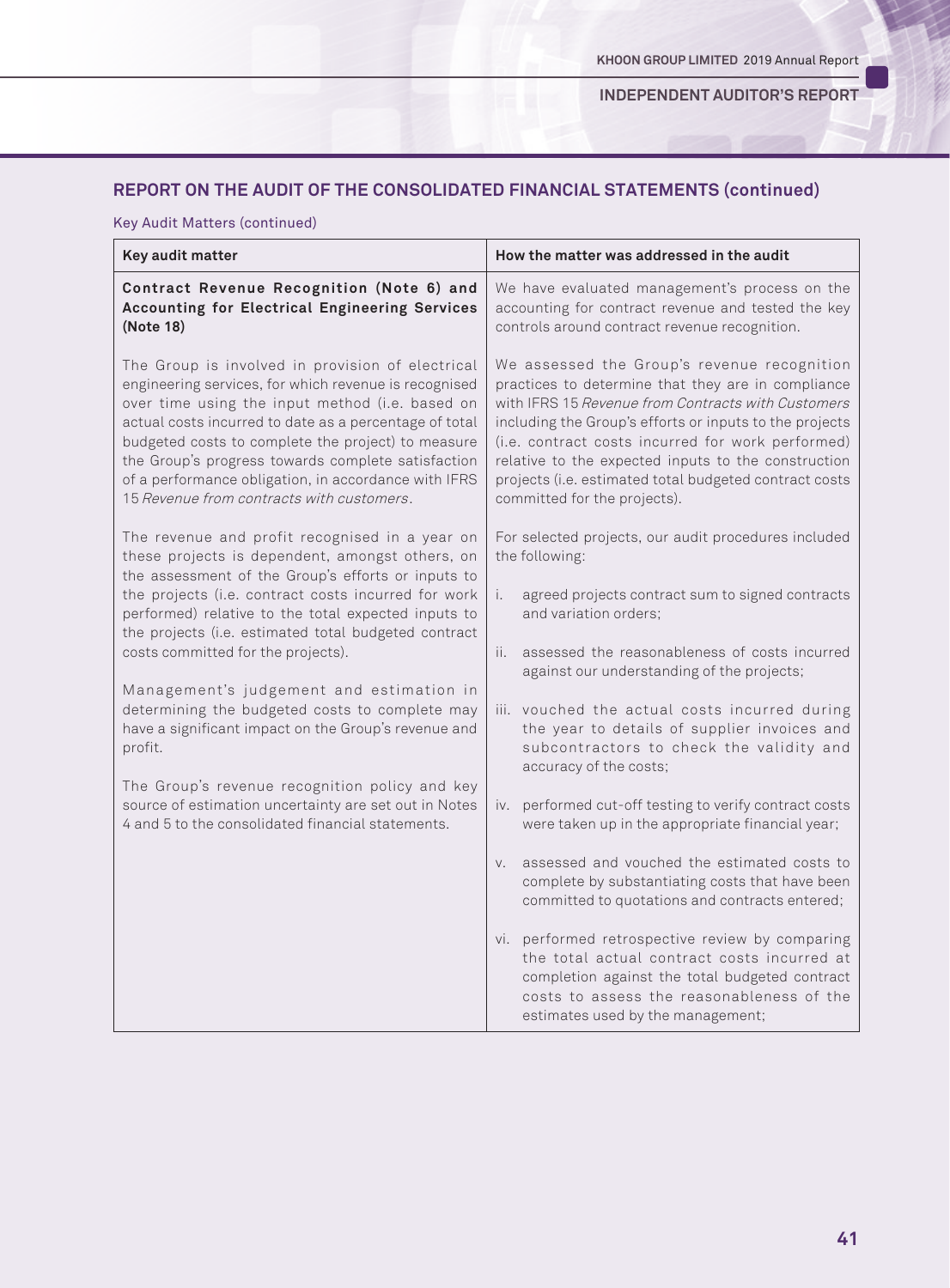**Khoon Group Limited** 2019 Annual Report

**INDEPENDENT AUDITOR'S REPORT**

# **REPORT ON THE AUDIT OF THE CONSOLIDATED FINANCIAL STATEMENTS (continued)**

### Key Audit Matters (continued)

| Key audit matter | How the matter was addressed in the audit                                                                                                                                                                                                                                                                                              |
|------------------|----------------------------------------------------------------------------------------------------------------------------------------------------------------------------------------------------------------------------------------------------------------------------------------------------------------------------------------|
|                  | vii. for projects in progress, we further recomputed<br>the percentage of the progress of the contract<br>based on input method to test the accuracy of<br>the percentage of the progress to determine the<br>revenue; and                                                                                                             |
|                  | viii. for projects completed during the year,<br>we obtained the customer-issued project<br>completion documents and verified that the<br>remaining revenue has been captured.                                                                                                                                                         |
|                  | Further, we then compared total contract revenue<br>to actual costs incurred plus estimated costs to<br>complete, and assessed for foreseeable losses.                                                                                                                                                                                 |
|                  | We also examined the project documentation<br>(including contracts effective during the financial<br>period, terms and conditions) and discussed with<br>management on the progress of significant projects<br>to determine if there are any changes such as delays,<br>penalties, overruns which may result in liquidated<br>damages. |
|                  | Based on our procedures above, we have assessed<br>the Group's revenue and actual costs recognised in<br>profit or loss to be appropriate.                                                                                                                                                                                             |

# Information Other than the Consolidated Financial Statements and Auditor's Report Thereon

The directors of the Company (the "Directors") are responsible for the other information. The other information comprises the information included in the Company's annual report, but does not include the consolidated financial statements and auditor's report thereon.

Our opinion on the consolidated financial statements does not cover the other information and we do not express any form of assurance conclusion thereon.

In connection with our audit of the consolidated financial statements, our responsibility is to read the other information and, in doing so, consider whether the other information is materially inconsistent with the consolidated financial statements or our knowledge obtained in the audit or otherwise appears to be materially misstated. If, based on the work we have performed, we conclude that there is a material misstatement of this other information, we are required to report that fact. We have nothing to report in this regard.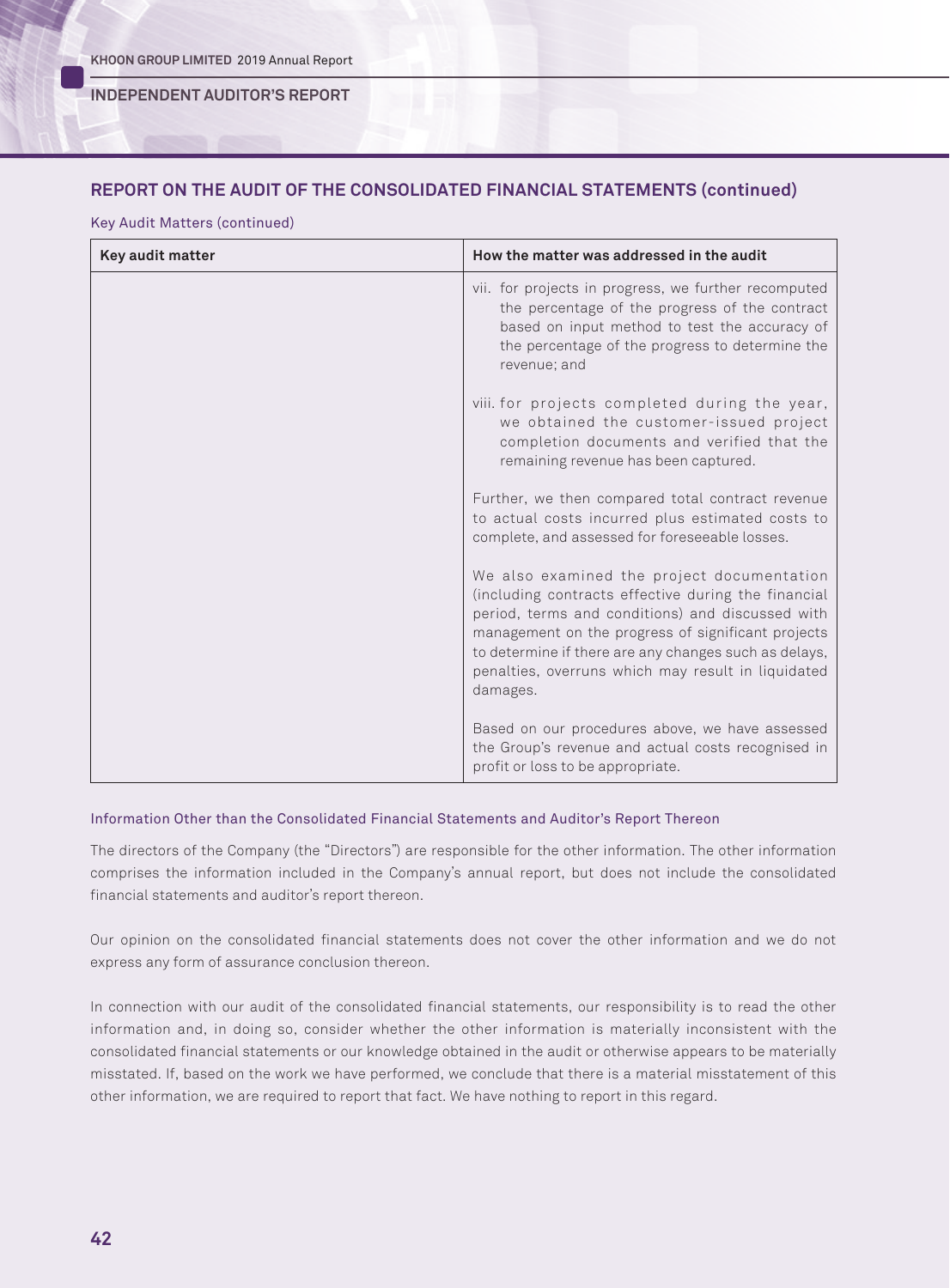**INDEPENDENT AUDITOR'S REPORT**

# **REPORT ON THE AUDIT OF THE CONSOLIDATED FINANCIAL STATEMENTS (continued)**

# Responsibilities of the Directors and Those Charged with Governance for the Consolidated Financial **Statements**

The Directors are responsible for the preparation of the consolidated financial statements that give a true and fair view in accordance with IFRSs and the disclosure requirements of the Hong Kong Companies Ordinance, and for such internal control as management determines is necessary to enable the preparation of consolidated financial statements that are free from material misstatement, whether due to fraud or error.

In preparing the consolidated financial statements, the Directors are responsible for assessing the Group's ability to continue as a going concern, disclosing, as applicable, matters related to going concern and using the going concern basis of accounting unless the Directors either intend to liquidate the Group or to cease operations, or have no realistic alternative but to do so.

Those charged with governance are responsible for overseeing the Group's financial reporting process.

#### Auditor's Responsibilities for the Audit of the Consolidated Financial Statements

Our objectives are to obtain reasonable assurance about whether the consolidated financial statements as a whole are free from material misstatement, whether due to fraud or error, and to issue an auditor's report that includes our opinion solely to you, as a body, in accordance with our agreed terms of engagement, and for no other purpose. We do not assume responsibility towards or accept liability to any other person for the contents of this report. Reasonable assurance is a high level of assurance, but is not a guarantee that an audit conducted in accordance with ISAs will always detect a material misstatement when it exists. Misstatements can arise from fraud or error and are considered material if, individually or in the aggregate, they could reasonably be expected to influence the economic decisions of users taken on the basis of these consolidated financial statements.

As part of an audit in accordance with ISAs, we exercise professional judgement and maintain professional scepticism throughout the audit. We also:

- (a) Identify and assess the risks of material misstatement of the consolidated financial statements, whether due to fraud or error, design and perform audit procedures responsive to those risks, and obtain audit evidence that is sufficient and appropriate to provide a basis for our opinion. The risk of not detecting a material misstatement resulting from fraud is higher than for one resulting from error, as fraud may involve collusion, forgery, intentional omissions, misrepresentations, or the override of internal control.
- (b) Obtain an understanding of internal control relevant to the audit in order to design audit procedures that are appropriate in the circumstances, but not for the purpose of expressing an opinion on the effectiveness of the Group's internal control.
- (c) Evaluate the appropriateness of accounting policies used and the reasonableness of accounting estimates and related disclosures made by the Directors.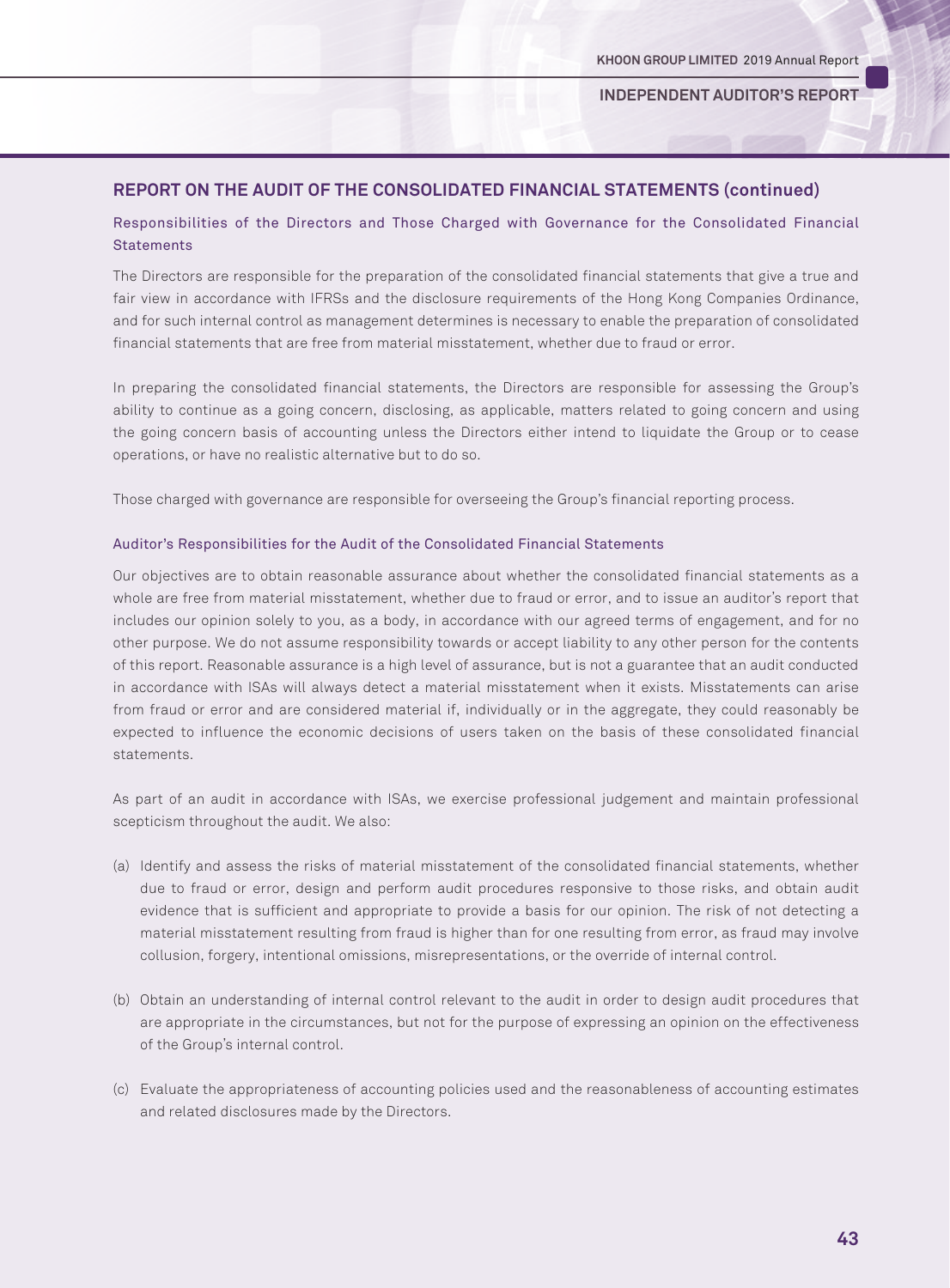### **INDEPENDENT AUDITOR'S REPORT**

# **REPORT ON THE AUDIT OF THE CONSOLIDATED FINANCIAL STATEMENTS (continued)**

#### Auditor's Responsibilities for the Audit of the Consolidated Financial Statements (continued)

- (d) Conclude on the appropriateness of management's use of the going concern basis of accounting and, based on the audit evidence obtained, whether a material uncertainty exists related to events or conditions that may cast significant doubt on the Group's ability to continue as a going concern. If we conclude that a material uncertainty exists, we are required to draw attention in our auditor's report to the related disclosures in the consolidated financial statements or, if such disclosures are inadequate, to modify our opinion. Our conclusions are based on the audit evidence obtained up to the date of our auditor's report. However, future events or conditions may cause the Group to cease to continue as a going concern.
- (e) Evaluate the overall presentation, structure and content of the consolidated financial statements, including the disclosures, and whether the consolidated financial statements represent the underlying transactions and events in a manner that achieves fair presentation.
- (f) Obtain sufficient appropriate audit evidences regarding the financial information of the entities or business activities within the Group to express an opinion on the consolidated financial statements. We are responsible for the direction, supervision and performance of the group audit. We remain solely responsible for our audit opinion.

We communicate with those charged with governance regarding, among other matters, the planned scope and timing of the audit and significant audit findings, including any significant deficiencies in internal control that we identify during our audit.

We also provide those charged with governance with a statement that we have complied with relevant ethical requirements regarding independence, and to communicate with them all relationships and other matters that may reasonably be thought to bear on our independence, and where applicable, related safeguards.

From the matters communicated with those charged with governance, we determine those matters that were of most significance in the audit of the consolidated financial statements of the current year and are therefore the key audit matter. We describe these matters in our auditor's report unless law or regulation precludes public disclosure about the matter or when, in extremely rare circumstances, we determine that a matter should not be communicated in our report because the adverse consequences of doing so would reasonably be expected to outweigh the public interest benefits of such communication.

The engagement partner on the audit resulting in this independent auditor's report is Ms. Tay Hwee Ling.

**Deloitte & Touche LLP** Public Accountants and Chartered Accountants Singapore

27 September 2019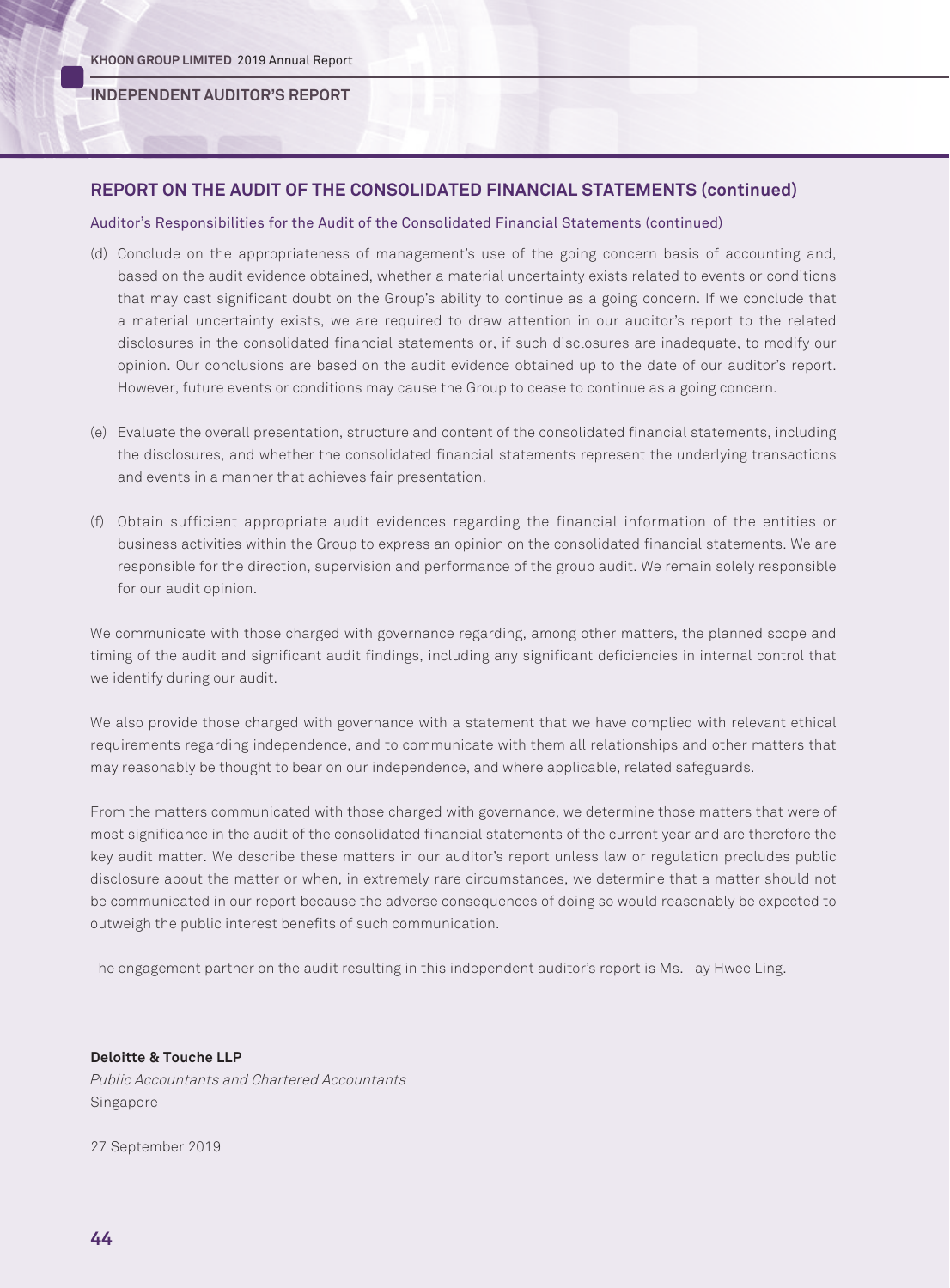# **CONSOLIDATED STATEMENT OF PROFIT OR LOSS AND OTHER COMPREHENSIVE INCOME**

FOR THE FINANCIAL YEAR ENDED 30 JUNE 2019

|                                                    | Note           | 2019          | 2018           |
|----------------------------------------------------|----------------|---------------|----------------|
|                                                    |                | S\$           | S\$            |
| <b>Revenue</b>                                     | 6              | 48,647,372    | 33,731,651     |
| Cost of services                                   |                | (39,073,159)  | (27, 231, 070) |
| <b>Gross profit</b>                                |                | 9,574,213     | 6,500,581      |
| Other income                                       | 7a             | 158,333       | 251,536        |
| Other gains and losses                             | 7b             | 298,535       | 150,435        |
| Administrative expenses                            |                | (2, 397, 859) | (1,654,441)    |
| Finance costs                                      | 8              |               | (38, 824)      |
| Listing expenses                                   | 10             | (2,616,260)   | (948,051)      |
| <b>Profit before taxation</b>                      |                | 5,016,962     | 4,261,236      |
| Income tax expense                                 | $\overline{9}$ | (1, 366, 703) | (760, 327)     |
| Profit and other comprehensive income for the year | 10             | 3,650,259     | 3,500,909      |
| Basic and diluted earnings per share (S\$ cents)   | 13             | 0.49          | 0.47           |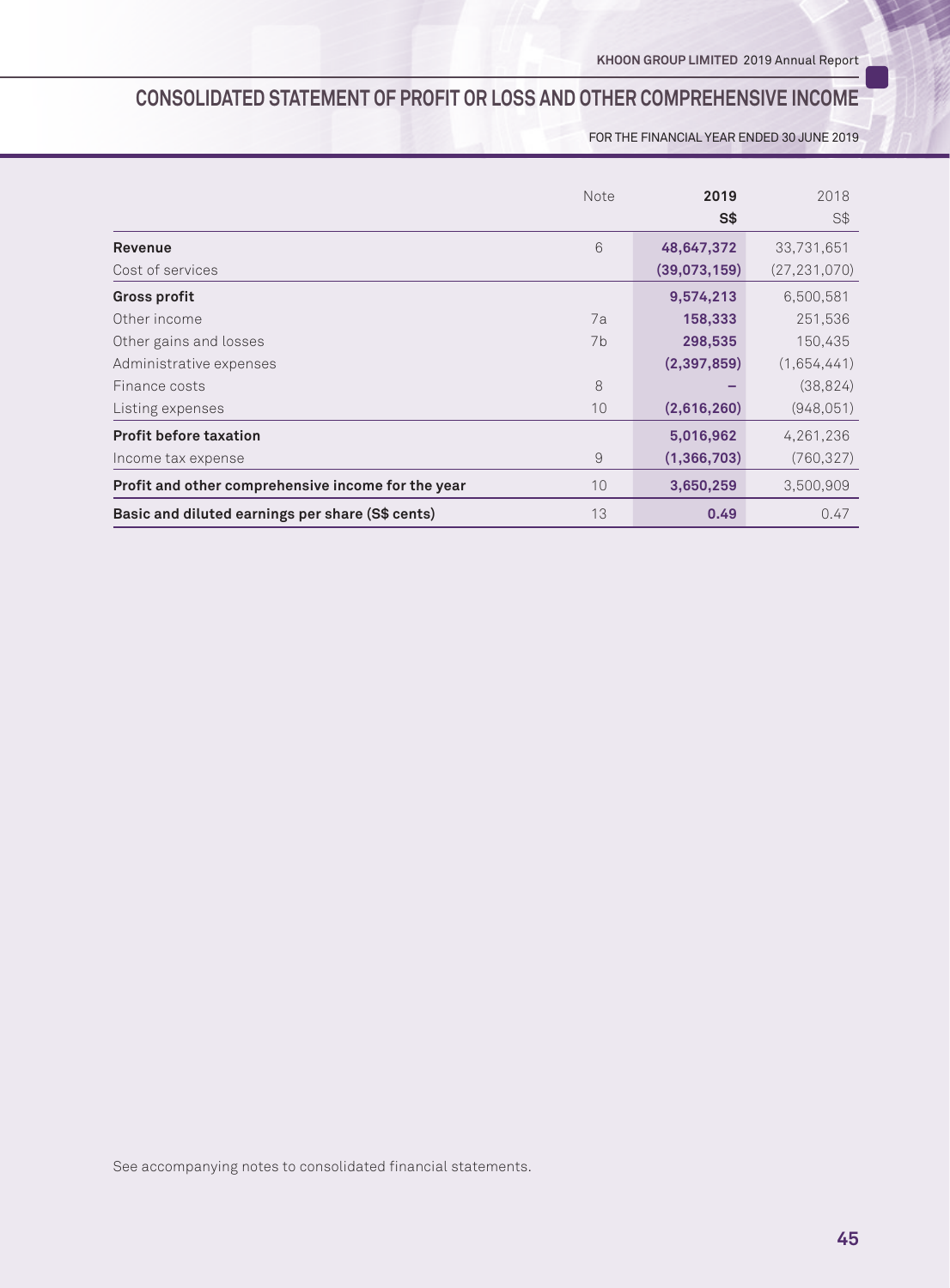# **CONSOLIDATED STATEMENT OF FINANCIAL POSITION**

AS AT 30 JUNE 2019

|                                              | Note            | 2019<br><b>S\$</b> | 2018<br>S\$ |
|----------------------------------------------|-----------------|--------------------|-------------|
| <b>ASSETS AND LIABILITIES</b>                |                 |                    |             |
| Non-current assets                           |                 |                    |             |
| Property, plant and equipment                | 14              | 881,242            | 1,208,225   |
| Investment property                          | 15              | 871,934            | 887,956     |
| Deposits                                     | 17a             | 113,700            |             |
|                                              |                 | 1,866,876          | 2,096,181   |
| <b>Current assets</b>                        |                 |                    |             |
| Trade receivables                            | 16              | 2,688,824          | 3,360,752   |
| Other receivables, deposits and prepayments  | 17 <sub>b</sub> | 1,704,862          | 712,273     |
| Contract assets                              | 18              | 32,768,152         | 11,440,486  |
| Amounts due from directors                   | 19              |                    | 1,319,742   |
| Bank balances and cash                       | 20              | 5,993,458          | 5,997,729   |
|                                              |                 | 43, 155, 296       | 22,830,982  |
| <b>Current liabilities</b>                   |                 |                    |             |
| Trade and other payables                     | 21              | 29,041,325         | 12,802,753  |
| Contract liabilities                         | 18              |                    | 42,365      |
| Income tax payable                           |                 | 1,578,237          | 1,377,374   |
|                                              |                 | 30,619,562         | 14,222,492  |
| <b>Net current assets</b>                    |                 | 12,535,734         | 8,608,490   |
| Total assets less current liabilities        |                 | 14,402,610         | 10,704,671  |
| Non-current liability                        |                 |                    |             |
| Deferred tax liabilities                     | 22              | 53,603             | 5,923       |
| <b>Net assets</b>                            |                 | 14,349,007         | 10,698,748  |
| <b>EQUITY</b>                                |                 |                    |             |
| <b>Capital and reserves</b>                  |                 |                    |             |
| Share capital                                | 23              | 52                 | 1,500,003   |
| Share premium                                |                 | 12,917,842         |             |
| Merger reserve                               |                 | (11, 417, 891)     |             |
| Accumulated profits                          |                 | 12,849,004         | 9,198,745   |
| Equity attributable to owners of the Company |                 | 14,349,007         | 10,698,748  |

The consolidated financial statements on pages 45 to 103 were approved and authorised for issue by the Board of Directors on 27 September 2019 and are signed on its behalf by:

Chairman and Executive Director Executive Director

**Ang Jui Khoon Ang Kok Kwang**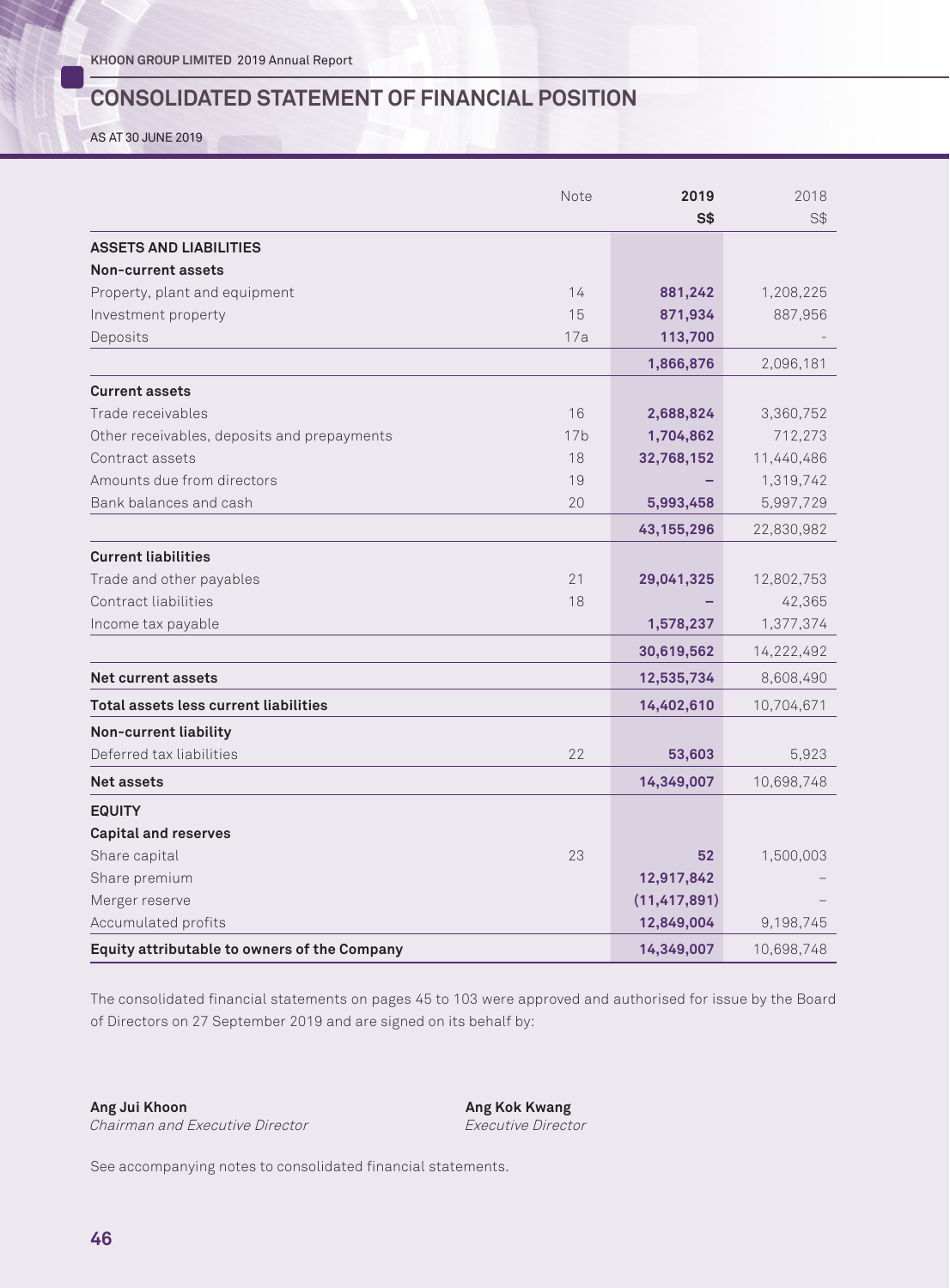# **CONSOLIDATED STATEMENT OF CHANGES IN EQUITY**

FOR THE FINANCIAL YEAR ENDED 30 JUNE 2019

|                                                                                                                           | <b>Share</b><br>capital<br>S\$ | <b>Share</b><br>premium<br>(Note a)<br>S\$ | Merger<br>(Note b)<br>S\$ | reserve Accumulated<br>profits<br>S\$ | <b>Total</b><br>S\$ |
|---------------------------------------------------------------------------------------------------------------------------|--------------------------------|--------------------------------------------|---------------------------|---------------------------------------|---------------------|
| Balance at 1 July 2017                                                                                                    | 1,500,000                      |                                            |                           | 8,697,836                             | 10,197,836          |
| Total comprehensive income<br>for the year:<br>Profit for the year                                                        |                                |                                            |                           | 3,500,909                             | 3,500,909           |
| Transactions with owners,<br>recognised directly in equity:                                                               |                                |                                            |                           |                                       |                     |
| Dividends (Note 12)<br>Issuance of share capital of<br>Top Stride                                                         | 3                              |                                            |                           | (3,000,000)                           | (3,000,000)<br>3    |
| Balance at 30 June 2018                                                                                                   | 1,500,003                      |                                            |                           | 9,198,745                             | 10,698,748          |
| Total comprehensive income<br>for the year:<br>Profit for the year                                                        |                                |                                            |                           | 3,650,259                             | 3,650,259           |
| Transactions with owners,<br>recognised directly in equity:<br>Elimination of share capital<br>pursuant to reorganisation |                                |                                            |                           |                                       |                     |
| (Notes 2 and 23)<br>Issue of shares pursuant to the                                                                       | (1,500,003)                    |                                            |                           |                                       | (1,500,003)         |
| reorganisation (Notes 2 and 23)                                                                                           | 52                             | 12,917,842                                 | (11, 417, 891)            |                                       | 1,500,003           |
| Balance at 30 June 2019                                                                                                   | 52                             | 12,917,842                                 | (11, 417, 891)            | 12,849,004                            | 14,349,007          |

Note:

a. Share premium represents the excess of share issue over the par value.

b. Merger reserve represents the difference between the cost of acquisition pursuant to the reorganisation (Notes 2 and 23) and the total value of share capital of the entity acquired.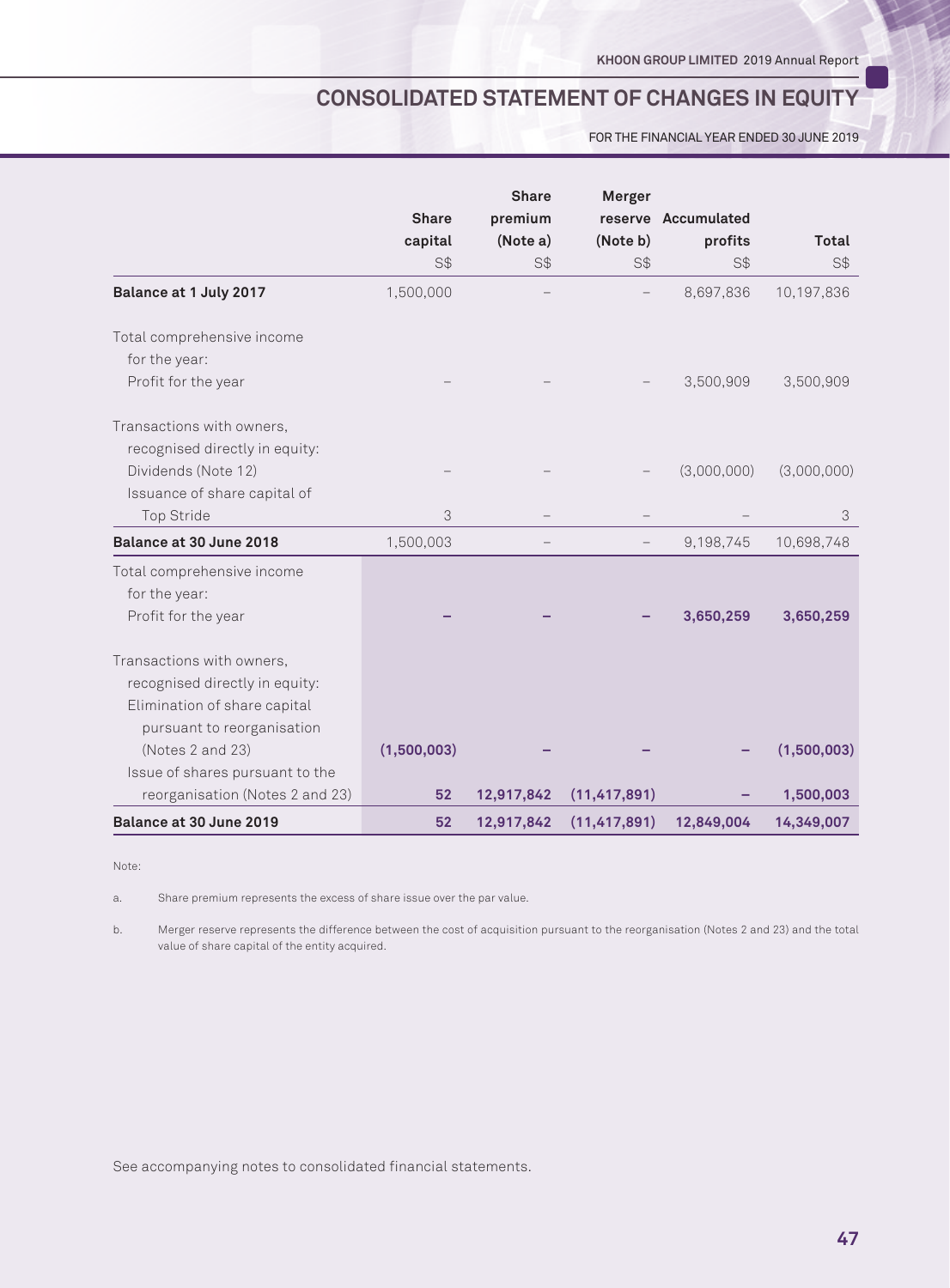# **CONSOLIDATED STATEMENT OF CASH FLOWS**

FOR THE FINANCIAL YEAR ENDED 30 JUNE 2019

|                                                          | 2019<br>S <sub>3</sub> | 2018<br>S\$ |
|----------------------------------------------------------|------------------------|-------------|
| <b>Operating activities</b>                              |                        |             |
| Profit before taxation                                   | 5,016,962              | 4,261,236   |
| Adjustments for:                                         |                        |             |
| (Reversal of) Allowance for bad and doubtful debts       | (31, 926)              | 54,251      |
| (Reversal of) Allowance for liquidated damages           | (189,062)              |             |
| Depreciation of investment property                      | 16,022                 | 16,022      |
| Depreciation of property, plant and equipment            | 455,898                | 414,411     |
| Unrealised exchange (gain) loss                          | (86, 296)              |             |
| Loss (Gain) on disposal of property, plant and equipment | 8,749                  | (254, 092)  |
| Finance costs                                            |                        | 38,824      |
| Bank interest income                                     | (36, 982)              | (136, 209)  |
| Operating cash flows before movements in working capital | 5,153,365              | 4,394,443   |
| Decrease (Increase) in trade receivables                 | 703,854                | (954, 336)  |
| Increase in other receivables, deposits and prepayments  | (1, 106, 289)          | 91,488      |
| Increase in contract assets                              | (21, 327, 666)         | (3,713,384) |
| Increase (Decrease) in trade and other payables          | 16,427,634             | (2,327,081) |
| Decrease in amount due to related parties                |                        | (740, 247)  |
| Decrease in contract liabilities                         | (42, 365)              | (3,624,152) |
| Cash used in operations                                  | (191, 467)             | (6,873,269) |
| Income tax paid                                          | (1, 118, 160)          | (127, 484)  |
| Net cash used in operating activities                    | (1,309,627)            | (7,000,753) |
| <b>Investing activities</b>                              |                        |             |
| Repayment from (Advance to) directors                    | 1,319,742              | (650, 607)  |
| Placement of fixed deposits                              |                        | (5,368,500) |
| Withdrawal of fixed deposits                             |                        | 14,520,744  |
| Bank interest received                                   | 36,982                 | 136,209     |
| Purchase of property, plant and equipment                | (137, 664)             | (46, 347)   |
| Proceeds from disposal of property, plant and equipment  |                        | 1,056,998   |
| Net cash from investing activities                       | 1,219,060              | 9,648,497   |
| <b>Financing activities</b>                              |                        |             |
| Repayment from a director                                |                        | (1,059,709) |
| Repayment of obligations under finance lease             |                        | (403, 123)  |
| Interest paid                                            |                        | (38, 824)   |
| Dividends paid (Note 12)                                 |                        | (4,000,000) |
| Net cash used in financing activities                    |                        | (5,501,656) |
| Net decrease in cash and cash equivalents                | (90, 567)              | (2,853,912) |
| Cash and cash equivalents at beginning of year           | 5,997,729              | 8,851,641   |
| Effect of foreign exchange rate changes                  | 86,296                 |             |
| Cash and cash equivalents at end of year, represented by |                        |             |
| bank balances and cash                                   | 5,993,458              | 5,997,729   |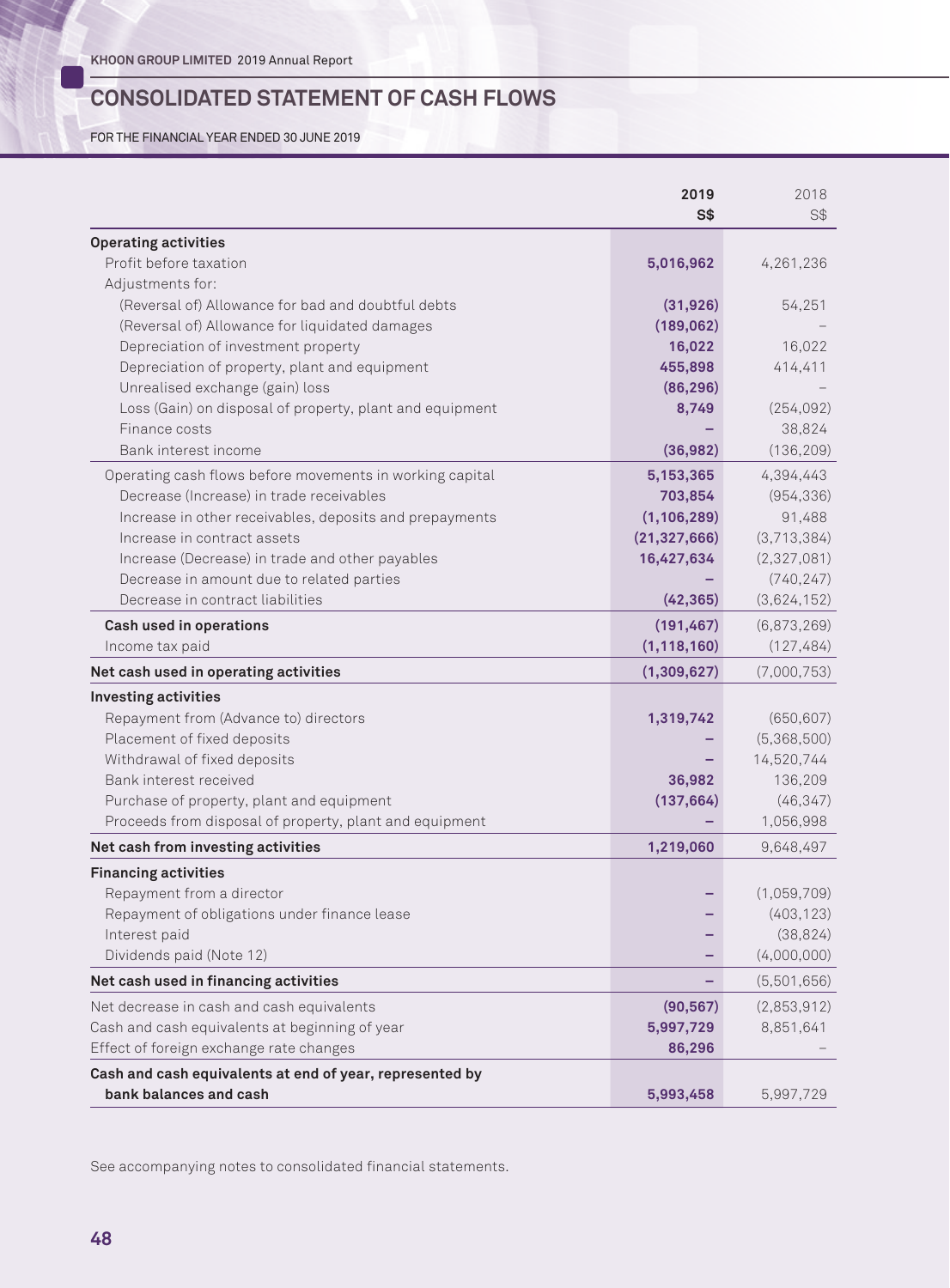FOR THE FINANCIAL YEAR ENDED 30 JUNE 2019

# **1 GENERAL**

Khoon Group Limited (the "Company") was incorporated and registered as an exempted company in the Cayman Islands with limited liability on 24 July 2018 and its registered office is located at P.O. Box 1350, Clifton House, 75 Fort Street, Grand Cayman KY1-1108, Cayman Islands. The Company was registered with the Registrar of Companies in Hong Kong as a non-Hong Kong company under Part 16 of the Companies Ordinance (Chapter 622 of the Laws of Hong Kong) (the "Companies Ordinance") on 18 September 2018 and the principal place of business in Hong Kong is Unit B, 17/F, United Centre, 95 Queensway, Hong Kong. The head office and principal place of business of the Group is at Block 5000 Ang Mo Kio Avenue 5, #04-01, Techplace II, Singapore 569870. The shares of the Company have been listed on the Main Board of The Stock Exchange of Hong Kong Limited (the "Stock Exchange") since 5 July 2019.

The Company is a subsidiary of Lead Development Investment Limited ("Lead Development"), incorporated in the British Virgin Islands (the "BVI"), which is also the Company's ultimate holding company. Lead Development is owned by Mr. Ang Jui Khoon ("Mr. JK Ang") and his son Mr. Ang Kok Kwang ("Mr. KK Ang"). Upon the entering into the concert party deed, Mr. JK Ang and Mr. KK Ang through Lead Development became the controlling shareholders of Khoon Group Limited and its subsidiaries (the "Group") (together referred to as the "Controlling Shareholders").

The Company is an investment holding company and the principal activities of its operating subsidiary are the provision of electrical engineering services. The details of the subsidiaries are set out in Note 27.

The consolidated financial statements are presented in Singapore Dollars ("S\$"), which is also the functional currency of the Company.

The consolidated financial statements are approved by the Board of Directors of the Company on 27 September 2019.

# **2 GROUP REORGANISATION AND BASIS OF PREPARATION AND PRESENTATION OF THE CONSOLIDATED FINANCIAL STATEMENTS**

In preparing for the initial listing of the shares of the Company on the Stock Exchange, the companies comprising the Group underwent a group reorganisation (the "Reorganisation") as described below. Prior to the Reorganisation, Khoon Engineering Contractor Pte. Ltd. ("Khoon Engineering"), the only operating subsidiary of the Group, was controlled by Mr. JK Ang and Mr. KK Ang, who owned 87.3% and 12.7% of equity interest in Khoon Engineering respectively.

The Reorganisation comprised the following steps:

#### (i) Incorporation of Lead Development and Top Stride Investment Limited ("Top Stride")

On 4 July 2018, Lead Development was incorporated in the BVI with liability limited by shares and is authorised to issue a maximum of 50,000 shares of a single class with no par value. On 4 July 2018, 13,091 ordinary shares and 1,909 ordinary shares of Lead Development were issued and allotted to Mr. JK Ang and Mr. KK Ang respectively, for cash consideration, pursuant to the memorandum and articles of association of Lead Development.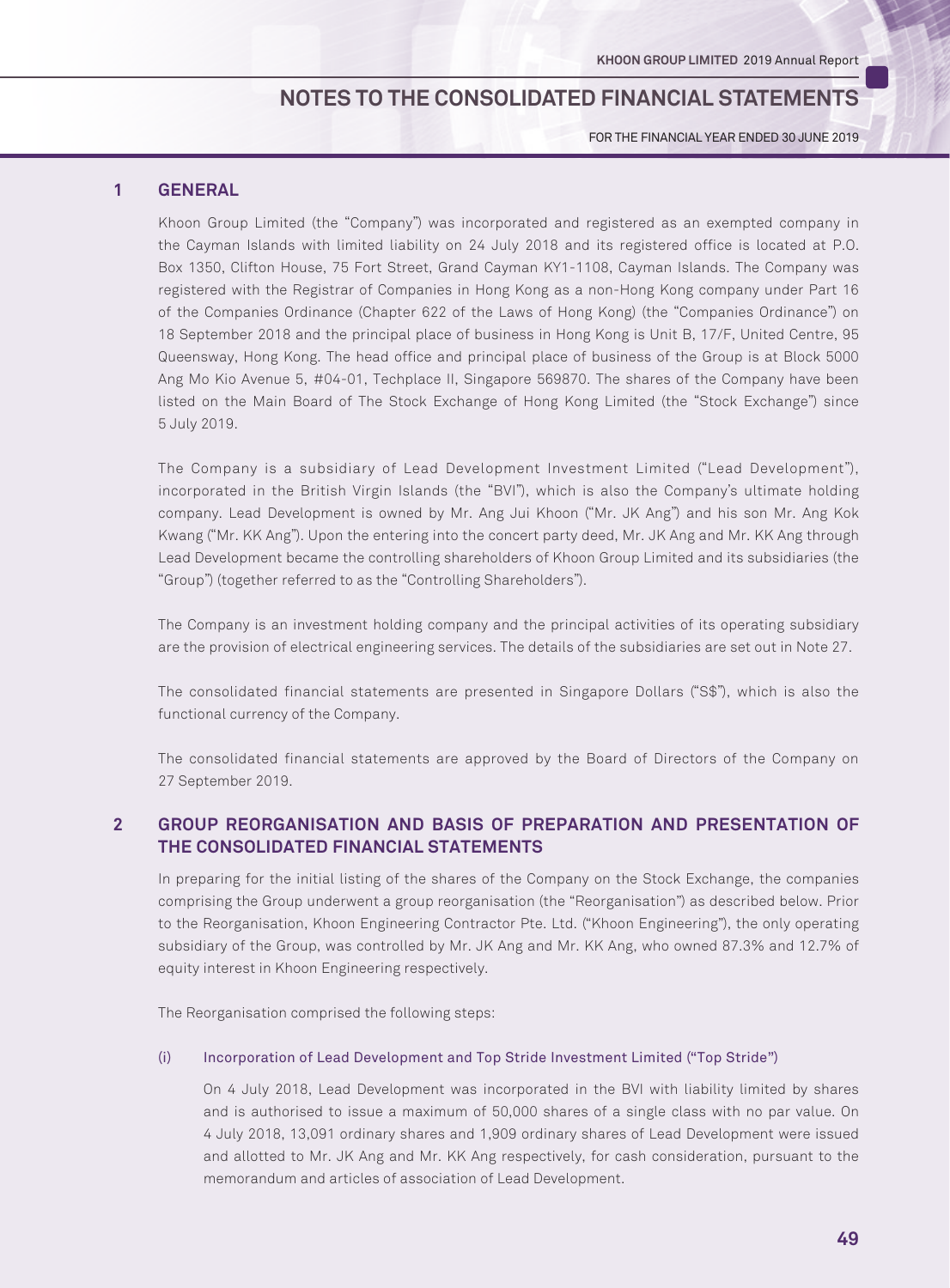FOR THE FINANCIAL YEAR ENDED 30 JUNE 2019

# **2 GROUP REORGANISATION AND BASIS OF PREPARATION AND PRESENTATION OF THE CONSOLIDATED FINANCIAL STATEMENTS (continued)**

### (i) Incorporation of Lead Development and Top Stride Investment Limited ("Top Stride") (continued)

On 28 June 2018, Top Stride was incorporated in the BVI with liability limited by shares and is authorised to issue a maximum of 50,000 shares of a single class with no par value. On 28 June 2018, 13,091 ordinary shares and 1,909 ordinary shares of Top Stride were issued and allotted to Mr. JK Ang and Mr. KK Ang respectively with a total consideration of United States dollar ("US\$") 2 (equivalent to S\$3) pursuant to the memorandum and articles of association of Top Stride.

#### (ii) Incorporation of the Company

On 24 July 2018, the Company was incorporated in the Cayman Islands as an exempted company with limited liability with an initial authorised share capital of Hong Kong Dollar ("HK\$") 100,000 divided into 10,000,000 shares with par value of HK\$0.01 each.

On 24 July 2018, one nil-paid subscriber share was allotted and issued to the initial subscriber, and was transferred to Lead Development on the same day, after which the Company became wholly-owned by Lead Development.

# (iii) Acquisition of Khoon Engineering by Top Stride

On 31 August 2018, Mr. JK Ang and Mr. KK Ang, as vendors, and Top Stride, as purchaser, entered into a sale and purchase agreement, pursuant to which Top Stride acquired 1,309,090 shares and 190,910 shares of Khoon Engineering, representing all of its issued shares in aggregate, from Mr. JK Ang and Mr. KK Ang, at the consideration of S\$10,606,810 and S\$1,546,835 respectively. In settlement of the aforesaid consideration, Top Stride issued and allotted 13,091 ordinary shares and 1,909 ordinary shares, credited as fully paid, to Mr. JK Ang and Mr. KK Ang respectively.

Upon completion of the above acquisition on 31 August 2018, Khoon Engineering became a wholly-owned subsidiary of Top Stride.

#### (iv) Acquisition of Top Stride by the Company

On 12 March 2019, Mr. JK Ang and Mr. KK Ang, as vendors, and the Company, as purchaser, entered into a sale and purchase agreement, pursuant to which the Company acquired 26,182 shares and 3,818 shares of Top Stride, representing all of its issued shares in aggregate, from Mr. JK Ang and Mr. KK Ang respectively, at the consideration of S\$11,273,877 and S\$1,644,017 respectively. In settlement of the aforesaid consideration, the Company issued and allotted 29,999 shares, credited as fully paid, to Lead Development, and crediting as fully paid at par one nil-paid share held by Lead Development, at the instructions of Mr. JK Ang and Mr. KK Ang.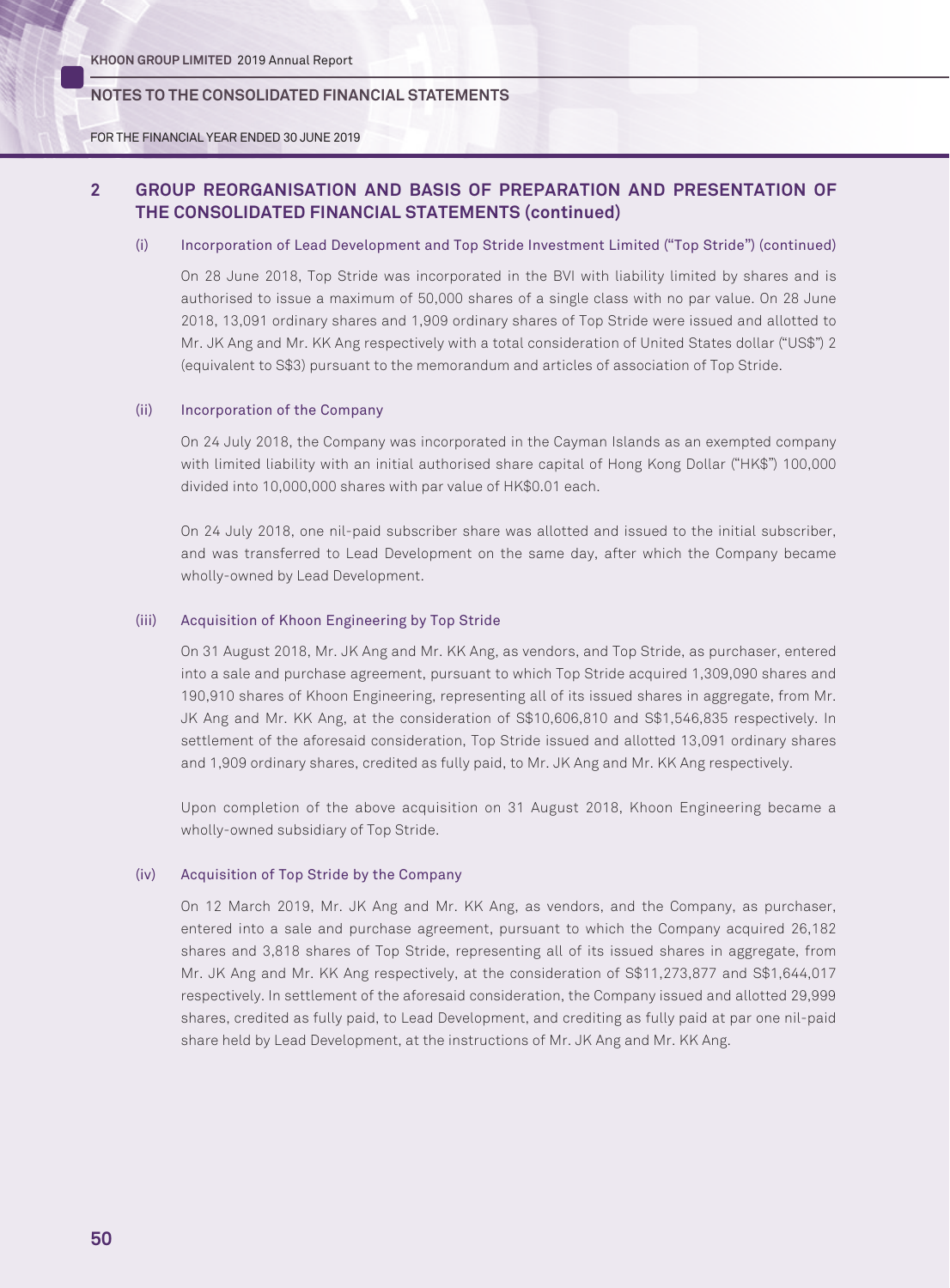FOR THE FINANCIAL YEAR ENDED 30 JUNE 2019

# **2 GROUP REORGANISATION AND BASIS OF PREPARATION AND PRESENTATION OF THE CONSOLIDATED FINANCIAL STATEMENTS (continued)**

#### (iv) Acquisition of Top Stride by the Company (continued)

Following the aforesaid acquisition, Khoon Engineering became indirectly wholly owned by the Company.

As a result of the Reorganisation as completed on 12 March 2019, the Company became the holding company of the Group with its business being conducted through the operating subsidiary in Singapore, i.e. Khoon Engineering.

The Group resulting from the Reorganisation is regarded as a continuing entity. Accordingly, the consolidated financial statements have been prepared to include the financial statements of the companies now comprising the Group as if the group structure upon the completion of the Reorganisation had been in existence throughout the period, or since their respective dates of incorporation or establishment where this is a shorter period.

# **3 ADOPTION OF NEW AND REVISED STANDARDS**

# New and amended IFRS Standards that are effective for the current year

#### Impact of initial application of IFRS 9 Financial Instruments

In the current year, the Group has applied IFRS 9 Financial Instruments and the related consequential amendments to other IFRS Standards that are effective for an annual period that begins on or after 1 January 2018.

The Group has not restated the comparative information, which continues to be reported under IAS 39 Financial Instruments: Recognition and Measurement as permitted under IFRS 9 transitional provision. The application of IFRS 9 on 1 July 2018 has no material impact on the consolidated financial position of the Group with regard to classification and measurement of financial instruments nor has any material additional impairment been recognised upon application of expected loss approach as at the same date. The Group's accounting policies for IFRS 9 is disclosed in detail in Note 4 below.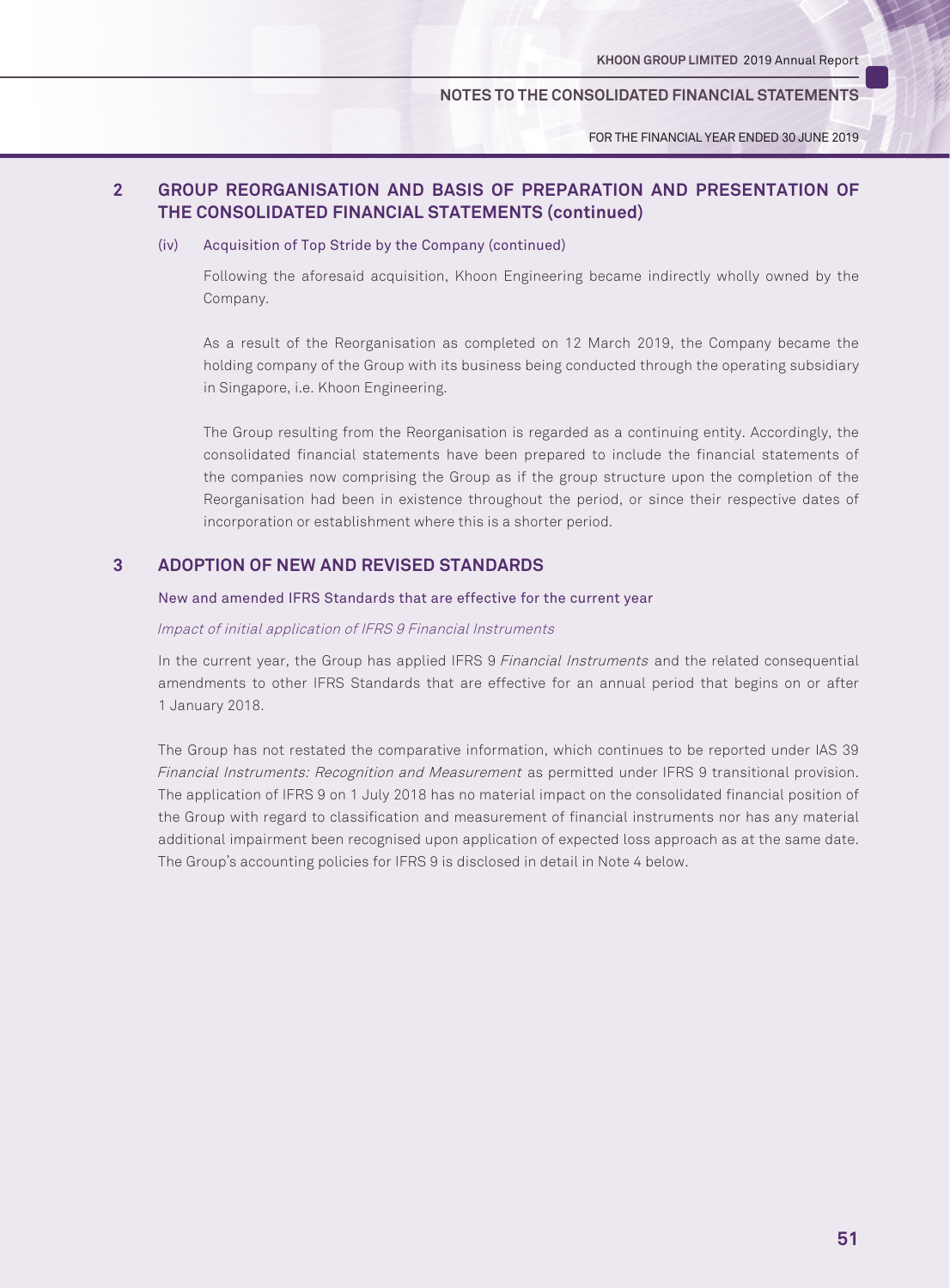FOR THE FINANCIAL YEAR ENDED 30 JUNE 2019

# **3 ADOPTION OF NEW AND REVISED STANDARDS (continued)**

#### New and amended IFRS Standards issued but not yet effective

At the date of authorisation of these consolidated financial statements, the Group has not early applied the following new and amendments to IFRS Standards or IFRS Interpretations Committee ("IFRIC") that have been issued but are not yet effective, which are relevant to the Group:

| IFRS 16                        | Leases <sup>1</sup>                                                |
|--------------------------------|--------------------------------------------------------------------|
| IFRIC <sub>23</sub>            | Uncertainty over Income Tax Treatments <sup>1</sup>                |
| Amendments to IFRS 3           | Definition of a Business <sup>2</sup>                              |
| Amendments to IFRS 9           | Prepayment Features with Negative Compensation <sup>1</sup>        |
| Amendments to IFRS 1 and IAS 8 | Definition of Material <sup>3</sup>                                |
| Amendments to IFRS 19          | Plan Amendment, Curtailment or Settlement <sup>1</sup>             |
| Amendments to IFRSs            | Annual Improvements to IFRS Standards 2015-2017 Cycle <sup>1</sup> |
| Framework                      | Amendments to References to the Conceptual Framework in IFRS       |
|                                | <i>Standards</i> <sup>3</sup>                                      |

1 Effective for annual periods beginning on or after 1 January 2019, with early application permitted.

2 Effective for business combinations and assets acquisition date is on or after the beginning of the first annual period beginning on or after 1 January 2020.

3 Effective for annual periods beginning on or after 1 January 2020.

Except as described below, the directors of the Company consider that the application of the other new and amendments to IFRS Standards is unlikely to have a material impact on the Group's consolidated financial position and performance as well as disclosure in the foreseeable future:

# IFRS 16 Leases

#### General impact of application of IFRS 16

IFRS 16 introduces a comprehensive model for the identification of lease arrangements and accounting treatments for both lessors and lessees. IFRS 16 will supersede the current lease guidance including IAS 17 Leases and the related interpretations when it becomes effective for accounting periods beginning on or after 1 January 2019.

In contrast to lessee accounting, IFRS 16 substantially carries forward the lessor accounting requirements of IAS 17.

#### Impact of the new definition of a lease

The Group will make use of the practical expedient available on transition to IFRS 16 not to reassess whether a contract is or contains a lease. Accordingly, the definition of a lease in accordance with IAS 17 and IFRIC 4 will continue to apply to those leases entered or modified before 1 July 2019.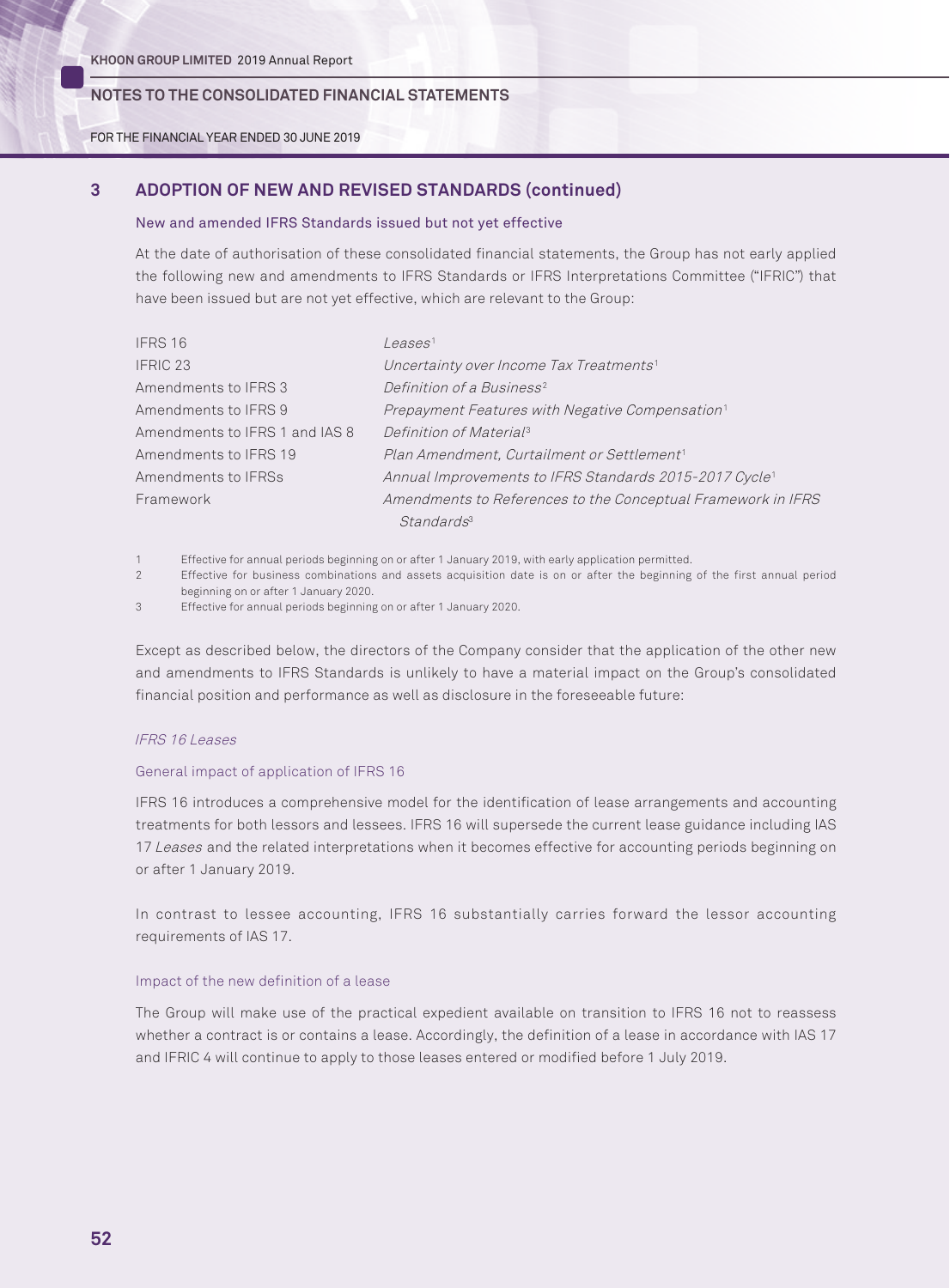FOR THE FINANCIAL YEAR ENDED 30 JUNE 2019

# **3 ADOPTION OF NEW AND REVISED STANDARDS (continued)**

### New and amended IFRS Standards issued but not yet effective (continued)

### IFRS 16 Leases (continued)

### Impact of the new definition of a lease (continued)

The change in definition of a lease mainly relates to the concept of control. IFRS 16 distinguishes between leases and service contracts on the basis of whether the use of an identified asset is controlled by the customer. Control is considered to exist if the customer has:

- the right to obtain substantially all of the economic benefits from the use of an identified asset; and
- the right to direct the use of that asset.

The Group will apply the definition of a lease and related guidance set out in IFRS 16 to all lease contracts entered into or modified on or after 1 July 2019 (whether it is a lessor or a lessee in the lease contract). Based on preliminary assessment, management is of the view that the new definition in IFRS 16 will not change significantly the scope of contracts that meet the definition of a lease for the Group.

#### Impact on Lessee Accounting

### Operating leases

IFRS 16 will change how the Group accounts for leases previously classified as operating leases under IAS 17, which were off-balance sheet.

On initial application of IFRS 16, for all leases (except as noted below), the Group will:

- a) Recognise right-of-use assets and lease liabilities in the consolidated statement of financial position, initially measured at the present value of the future lease payments;
- b) Recognise depreciation of right-of-use assets and interest on lease liabilities in the consolidated statement of profit or loss;
- c) Separate the total amount of cash paid into a principal portion (presented within financing activities) and interest (presented within operating activities) in the consolidated statement of cash flows.

Lease incentives (e.g. rent-free period) will be recognised as part of the measurement of the right-ofuse assets and lease liabilities whereas under IAS 17 they resulted in the recognition of a lease liability incentive, amortised as a reduction of rental expenses on a straight-line basis.

Under IFRS 16, right-of-use assets will be tested for impairment in accordance with IAS 36 Impairment of Assets. This will replace the previous requirement to recognise a provision for onerous lease contracts.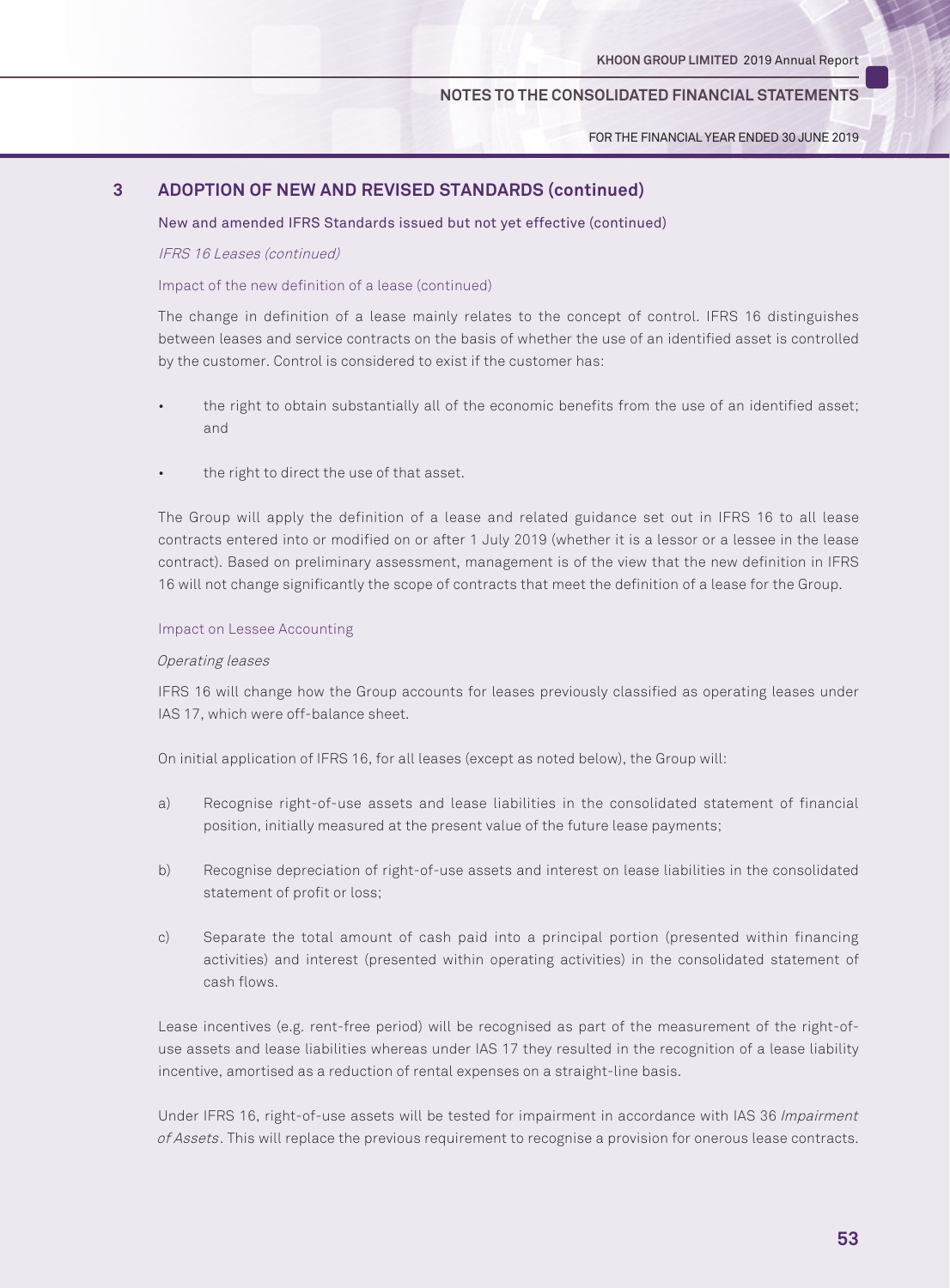FOR THE FINANCIAL YEAR ENDED 30 JUNE 2019

# **3 ADOPTION OF NEW AND REVISED STANDARDS (continued)**

#### New and amended IFRS Standards issued but not yet effective (continued)

#### IFRS 16 Leases (continued)

Impact on Lessee Accounting (continued)

### Operating leases (continued)

For short-term leases (lease term of 12 months or less) and leases of low-value assets (such as personal computers and office furniture), the Group will opt to recognise a lease expense on a straight-line basis as permitted by IFRS 16.

As at 30 June 2019, the Group has non-cancellable operating lease commitments of S\$298,290, as disclosed in Note 24. A preliminary assessment indicates that these arrangements will meet the definition of a lease. Upon application of IFRS 16, the Group will recognise a right-of-use asset and a corresponding liability in respect of all these leases unless they qualify for low value or short-term leases.

In addition, at 30 June 2019, the Group currently considers refundable rental deposits paid of S\$50,300 and refundable rental deposit received of S\$8,550 as rights and obligations under leases to which IAS 17 applies. Based on the definition of lease payments under IFRS 16, such deposits are not payments relating to the right of use of the underlying assets, accordingly, the carrying amounts of such deposits may be adjusted to amortised cost and such adjustments are considered as additional lease payments. Adjustments to refundable rental deposits paid would be included in the carrying amount of right-of-use assets. Adjustments to refundable rental deposits received would be considered as advance lease payments.

The management of the Group does not expect the adoption of IFRS 16 as compared with the current accounting policy would result in significant impact on the result and the net assets of the Group.

#### Impact on Lessor Accounting

Under IFRS 16, a lessor continues to classify leases as either finance leases or operating leases and account for those two types of leases differently. However, IFRS 16 has changed and expanded the disclosures required, in particular regarding how a lessor manages the risks arising from its residual interest in leased assets.

Based on a preliminary analysis, the directors of the Company have assessed that the application of this will not have material impact to the Group.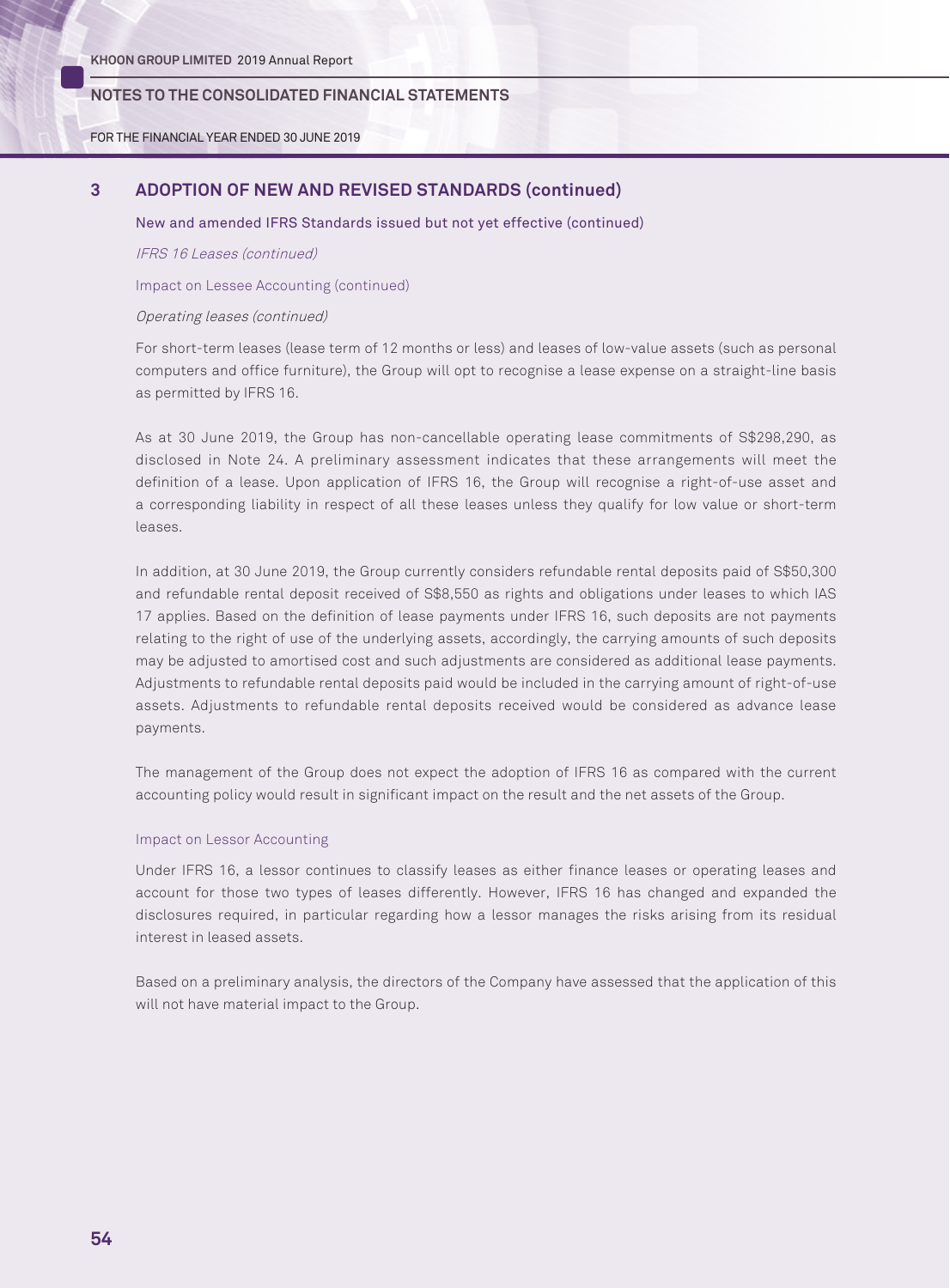FOR THE FINANCIAL YEAR ENDED 30 JUNE 2019

## **4 SIGNIFICANT ACCOUNTING POLICIES**

#### Basis of Accounting

The consolidated financial statements of the Group have been prepared in accordance with International Financial Reporting Standards issued by the International Accounting Standards Board ("IASB").

In addition, the consolidated financial statements include applicable disclosures required by the Rules Governing the Listing of Securities on the Stock Exchange ("Listing Rules") and the applicable disclosures required by the Companies Ordinance ("CO").

The consolidated financial statements have been prepared on the historical cost basis and in accordance with the following accounting policies which conform to IFRSs. Historical cost is generally based on the fair value of the consideration given in exchange for goods and services.

Fair value is the price that would be received to sell an asset or paid to transfer a liability in an orderly transaction between market participants at the measurement date, regardless of whether that price is directly observable or estimated using another valuation technique. In estimating the fair value of an asset or a liability, the Group takes into account the characteristics of the asset or liability if market participants would take those characteristics into account when pricing the asset or liability at the measurement date. Fair value for measurement and/or disclosure purposes in the consolidated financial statements is determined on such a basis, except for share-based payment transactions that are within the scope of IFRS 2 Shared-based Payment, leasing transactions that are within the scope of IAS 17, and measurements that have some similarities to fair value but are not fair value, such as net realisable value in IAS 2 Inventories or value in use in IAS 36 Impairment of Assets.

A fair value measurement of a non-financial asset takes into account a market participant's ability to generate economic benefits by using the assets in its highest and best use or by selling it to another market participant that would use the asset in its highest and best use.

In addition, for financial reporting purposes, fair value measurements are categorised into Level 1, 2 or 3 based on the degree to which the inputs to the fair value measurements are observable and the significance of the inputs to the fair value measurement in its entirety, which are described as follows:

- Level 1 inputs are quoted prices (unadjusted) in active markets for identical assets or liabilities that the entity can access at the measurement date;
- Level 2 inputs are inputs, other than quoted prices included within Level 1, that are observable for the asset or liability, either directly or indirectly; and
- Level 3 inputs are unobservable inputs for the asset or liability.

The principal accounting policies adopted are set out below.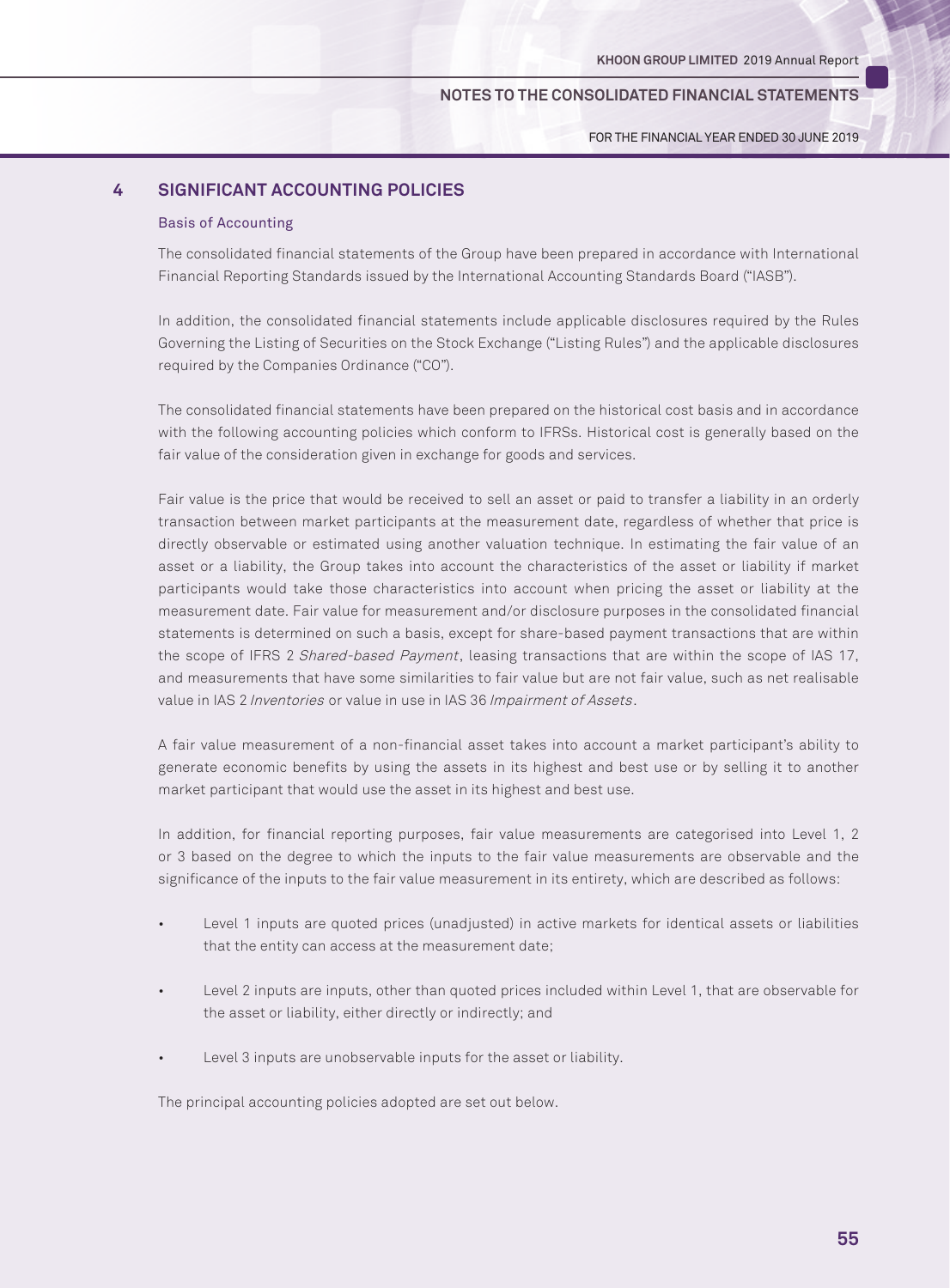FOR THE FINANCIAL YEAR ENDED 30 JUNE 2019

# **4 SIGNIFICANT ACCOUNTING POLICIES (continued)**

#### Basis of consolidation

The consolidated financial statements incorporate the financial statements of the Company and entities controlled by the Company and its subsidiaries. Control is achieved when the Company:

- has power over the investee;
- is exposed, or has rights, to variable returns from its involvement with the investee; and
- has the ability to use its power to affect its returns.

The Group reassesses whether or not it controls an investee if facts and circumstances indicate that there are changes to one or more of the three elements of control listed above.

Consolidation of a subsidiary begins when the Group obtains control over the subsidiary and ceases when the Group loses control of the subsidiary. Specifically, income and expenses of a subsidiary acquired or disposed of during the year are included in the consolidated statements of profit or loss and other comprehensive income from the date the Group gains controls until the date when the Group ceases to control the subsidiary.

When necessary, adjustments are made to the financial statements of subsidiaries to bring their accounting policies in line with the Group's accounting policies.

All intra-group assets, liabilities, equity, income, expenses and cash flows relating to transactions between members of the Group are eliminated in full on consolidation.

### Merger accounting for business combination involving entities under common control

The consolidated financial statements incorporate the financial statements items of the combining entities or businesses in which the common control combination occurs as if they had been combined from the date when the combining entities or businesses first came under the control of the controlling party.

The net assets of the combining entities or businesses are consolidated using the existing book values from the controlling party's perspective. No amount is recognised in respect of goodwill or excess of acquirer's interest in the net fair value of acquiree's identifiable assets, liabilities and contingent liabilities over cost at the time of common control combination, to the extent of the continuation of the controlling party's interest.

The consolidated statement of profit or loss and other comprehensive income includes the results of each of the combining entities or businesses, as appropriate, from the earliest date presented or since the date when the combining entities or businesses first came under the common control, where this is a shorter period, regardless of the date of the common control combination.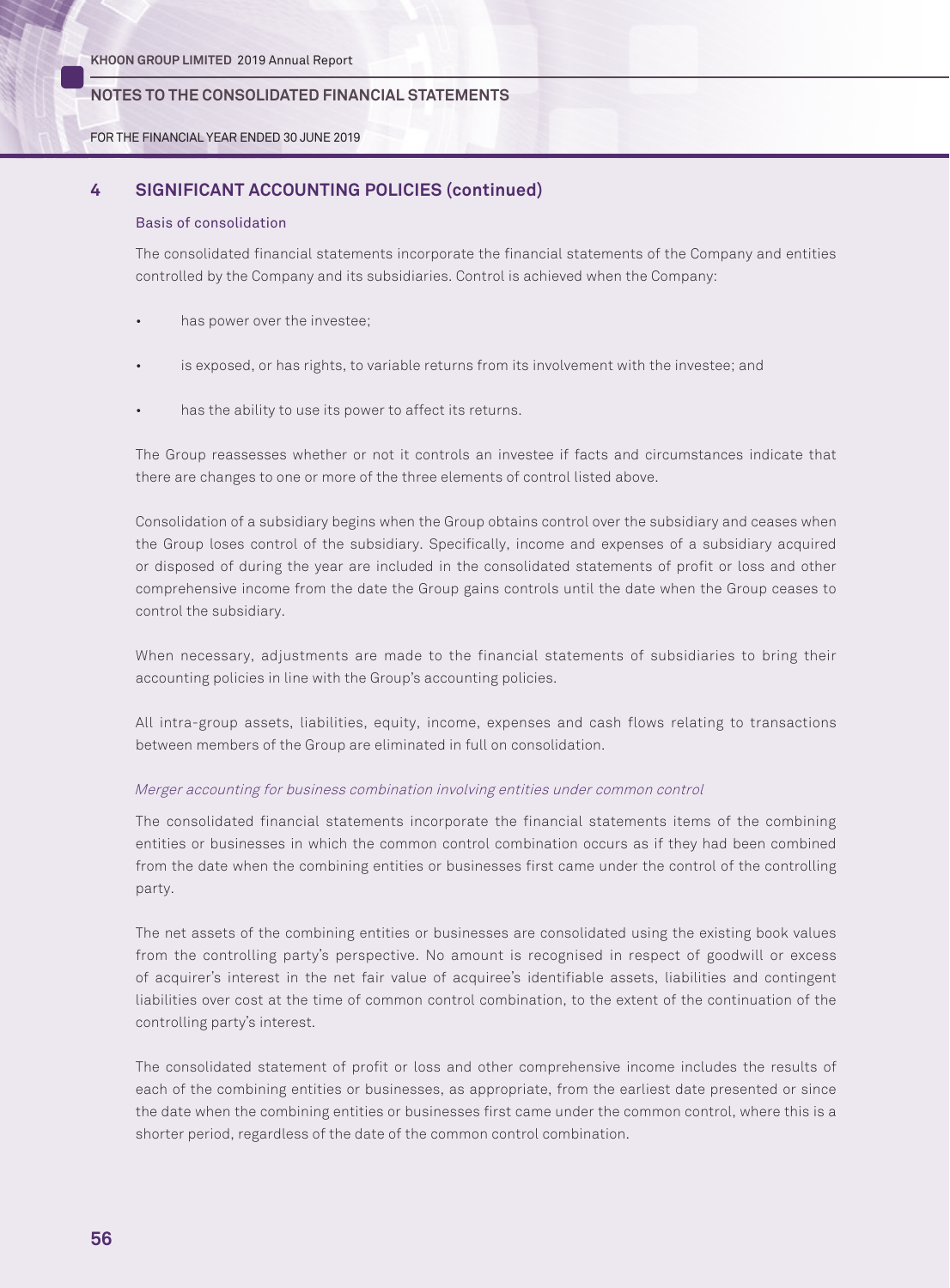FOR THE FINANCIAL YEAR ENDED 30 JUNE 2019

# **4 SIGNIFICANT ACCOUNTING POLICIES (continued)**

### Basis of consolidation (continued)

### Merger accounting for business combination involving entities under common control (continued)

The comparative amounts in the consolidated financial statements are presented as if the businesses had been combined at the end of the previous reporting period or when they first came under common control, whichever is earlier.

## Revenue recognition

Revenue is recognised to depict the transfer of promised services to customers in an amount that reflects the consideration to which the Group expects to be entitled in exchange for those services. Specifically, the Group uses a 5-step approach to revenue recognition:

- Step 1: Identify the contract(s) with a customer
- Step 2: Identify the performance obligations in the contract
- Step 3: Determine the transaction price
- Step 4: Allocate the transaction price to the performance obligations in the contract
- Step 5: Recognise revenue when (or as) the entity satisfies a performance obligation

The Group recognises revenue when (or as) a performance obligation is satisfied, i.e. when "control" of the services underlying the particular performance obligation is transferred to customers.

A performance obligation represents a service (or a bundle of services) that is distinct or a series of distinct services that are substantially the same.

Control is transferred over time and revenue is recognised over time by reference to the progress towards complete satisfaction of the relevant performance obligation if one of the following criteria is met:

- (a) the customer simultaneously receives and consumes the benefits provided by the Group's performance as the Group performs; or
- (b) the Group's performance creates or enhances an asset that the customer controls as the Group performs; or
- (c) the Group's performance does not create an asset with an alternative use to the Group and the Group has an enforceable right to payment for performance completed to date.

Otherwise, revenue is recognised at a point in time when the customer obtains control of the distinct service.

Revenue is measured based on the consideration specified in contract with a customer and excludes amounts collected on behalf of third parties. The Group recognises revenue when it transfers control of a product or service to a customer. The Group recognises revenue from provision of electrical engineering services.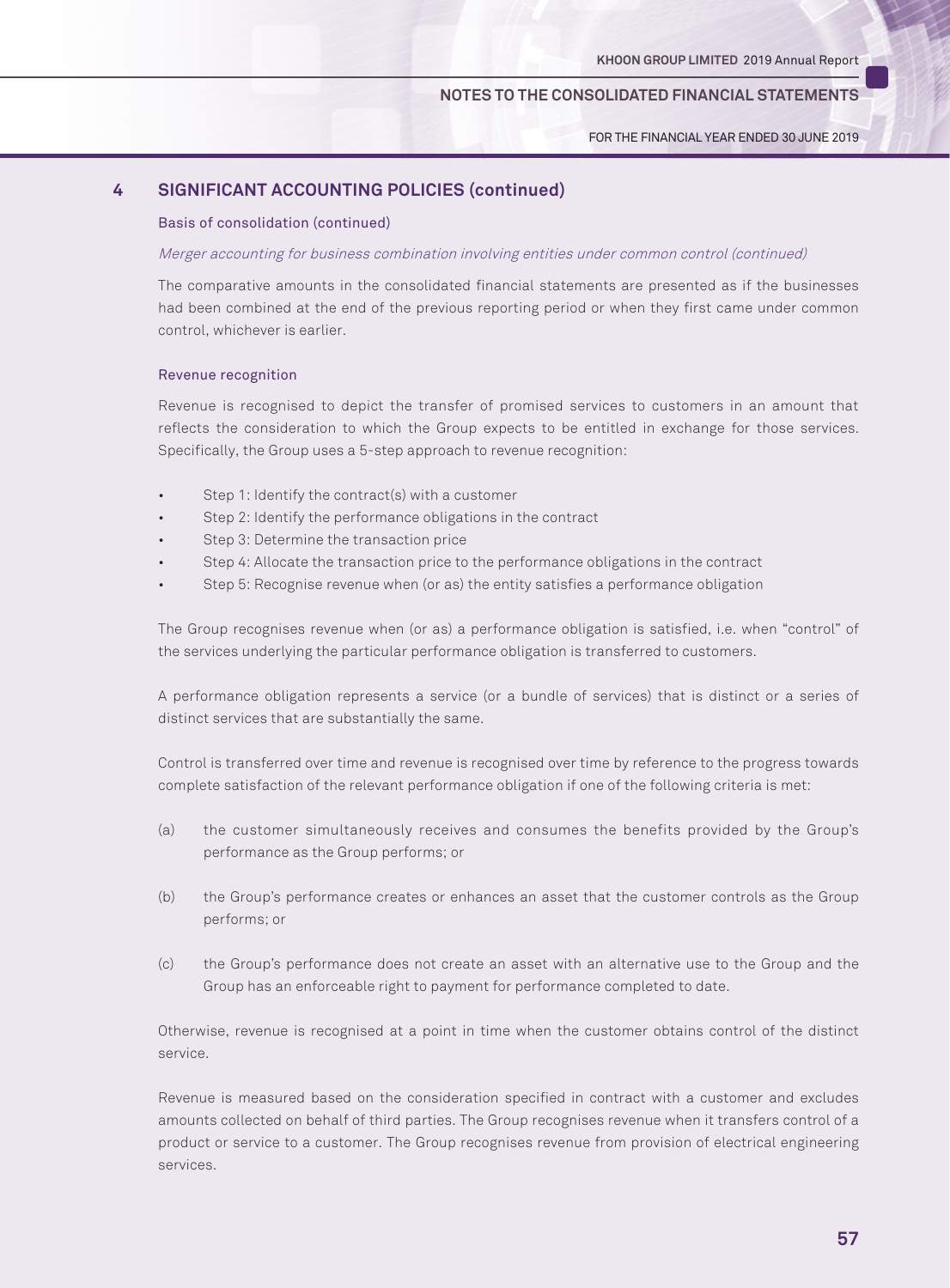FOR THE FINANCIAL YEAR ENDED 30 JUNE 2019

# **4 SIGNIFICANT ACCOUNTING POLICIES (continued)**

#### Revenue recognition (continued)

#### Revenue from provision of electrical engineering services

The Group provides services on electrical engineering works under long-term contracts with customers. Such contracts are entered into before the services begin. Under the term of the contracts, the Group is contractually required to perform the services at the customers' specified sites that the Group's performance creates and enhances an asset that the customer controls as the Group performs.

Revenue from provision of electrical engineering works is therefore recognised over time on a cost-tocost method, i.e. based on the proportion of contract costs incurred for work performed to date relative to the estimated total contract costs. The directors consider that this input method is an appropriate measure of the progress towards complete satisfaction of the performance obligations under IFRS 15.

#### Contract assets and liabilities

A contract asset represents the Group's right to consideration from customers in exchange for the provision of electrical engineering services that the Group has transferred to a customer that is not yet unconditional. Any amount previously recognised as a contract asset is reclassified to trade receivables at the point at which it is invoiced to the customer when the Group's right to payment becomes unconditional other than passage of time.

Contract assets are assessed for impairment in accordance with IAS 39/IFRS 9.

A contract liability represents the Group's obligation to transfer the aforesaid service to a customer for which the Group has received consideration (or an amount of consideration is due) from the customer.

A contract asset and a contract liability relating to a contract are accounted for and presented on a net basis.

#### Other income

Interest income from a financial asset is accrued on a time basis using the effective interest method, by reference to the principal outstanding and at the effective interest rate applicable, which is the rate that exactly discounts the estimated future cash receipts through the expected life of the financial asset to that asset's net carrying amount in initial recognition.

Rental income is recognised, on a straight-line basis, over the terms of the respective leases.

Sponsorship income is recognised when the services are provided.

#### Government grants

Government grants are not recognised until there is reasonable assurance that the Group will comply with the conditions attaching to them and that the grants will be received.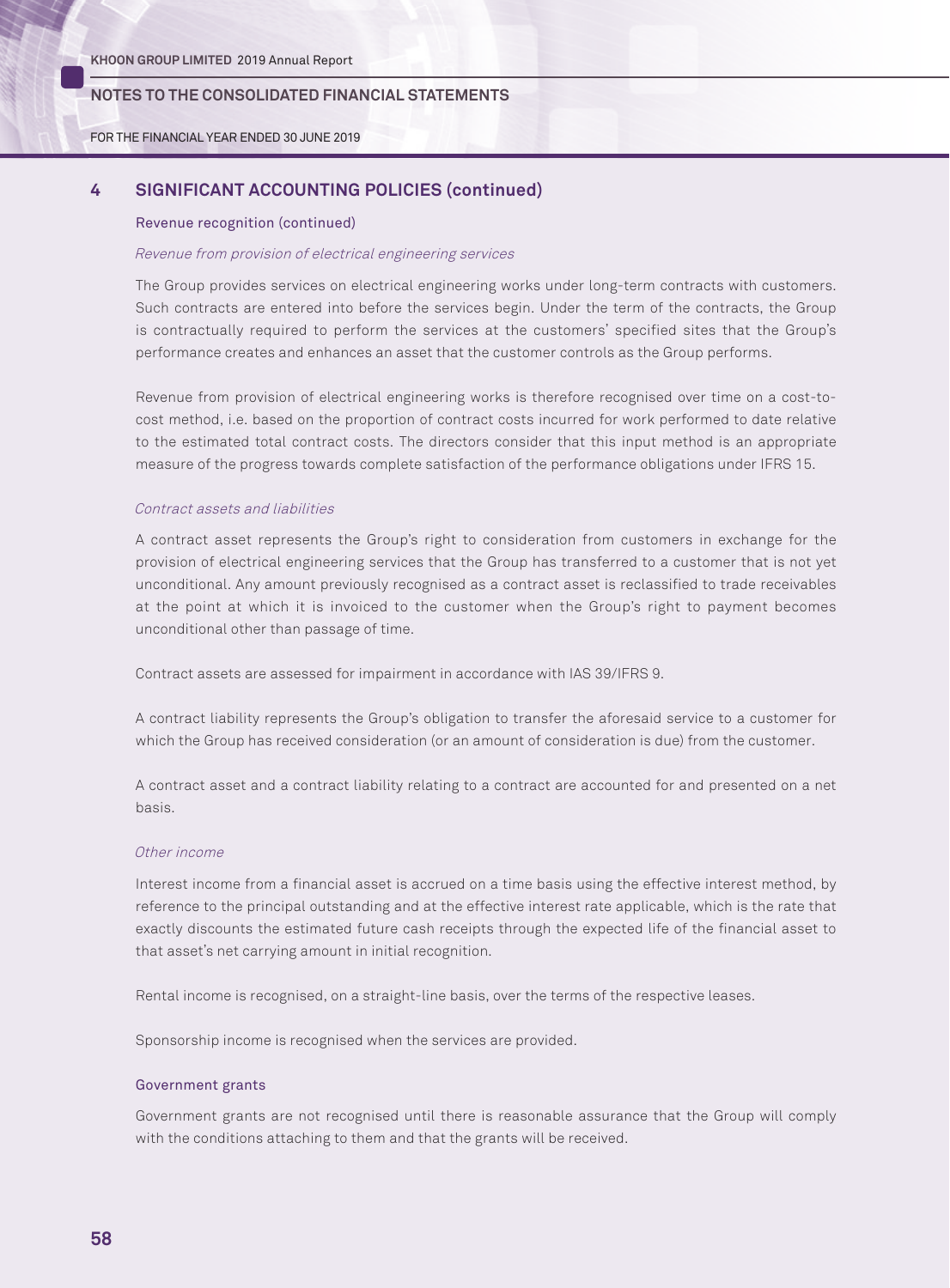FOR THE FINANCIAL YEAR ENDED 30 JUNE 2019

# **4 SIGNIFICANT ACCOUNTING POLICIES (continued)**

#### Government grants (continued)

Government grants are recognised in profit or loss on a systematic basis over the periods in which the Group recognises as expenses the related costs for which the grants are intended to compensate.

Government grants that are receivable as compensation for expenses or losses already incurred or for the purpose of giving immediate financial support to the Group with no future related costs are recognised in profit or loss in the period in which they become receivable.

#### Retirement benefit costs

Payments made to Central Provident Fund ("CPF") are recognised as expense when employees have rendered service entitling them to the contributions.

#### Short-term employee benefits

Short-term employee benefits are recognised at the undiscounted amount of the benefits expected to be paid as and when employees rendered the services. All short-term employee benefits are recognised as an expense unless another IFRS requires or permits the inclusion of the benefits in the cost of an asset.

A liability is recognised for benefits accruing to employees (such as wages and salaries, annual leave and sick leave) after deduction any amount already paid.

### Taxation

Income tax expense represents the sum of the tax currently payable and deferred tax.

The tax currently payable is based on taxable profit for the year/period. Taxable profit differs from "profit before taxation" as reported in the consolidated statement of profit or loss and other comprehensive income because it excludes items of income or expense that are taxable or deductible in other years and it further excludes items that are never taxable or deductible. The Group's liability for current tax is calculated using tax rates that have been enacted or substantively enacted by the end of the reporting period.

Deferred tax is recognised on temporary differences between the carrying amounts of assets and liabilities in the consolidated financial statements and the corresponding tax base used in the computation of taxable profit. Deferred tax liabilities are generally recognised for all taxable temporary differences. Deferred tax assets are generally recognised for all deductible temporary difference to the extent that it is probable that taxable profits will be available against which those deductible temporary differences can be utilised. Such assets and liabilities are not recognised if the temporary difference arises from the initial recognition (other than in a business combination) of other assets and liabilities in a transaction that affects neither the taxable profit nor the accounting profit.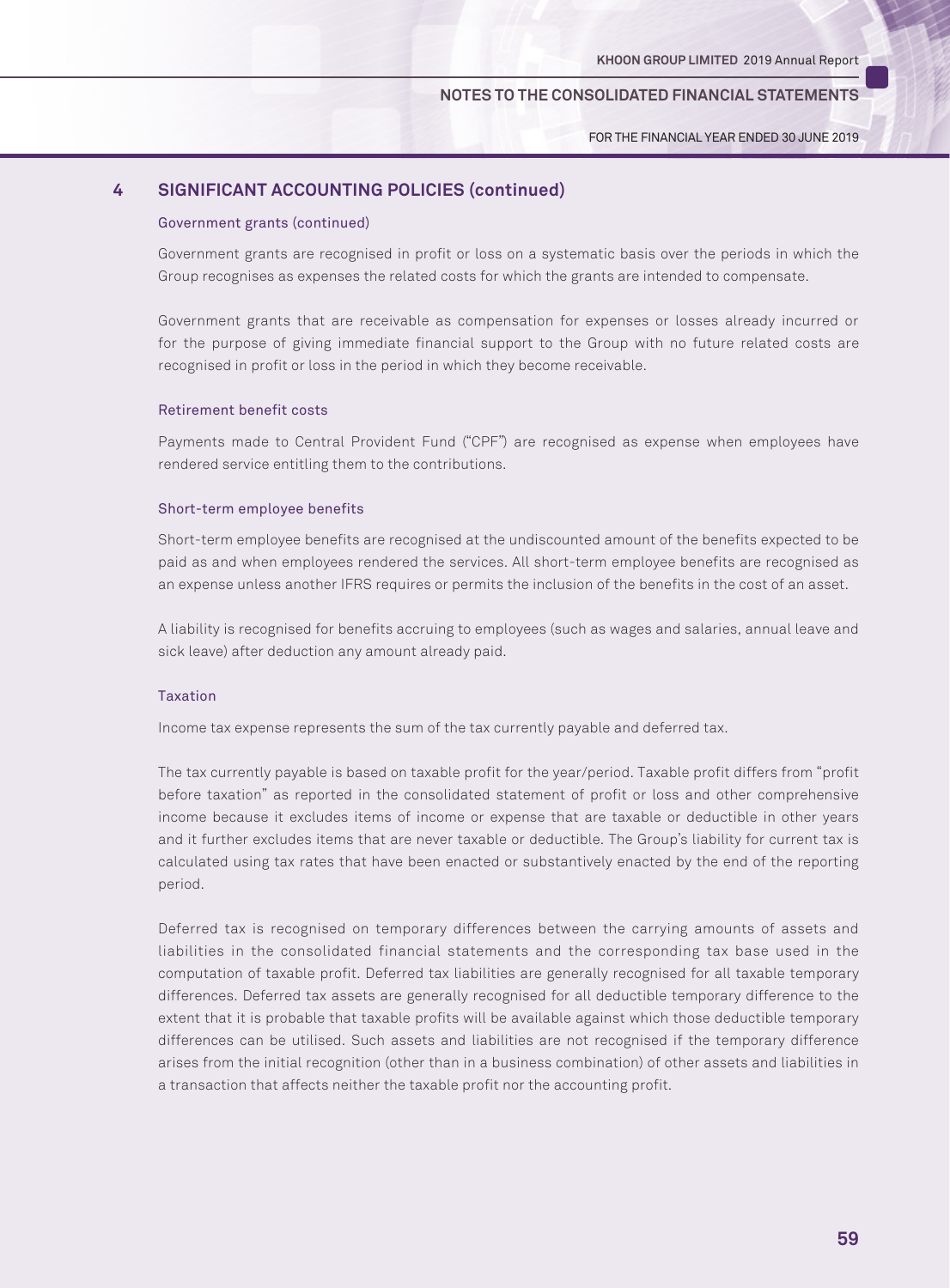FOR THE FINANCIAL YEAR ENDED 30 JUNE 2019

# **4 SIGNIFICANT ACCOUNTING POLICIES (continued)**

#### Taxation (continued)

The carrying amount of deferred tax assets is reviewed at the end of each reporting period and reduced to the extent that it is no longer probable that sufficient taxable profits will be available to allow all or part of the asset to be recovered.

Deferred tax assets and liabilities are measured at the tax rates that are expected to apply in the period in which the liability is settled or the asset is realised, based on tax rate (and tax laws) that have been enacted or substantively enacted by the end of the reporting period.

The measurement of deferred tax liabilities and assets reflects the tax consequences that would follow from the manner in which the Group expects, at the end of the reporting period, to recover or settle the carrying amount of its assets and liabilities.

Current and deferred tax are recognised in profit or loss, except when they relate to items that are recognised in other comprehensive income or directly in equity, in which case, the current and deferred tax are also recognised in other comprehensive income or directly in equity respectively.

#### Foreign currencies

In preparing the consolidated financial statements of the Group, transactions in currencies other than the functional currency of the entity (foreign currencies) are recognised at the rates of exchanges prevailing on the dates of the transactions. At the end of the reporting period, monetary items denominated in foreign currencies are retranslated at the rates prevailing at that date. Non-monetary items that are measured in terms of historical cost in a foreign currency are not retranslated.

Exchange differences arising on the settlement of monetary items, and on the retranslation of monetary items, are recognised in profit or loss in the period in which they arise.

### Property, plant and equipment

Property, plant and equipment, including leasehold properties, held for use in the production or supply of goods or services, or for administrative purposes, are stated at cost less subsequent accumulated depreciation and accumulated impairment losses, if any.

Cost includes professional fees and, for qualifying assets, borrowing costs capitalised in accordance with the Group's accounting policy. Such properties are classified to the appropriate categories of property, plant and equipment when completed and ready for intended use. Depreciation of these assets, on the same basis as other property assets, commences when the assets are ready for their intended use.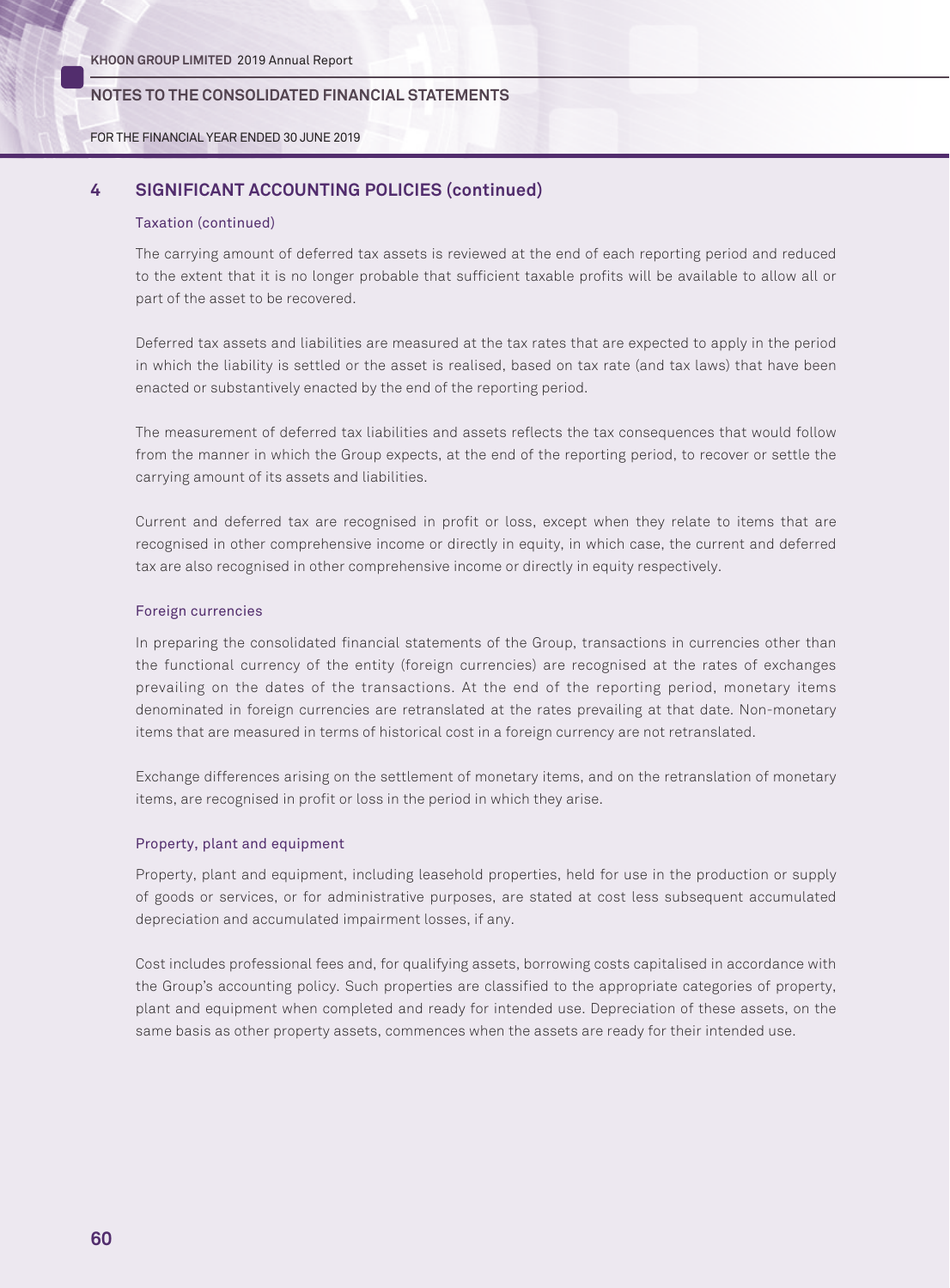FOR THE FINANCIAL YEAR ENDED 30 JUNE 2019

# **4 SIGNIFICANT ACCOUNTING POLICIES (continued)**

#### Property, plant and equipment (continued)

Depreciation is recognised so as to write off the cost of items of property, plant and equipment less their residual values over their estimated useful lives, using the straight-line method. The estimated useful lives, residual values and depreciation method are reviewed at the end of each reporting period, with the effect of any changes in estimate accounted for on a prospective basis.

An item of property, plant and equipment is derecognised upon disposal or when no future economic benefits are expected to arise from the continued use of the asset. Any gain or loss arising on disposal or retirement of an item of property, plant and equipment is determined as the difference between the sales proceeds and the carrying amount of the asset and is recognised in profit or loss.

Assets held under finance leases are depreciated over their expected useful lives on the same basis as owned assets or, if there is no certainty that the lessee will obtain ownership by the end of the lease term, the asset shall be fully depreciated over the shorter of the lease term and its useful life.

Assets under construction included in property, plant and equipment mainly relate to all directly attributable costs incurred for the construction of industrial properties. Assets under construction are not depreciated as these assets are not yet available for use. Depreciation will commence when these assets are ready for use.

### Investment property

Investment properties are properties held to earn rentals and/or for capital appreciation (including property under construction for such purposes). Investment properties are measured initially at cost, including transaction costs. Subsequent to initial recognition, investment properties are stated at cost less subsequent accumulated depreciation and any accumulated impairment loss.

Depreciation is recognised so as to write off the cost of items of investment properties less their residual values over their estimated useful lives, using the straight-line method. The estimated useful lives, residual values and depreciation method are reviewed at the end of each reporting period, with the effect of any changes in estimate accounted for on a prospective basis.

An investment property is derecognised upon disposal or when the investment property is permanently withdrawn from use and no future economic benefits are expected from the disposal. Any gain or loss arising on derecognition of the property (calculated as the difference between the net disposal proceeds and the carrying amount of the asset) is included in profit or loss in the period in which the property is derecognised.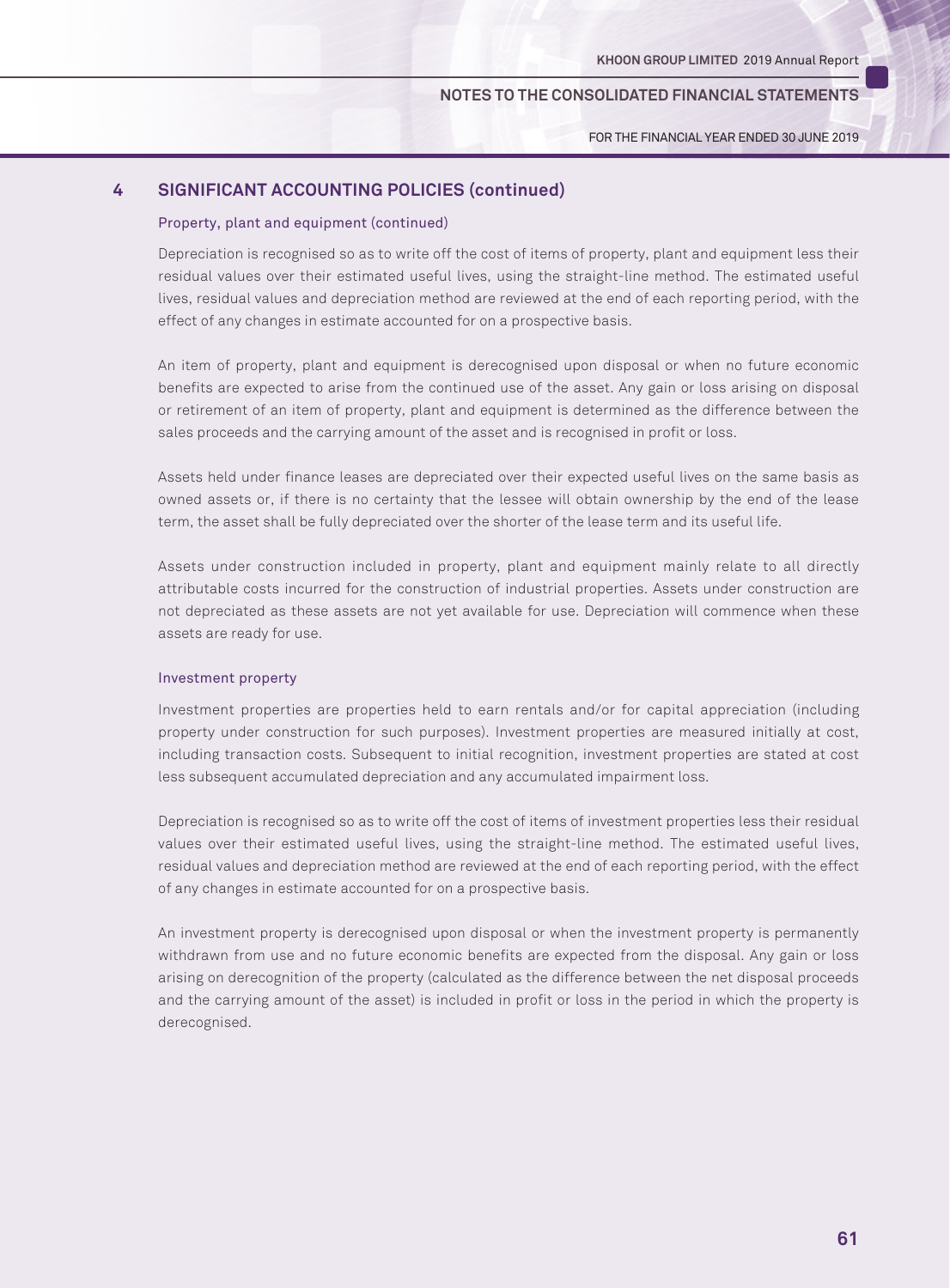FOR THE FINANCIAL YEAR ENDED 30 JUNE 2019

# **4 SIGNIFICANT ACCOUNTING POLICIES (continued)**

#### Impairment of tangible assets

At the end of each reporting period, the management of the Group reviews the carrying amounts of its tangible assets to determine whether there is any indication that those assets have suffered an impairment loss. If any such indication exists, the recoverable amount of the asset is estimated in order to determine the extent of the impairment loss, if any.

The recoverable amount of tangible assets are estimated individually, when it is not possible to estimate the recoverable amount of an individual asset, the Group estimates the recoverable amount of the cash generating unit to which the asset belongs. When a reasonable and consistent basis of allocation can be identified, corporate assets are also allocated to individual cash-generating-units, or otherwise they are allocated to the smallest group of cash-generating-units for which a reasonable and consistent allocation basis can be identified.

Recoverable amount is the higher of fair values less costs to sell and value in use. In assessing value in use, the estimated future cash flows are discounted to their present value using a pre-tax discount rate that reflects current market assessments of the time value of money and the risks specific to the asset for which the estimates of future cash flows have not been adjusted.

If the recoverable amount of an asset (or a cash-generating unit) is estimated to be less than its carrying amount, the carrying amount of the asset (or a cash-generating unit) is reduced to its recoverable amount. In allocating the impairment loss, the impairment loss is allocated first to reduce the carrying amount of any goodwill (if applicable) and then to the other assets on a pro-rata basis based on the carrying amount of each asset in the unit. The carrying amount of an asset is not reduced below the highest of its fair value less costs of disposal (if measurable), its value in use (if determinable) and zero. The amount of the impairment loss that would otherwise have been allocated to the asset is allocated pro rata to the other assets of the unit. An impairment loss is recognised immediately in profit or loss.

Where an impairment loss subsequently reverses, the carrying amount of the asset is increased to the revised estimate of its recoverable amount, but only to the extent that the increased carrying amount does not exceed the carrying amount that would have been determined had no impairment loss been recognised for the asset in prior years. A reversal of an impairment loss is recognised in profit or loss immediately.

### Cash and cash equivalents

Cash and cash equivalents comprise cash balances and bank deposits that are readily convertible to a known amount of cash and are subject to an insignificant risk of changes in value.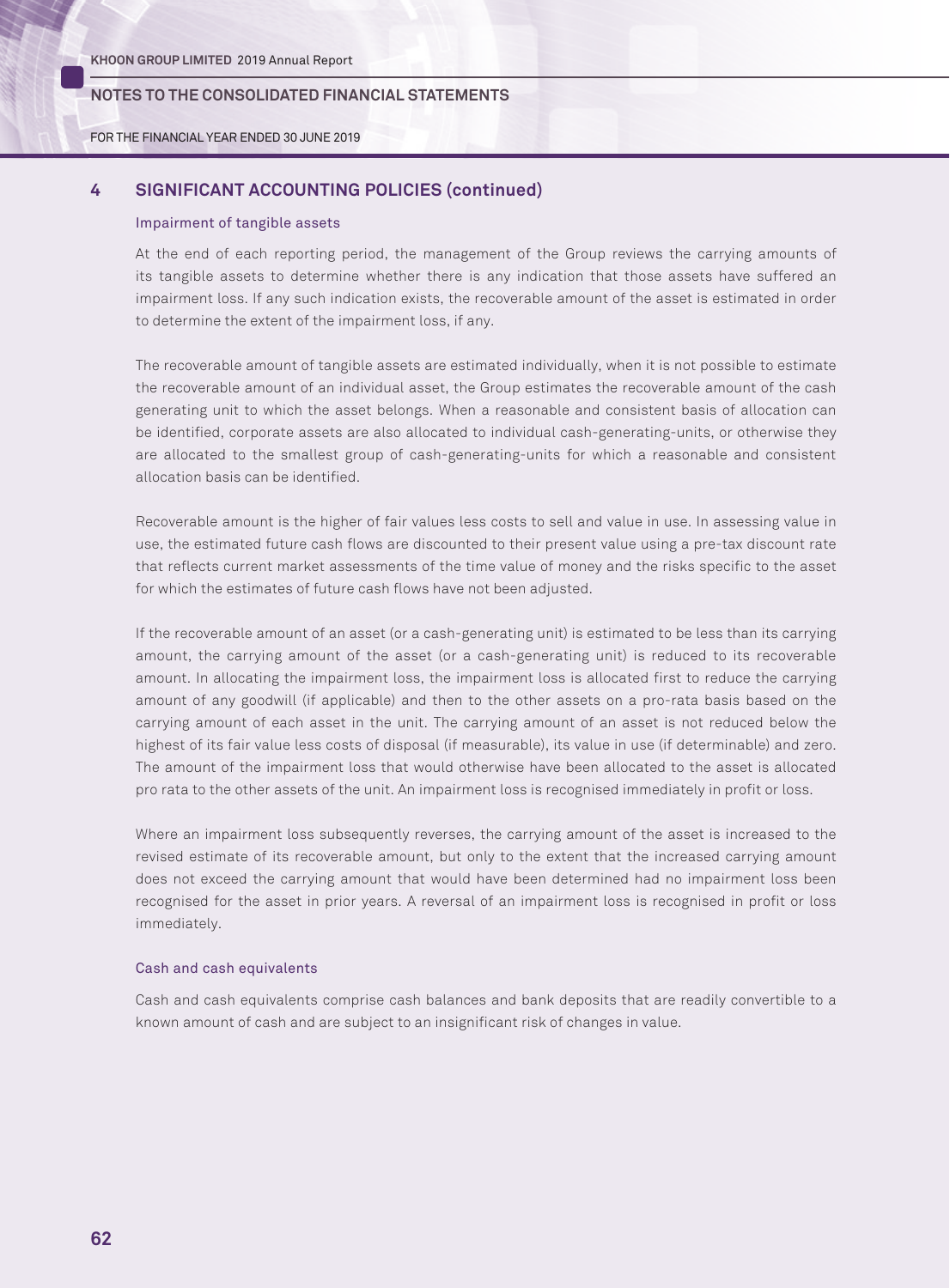FOR THE FINANCIAL YEAR ENDED 30 JUNE 2019

# **4 SIGNIFICANT ACCOUNTING POLICIES (continued)**

#### Provisions

Provisions are recognised when the Group has a present obligation (legal or constructive) as a result of a past event, it is probable that the Group will be required to settle the obligation, and a reliable estimate can be made of the amount of the obligation.

The amount recognised as a provision is the best estimate of the consideration required to settle the present obligation at the end of the reporting period, taking into account the risks and uncertainties surrounding the obligation. Where a provision is measured using the cash flows estimated to settle the present obligation, its carrying amount is the present value of those cash flows (where the effect of the time value of money is immaterial).

When some or all of the economic benefits required to settle a provision are expected to be recovered from a third party, the receivable is recognised as an asset if it is virtually certain that reimbursement will be received and the amount of the receivable can be measured reliably.

#### Financial instruments

### Initial Recognition under IAS 39 and IFRS 9

Financial assets and financial liabilities are recognised on the Group's consolidated statement of financial position when the Group becomes a party to the contractual provisions of the instruments.

Financial assets and financial liabilities are initially measured at fair value. Transaction costs that are directly attributable to the acquisition or issue of financial assets and liabilities are added to or deducted from the fair value of financial assets or financial liabilities, as appropriate, on initial recognition.

#### Financial assets

All regular way purchases or sales of financial assets are recognised and derecognised on a trade date basis. Regular way purchases or sales of financial assets that require delivery of assets within the time frame established by regulation or convention in the marketplace.

### Under IAS 39

### Classification of financial assets

Financial assets classified as loans and receivables.

### Effective interest method

The effective interest method is a method of calculating the amortised cost of a debt instrument and of allocating interest income over the relevant period. The effective interest rate is the rate that exactly discounts estimated future cash receipts (including all fees and points paid or received that form an integral part of the effective interest rate, transaction costs and other premiums or discounts) through the expected life of the debt instrument, or, where appropriate, a shorter period to the net carrying amount on initial recognition.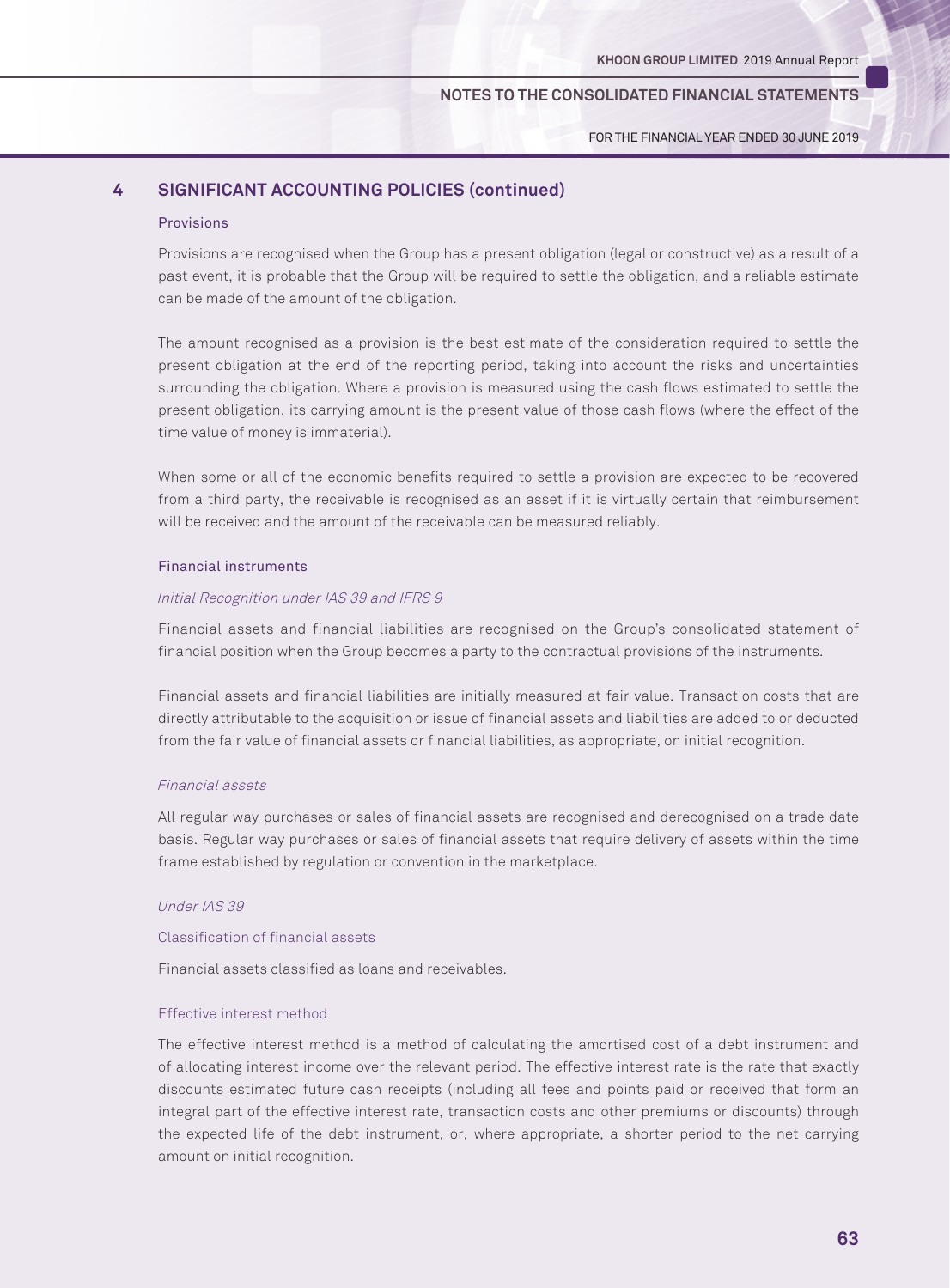FOR THE FINANCIAL YEAR ENDED 30 JUNE 2019

# **4 SIGNIFICANT ACCOUNTING POLICIES (continued)**

### Financial instruments (continued)

### Under IAS 39 (continued)

### Effective interest method (continued)

Interest income is recognised on an effective interest basis for debt instruments and is accrued on a time basis, by reference to the principal outstanding and at the effective interest rate applicable, which is the rate that exactly discounts the estimated future cash receipts through the expected life of the financial asset to that asset's net carrying amount on initial recognition.

#### Loans and receivables

Loans and receivables are non-derivative financial assets with fixed or determinable payments that are not quoted in an active market. Subsequent to initial recognition, loans and receivables (including trade receivables, other receivables, contract assets, amounts due from directors, amounts due from a related party and bank balances and cash) are carried at amortised cost using the effective interest method, less any identified impairment losses (see accounting policy on impairment loss on financial assets below).

Interest income is recognised by applying the effective interest method, except for short-term receivables when the effect of discounting would be immaterial.

### Impairment loss of financial assets

Financial assets are assessed for indicators of impairment at the end of each reporting period. Financial assets are considered to be impaired where there is objective evidence that, as a result of one or more events that occurred after the initial recognition of the financial asset, the estimated future cash flows of the financial assets have been affected.

For financial assets held by the Group, objective evidence of impairment could include:

- Significant financial difficulty of the issuer or counterparty; or
- Breach of contract, such as a default or delinquency in interest or principal payments; or
- It becoming probable that the counterparty will enter bankruptcy or financial re-organisation.

For certain categories of financial asset, such as trade receivables are assessed for impairment on individual basis. Objective evidence of impairment for receivables could include the Group's past experience of collecting payments, an increase in the number of delayed payments in the receivables past the credit period of 30 to 35 days, as well as observable changes in national or local economic conditions that correlate with default on receivables.

For financial assets carried at amortised cost, an impairment loss is recognised in profit or loss when there is objective evidence that the asset is impaired, and is measured as the difference between the asset's carrying amount and the present value of estimated future cash flow discounted at the financial asset's original effective interest rate.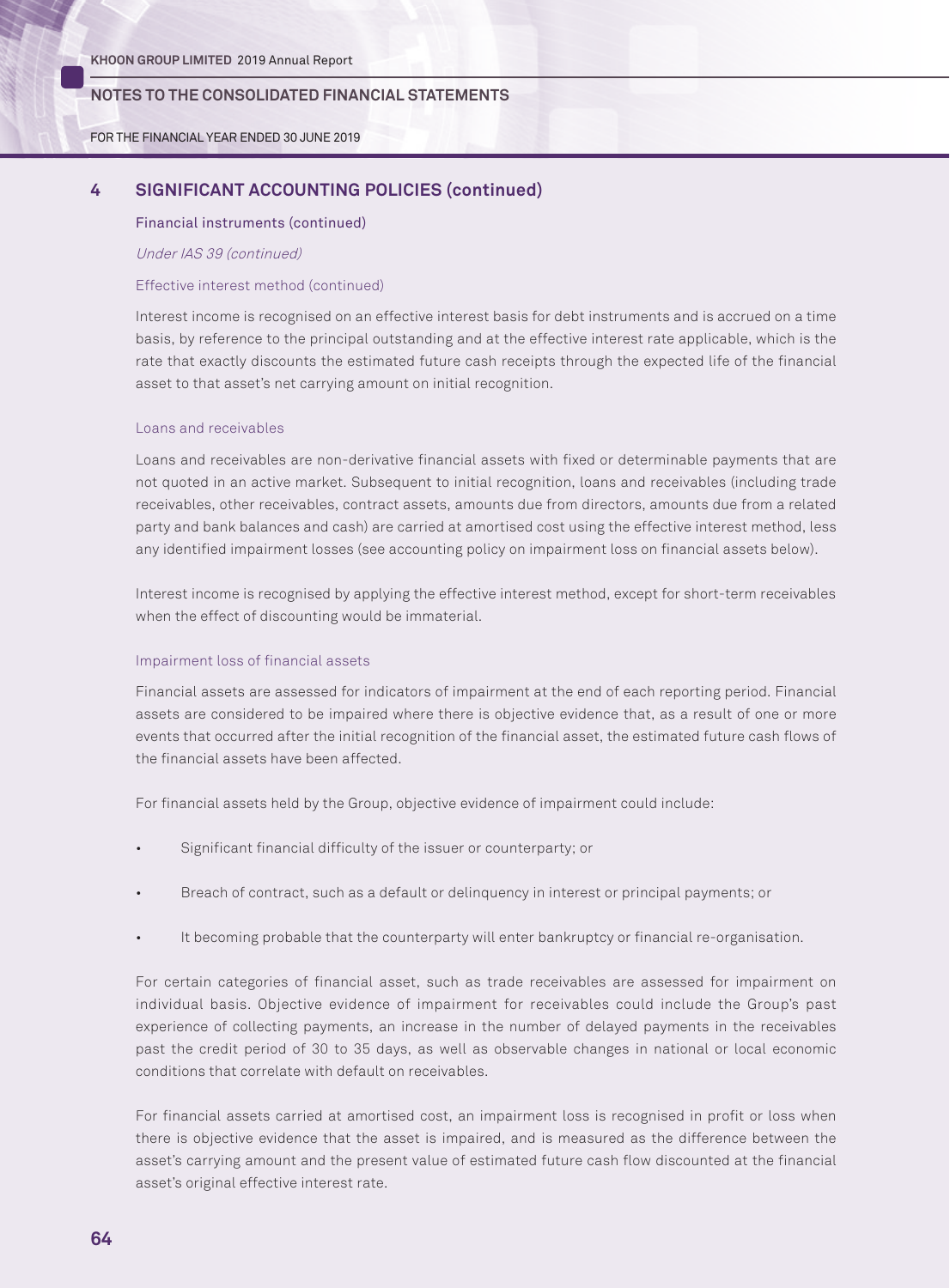FOR THE FINANCIAL YEAR ENDED 30 JUNE 2019

# **4 SIGNIFICANT ACCOUNTING POLICIES (continued)**

### Financial instruments (continued)

### Under IAS 39 (continued)

### Impairment loss of financial assets (continued)

The carrying amount of the financial asset is reduced by the impairment loss directly for all financial assets with the exception of trade receivables where the carrying amount is reduced through the use of an allowance account. When a trade receivable is uncollectible, it is written off against the allowance account. Subsequent recoveries of amounts previously written off are credited to the allowance account. Changes in the carrying amount of the allowance account are recognised in profit or loss.

In a subsequent period, the amount of the impairment loss decreases and the decrease can be related objectively to an event occurring after the impairment was recognised, the previously recognised impairment loss is reversed through profit or loss to the extent that the carrying amount of the investment at the date the impairment is reversed does not exceed what the amortised cost would have been had the impairment not been recognised.

## Under IFRS 9

### Classification of financial assets

Trade receivables arising from contracts with customers are initially measured in accordance with IFRS 15. All recognised financial assets that are within the scope of IFRS 9 are subsequently measured in their entirety at either amortised cost or fair value, depending on the classification of the financial assets.

Financial assets that meet the following conditions are subsequently measured at amortised cost:

- the financial asset is held within a business model whose objective is to hold financial assets in order to collect contractual cash flows; and
- the contractual terms of the financial asset give rise on specified dates to cash flows that are solely payments of principal and interest on the principal amount outstanding.

Financial assets that meet the following conditions are subsequently measured at fair value through other comprehensive income ("FVTOCI"):

- the financial asset is held within a business model whose objective is achieved by both collecting contractual cash flows and selling the financial assets; and
- the contractual terms give rise on specified dates to cash flows that are solely payments of principal and interest on the principal amount outstanding.

By default, all other financial assets are subsequently measured at fair value through profit or loss ("FVTPL").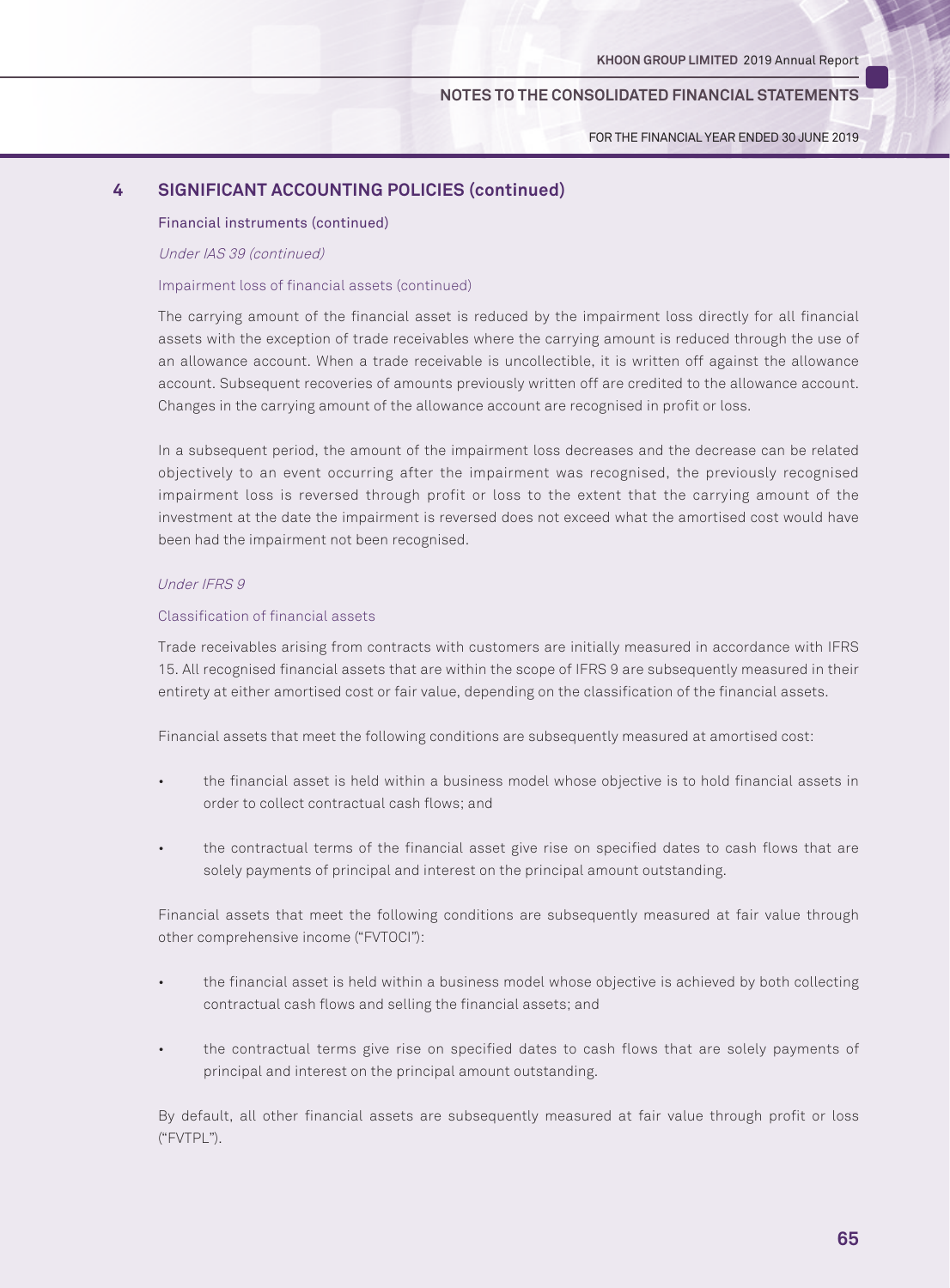FOR THE FINANCIAL YEAR ENDED 30 JUNE 2019

# **4 SIGNIFICANT ACCOUNTING POLICIES (continued)**

#### Financial instruments (continued)

### Under IFRS 9 (continued)

#### Classification of financial assets (continued)

All recognised financial assets of the Group (including trade receivables, other receivables, contract assets, amount due from directors, amounts due from a related company and bank balances and cash) are subsequently measured at amortised costs.

#### Amortised cost and effective interest method

The effective interest method is a method of calculating the amortised cost of a debt instrument and of allocating interest income over the relevant periods.

For financial instruments other than purchased or originated credit-impaired financial assets, the effective interest rate is the rate that exactly discounts estimated future cash receipts (including all fees and points paid or received that form an integral part of the effective interest rate, transaction costs and other premiums or discounts) excluding expected credit losses ("ECL"), through the expected life of the debt instrument, or, where appropriate, a shorter period, to the gross carrying amount of the debt instrument on initial recognition.

The amortised cost of a financial asset is the amount at which the financial asset is measured at initial recognition minus the principal repayments, plus the cumulative amortisation using the effective interest method of any difference between that initial amount and the maturity amount, adjusted for any loss allowance. On the other hand, the gross carrying amount of a financial asset is the amortised cost of a financial asset before adjusting for any loss allowance.

Interest income is recognised using the effective interest method for financial assets measured subsequently at amortised cost and at FVTOCI. For financial instruments other than purchased or originated credit-impaired financial assets, interest income is calculated by applying the effective interest rate to the gross carrying amount of a financial asset, except for financial assets that have subsequently become credit-impaired. For financial assets that have subsequently become creditimpaired, interest income is recognised by applying the effective interest rate to the amortised cost of the financial asset. If, in subsequent reporting periods, the credit risk on the credit-impaired financial instrument improves so that the financial asset is no longer credit-impaired, interest income is recognised by applying the effective interest rate to the gross carrying amount of the financial asset.

Interest income is recognised in profit or loss using the effective interest method and is included in the "other income" line item.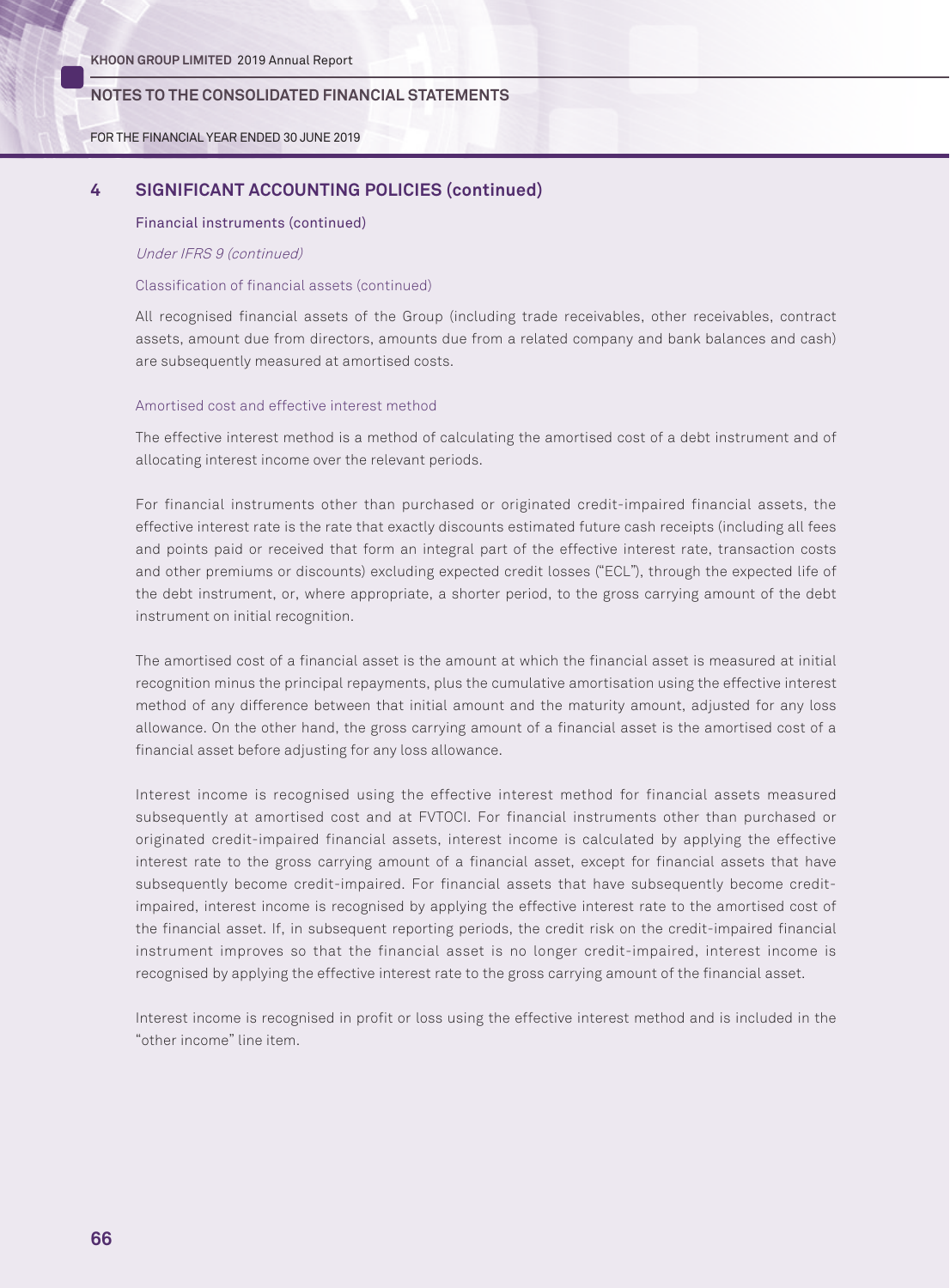FOR THE FINANCIAL YEAR ENDED 30 JUNE 2019

# **4 SIGNIFICANT ACCOUNTING POLICIES (continued)**

#### Financial instruments (continued)

#### Under IFRS 9 (continued)

#### Impairment under ECL model

The Group recognises a loss allowance for ECL on financial assets which are subject to impairment under IFRS 9 (including trade receivables, other receivables, amount due from a related party and bank balances and cash) and contract assets that are measured at amortised cost. The amount of ECL is updated at each reporting date to reflect changes in credit risk since initial recognition.

Lifetime ECL represents the ECL that will result from all possible default events over the expected life of the relevant instrument. In contrast, 12-month ECL ("12m ECL") represents the portion of lifetime ECL that is expected to result from default events that are possible within 12 months after the reporting date. Assessment are done based on the Group's historical credit loss experience, adjusted for factors that are specific to the debtors, general economic conditions and an assessment of both the current conditions at the reporting date as well as the forecast of future conditions.

The Group always recognises lifetime ECL for trade receivables and contract assets. The ECL on trade receivables and contract assets are assessed individually.

For all other financial instruments, the Group measures the loss allowance equal to 12m ECL, unless when there has been a significant increase in credit risk since initial recognition, the Group recognises lifetime ECL. The assessment of whether lifetime ECL should be recognised is based on significant increases in the likelihood or risk of a default occurring since initial recognition.

#### Significant increase in credit risk

In assessing whether the credit risk on a financial instrument has increased significantly since initial recognition, the Group compares the risk of a default occurring on the financial instrument as at the end of each reporting date with the risk of a default occurring on the financial instrument as at the date of initial recognition. In making this assessment, the Group considers both quantitative and qualitative information that is reasonable and supportable, including historical experience and forward-looking information that is available without undue cost or effort. Forward-looking information considered includes the future prospects of the industries in which the Group's debtors operate, obtained from economic expert reports, financial analysts, governmental bodies and other similar organisations, as well as consideration of various external sources of actual and forecast economic information that relate to the Group's core operations.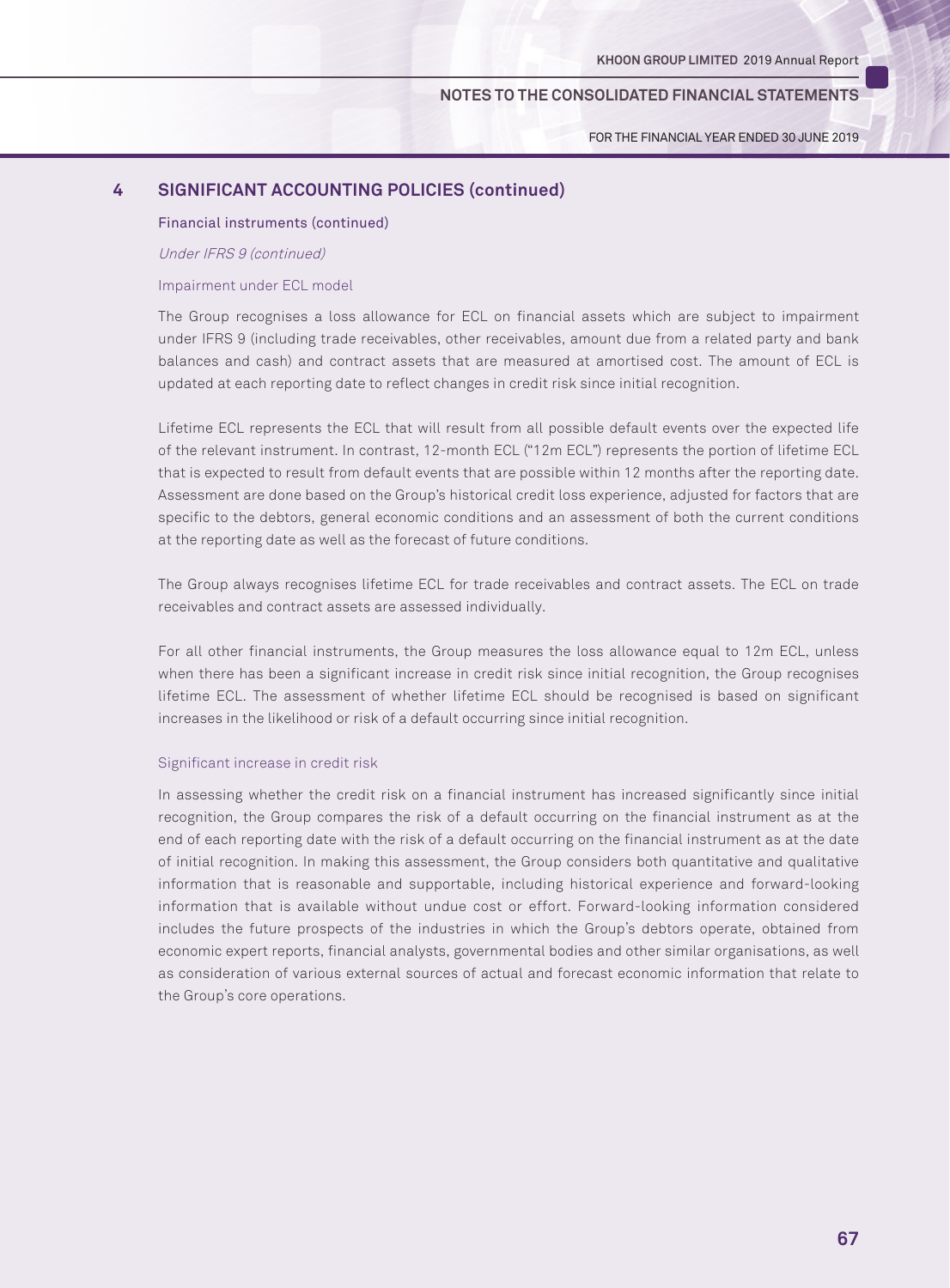FOR THE FINANCIAL YEAR ENDED 30 JUNE 2019

# **4 SIGNIFICANT ACCOUNTING POLICIES (continued)**

Financial instruments (continued)

### Under IFRS 9 (continued)

#### Significant increase in credit risk (continued)

In particular, the following information is taken into account when assessing whether credit risk has increased significantly since initial recognition:

- an actual or expected significant deterioration in the financial instrument's external (if available) or internal credit rating;
- existing or forecast adverse changes in business, financial or economic conditions that are expected to cause a significant decrease in the debtor's ability to meet its debt obligations;
- an actual or expected significant deterioration in the operating results of the debtor; and
- an actual or expected significant adverse change in the regulatory, economic, or technological environment of the debtor that results in a significant decrease in the debtor's ability to meet its debt obligations.

Irrespective of the outcome of the above assessment, the Group presumes that the credit risk has increased significantly since initial recognition when contractual payments are more than 30 days past due, unless the Group has reasonable and supportable information that demonstrates otherwise.

Despite the foregoing, the Group assumes that the credit risk on a financial instrument has not increased significantly since initial recognition if the financial instrument is determined to have low credit risk at the reporting date. A financial instrument is determined to have low credit risk if i) the financial instrument has a low risk of default (i.e. no default history), ii) the borrower has a strong capacity to meet its contractual cash flow obligations in the near term and iii) adverse changes in economic and business conditions in the longer term may, but will not necessarily, reduce the ability of the borrower to fulfil its contractual cash flow obligations.

The Group regularly monitors the effectiveness of the criteria used to identify whether there has been a significant increase in credit risk and revises them as appropriate to ensure that the criteria are capable of identifying significant increase in credit risk before the amount becomes past due.

# Definition of default

The Group considers the following as constituting an event of default for internal credit risk management purposes as historical experience indicates that receivables that meet either of the following criteria are generally not recoverable.

- when there is a breach of financial covenants by the counterparty; or
- information developed internally or obtained from external sources indicates that the debtor is unlikely to pay its creditors, including the Group, in full (without taking into account any collaterals held by the Group).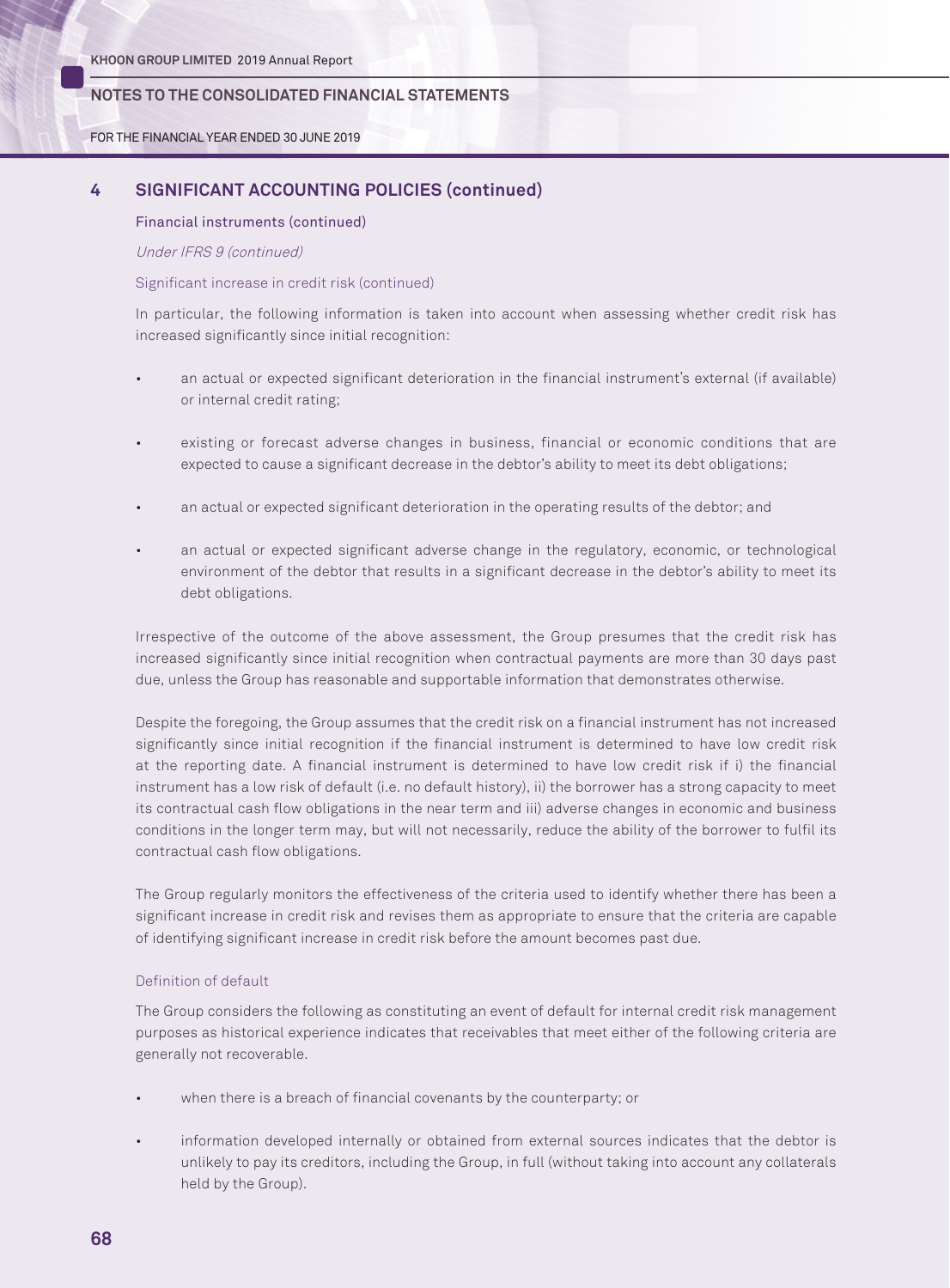FOR THE FINANCIAL YEAR ENDED 30 JUNE 2019

# **4 SIGNIFICANT ACCOUNTING POLICIES (continued)**

### Financial instruments (continued)

### Under IFRS 9 (continued)

### Definition of default (continued)

The Group also considers that default has occurred when a financial asset is more than 90 days past due unless the Group has reasonable and supportable information to demonstrate that a more lagging default criterion is more appropriate.

## Measurement and recognition of ECL

The measurement of ECL is a function of the probability of default, loss given default (i.e. the magnitude of the loss if there is a default) and the exposure at default. The assessment of the probability of default and loss given default is based on historical data adjusted by forward-looking information.

Generally, the ECL is estimated as the difference between all contractual cash flows that are due to the Group in accordance with the contract and all the cash flows that the Group expects to receive, discounted at the effective interest rate determined at initial recognition.

Interest income is calculated based on the gross carrying amount of the financial asset unless the financial asset is credit impaired, in which case interest income is calculated based on amortised cost of the financial assets.

The Group recognises an impairment gain or loss in profit or loss for all financial instruments by adjusting their carrying amount, with exception of trade receivables and contract assets where the corresponding adjustment is recognised through a loss allowance account.

As at 1 July 2018, the directors of the Group reviewed and assessed the Group's existing financial assets for impairment using reasonable and supportable information that is available without undue cost or effort in accordance with the requirement of IFRS 9. No additional impairment allowance has been recognised at the initial application.

### Credit-impaired financial assets

Financial asset is credit-impaired when one or more events that have a detrimental impact on the estimated future cash flows of that financial asset have occurred. Evidence that a financial asset is credit-impaired includes observable data about the following events:

- a) significant financial difficulty of the issuer or the borrower; or
- b) a breach of contract, such as a default or past due event; or
- c) the lender(s) of the borrower, for economic or contractual reasons relating to the borrower's financial difficulty, having granted to the borrower a concession(s) that the lender(s) would not otherwise consider; or
- d) it is becoming probable that the borrower will enter bankruptcy or other financial reorganisation.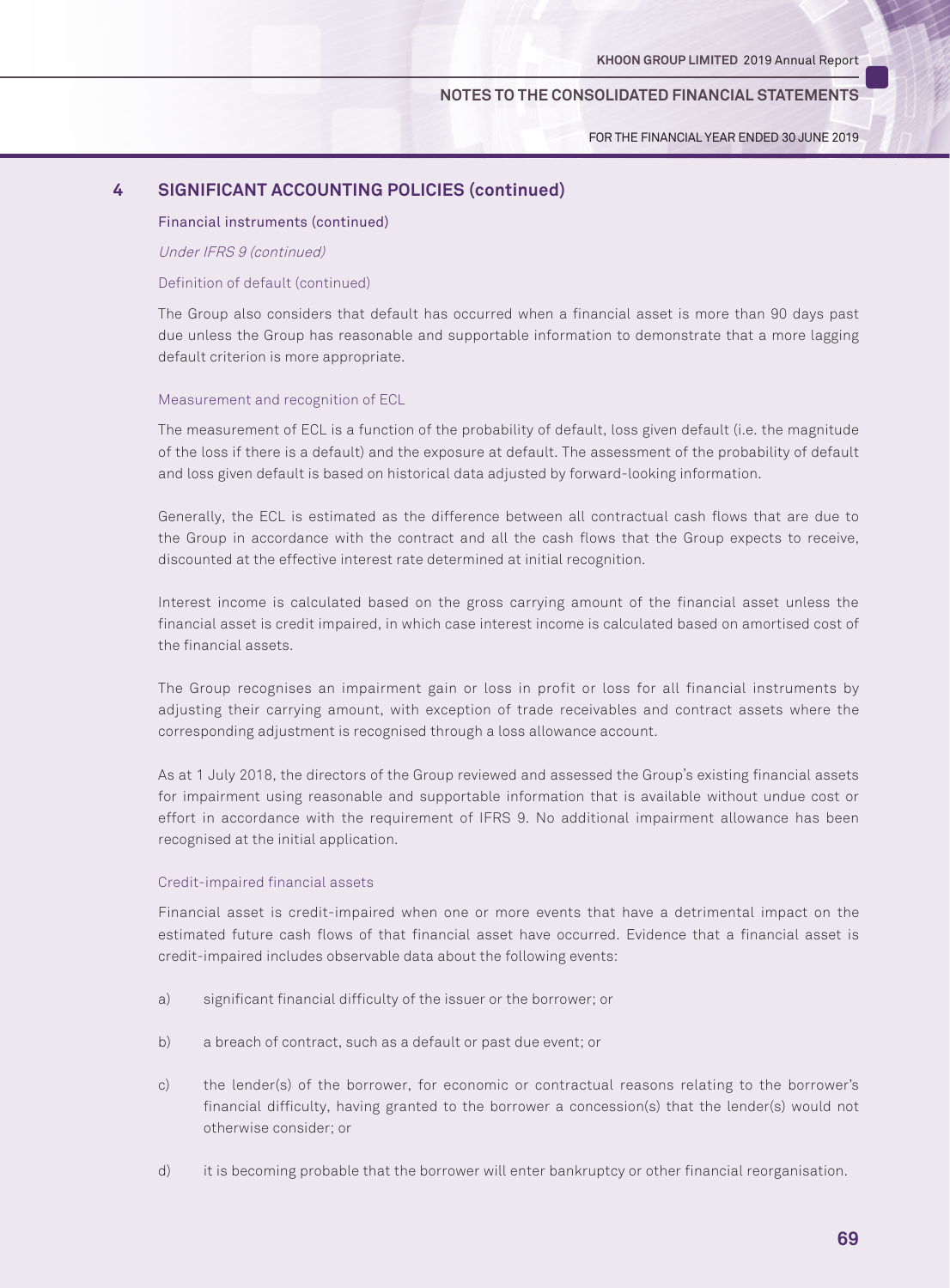FOR THE FINANCIAL YEAR ENDED 30 JUNE 2019

# **4 SIGNIFICANT ACCOUNTING POLICIES (continued)**

### Financial instruments (continued)

### Under IFRS 9 (continued)

#### Write-off policy

The Group writes off a financial asset when there is information indicating that the counterparty is in severe financial difficulty and there is no realistic prospect of recovery, for example, when the counterparty has been placed under liquidation or has entered into bankruptcy proceedings, or in the case of trade receivables, when the amounts are past due over one year, whichever occurs sooner.

Financial assets written off may still be subject to enforcement activities under the Group's recovery procedures, taking into account legal advice where appropriate. Any recoveries made are recognised in profit or loss.

#### Derecognition of financial assets

The Group derecognises a financial asset only when the contractual rights to the cash flows from the asset expire, or when it transfers the financial asset and substantially all the risks and rewards of ownership of the asset to another party.

On derecognition of a financial asset measured at amortised cost, the difference between the asset's carrying amount and the sum of the consideration received and receivable is recognised in profit and loss.

### Financial liabilities and equity instruments

### Classification as debt or equity

Financial liabilities and equity instruments issued by the Group's companies are classified as either financial liabilities or as equity in accordance with the substance of the contractual arrangements and the definitions of a financial liability and an equity instrument.

### Equity instruments

An equity instrument is any contract that evidences a residual interest in the assets of an entity after deducting all of its liabilities. Equity instruments issued by the Group's companies are recognised at the proceeds received, net of direct issue costs.

### Financial liabilities subsequently measured at amortised cost

All financial liabilities (including trade and other payables) are subsequently measured at amortised cost, using the effective interest method.

The effective interest method is a method of calculating the amortised cost of a financial liability and of allocating interest expense over the relevant period. The effective interest rate is the rate that exactly discounts estimated future cash payments through the expected life of the financial liability, or, where appropriate, a shorter period, to the amortised cost of a financial liability.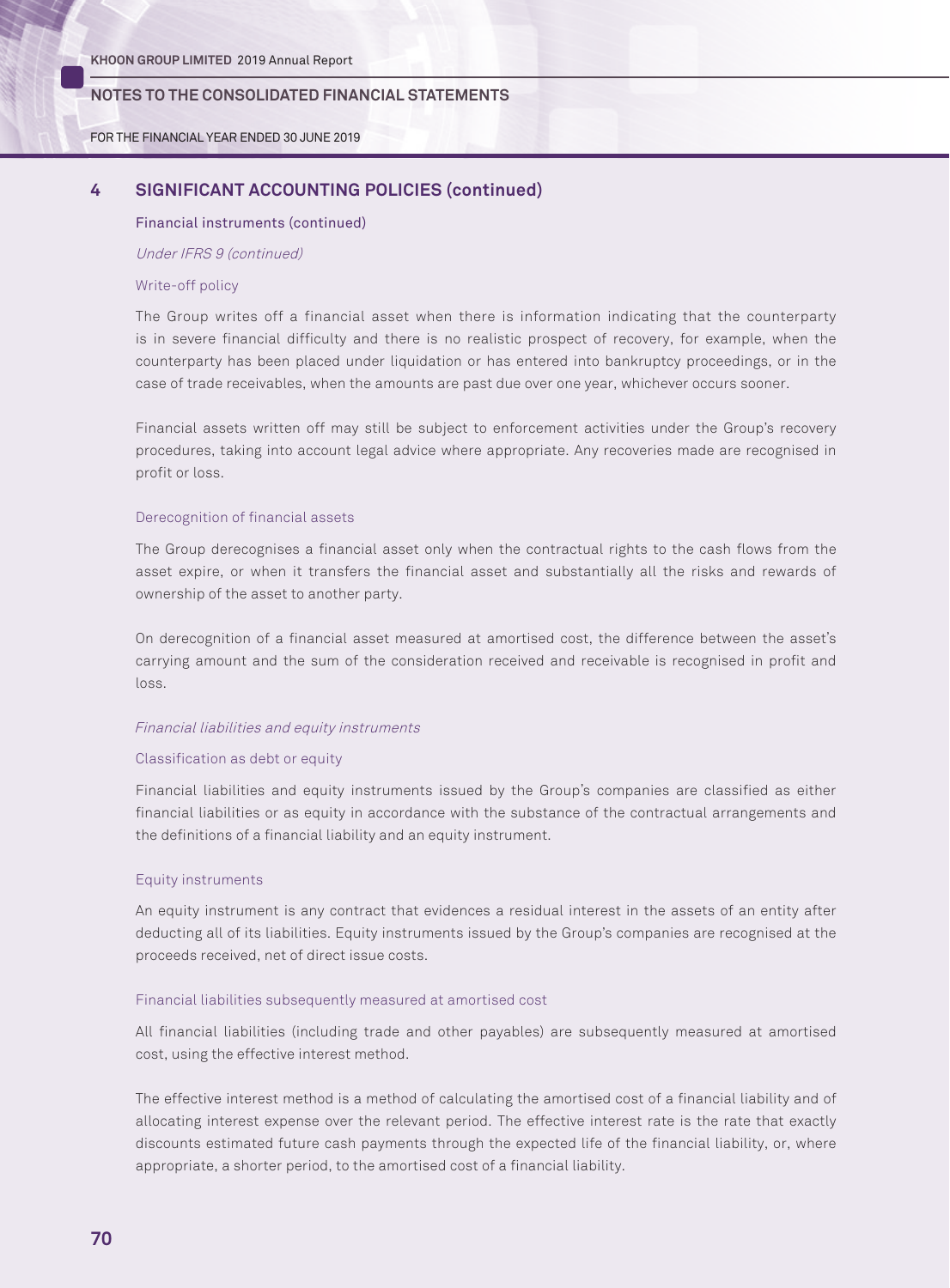FOR THE FINANCIAL YEAR ENDED 30 JUNE 2019

# **4 SIGNIFICANT ACCOUNTING POLICIES (continued)**

#### Financial instruments (continued)

#### Financial liabilities and equity instruments (continued)

### Derecognition of financial liabilities

The Group derecognises financial liabilities when, and only when, the Group's obligations are discharged, cancelled or have expired. The difference between the carrying amount of the financial liability derecognised and the consideration paid and payable, including any non-cash assets transferred or liabilities assumed, is recognised in profit or loss.

#### Leases

Leases are classified as finance leases whenever the terms of the lease transfer substantially all the risks and rewards of ownership to the lessee. All other leases are classified as operating leases.

### The Group as lessor

Rental income from operating lease is recognised in profit or loss on a straight-line basis over the term of the relevant lease. Initial direct costs incurred in negotiating and arranging an operating lease are added to the carrying amount of the leased asset.

### The Group as lessee

Assets held under finance leases are initially recognised as assets of the Group at their fair value at the inception of the lease or, if lower, at the present value of the minimum lease payments. The corresponding liability to the lessor is included in the consolidated statement of financial position as a finance lease obligation. Lease payments are apportioned between finance charges and reduction of the lease obligation so as to achieve a constant rate of interest on the remaining balance of the liability.

Finance charges are charged directly to profit or loss, unless they are directly attributable to qualifying assets, in which case they are capitalised in accordance with the Group's general policy on borrowing costs (see below). Contingent rentals are recognised as expenses in the period in which they are incurred.

Operating lease payments are recognised as an expense on a straight-line basis over the lease term, except where another systematic basis is more representative of the time pattern in which economic benefits from the leased asset are consumed. Contingent rentals arising under operating leases are recognised as an expense in the period in which they are incurred.

In the event that lease incentives are received to enter into operating leases, such incentives are recognised as a liability. The aggregate benefit of incentives is recognised as a reduction of rental expense on a straight-line basis, except where another systematic basis is more representative of the time pattern in which economic benefits from the leased asset are consumed.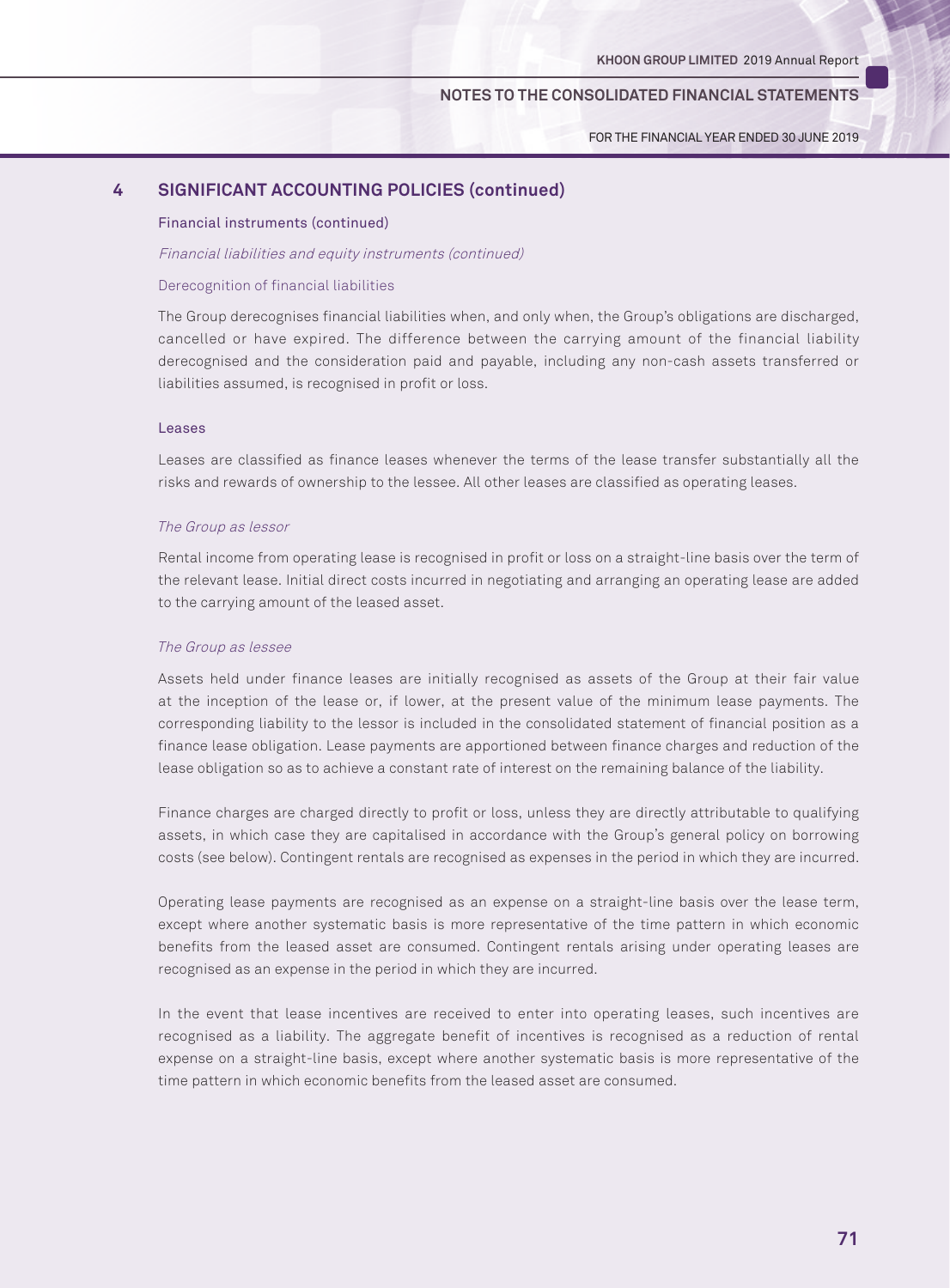FOR THE FINANCIAL YEAR ENDED 30 JUNE 2019

## **4 SIGNIFICANT ACCOUNTING POLICIES (continued)**

#### Borrowing costs

Borrowing costs directly attributable to the acquisition, construction or production of qualifying assets, which are assets that necessarily take a substantial period of time to get ready for their intended use or sale, are added to the cost of those assets, until such time as the assets are substantially ready for their intended use or sale.

All other borrowing costs are recognised in profit or loss in the period in which they are incurred.

### Dividend distribution

Dividend distribution to the shareholders is recognised as a liability in the Group's consolidated financial statements in the period in which the dividends are approved by the group companies' shareholders, where appropriate.

#### Offsetting arrangements

Financial assets and financial liabilities are offset and the net amount presented in the consolidated financial statements when the Group has a legally enforceable right to set off the recognised amounts; and intends either to settle on a net basis, or to realise the asset and settle the liability simultaneously. A right to set-off must be available today rather than being contingent on a future event and must be exercisable by any of the counterparties, both in the normal course of business and in the event of default, insolvency or bankruptcy.

# **5 CRITICAL ACCOUNTING JUDGEMENTS AND KEY SOURCES OF ESTIMATION UNCERTAINTY**

In the application of the Group's accounting policies, which are described in Note 4 to the consolidated financial statements, the management of the Group are required to make judgements, estimates and assumptions about the carrying amounts of assets and liabilities that are not readily apparent from other sources. The estimates and associated assumptions are based on historical experience and other factors that are considered to be relevant. Actual results may differ from these estimates.

The estimates and underlying assumptions are reviewed on an ongoing basis. Revisions to accounting estimates are recognised in the period in which the estimate is revised if the revision affects only that period, or in the period of the revision and future periods if the revision affects both current and future periods.

The following are the key assumptions concerning the future, and other key sources of estimation uncertainty at the end of each reporting period that have a significant risk of causing a material adjustment to the carrying amounts of assets within the next financial year.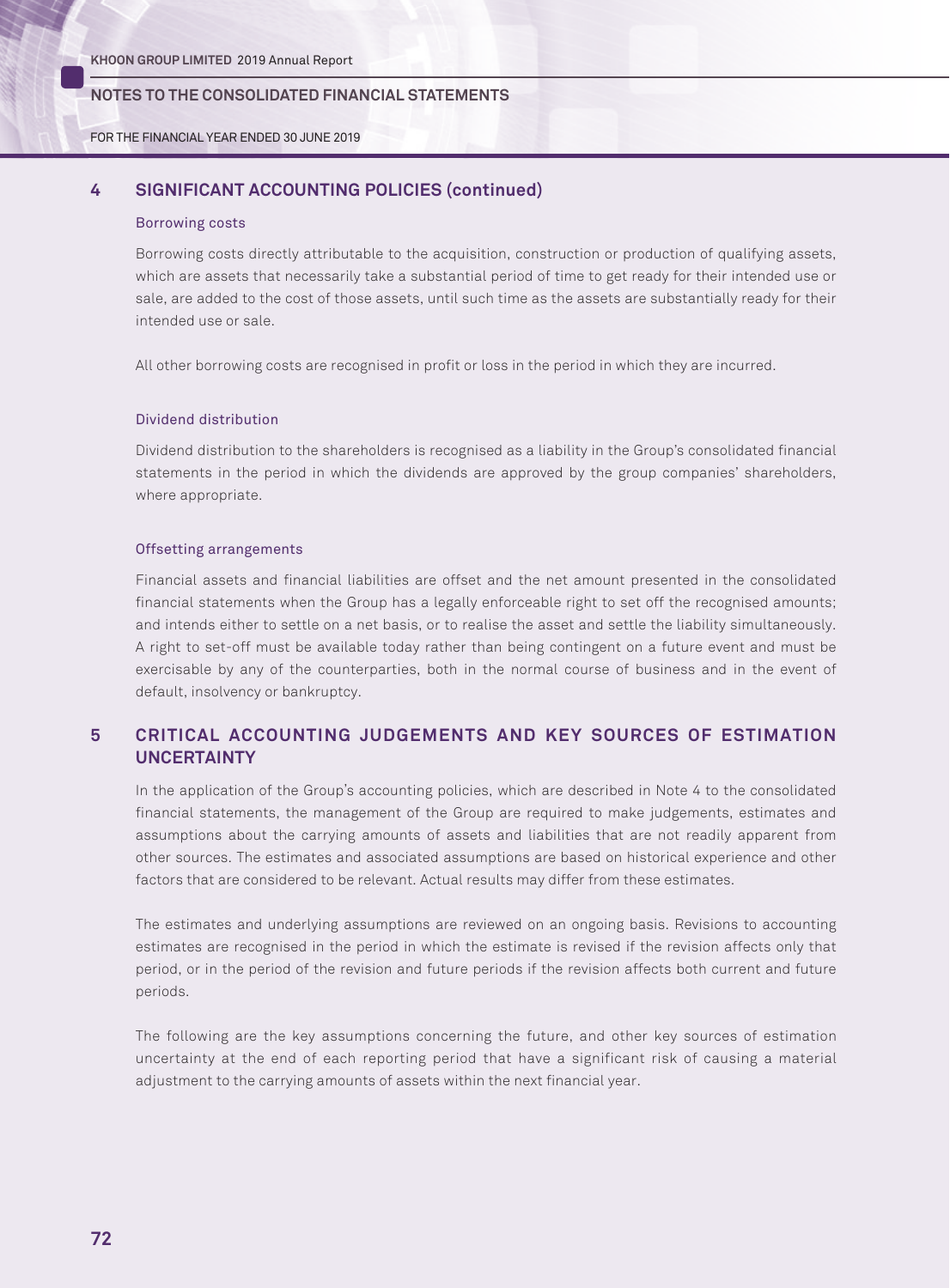FOR THE FINANCIAL YEAR ENDED 30 JUNE 2019

# **5 CRITICAL ACCOUNTING JUDGEMENTS AND KEY SOURCES OF ESTIMATION UNCERTAINTY (continued)**

#### Revenue recognition of electrical engineering services

The Group recognises contract revenue from provision of electrical engineering works over time on a cost-to-cost method, i.e. based on the proportion of contract costs incurred for work performed to date relative to the estimated total contract costs.

The estimated total contract cost is based on contracted amounts, and in respect of amounts not contracted for, management's estimates of the amounts to be incurred taking into consideration historical trends of the amounts incurred and adjusted for any price fluctuations during the year, where applicable. Notwithstanding that management reviews and revises the estimates of both revenue and total contract costs as the contract progresses, the actual outcome of the contract in terms of its total revenue and costs may be higher or lower than the estimates and this will affect the revenue and profit recognised.

Management reviews the construction contracts for foreseeable losses whenever there is an indication that the estimated contract revenue is lower than the estimated total contract cost.

### Estimated impairment of trade receivables, other receivables and contract assets

Before adoption of IFRS 9, management of the Group assesses at the end of each reporting period whether there is any objective evidence that trade receivables, other receivables and contract assets are impaired. If there is objective evidence that an impairment loss on trade receivables and other receivables has been incurred, the amount of loss is measured as the difference between the asset's carrying amount and the present value of estimated future cash flows. Where the actual future cash flow are less than expected where the actual collection of receivables upon billing to customers are less than expected, an impairment loss may arise.

As at 30 June 2018, the carrying amounts of trade receivables (net of allowance for doubtful debts of S\$54,251), other receivables (excluding prepayments and deferred issue costs) and contract assets of the Group are S\$3,360,752 (Note 16), S\$421,058 (Note 17) and S\$11,440,486 (Note 18) respectively.

Starting from 1 July 2018, the Group recognises lifetime ECL for trade receivables and contract assets, using individual assessment for each debtor based on the Group's historical credit loss experiences, adjusted for factors that are specific to the debtors, general economic conditions and an assessment of both the current as well as forecast direction of conditions at the reporting date. The amount of the impairment loss based on ECL model is measured as the difference between all contractual cash flows that are due to the Group in accordance with the contract and all the cash flows that the Group expects to receive, discounted at the effective interest rate determined at initial recognition. Where the future cash flows are less than expected, or being revised downward due to changes in facts and circumstances, a material impairment loss may arise.

As at 30 June 2019, the carrying amounts of trade receivables (net of allowance for doubtful debts of S\$22,325), other receivables (excluding prepayments and deferred issue costs) and contract assets of the Group are S\$2,688,824 (Note 16), S\$675,744 (Note 17) and S\$32,768,152 (Note 18) respectively.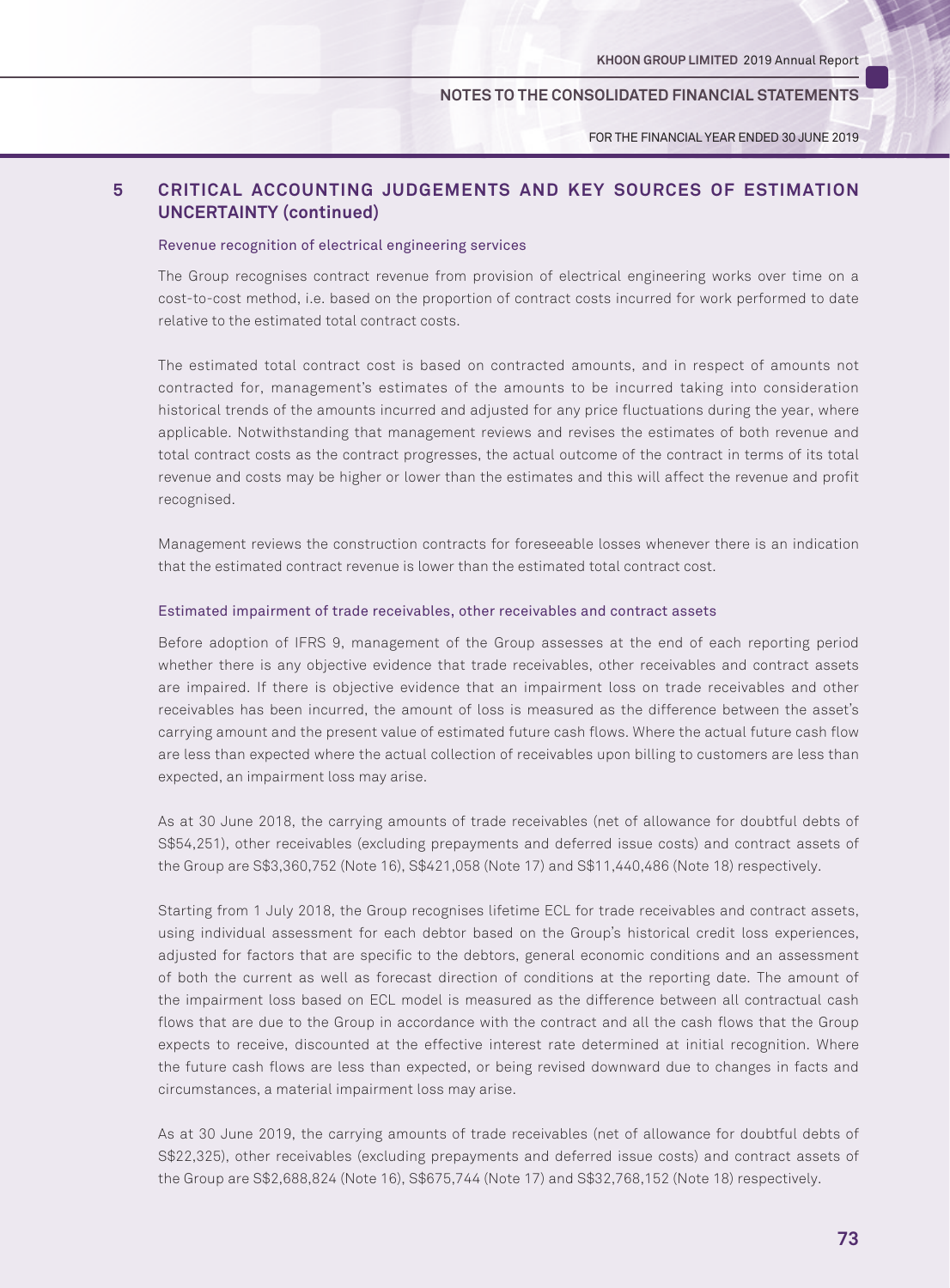FOR THE FINANCIAL YEAR ENDED 30 JUNE 2019

## **6 REVENUE AND SEGMENT INFORMATION**

Revenue represents the fair value of amounts received and receivable from provision of electrical engineering services being recognised over time, mainly comprising of (i) assisting to obtain statutory approvals; (ii) customisation and/or installation of electrical systems; and (iii) testing and commissioning by the Group to external customers. It also represents the revenue from contracts with customers.

Information is reported to the executive directors of the Company, being the chief operating decision makers ("CODMs") of the Group, for the purposes of resource allocation and performance assessment. The accounting policies are the same as the Group's accounting policies described in Note 4. No other analysis of the Group's result nor assets and liabilities is regularly provided to the CODMs for review and the CODMs review the overall results and financial performance of the Group as a whole. Accordingly, only entity-wide disclosures on services, major customers and geographical information are presented in accordance with IFRS 8 Operating Segments.

An analysis of the Group's revenue for the financial year is as follows:

|                                                                     | 2019       | 2018       |
|---------------------------------------------------------------------|------------|------------|
|                                                                     | S\$        | S\$        |
| Contract revenue from provision of electrical engineering services, |            |            |
| recognised over time                                                | 48,647,372 | 33,731,651 |

All the Group's services are rendered directly with the customers. Contracts with the Group's customers are agreed in fixed-price with terms from 2 months to 67 months (2018: 1 month to 67 months).

Included in the Group's revenue for the year ended 30 June 2019 is S\$42,073,088 (2018: S\$30,686,184) derived from provision of electrical engineering services to the customers in public sector. Other revenue is derived from provision of electrical engineering services to the customers in private sector.

### Transaction price allocated to the remaining performance obligations

The following table shows the aggregate amount of the transaction price allocated to performance obligations that are unsatisfied (or partially satisfied) as at the end of the reporting period.

|                                                    | 2019<br>S\$ | 2018<br>S\$ |
|----------------------------------------------------|-------------|-------------|
| Provision of electrical engineering services:      |             |             |
| - Within one year                                  | 39,713,754  | 37,122,429  |
| - More than one year but not more than two years   | 16,973,469  | 22,886,824  |
| - More than two years but not more than five years | 6,229,643   | 7,587,707   |
|                                                    | 62,916,866  | 67,596,960  |

Based on the information available to the Group at the end of the reporting period, the management of the Group expects the transaction price allocated to the unsatisfied (or partially satisfied) contracts as at 30 June 2019 and 2018 will be recognised as revenue during the years ended/ending 30 June 2019 to 2022.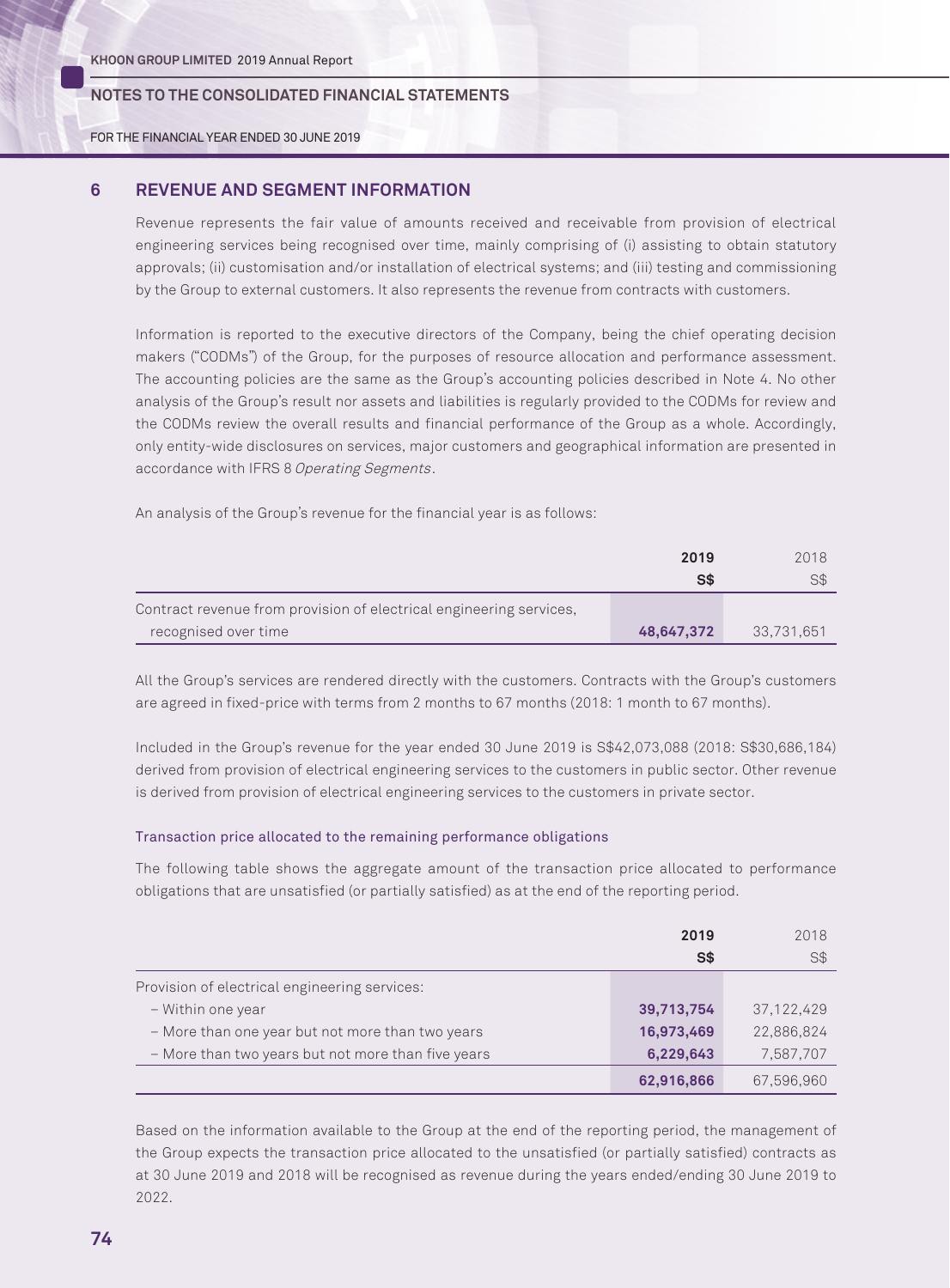FOR THE FINANCIAL YEAR ENDED 30 JUNE 2019

# **6 REVENUE AND SEGMENT INFORMATION (continued)**

#### Information about the major customers

The revenue from customers individually contributing over 10% of the total revenue of the Group during the year are as follows:

|              | 2019      | 2018      |
|--------------|-----------|-----------|
|              | S\$       | S\$       |
| Customer I   | 7,808,565 | 3,791,739 |
| Customer II  | 6,890,587 | $N/A*$    |
| Customer III | 6,739,033 | 3,650,655 |
| Customer IV  | 5,730,029 | $N/A*$    |

\* Revenue did not contribute over 10% of the total revenue of the Group for the year.

### Geographical information

The Group principally operates in Singapore, which is also the place of domicile. Revenue derived from Singapore represents 100% of the total revenue for the year ended 30 June 2019 (2018: 100%) based on the location of services delivered. The Group's non-current assets are all located in Singapore.

# **7 a. OTHER INCOME**

|                             | 2019    | 2018    |
|-----------------------------|---------|---------|
|                             | $S*$    | S\$     |
| Bank interest income        | 36,982  | 136,209 |
| Government grants (Note 1)  | 34,404  | 63,442  |
| Rental income               | 34,200  | 33,150  |
| Sponsorship income (Note 2) | 30,000  |         |
| Others                      | 22,747  | 18,735  |
|                             | 158,333 | 251,536 |

Note 1: Government grants mainly include the Wage Credit Scheme ("WCS") and Workforce Training and Upgrading Scheme. All of them are compensation for expenses or losses already incurred or for the purpose of giving immediate financial support to the Group with no future related costs.

Note 2: During the year ended 30 June 2019, the Group received S\$30,000 sponsorship income from various suppliers for their participation in an enterprise ceremony.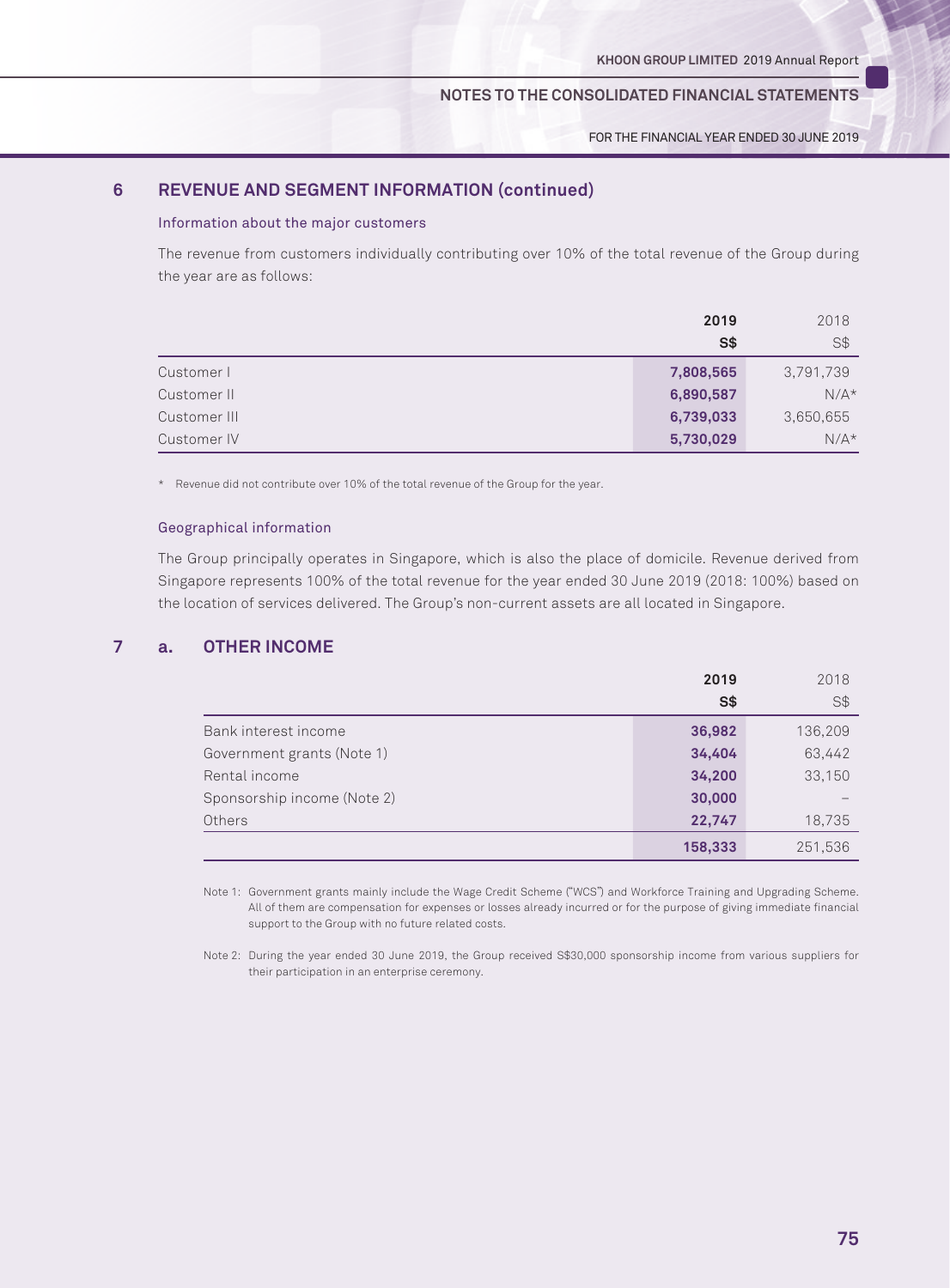FOR THE FINANCIAL YEAR ENDED 30 JUNE 2019

# **7 b. OTHER GAINS AND LOSSES**

|                                                          | 2019    | 2018      |
|----------------------------------------------------------|---------|-----------|
|                                                          | S\$     | S\$       |
| (Loss) Gain on disposal of property, plant and equipment | (8,749) | 254,092   |
| Exchange gain (loss)                                     | 86,296  | (49, 406) |
| Reversal of (Allowance for) impairment loss on           |         |           |
| trade receivables                                        | 31,926  | (54.251)  |
| Reversal of provision for liquidated damages (Note 21)   | 189,062 |           |
|                                                          | 298,535 | 150.435   |

## **8 FINANCE COSTS**

|                                  | 2019 | 2018   |
|----------------------------------|------|--------|
|                                  | S\$  | $S\$   |
| Interest on:                     |      |        |
| Obligations under finance leases | _    | 38.824 |

# **9 INCOME TAX EXPENSE**

|                                          | 2019      | 2018      |
|------------------------------------------|-----------|-----------|
|                                          | S\$       | S\$       |
| Tax expense comprises:                   |           |           |
| Current tax:                             |           |           |
| - Singapore corporate income tax ("CIT") | 1,319,023 | 807,095   |
| Deferred tax expense (Note 22)           | 47,680    | (46, 768) |
|                                          | 1,366,703 | 760,327   |

CIT is calculated at 17% of the estimated assessable profit and the Group is further eligible for CIT rebate of 20%, capped at S\$10,000 for Year of Assessment 2019, determined based on financial year end date of the Group's entity that is incorporated in Singapore. Singapore incorporated companies can also enjoy 75% tax exemption on the first S\$10,000 of normal chargeable income and a further 50% tax exemption on the next S\$290,000 for the Year of Assessment 2019 and S\$190,000 for the Year of Assessment 2020 of normal chargeable income.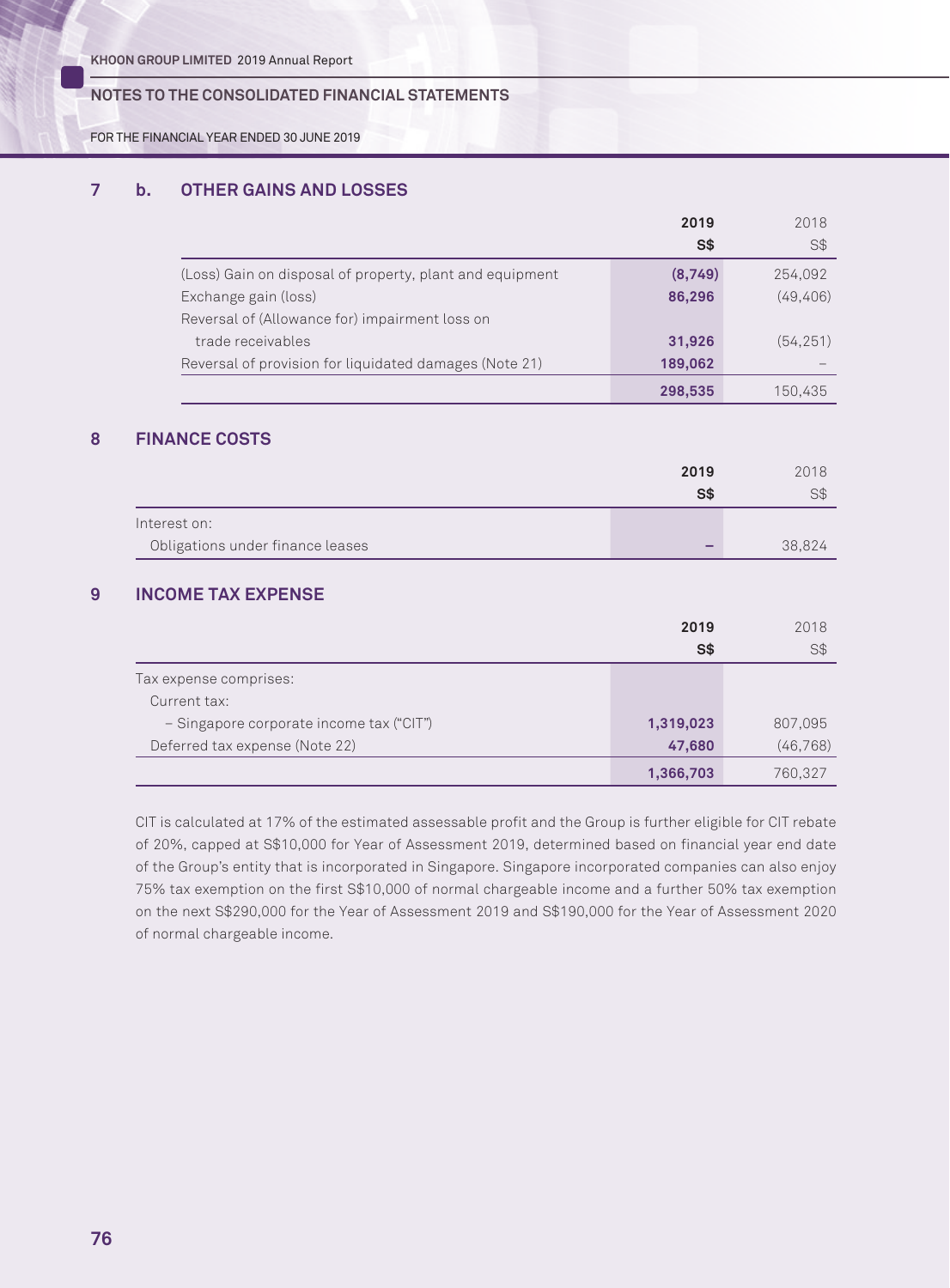FOR THE FINANCIAL YEAR ENDED 30 JUNE 2019

# **9 INCOME TAX EXPENSE (continued)**

The income tax expense for the year can be reconciled to the profit before taxation per the consolidated statement of profit or loss and other comprehensive income as follows:

|                                                       | 2019      | 2018       |
|-------------------------------------------------------|-----------|------------|
|                                                       | S\$       | S\$        |
| Profit before taxation                                | 5,016,962 | 4,261,236  |
| Tax at applicable tax rate of 17%                     | 852,884   | 724,410    |
| Tax effect of expenses not deductible for tax purpose | 547,379   | 239,508    |
| Tax effect of income not taxable for tax purpose      | (16, 135) | (43,099)   |
| Effect of tax concessions and partial tax exemptions  | (17, 425) | (160, 492) |
| Taxation for the year                                 | 1,366,703 | 760.327    |

# **10 PROFIT FOR THE YEAR**

Profit for the year has been arrived at after charging (crediting):

|                                                                   | 2019       | 2018         |
|-------------------------------------------------------------------|------------|--------------|
|                                                                   | S\$        | S\$          |
| Depreciation of property, plant and equipment                     | 455,898    | 414,411      |
| Depreciation of investment property                               | 16,022     | 16,022       |
| Audit fees to auditors of the Company:                            |            |              |
| - Annual audit fees                                               | 175,000    |              |
| - Audit fees in connection with the listing of the Company (Note) | 251,250    | 86,250       |
| Listing expenses (Note)                                           | 2,616,260  | 948,051      |
| Directors' remuneration (Note 11)                                 | 1,310,765  | 791,228      |
| Other staff costs:                                                |            |              |
| - Salaries and other benefits                                     | 4,556,874  | 3,786,240    |
| - Contributions to CPF                                            | 176,899    | 148,115      |
| Total staff costs                                                 | 6,044,538  | 4,725,583    |
| Cost of materials recognised as cost of services                  | 12,219,318 | 7,917,401    |
| Subcontractor costs recognised as cost of services                | 21,133,207 | 14, 155, 281 |
| Gross rental income from investment property recognised as        |            |              |
| other income (Note 7a)                                            | (34, 200)  | (33, 150)    |
| Less: Direct operating expenses incurred for investment property  |            |              |
| that generated rental income                                      | 2,883      | 2,970        |
|                                                                   | (31, 317)  | (30, 180)    |

Note: Included in listing expenses are audit fees of S\$251,250 (2018: S\$86,250) paid to auditors of the Company, and non-audit fees of S\$217,500 (2018: S\$90,000) paid to other auditors of the Group.

Included in deferred issue costs are audit fees of S\$112,500 (2018: S\$28,750) paid to auditors of the Company, and non-audit fees of S\$102,500 (2018: S\$30,000) paid to other auditors of the Group.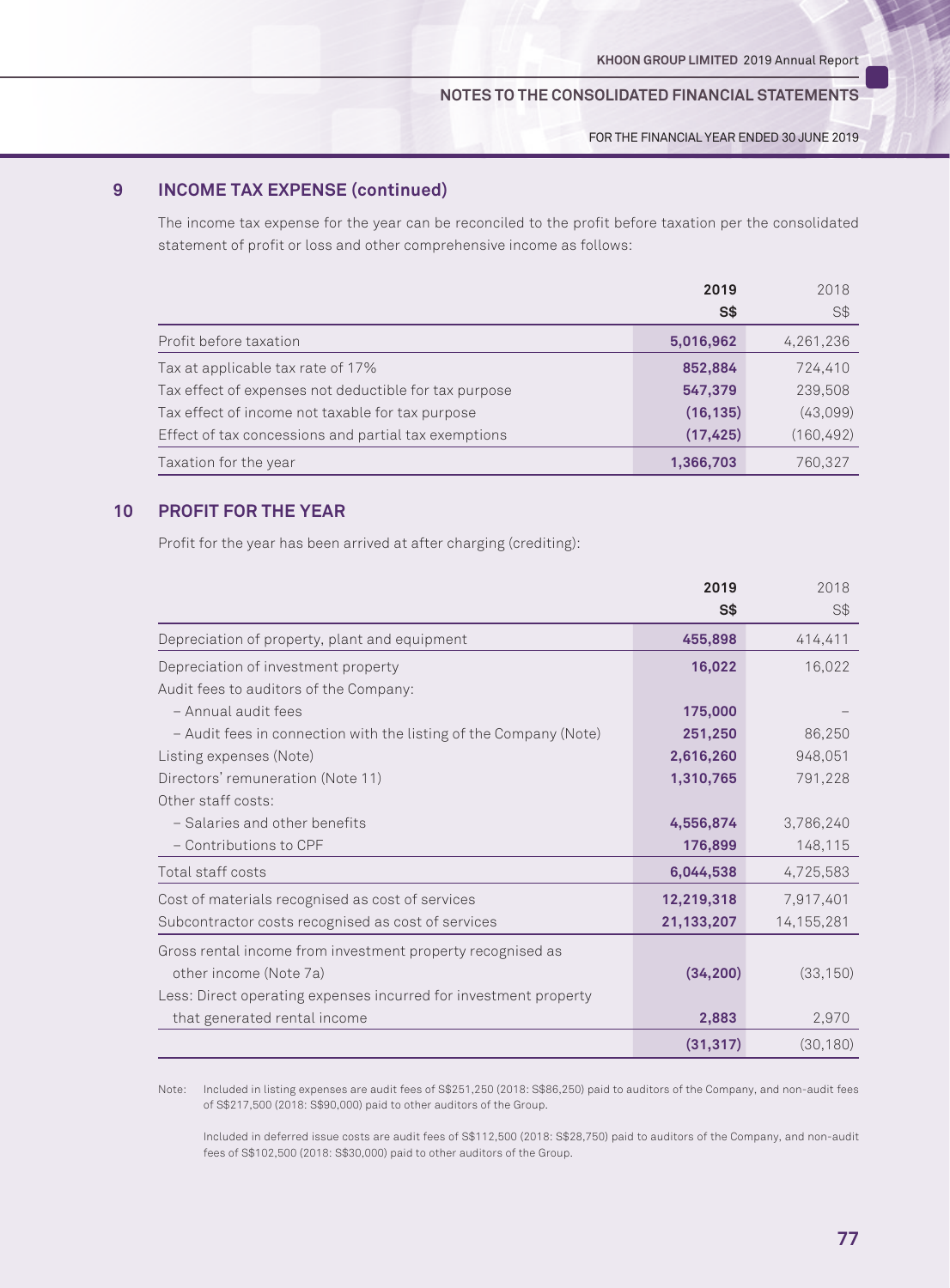FOR THE FINANCIAL YEAR ENDED 30 JUNE 2019

# **11 DIRECTORS' AND CHIEF EXECUTIVE'S EMOLUMENTS AND EMPLOYEES' REMUNERATION**

### Directors' emoluments

Mr. JK Ang and Mr. KK Ang were appointed as directors of the Company on 24 July 2018 and they were re-designated as executive directors on 31 August 2018, whilst Mr. Ang Yong Kwang ("Mr. YK Ang") was appointed on 24 July 2018. Ms. Tan Pei Fung, Mr. Yeo Kwang Maccann and Mr. Hon Chin Kheong were appointed as independent non-executive directors of the Company on 10 June 2019.

The emoluments paid or payable to the directors of the Company (including emoluments for services as employee/directors of the group entities now comprising the Group prior to becoming the directors of the Company) by entities comprising the Group are as follows:

### **Year ended 30 June 2019**

|                                  | Fees<br>S\$ | <b>Discretionary</b><br>bonus<br>(Note c)<br>S\$ | Salaries and<br>allowances<br>S\$ | <b>Contributions</b><br>to retirement<br>benefit<br>scheme<br>(Note d)<br>S\$ | Total<br>S\$ |
|----------------------------------|-------------|--------------------------------------------------|-----------------------------------|-------------------------------------------------------------------------------|--------------|
| <b>Executive Directors</b>       |             |                                                  |                                   |                                                                               |              |
| Mr. JK Ang (Note a)              | 40,000      | 42,000                                           | 336,000                           | 8,550                                                                         | 426,550      |
| Mr. KK Ang (Note b)              | 40,000      | 96,830                                           | 332,012                           | 18,870                                                                        | 487,712      |
| Mr. YK Ang                       |             | 159,459                                          | 220,214                           | 16,830                                                                        | 396,503      |
| <b>Independent Non-Executive</b> |             |                                                  |                                   |                                                                               |              |
| <b>Directors</b>                 |             |                                                  |                                   |                                                                               |              |
| Tan Pei Fung                     |             |                                                  |                                   |                                                                               |              |
| Yeo Kwang Maccann                |             |                                                  |                                   |                                                                               |              |
| Hon Chin Kheong                  |             |                                                  |                                   |                                                                               |              |
|                                  | 80,000      | 298,289                                          | 888,226                           | 44,250                                                                        | 1,310,765    |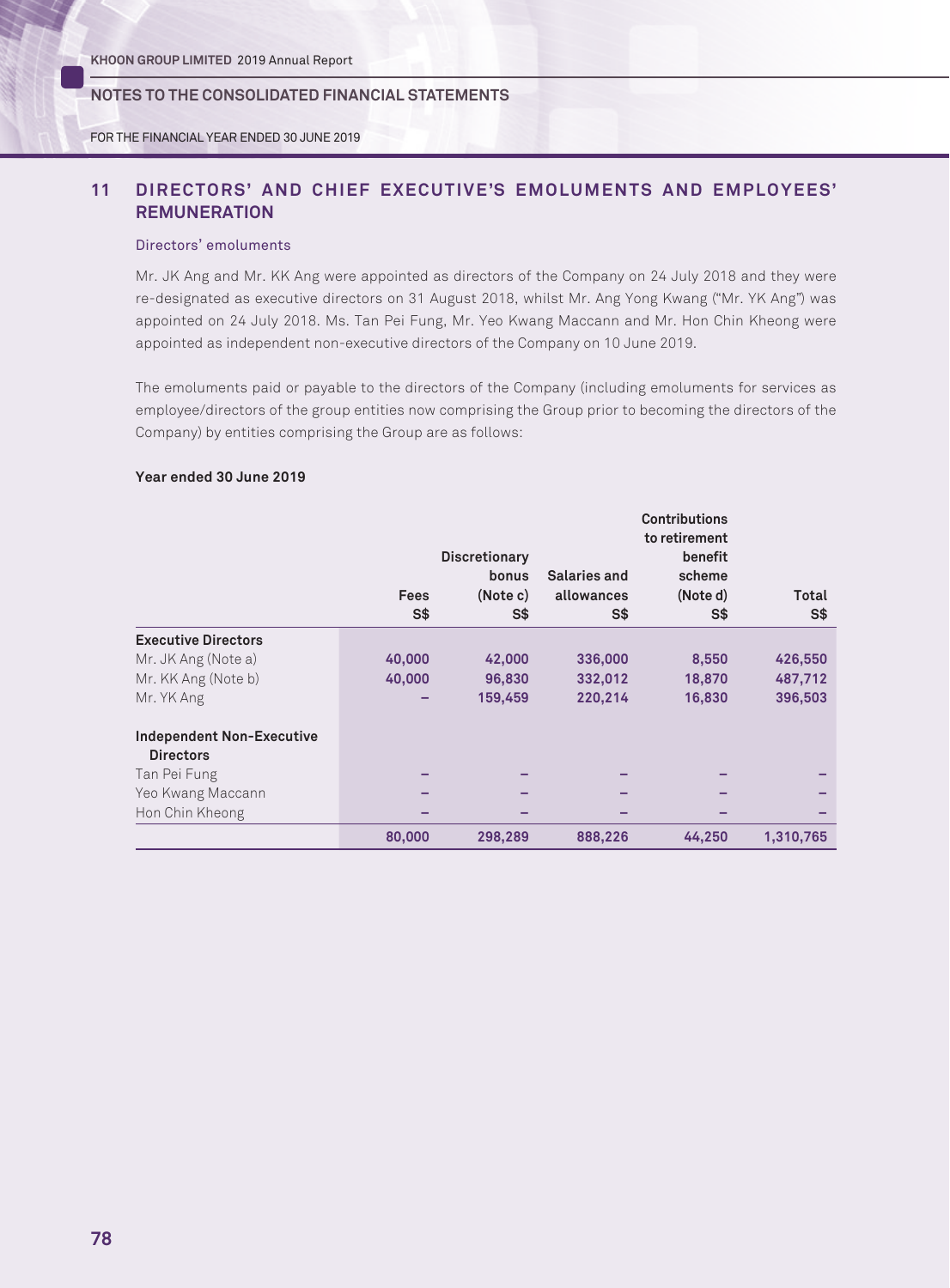FOR THE FINANCIAL YEAR ENDED 30 JUNE 2019

# **11 DIRECTORS' AND CHIEF EXECUTIVE'S EMOLUMENTS AND EMPLOYEES' REMUNERATION (continued)**

Directors' emoluments (continued)

## **Year ended 30 June 2018**

|                                  |         |               |              | Contributions |         |
|----------------------------------|---------|---------------|--------------|---------------|---------|
|                                  |         |               |              | to retirement |         |
|                                  |         | Discretionary |              | benefit       |         |
|                                  |         | bonus         | Salaries and | scheme        |         |
|                                  | Fees    | (Note c)      | allowances   | (Note d)      | Total   |
|                                  | S\$     | S\$           | S\$          | S\$           | S\$     |
| <b>Executive Directors</b>       |         |               |              |               |         |
| Mr. JK Ang (Note a)              | 250,000 |               | 69,000       | 5,178         | 324,178 |
| Mr. KK Ang (Note b)              | 250,000 | 10,500        | 84,000       | 14,025        | 358,525 |
| Mr. YK Ang                       |         | 10,500        | 84,000       | 14,025        | 108,525 |
| <b>Independent Non-Executive</b> |         |               |              |               |         |
| <b>Directors</b>                 |         |               |              |               |         |
| Tan Pei Fung                     |         |               |              |               |         |
| Yeo Kwang Maccann                |         |               |              |               |         |
| Hon Chin Kheong                  |         |               |              |               |         |
|                                  | 500,000 | 21,000        | 237,000      | 33,228        | 791,228 |

Notes:

(a) Mr. JK Ang acts as the chairman of the Company.

(b) Mr. KK Ang acts as chief executive of the Company and his emoluments disclosed above included those for services rendered by him as the chief executive.

(c) The discretionary bonus is determined by reference to the duties and responsibilities of the relevant individual within the Group and the Group's performance.

(d) No other retirement benefits were paid to the directors of the Company in respect of their respective undertaking services in connection with the management of the affairs of the Company or its subsidiaries.

The executive directors' emoluments shown above were for their services in connection with the management affairs of the Group.

None of the directors have waived any emoluments during the year.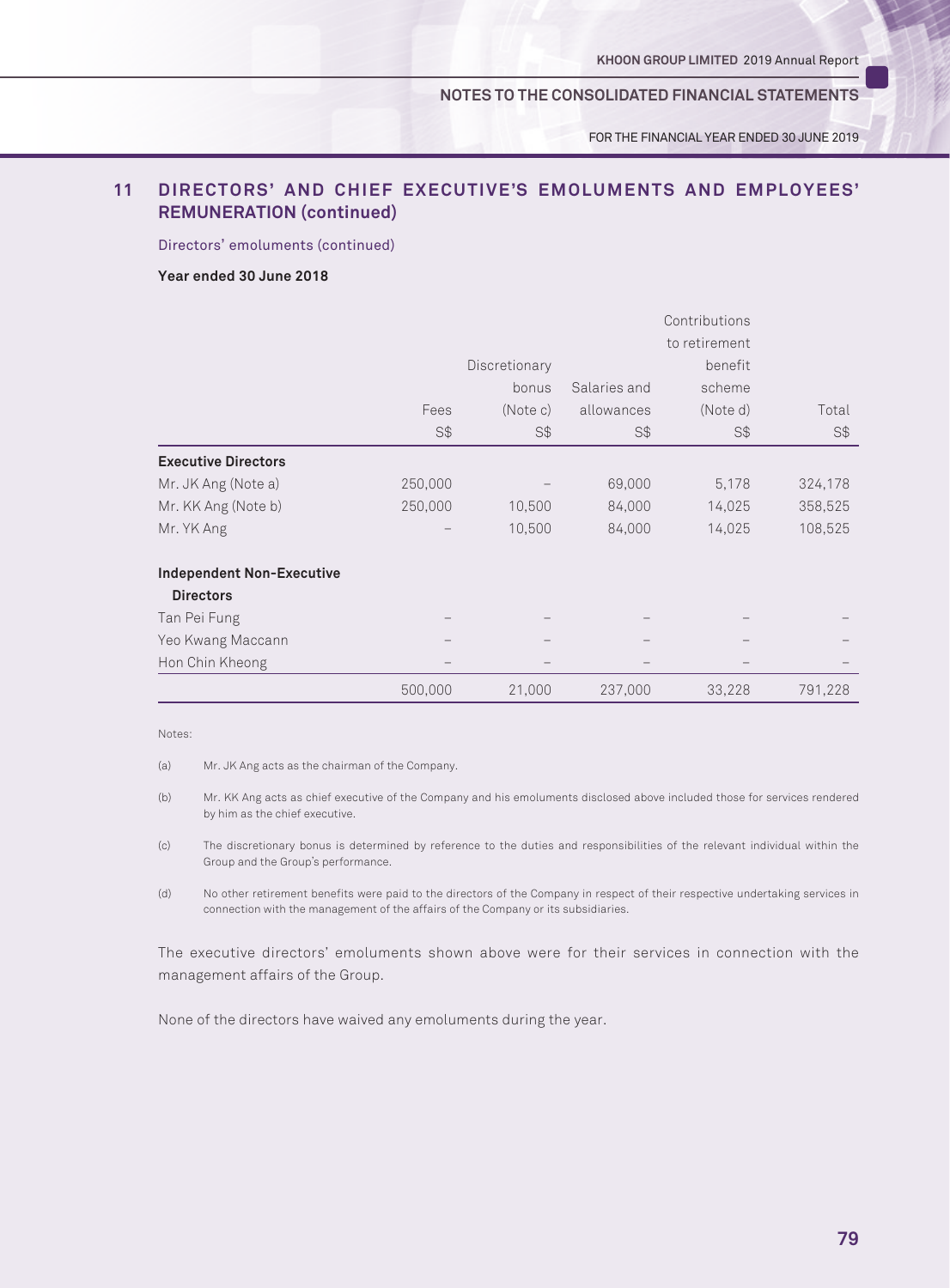FOR THE FINANCIAL YEAR ENDED 30 JUNE 2019

# **11 DIRECTORS' AND CHIEF EXECUTIVE'S EMOLUMENTS AND EMPLOYEES' REMUNERATION (continued)**

#### Employees' emoluments

Of the five individuals with the highest emoluments in the Group, three were directors of the Company during the year ended 30 June 2019 (2018: three) whose emoluments are included in the disclosures above. The emoluments of the remaining two (2018: two) individuals were as follows:

|                                            | 2019    | 2018    |
|--------------------------------------------|---------|---------|
|                                            | S\$     | $S$ \$  |
| Salaries and allowances                    | 195,600 | 148,200 |
| Discretionary bonus                        | 37,500  | 27,500  |
| Contribution to retirement benefits scheme | 30,855  | 27,830  |
|                                            | 263,955 | 203,530 |

The emoluments of the five highest paid individuals (including directors) were within the following bands:

|                                | <b>Number of individuals</b> |      |
|--------------------------------|------------------------------|------|
|                                | 2019                         | 2018 |
| Nil to HK\$1,000,000           |                              |      |
| HK\$1,500,001 to HK\$2,000,000 |                              |      |
| HK\$2,000,001 to HK\$2,500,000 |                              |      |
| HK\$2,500,001 to HK\$3,000,000 |                              |      |

## **12 DIVIDENDS**

During the year ended 30 June 2018, Khoon Engineering declared and paid a dividend of S\$3,000,000 to its then shareholders in respect of the financial year ended 30 June 2017, before the Reorganisation. A remaining S\$1,000,000 dividend in respect of the financial year ended 30 June 2016 was also paid out during the year ended 30 June 2018.

No dividend has been declared by the Company or group entities during the year or subsequent to the year end.

The rate of dividends and the number of shares ranking for the above dividends are not presented as such information is not meaningful.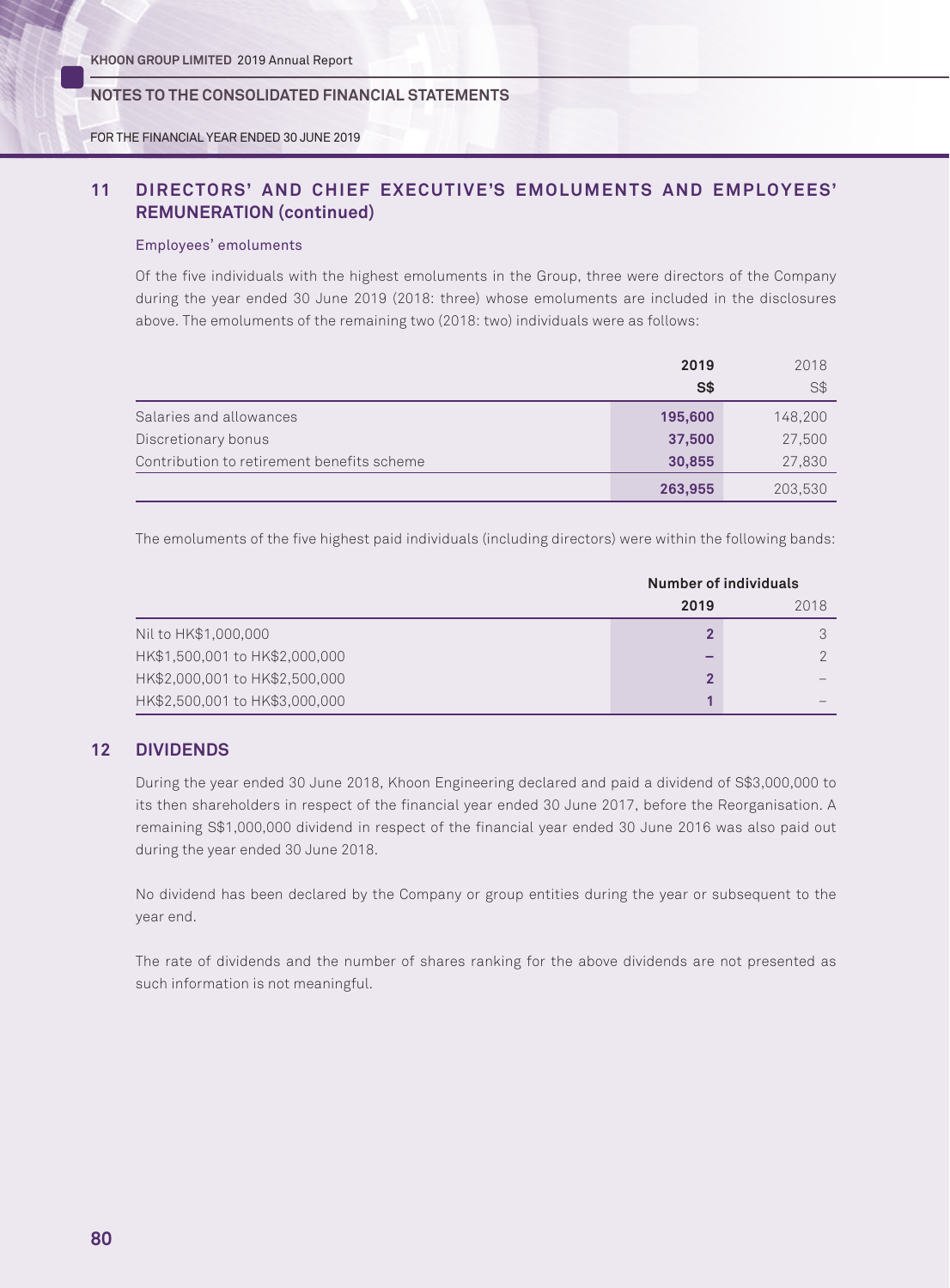FOR THE FINANCIAL YEAR ENDED 30 JUNE 2019

# **13 EARNINGS PER SHARE**

The calculation of basic earnings per share is based on the following data:

|                                                                 | 2019        | 2018        |
|-----------------------------------------------------------------|-------------|-------------|
| Profit for the year attributable to owners of the Company (S\$) | 3,650,259   | 3.500.909   |
| Weighted average number of ordinary shares in issue             | 750,000,000 | 750,000,000 |
| Basic and diluted earnings per share (S\$ cents)                | 0.49        | 0.47        |

The calculation of basic earnings per share for the years ended 30 June 2019 and 2018 is based on the profit for the year attributable to owners of the Company and the weighted average number of shares in issue.

The weighted average number of ordinary shares for the purpose of calculating basic earnings per share for the year ended 30 June 2018 had been determined on the assumption that the Reorganisation to enable the Company to become the holding company of the Group had been effective on 1 July 2017 and 750,000,000 shares in issue upon completion of the Reorganisation as detailed in Notes 23 and 34(i).

Diluted earnings per share is the same as the basic earnings per share because the Group has no dilutive securities that are convertible into shares during the years ended 30 June 2019 and 2018.

# **14 PROPERTY, PLANT AND EQUIPMENT**

|                           | <b>Plant and</b>         | Leasehold                |           | <b>Office</b> | Motor             | <b>Furniture</b> |             |
|---------------------------|--------------------------|--------------------------|-----------|---------------|-------------------|------------------|-------------|
|                           | machinery                | property                 | Computers | equipment     | vehicles          | and fittings     | Total       |
|                           | S\$                      | $S\$                     | S\$       | S\$           | S\$               | S\$              | $S\$        |
| Cost:                     |                          |                          |           |               |                   |                  |             |
| At 1 July 2017            | 682,081                  | 908,000                  | 128,193   | 37,174        | 1,359,248         | 129,914          | 3,244,610   |
| Additions                 | 150                      |                          | 14,194    | 8,825         | 70,999            | 1.179            | 95,347      |
| Disposals                 |                          | (908,000)                |           |               | (50, 800)         | (90, 330)        | (1,049,130) |
| At 30 June 2018           | 682,231                  | $\qquad \qquad -$        | 142,387   | 45,999        | 1,379,447         | 40.763           | 2,290,827   |
| Additions                 | 46,248                   | $\qquad \qquad -$        | 24,209    | 36,277        |                   | 30,930           | 137,664     |
| Written off               | (200, 069)               | $\qquad \qquad -$        | (35,662)  | (17, 028)     |                   | (33,992)         | (286, 751)  |
| At 30 June 2019           | 528,410                  | -                        | 130,934   | 65,248        | 1,379,447         | 37,701           | 2,141,740   |
| Accumulated depreciation: |                          |                          |           |               |                   |                  |             |
| At 1 July 2017            | 177.580                  | 88,279                   | 126,009   | 14.854        | 382.505           | 125,188          | 914,415     |
| Charge for the year       | 136,444                  | 16,815                   | 4,969     | 6,384         | 248,259           | 1,540            | 414,411     |
| Elimination on disposals  | $\overline{\phantom{a}}$ | (105, 094)               |           |               | (50,800)          | (90, 330)        | (246, 224)  |
| At 30 June 2018           | 314.024                  | $\qquad \qquad -$        | 130,978   | 21.238        | 579.964           | 36.398           | 1,082,602   |
| Charge for the year       | 143,213                  | $\overline{\phantom{0}}$ | 31,785    | 19,279        | 255,901           | 5,720            | 455,898     |
| Written off               | (192, 561)               | $\qquad \qquad -$        | (35,662)  | (16,066)      | $\qquad \qquad -$ | (33,713)         | (278,002)   |
| At 30 June 2019           | 264,676                  | -                        | 127,101   | 24,451        | 835,865           | 8,405            | 1,260,498   |
| Carrying amounts:         |                          |                          |           |               |                   |                  |             |
| At 30 June 2018           | 368,207                  | -                        | 11,409    | 24,761        | 799,483           | 4,365            | 1,208,225   |
| At 30 June 2019           | 263,734                  |                          | 3,833     | 40,797        | 543,582           | 29,296           | 881,242     |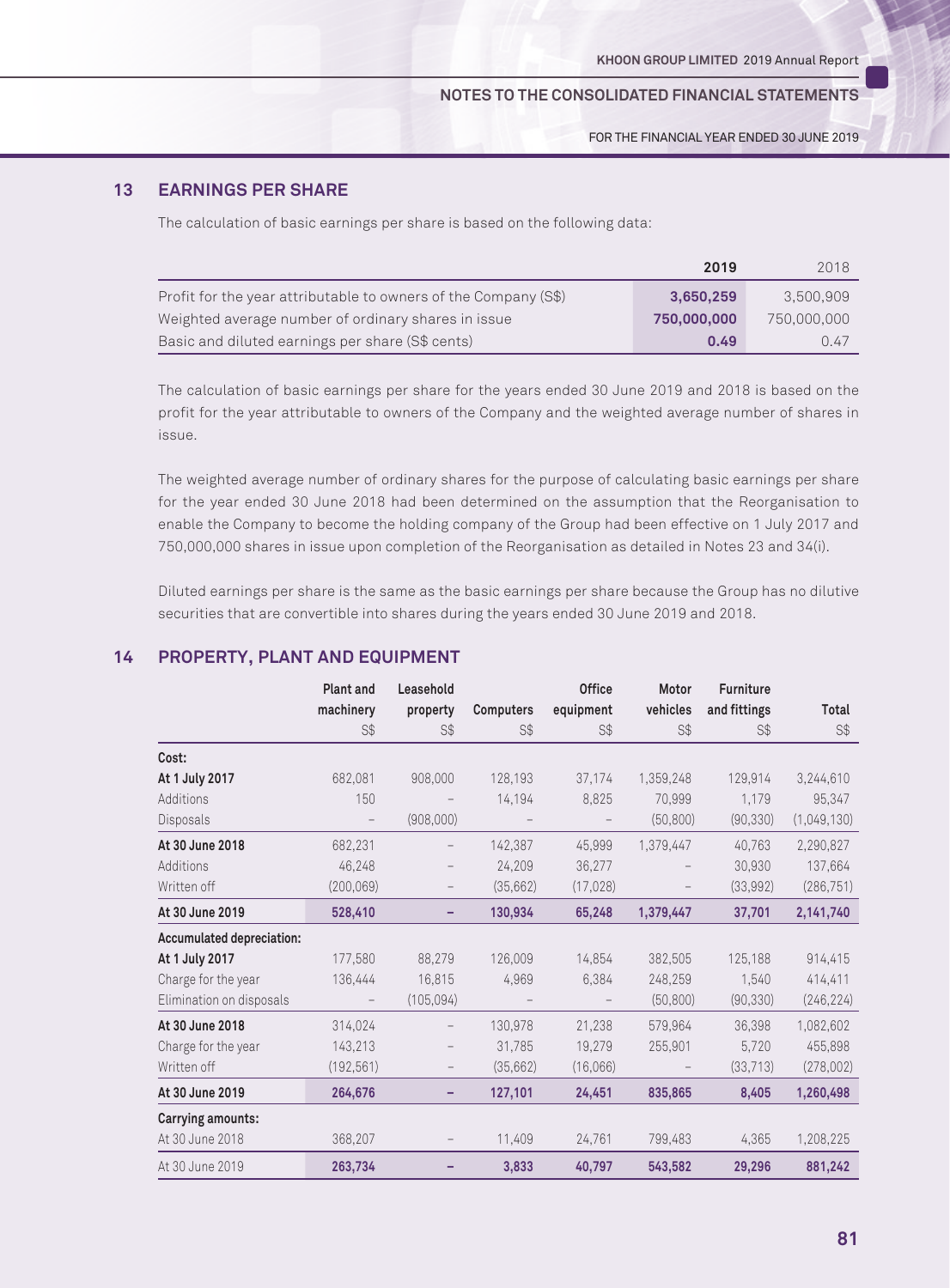FOR THE FINANCIAL YEAR ENDED 30 JUNE 2019

# **14 PROPERTY, PLANT AND EQUIPMENT (continued)**

The above items of property, plant and equipment are depreciated on a straight-line basis at the following useful lives:

| Plant and machinery    | 5 years                       |
|------------------------|-------------------------------|
| Leasehold property     | Over the remaining lease term |
| Computers              | 1 year                        |
| Office equipment       | 5 years                       |
| Motor vehicles         | 5 years                       |
| Furniture and fittings | 5 years                       |

During the financial year ended 30 June 2018, S\$49,000 of the additions of property, plant and equipment were acquired under hire purchase arrangements. These constituted as non-cash transactions during the year.

# **15 INVESTMENT PROPERTY**

|                                  | 2019    | 2018    |
|----------------------------------|---------|---------|
|                                  | $S*$    | S\$     |
| Cost:                            |         |         |
| At beginning and end of the year | 933,509 | 933,509 |
| <b>Accumulated depreciation:</b> |         |         |
| At beginning of the year         | 45,553  | 29,531  |
| Charge for the year              | 16,022  | 16,022  |
| At end of the year               | 61,575  | 45,553  |
| Carrying amount:                 |         |         |
| At end of the year               | 871,934 | 887,956 |

The investment property is leased to a third party. The leases contain initial non-cancellable period of between 2 to 3 years. Subsequent renewal are negotiated with the lessees.

The investment property, is depreciated on a straight-line basis over 57 years.

As at 30 June 2019, the fair values of the investment property amounted to S\$1,020,000 (2018: S\$1,030,000). The fair values measurements of the Group's investment property as at 31 January 2019 and 30 June 2018 were carried out by Ascent Partners Valuation Service Limited, an independent valuer not related to the Group, and who has the appropriate qualifications and relevant experience. Management has assessed that the key inputs and assumptions used by the valuer for valuation date 31 January 2019 remain applicable and reasonable as at year ended 30 June 2019.

The fair values were based on comparable market transactions of similar properties in the neighbourhood that have been transferred in the open market with the significant unobservable input being the price per square meter where any significant isolated increase (decrease) in this input would result in a significantly higher (lower) fair value measurement.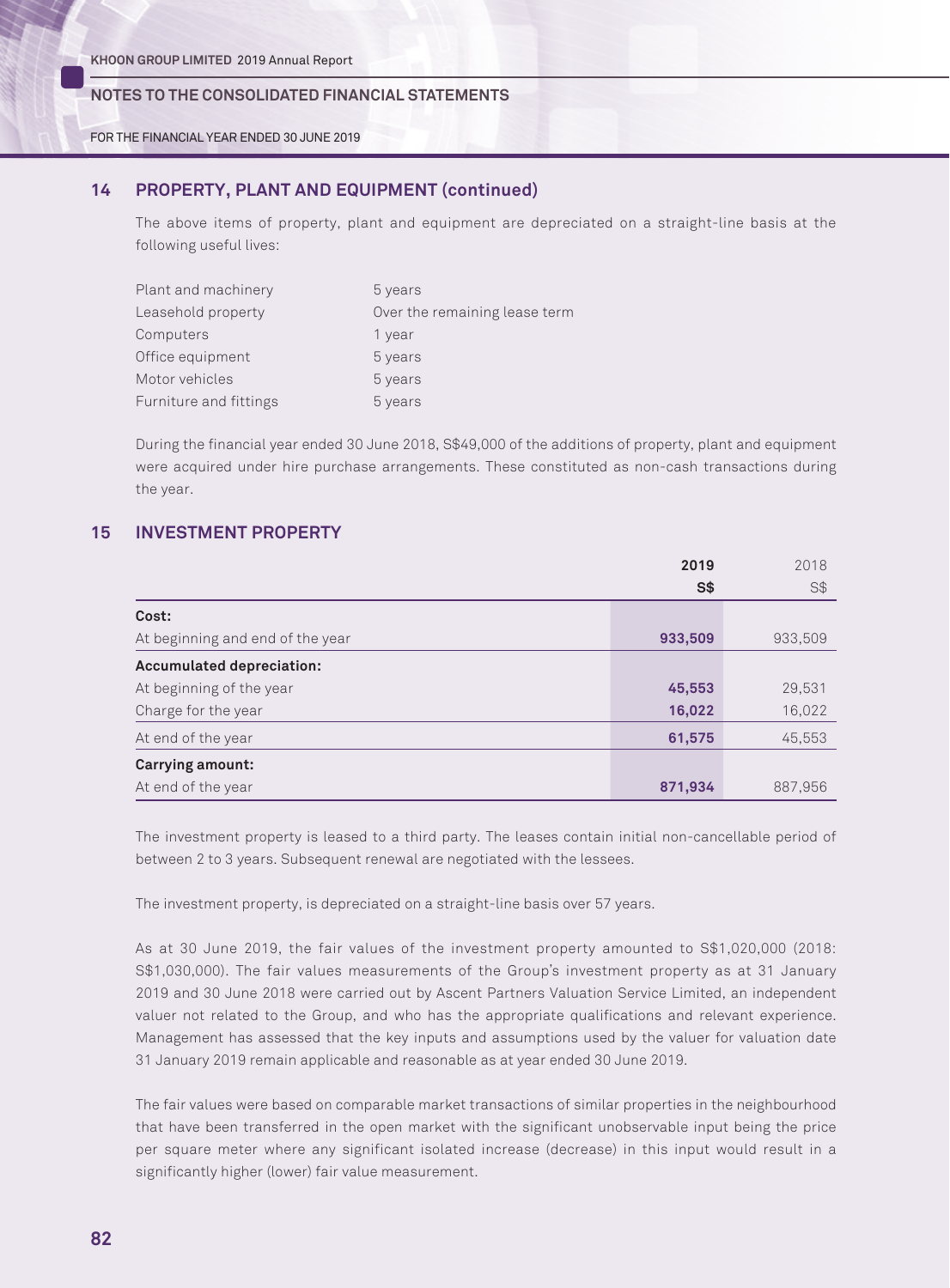FOR THE FINANCIAL YEAR ENDED 30 JUNE 2019

### **15 INVESTMENT PROPERTY (continued)**

The investment property is categorised within level 3 of the fair value hierarchy.

In estimating the fair value of the property, the highest and best use of the property is its current use.

Details of the Group's investment properties and information about the fair value hierarchy as at the end of each year are as follows:

|                             |               | Fair value as at |           |  |
|-----------------------------|---------------|------------------|-----------|--|
| <b>Address</b>              | <b>Tenure</b> | 2019             | 2018      |  |
|                             |               | S\$              | S\$       |  |
| Level 3                     |               |                  |           |  |
| No.3 Ang Mo Kio St. #04-34, |               |                  |           |  |
| Link@AMK, Singapore 569139  | 57 years      | 1,020,000        | 1,030,000 |  |

## **16 TRADE RECEIVABLES**

|                                    | 2019      | 2018      |
|------------------------------------|-----------|-----------|
|                                    | S\$       | S\$       |
| Trade receivables                  | 2,711,149 | 3,415,003 |
| Less: Allowance for doubtful debts | (22, 325) | (54, 251) |
|                                    | 2,688,824 | 3,360,752 |

The Group grants credit term to customers typically 30 to 35 days from invoice date for trade receivables to all customers, for the financial year ended 30 June 2019 (2018: 30 to 35 days). The following is an aged analysis of trade receivables, net of allowance for doubtful debts, presented based on the invoice date which approximated the revenue recognition date at the end of each reporting year:

|                     | 2019      | 2018      |
|---------------------|-----------|-----------|
|                     | S\$       | S\$       |
| Within 30 days      | 2,326,057 | 2,606,337 |
| 31 days to 60 days  | 264,919   | 725,086   |
| 61 days to 90 days  | 16,887    | 8,302     |
| 91 days to 120 days | 26,222    |           |
| More than 120 days  | 54,739    | 21,027    |
|                     | 2,688,824 | 3,360,752 |

Before accepting any new customer, the Group has assessed the potential customer's credit quality and defined credit limit to each customer on individual basis. Limits attributed to customers are reviewed when necessary. The majority of the Group's trade receivables that are neither past due nor impaired have good credit quality with reference to respective settlement history.

The Group does not charge interest or hold any collateral over these balances.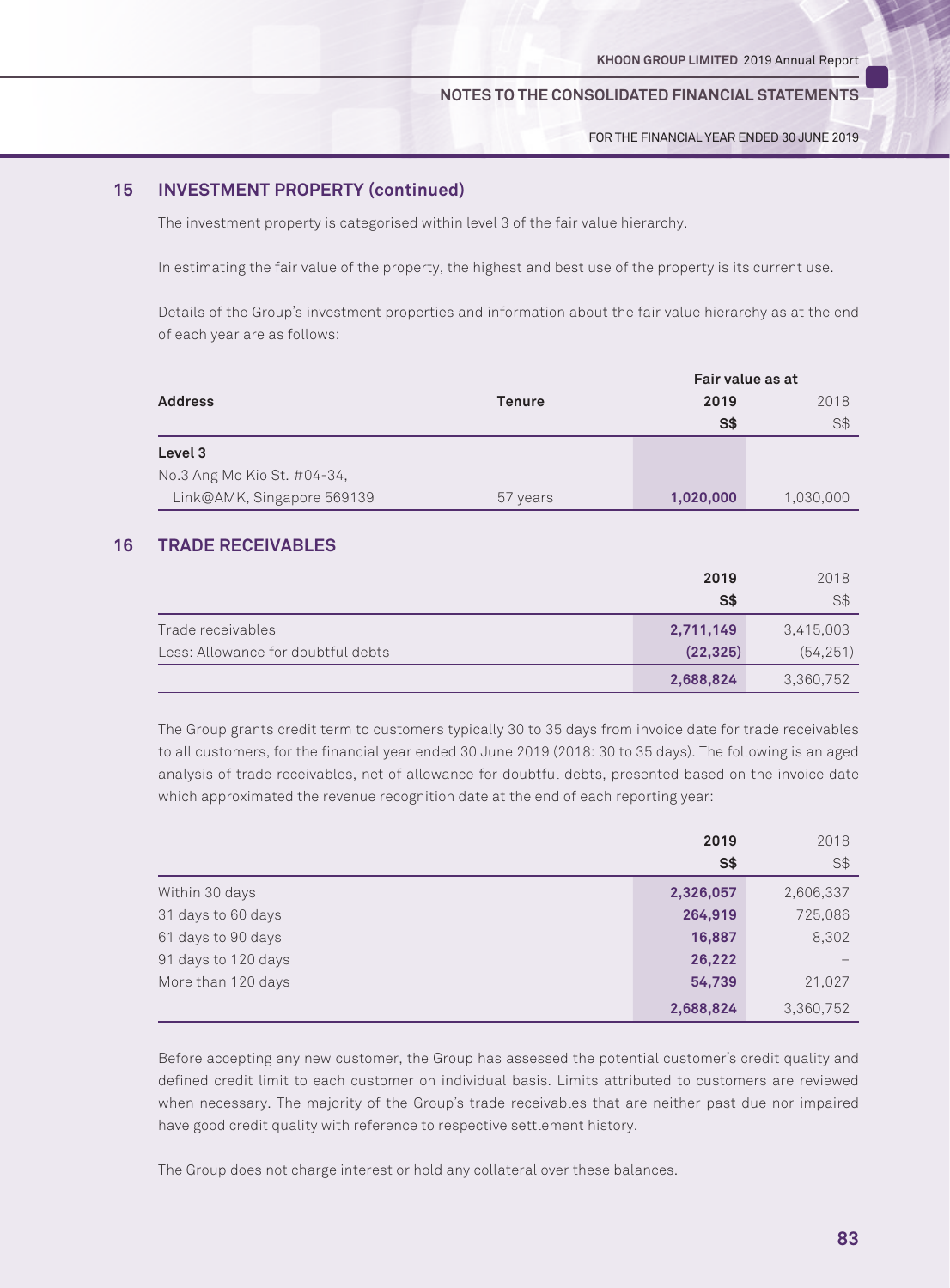FOR THE FINANCIAL YEAR ENDED 30 JUNE 2019

## **16 TRADE RECEIVABLES (continued)**

Prior to 1 July 2018, allowance for doubtful debts are recognised against trade receivables based on estimated irrecoverable amounts determined by reference to individual customer's credit quality. In determining the recoverability of a trade receivable, the management of the Group considers any change in credit quality of the trade receivable from the date credit was initially granted up to the end of the reporting period, and no impairment was considered necessary for those balances which are not past due at each reporting date.

In the opinion of the management, the trade receivables at the end of each reporting period are of good credit quality and considering high creditability of these customers, good track record with the Group and subsequent settlement, the management believes that no impairment allowance is necessary in respect of the remaining unsettled balances.

The table below is an analysis of trade receivables as at year end:

#### **Analysis of trade receivables:**

|                                | 2019      | 2018      |
|--------------------------------|-----------|-----------|
|                                | S\$       | S\$       |
| Not past due and not impaired  | 2,326,057 | 2,606,337 |
| Past due but not impaired      | 362,767   | 754,415   |
|                                | 2,688,824 | 3,360,752 |
| Past due and impaired          | 22,325    | 54,251    |
| Less: Allowance for impairment | (22, 325) | (54, 251) |
|                                | 2,688,824 | 3,360,752 |

The following is an analysis of trade receivables by age, presented based on the due date at the end of each reporting period, net of allowance for doubtful debts:

Receivables that are past due but not impaired:

|                     | 2019    | 2018    |
|---------------------|---------|---------|
|                     | $S*$    | $S$ \$  |
| Within 30 days      | 264,919 | 725,086 |
| 31 days to 60 days  | 16,887  | 8,302   |
| 61 days to 90 days  | 26,222  |         |
| 91 days to 120 days | 1,685   | 21,027  |
| More than 120 days  | 53,054  |         |
|                     | 362,767 | 754,415 |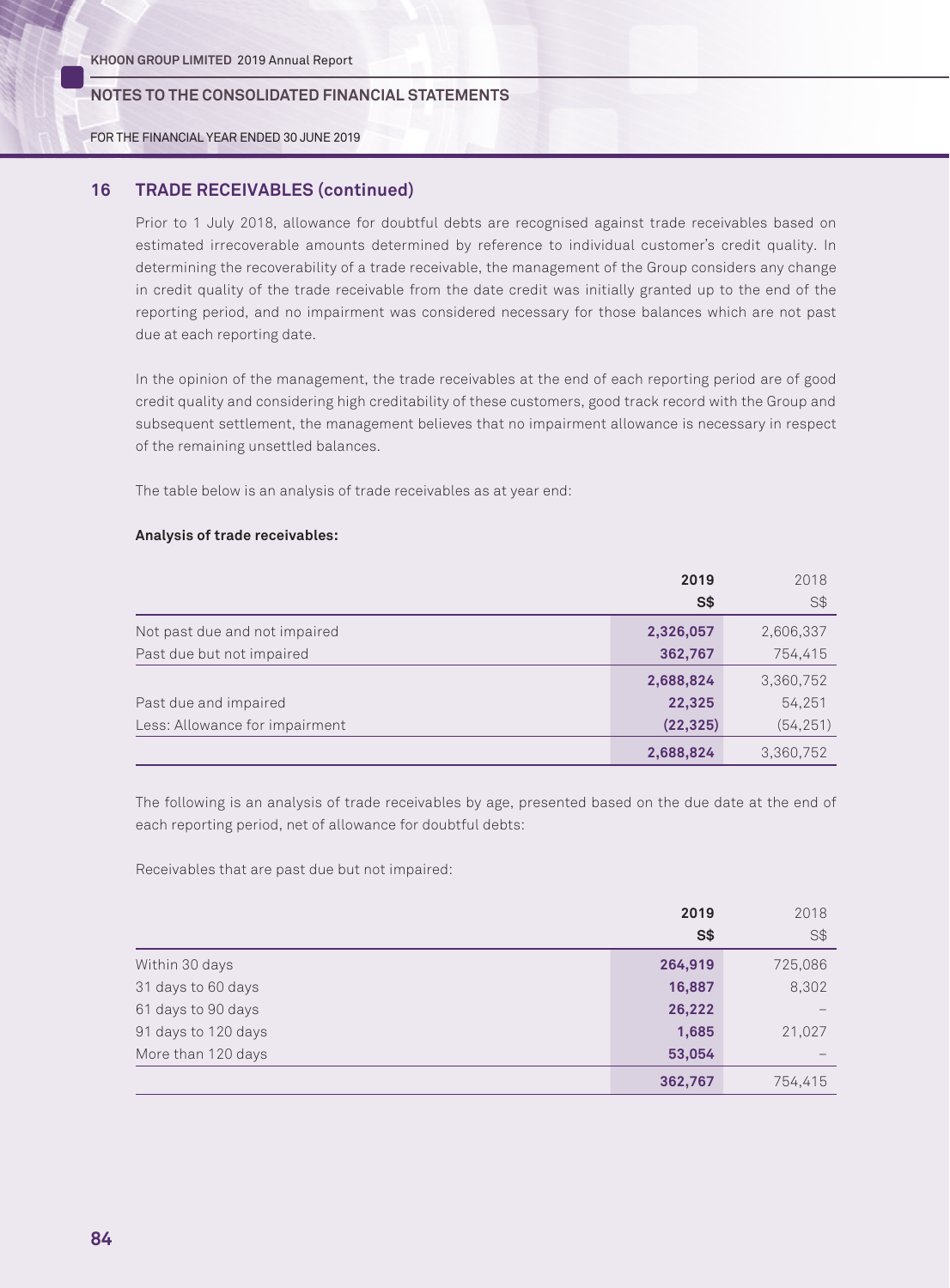FOR THE FINANCIAL YEAR ENDED 30 JUNE 2019

## **16 TRADE RECEIVABLES (continued)**

Included in the Group's trade receivables are carrying amount of approximately S\$362,767 which are past due at 30 June 2019 (2018: S\$754,415), for which the Group has not provided for impairment loss as there has not been a significant change in credit quality and the amounts are still considered recoverable based on repayment history of respective customers.

Upon application of IFRS 9 on 1 July 2018, the Group applied simplified approach to provide impairment loss measured as expected credit losses prescribed by IFRS 9. The impairment methodology is set out in Notes 4 and 31(b) of the consolidated financial statements.

To measure the ECL of trade receivables, trade receivables are assessed individually for all customers. The ECL of trade receivables as at 1 July 2018 (upon the application of IFRS 9) has no material impact on measurement of the trade receivables nor has any additional impairment been recognised upon application as at same date.

As part of the Group's credit risk management, the Group assess the impairment for its customers by reference to past default experience and current past due exposure of the debtor and an analysis of the debtor's current financial position.

The estimated loss rates are estimated based on historical observed default rates over the expected life of the debtors and are adjusted for forward-looking information that is available without undue cost or effort. As at 30 June 2019, the Group recognised S\$22,325 impairment allowance based on individual assessment for all customers.

Since the application of IFRS 9 on 1 July 2018, there has been no changes in the estimation techniques or significant assumption made.

Movements in the allowance for doubtful debts:

|                                         | 2019      | 2018      |
|-----------------------------------------|-----------|-----------|
|                                         | S\$       | S\$       |
| Balance at beginning of year            | 54,251    | 24.452    |
| Impairment losses (reversed)/recognised | (31, 926) | 54.251    |
| Amounts written off                     |           | (24, 452) |
| Balance at end of year                  | 22,325    | 54.251    |

The movement for the financial year ended 30 June 2019, i.e., in lifetime ECL, has been recognised for trade receivables in accordance with the simplified approach set in IFRS 9.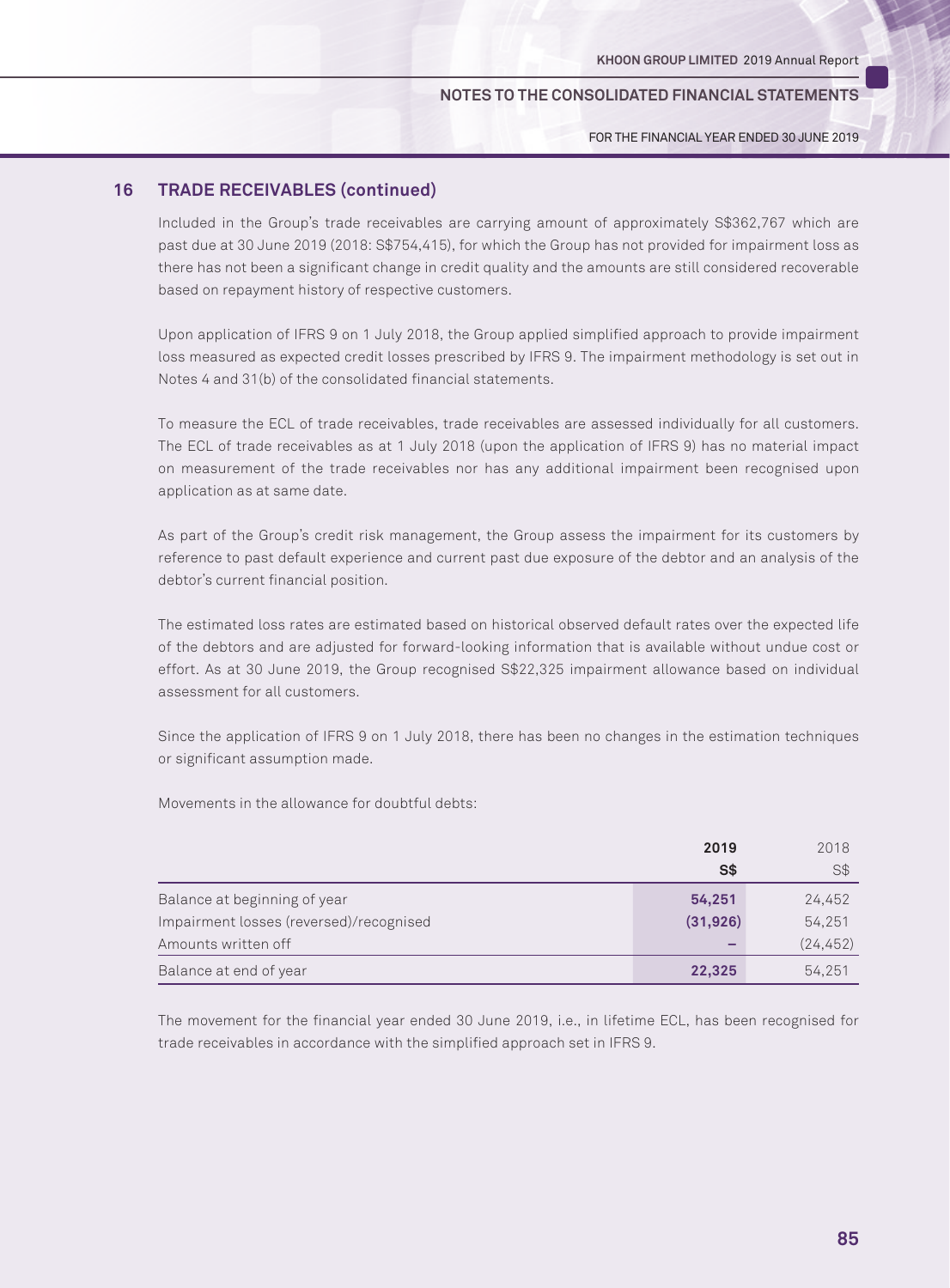FOR THE FINANCIAL YEAR ENDED 30 JUNE 2019

## **17 a. DEPOSITS**

The amount relates to cash deposit placed directly with a customer as security for due performance and observance of the Group's obligations under a contract entered into between the Group and a customer, where the project is due to be completed in 2021.

The management considered the ECL for such deposit to be insignificant as at 30 June 2019.

### **17 b. OTHER RECEIVABLES, DEPOSITS AND PREPAYMENTS**

|                                                         | 2019      | 2018    |
|---------------------------------------------------------|-----------|---------|
|                                                         | S\$       | S\$     |
| Deposits (Note)                                         | 358,852   | 59,870  |
| Prepayments                                             | 84,420    | 17,210  |
| Deferred issue costs                                    | 1,058,398 | 274,005 |
| Other receivable from resale of excess materials (Note) |           | 300,000 |
| Others (Note)                                           | 203,192   | 61,188  |
|                                                         | 1,704,862 | 712,273 |

Note: The management considered the ECL for deposits, other receivable from resale of excess materials, and others to be insignificant as at 30 June 2019.

# **18 CONTRACT ASSETS/LIABILITIES**

The following is the analysis of the contract assets and contract liabilities balances for financial reporting purpose:

|                      | 2019       | 2018       |
|----------------------|------------|------------|
|                      | S\$        | S\$        |
| Contract assets      | 32,768,152 | 11,440,486 |
| Contract liabilities |            | (42, 365)  |
|                      | 32,768,152 | 11,398,121 |

Contract assets (retention receivables) and contract liabilities arising from the same contract are presented on a net basis above. In the analysis below, these contract assets (retention receivables) and contract liabilities are presented on a gross basis, with the effect of the grossing up being S\$32,351 as at 30 June 2018.

#### Contract assets

Amounts represent the Group's rights to considerations from customers for the provision of electrical engineering services, which arise when: (i) the Group completed the relevant services under such contracts and pending formal certification by the customers; and (ii) the customers withhold certain amounts payable to the Group as retention money to secure the due performance of the contracts for a period of generally 12 months (defect liability period) after completion of the relevant works. Any amount previously recognised as a contract asset is reclassified to trade receivables at the point at which it becomes unconditional and is invoiced to the customer.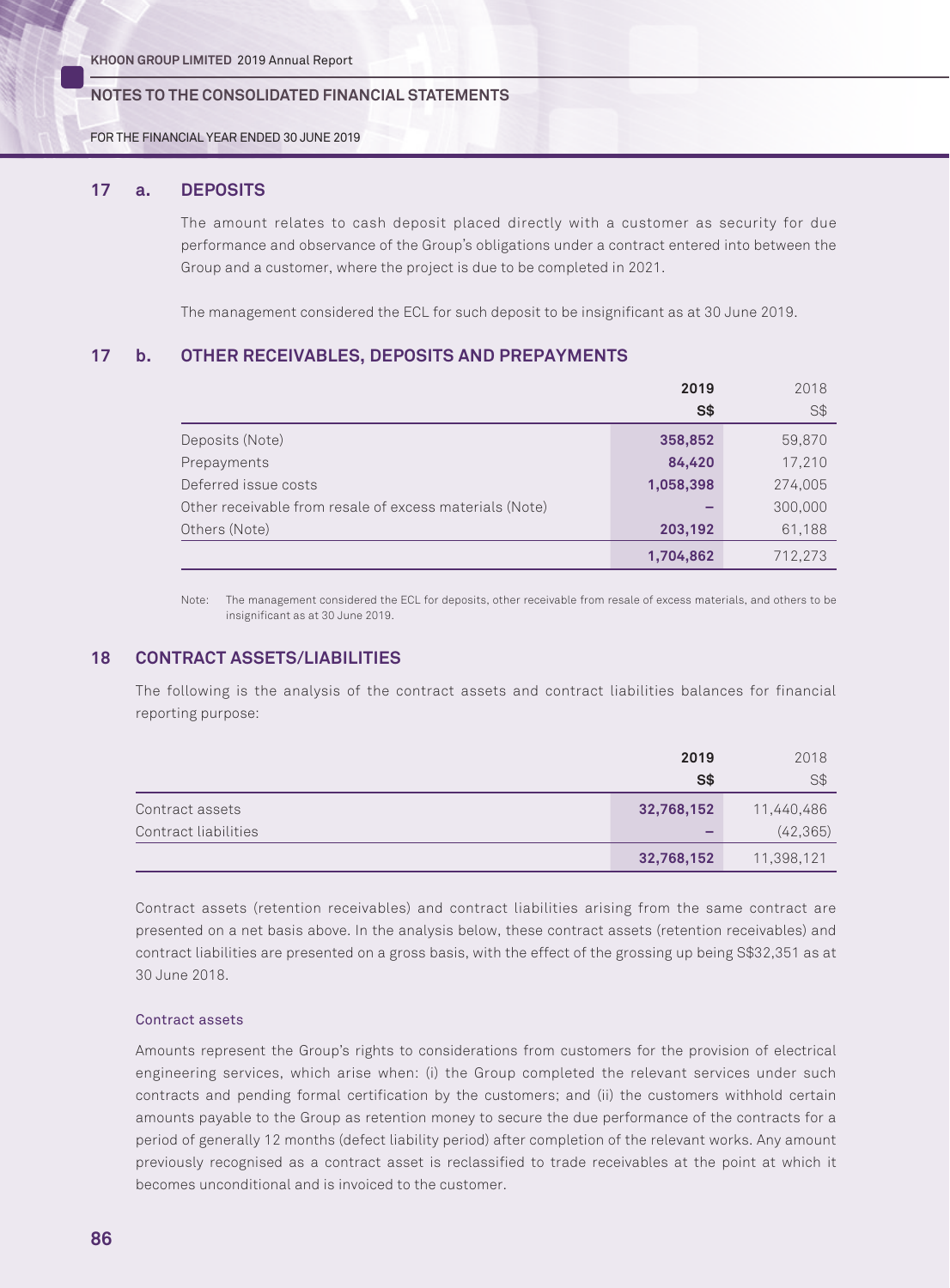FOR THE FINANCIAL YEAR ENDED 30 JUNE 2019

# **18 CONTRACT ASSETS/LIABILITIES (continued)**

### Contract assets (continued)

The Group's contract assets are analysed as follows:

|                       | 2019       | 2018       |
|-----------------------|------------|------------|
|                       | S\$        | S\$        |
| Retention receivables | 4,318,580  | 2,670,830  |
| Others (Note)         | 28,449,572 | 8,802,007  |
|                       | 32,768,152 | 11,472,837 |

Note: Others represent the revenue not yet billed to the customers, for which the Group has completed the relevant services under such contracts but yet to be certified by architects, surveyors or other representatives appointed by the customers.

Changes of contract assets were mainly due to changes in: (1) the amount of retention receivables (generally at a certain percentage of total contract sum) in accordance with the number of ongoing and completed contracts under the defect liability period; and (2) the size and number of contract works that the relevant services were completed but yet certified by architects, surveyors or other representatives appointed by the customers at the end of each reporting period.

The Group's contract assets include retention receivables to be settled, based on the expiry of the defect liability period of the relevant contracts or in accordance with the terms specified in the relevant contracts, at the end of the reporting period. The balances are classified as current as they are expected to be received within the Group's normal operating cycle.

To measure ECL, contract assets are assessed individually for all customers. The contract assets relate to unbilled work in progress and have substantially the same risk characteristics as the trade receivables for the same type of contracts. The Group has therefore concluded that the expected loss rates for trade receivables are a reasonable approximation for the loss rates for contract assets. Based on the individual assessment for all customers by management of the Group, it is considered that the ECL for contract assets is insignificant as at 30 June 2019.

There were no impairment losses recognised on any contract asset during years ended 30 June 2019 and 2018.

## Contract liabilities

The contract liabilities represents the Group's obligation to transfer services to customers for which the Group has received consideration in advance (or an amount of consideration is due) from the customers according to the progressive billing arrangement stated in the contracts.

The Group's contract liabilities are analysed as follows:

|                      | 2019 | 2018   |
|----------------------|------|--------|
|                      | S\$  | S\$    |
| Contract liabilities | -    | 74,716 |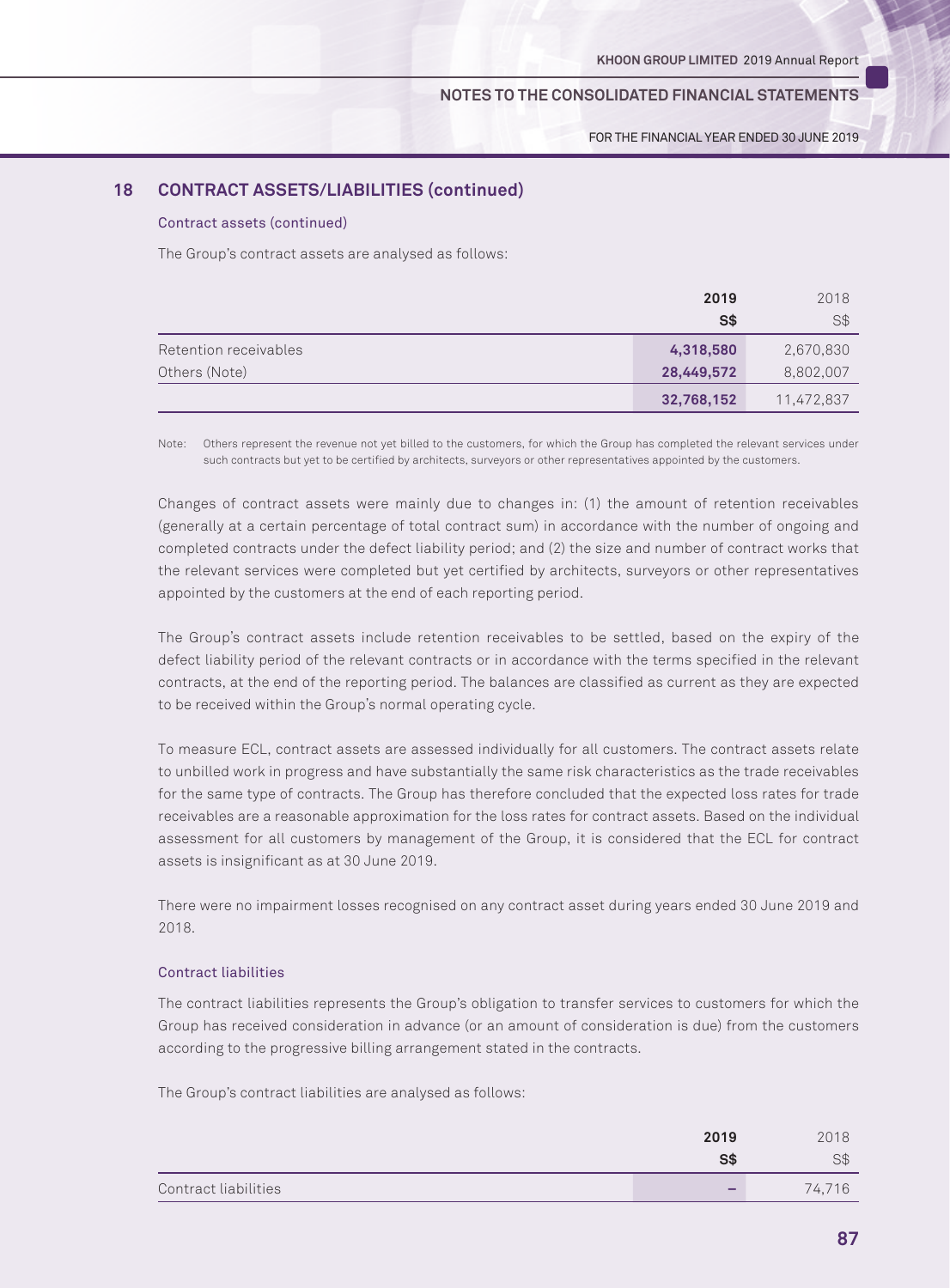FOR THE FINANCIAL YEAR ENDED 30 JUNE 2019

### **19 AMOUNTS DUE FROM DIRECTORS**

The balance as at 30 June 2018 is non-trade related, unsecured, non-interest bearing and repayable on demand.

# **20 BANK BALANCES AND CASH**

|                                                                       | 2019      | 2018      |
|-----------------------------------------------------------------------|-----------|-----------|
|                                                                       | S\$       | S\$       |
| Cash at banks                                                         | 5,963,228 | 5,997,729 |
| Cash on hand                                                          | 30,230    |           |
| Cash and cash equivalents in the consolidated statement of cash flows | 5,993,458 | 5,997,729 |

As at 30 June 2019, approximately S\$1,747,378 (2018: S\$4,816,724) included in bank balances carry effective interest rate ranging from 0.68% to 0.70% per annum (2018: 0.59% to 0.68% per annum). The remaining bank balances and cash are interest-free.

# **21 TRADE AND OTHER PAYABLES**

Trade and other payables comprise the following:

|                                                           | 2019           | 2018       |
|-----------------------------------------------------------|----------------|------------|
|                                                           | S <sub>3</sub> | S\$        |
| Trade payables                                            | 2,751,365      | 1,271,689  |
| Trade accruals                                            | 19,383,190     | 9,058,676  |
| Retention payables (Note 1)                               | 1,503,736      | 1,057,898  |
|                                                           | 23,638,291     | 11,388,263 |
| Other payables                                            |                |            |
| Accrued listing expenses                                  | 1,456,119      | 457,397    |
| Payroll and CPF payables                                  | 225,974        | 714,230    |
| Goods and Services Tax ("GST") payables                   | 34,363         | 41,002     |
| Rental deposit received                                   | 8,550          | 8,550      |
| Share issue proceeds received in advance from cornerstone |                |            |
| investor (Note 2)                                         | 3,500,926      |            |
| Provision for liquidated damages (Note 7b)                |                | 189,062    |
| Others                                                    | 177,102        | 4,249      |
|                                                           | 29,041,325     | 12,802,753 |

Note 1: The retention payables to subcontractors are interest-free and payable after the completion of maintenance period or in accordance with the terms specified in the relevant contracts for a period of generally 12 months after completion of the relevant works.

Note 2: The amount was received by the Group shortly before the year ended 30 June 2019 and was applied to share capital upon the Share Offer (as defined in Note 23) subsequent to year end.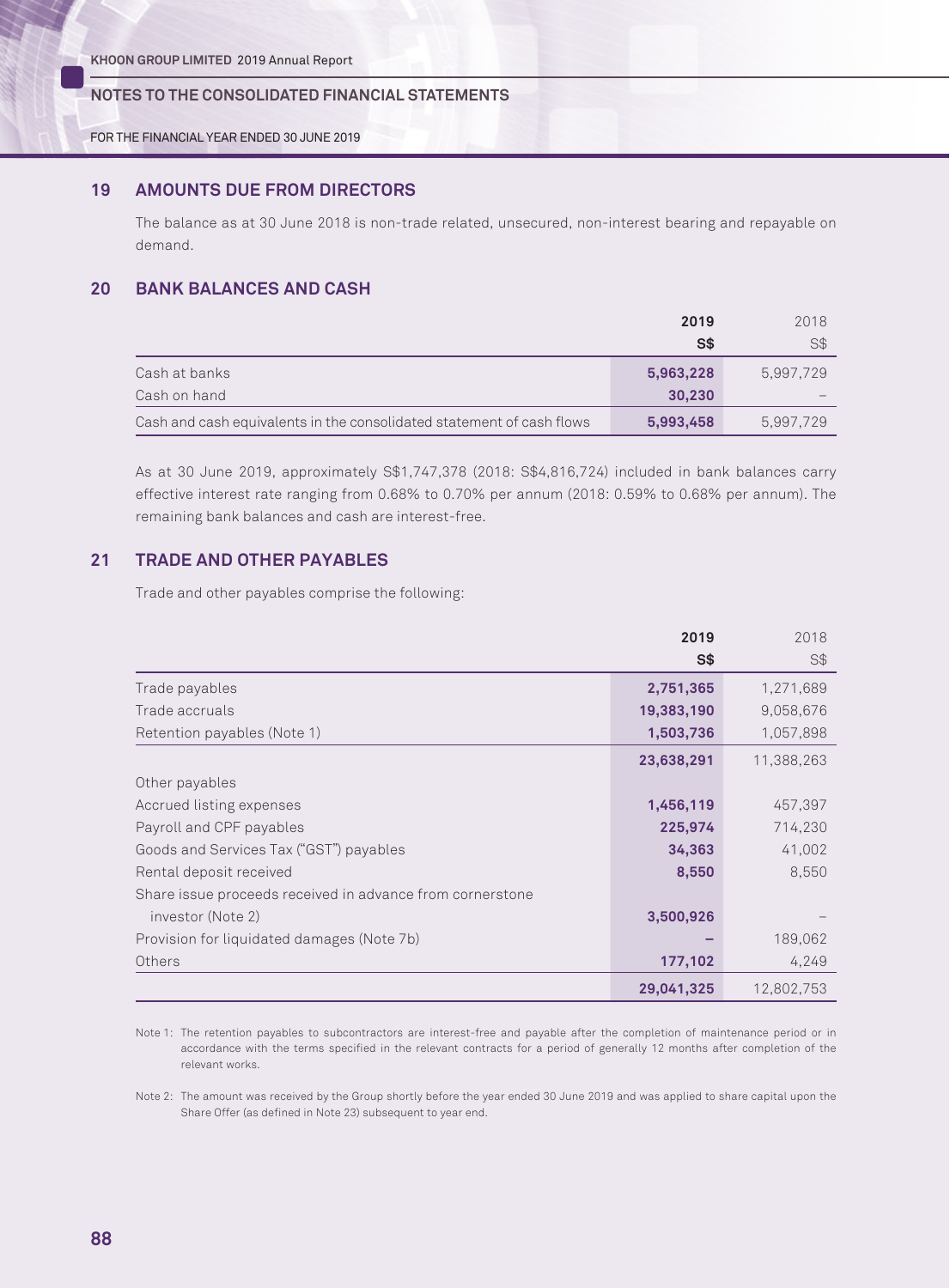FOR THE FINANCIAL YEAR ENDED 30 JUNE 2019

# **21 TRADE AND OTHER PAYABLES (continued)**

The following is an aged analysis of trade payables presented based on the invoice date at the end of each reporting period:

|                | 2019      | 2018      |
|----------------|-----------|-----------|
|                | $S*$      | $S$ \$    |
| Within 30 days | 1,740,031 | 618,751   |
| 31 to 60 days  | 376,329   | 437,078   |
| 61 to 90 days  | 138,235   | 7,518     |
| 91 to 120 days | 340,667   | 5,754     |
| Over 120 days  | 156,103   | 202,588   |
|                | 2,751,365 | 1,271,689 |

The credit period on purchases from suppliers and subcontractors is 7 to 90 days (2018: 30 days) or payable upon delivery.

# **22 DEFERRED TAX LIABILITIES**

|                                               | 2019   | 2018      |
|-----------------------------------------------|--------|-----------|
|                                               | S\$    | S\$       |
| As at 1 July                                  | 5,923  | 52,691    |
| Recognised in profit or loss during the year: |        |           |
| Accelerated tax depreciation (Note 9)         | 47,680 | (46, 768) |
| As at 30 June                                 | 53,603 | 5,923     |

The deferred tax liabilities resulted from temporary taxable differences arising from accelerated depreciation in relation to capital allowance claims on qualified assets in accordance with prevailing tax laws in Singapore.

# **23 SHARE CAPITAL**

For the purpose of presenting the share capital of the Group prior to the Reorganisation in the consolidated statement of financial position, the balance as at 30 June 2018 represented the share capital of the Khoon Engineering as the Company was incorporated in the Cayman Islands on 24 July 2018.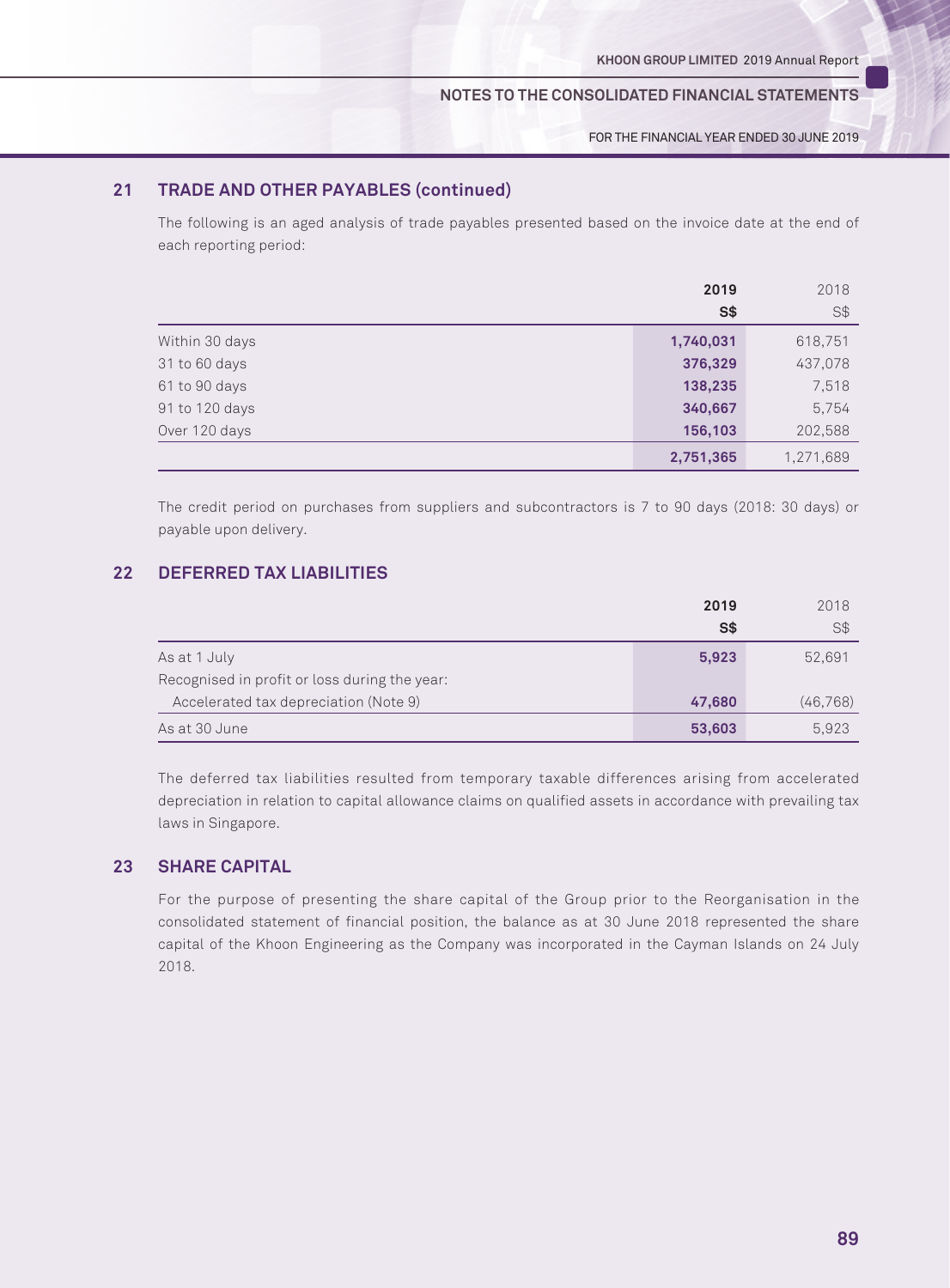FOR THE FINANCIAL YEAR ENDED 30 JUNE 2019

## **23 SHARE CAPITAL (continued)**

The shares of the Company were successfully listed on the Main Board of the Stock Exchange on 5 July 2019 by way of placing of 225,000,000 ordinary shares and public offer of 25,000,000 ordinary shares at the price of HK\$0.50 per share ("Share Offer").

|                                            | Number of       |                  |               |
|--------------------------------------------|-----------------|------------------|---------------|
|                                            | ordinary shares | <b>Par Value</b> | Share capital |
|                                            |                 | HK\$             | HK\$          |
| Authorised share capital of the Company:   |                 |                  |               |
| At date of incorporation of the Company on |                 |                  |               |
| 24 July 2018 (Note b)                      | 10,000,000      | 0.01             | 100,000       |
| Increase on 10 June 2019 (Note d)          | 1,490,000,000   | 0.01             | 14.900.000    |
| At 30 June 2019                            | 1,500,000,000   | 0.01             | 15.000.000    |

|                                                                                                                                                       | Number of<br>ordinary shares | Share capital<br>S\$ |
|-------------------------------------------------------------------------------------------------------------------------------------------------------|------------------------------|----------------------|
| Issued and fully paid of Khoon Engineering<br>At 1 July 2017 and 30 June 2018 (Note a)                                                                | 1.500.000                    | 1.500.000            |
| Issued and fully paid of the Company:<br>At date of incorporation on 24 July 2018 (Note b)<br>Issue of shares pursuant to the reorganisation (Note c) | 29,999                       | 52                   |
| At 30 June 2019                                                                                                                                       | 30,000                       | 52                   |

Notes:

a. At 30 June 2018, the balance represented share capital of Khoon Engineering of 1,500,000 shares of S\$1 each.

- b. On 24 July 2018, the Company was incorporated in the Cayman Islands with an authorised share capital of HK\$100,000 divided into 10,000,000 shares of HK\$0.01 each. As at the time of its incorporation, one share was allotted and issued in nil paid form to the initial subscriber, an independent third party. The said share was transferred to Lead Development on the same day.
- c. On 12 March 2019, the Company acquired the entire issued share capital of Top Stride from the Controlling Shareholders, at a consideration of S\$12,917,894. In settlement of the aforesaid consideration, the Company allotted and issued 29,999 shares credited as fully paid, to Lead Development at the instruction of the Controlling Shareholders. Following completion of the above acquisition, Khoon Engineering became an indirect wholly-owned subsidiary of the Company.
- d. Pursuant to the written resolution of the sole shareholder of the Company dated 10 June 2019, it was resolved that the authorised share capital of the Company increased from HK\$100,000 to HK\$15,000,000 by the creation of an additional 1,490,000,000 shares; and conditional on the share premium account of the Company being credited as a result of the Share Offer, an amount of HK\$7,499,700 which will then be standing to the credit of the share premium account of the Company be capitalised and applied to pay up in full at par a total of 749,970,000 shares for allotment, rank pari passu in all respects with all the then existing shares.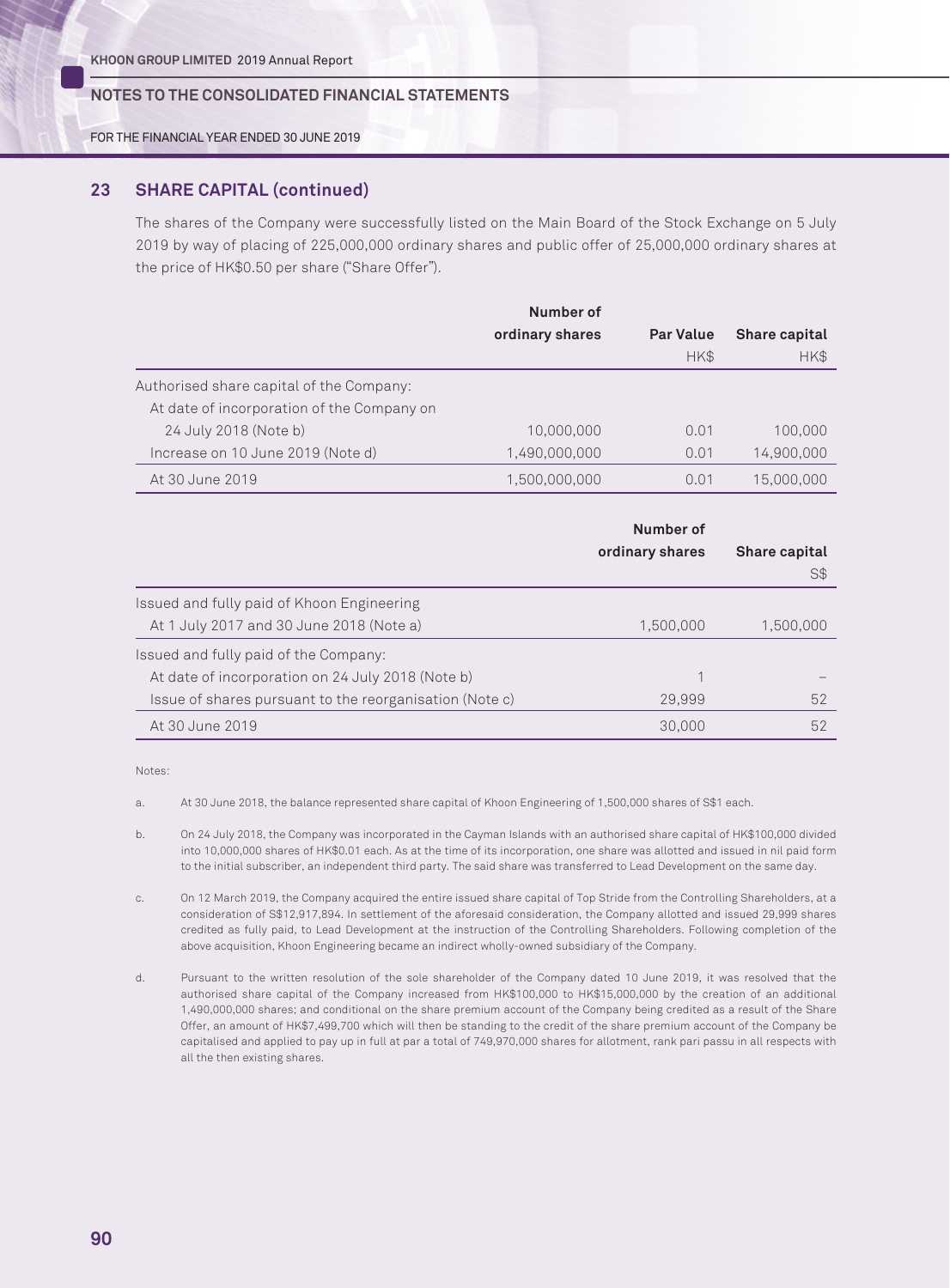FOR THE FINANCIAL YEAR ENDED 30 JUNE 2019

# **24 OPERATING LEASE ARRANGEMENTS**

#### The Group as lessor

At the end of the year, the total of future minimum lease receipts under non-cancellable operating lease are as follows:

|                                      | 2019   | 2018   |
|--------------------------------------|--------|--------|
|                                      | S\$    | S\$    |
| Within one year                      | 34,200 | 34,200 |
| After one year but within five years | 9,975  | 44,175 |
|                                      | 44,175 | 78,375 |

The lease has a tenure of three years. The lease receivables are fixed over the lease term and no term of contingent rent income is included in the contracts.

#### The Group as lessee

|                                                             | 2019    | 2018   |
|-------------------------------------------------------------|---------|--------|
|                                                             | S\$     | SS     |
| Minimum lease payments paid during the year under operating |         |        |
| lease in respect of staff dormitories and office            | 217,350 | 45.396 |

Future minimum rental payable under non-cancellable lease as at end of the reporting period are as follows:

|                                      | 2019    | 2018    |
|--------------------------------------|---------|---------|
|                                      | S\$     | S\$     |
| Within one year                      | 188,907 | 90,793  |
| After one year but within five years | 109,383 | 52,962  |
|                                      | 298,290 | 143,755 |

The leases have tenures of three months to three years. The lease payments are fixed over the lease term and no contingent rent provision is included in the contracts.

## **25 RETIREMENT BENEFIT PLAN**

As prescribed by the Central Provident Fund Board of Singapore, the Group's employees employed in Singapore who are Singapore Citizens or Permanent Residents are required to join the CPF scheme. For the year ended 30 June 2019, the Group contributes up to 17% of the eligible employees' salaries to the CPF scheme, with each employee's qualifying salary capped at S\$6,000 per month.

The total costs charged to profit or loss, amounting to S\$221,149 for the financial year ended 30 June 2019 (2018: S\$181,343), represent contributions paid or payable to the retirement benefits scheme by the Group.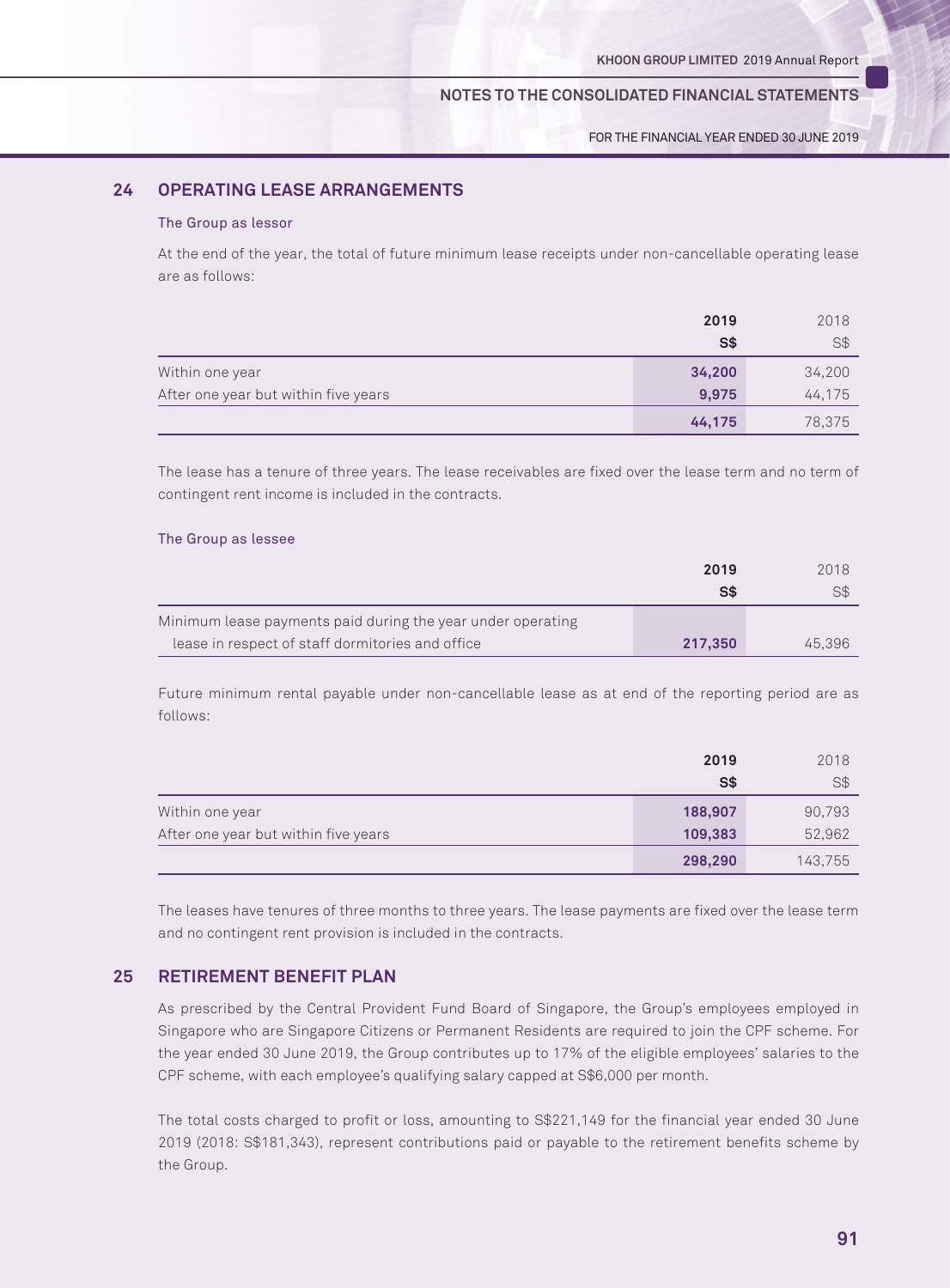FOR THE FINANCIAL YEAR ENDED 30 JUNE 2019

## **25 RETIREMENT BENEFIT PLAN (continued)**

As at 30 June 2019, contributions of S\$33,022 (2018: S\$33,413) were due but had not been paid to CPF. The amounts were paid subsequent to the end of the year.

# **26 RELATED PARTY TRANSACTIONS**

Some of the Group's transactions and arrangements are with related parties and the effect of these on the basis determined between the parties are reflected in these consolidated financial statements. Related companies refer to entities in which directors of the Group have a beneficial interest in.

Apart from disclosure elsewhere in the consolidated financial statements, the Group entered into the following transactions with related companies during the financial years ended 30 June 2019 and 2018:

|                                                          | 2019 | 2018      |
|----------------------------------------------------------|------|-----------|
|                                                          | S\$  | S\$       |
| Purchase of subcontracting works from related companies  |      | 1,685,690 |
| Purchase of materials from a related company             |      | 39.974    |
| Provision of certification services by a related company |      | 2.210     |
| Sundry expenses                                          |      | 41,535    |

Directors of the Group resigned from their respective directorships and sold their respective entire equity interests of these related companies to independent third parties during the year ended 30 June 2018, hence they are no longer regarded as related companies of the Group since the respective disposal dates. Amounts presented above include those transactions for the period up to the respective dates of disposals as appropriate. The Group had no transactions with related companies during the year ended 30 June 2019.

## Guarantees from Directors

Certain directors of the Company provided personal guarantees in respect of performance guarantees and security bonds for certain foreign workers in favour of the Group during the year, of which S\$Nil remained outstanding as at 30 June 2019 (2018: S\$591,210).

### Compensation of key management personnel

The remuneration of the executive directors, who are considered as key management of the Group, for the years ended 30 June 2019 and 2018 were as follows:

|                                                | 2019<br>S\$         | 2018<br><b>S\$</b> |
|------------------------------------------------|---------------------|--------------------|
| Short term benefits                            | 1,266,515           | 758,000            |
| Post-employment benefits<br>Total compensation | 44,250<br>1,310,765 | 33,228<br>791,228  |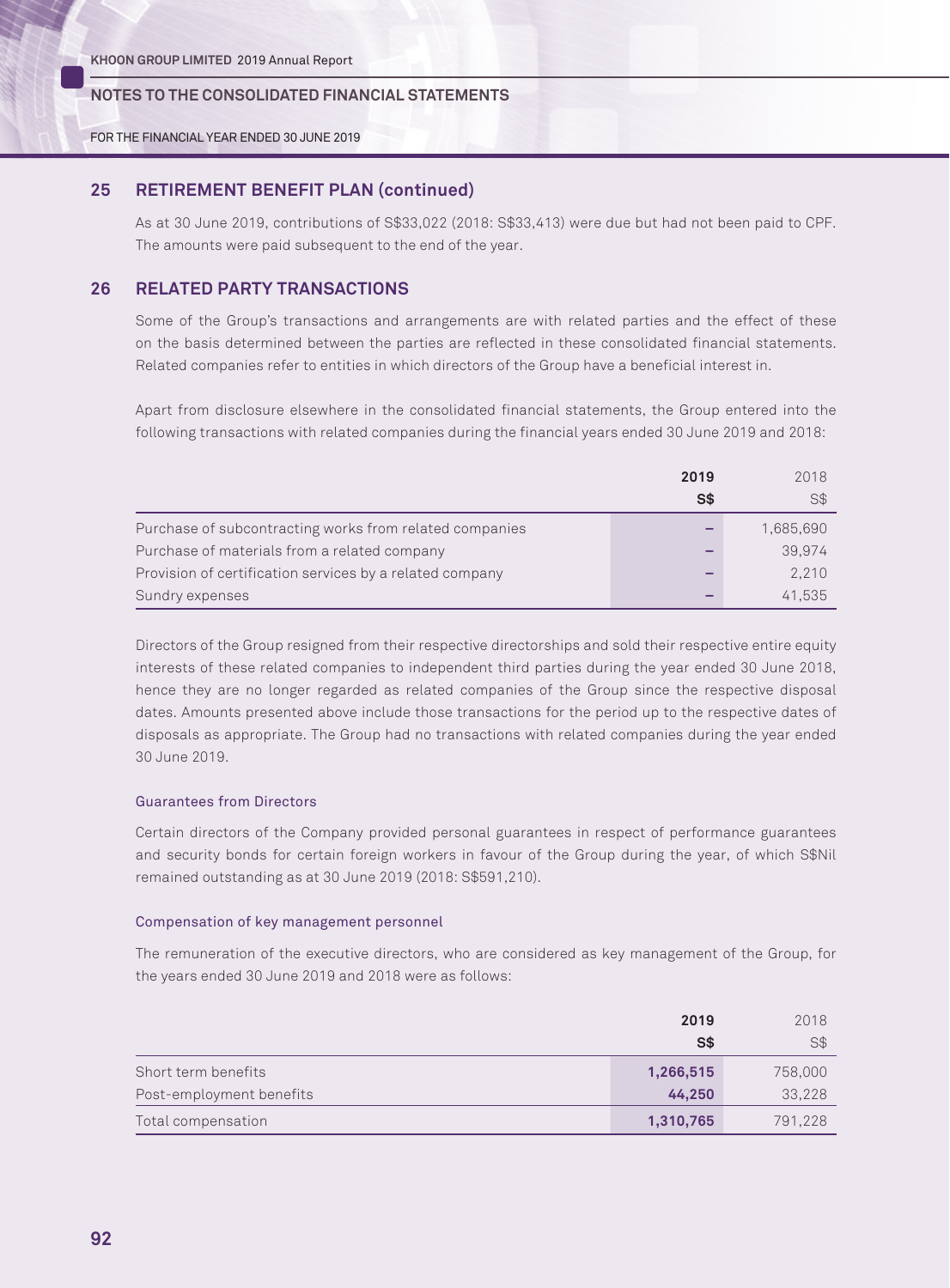FOR THE FINANCIAL YEAR ENDED 30 JUNE 2019

# **27 PARTICULARS OF SUBSIDIARIES**

Details of the subsidiaries directly and indirectly held by the Company as at 30 June 2019 are set out below:

| Name of subsidiary | Place of<br>incorporation/<br>operation | Paid up<br>issued<br>capital | Group's<br>effective<br>interest | Held by the<br>Company   | <b>Principal activities</b>                     |
|--------------------|-----------------------------------------|------------------------------|----------------------------------|--------------------------|-------------------------------------------------|
| <b>Top Stride</b>  | BVI                                     | <b>US\$2</b>                 | 100%                             | 100%                     | Investment holding                              |
| Khoon Engineering  | Singapore                               | S\$1,500,000                 | 100%                             | $\overline{\phantom{m}}$ | Provision of electrical<br>engineering services |

None of the subsidiaries has issued any debt securities at the end of the year.

# **28 RECONCILIATION OF LIABILITIES ARISING FROM FINANCING ACTIVITIES**

The table below details changes in the Group's liabilities arising from financing activities, including both cash and non-cash changes. Liabilities arising from financing activities are those for which cash flow were, or future cash flows will be, classified in the Group's consolidated statement of cash flows as cash flows from financing activities.

|                      |               | <b>Obligations</b> |                 |             |
|----------------------|---------------|--------------------|-----------------|-------------|
|                      | Amount due to | under finance      | <b>Dividend</b> |             |
|                      | a director    | lease              | payables        | Total       |
|                      | $S$ \$        | S\$                | S\$             | S\$         |
| At 1 July 2017       | 1,059,709     | 354,123            | 1,000,000       | 2,413,832   |
| Financing cash flows | (1,059,709)   | (441.947)          | (4,000,000)     | (5,501,656) |
| Non-cash changes:    |               |                    |                 |             |
| Interest expenses    |               | 38.824             |                 | 38,824      |
| New finance leases   |               | 49,000             |                 | 49,000      |
| Dividend declared    |               |                    | 3,000,000       | 3,000,000   |
| At 30 June 2018      |               |                    |                 |             |

There are no non-cash transactions arising in 2019.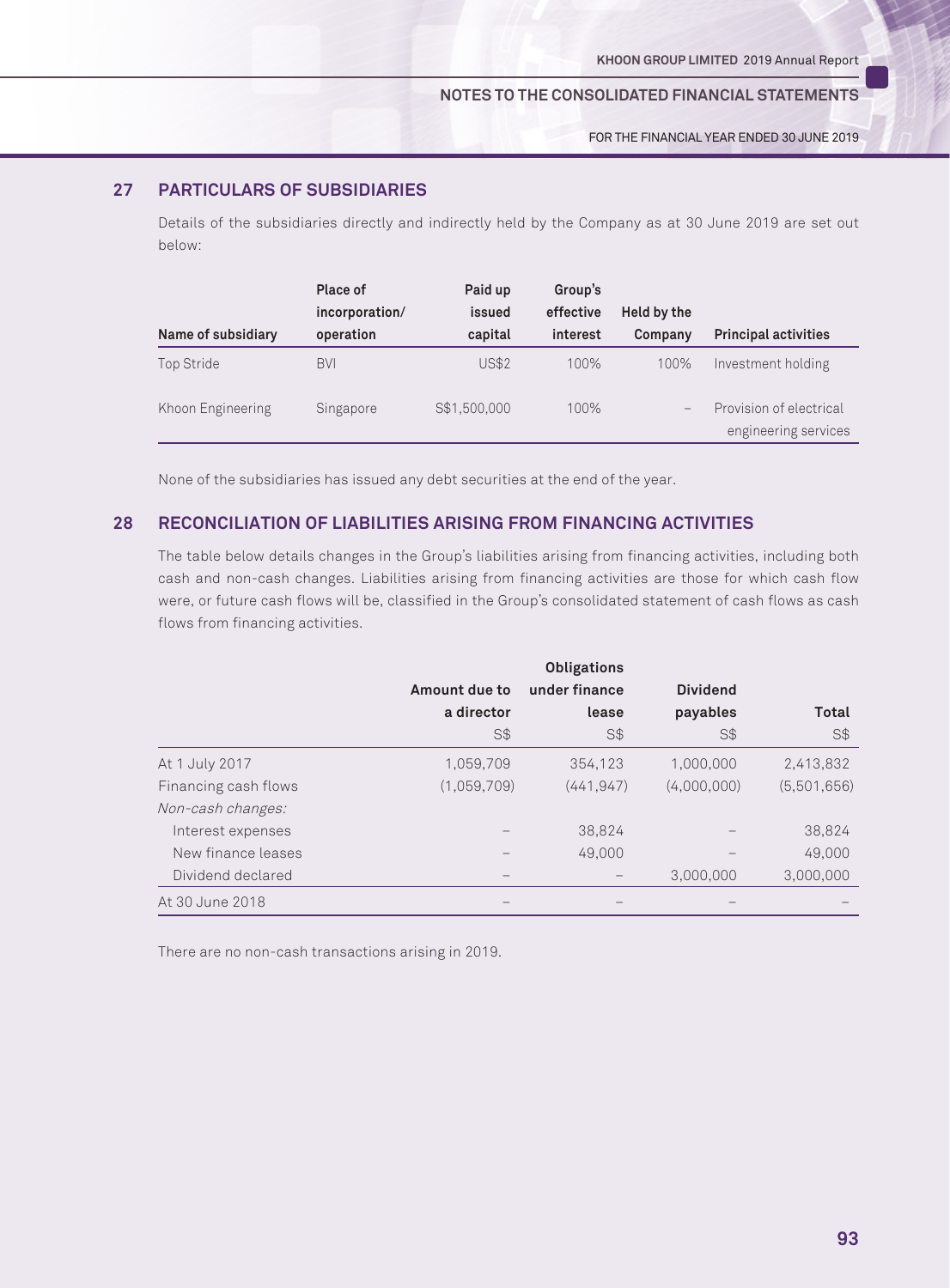FOR THE FINANCIAL YEAR ENDED 30 JUNE 2019

# **29 STATEMENT OF FINANCIAL POSITION AND RESERVES OF THE COMPANY**

Information about the statement of financial position of the Company at the end of the reporting period is as follows:

|                                                                | 2019           |
|----------------------------------------------------------------|----------------|
|                                                                | S <sub>3</sub> |
| <b>ASSETS AND LIABILITIES</b>                                  |                |
| Non-current asset                                              |                |
| Investment in a subsidiary                                     | 12,917,894     |
| <b>Current assets</b>                                          |                |
| Other receivables, deposits and prepayments                    | 1,122,905      |
| Bank balances and cash                                         | 3,500,927      |
|                                                                | 4,623,832      |
| <b>Current liabilities</b>                                     |                |
| Other payables                                                 | 5,097,046      |
| Amount due to a subsidiary                                     | 2,188,134      |
|                                                                | 7,285,180      |
| <b>Net current liabilities</b>                                 | (2,661,348)    |
| Total assets less current liabilities, representing net assets | 10,256,546     |
| <b>EQUITY</b>                                                  |                |
| Capital and reserves                                           |                |
| Share capital (Note 23)                                        | 52             |
| Share premium                                                  | 12,917,842     |
| Accumulated losses                                             | (2,661,348)    |
| Equity attributable to owners of the Company                   | 10,256,546     |

A summary of the Company's capital and reserves is as follows:

|                                              | <b>Share</b> | <b>Share Accumulated</b> |             |             |
|----------------------------------------------|--------------|--------------------------|-------------|-------------|
|                                              | capital      | premium                  | losses      | Total       |
|                                              | $S$ \$       | $S$ \$                   | S\$         |             |
| At 24 July 2018 (date of incorporation)      |              |                          |             |             |
| Total comprehensive loss for the period:     |              |                          |             |             |
| Loss for the period                          |              |                          | (2.661.348) | (2.661.348) |
| Transactions with owner, recognised directly |              |                          |             |             |
| in equity:                                   |              |                          |             |             |
| Issue of shares pursuant to the              |              |                          |             |             |
| reorganisation (Note 23)                     | 52           | 12,917,842               |             | 12,917,894  |
| At 30 June 2019                              | 52           | 12,917,842               | (2,661,348) | 10.256.546  |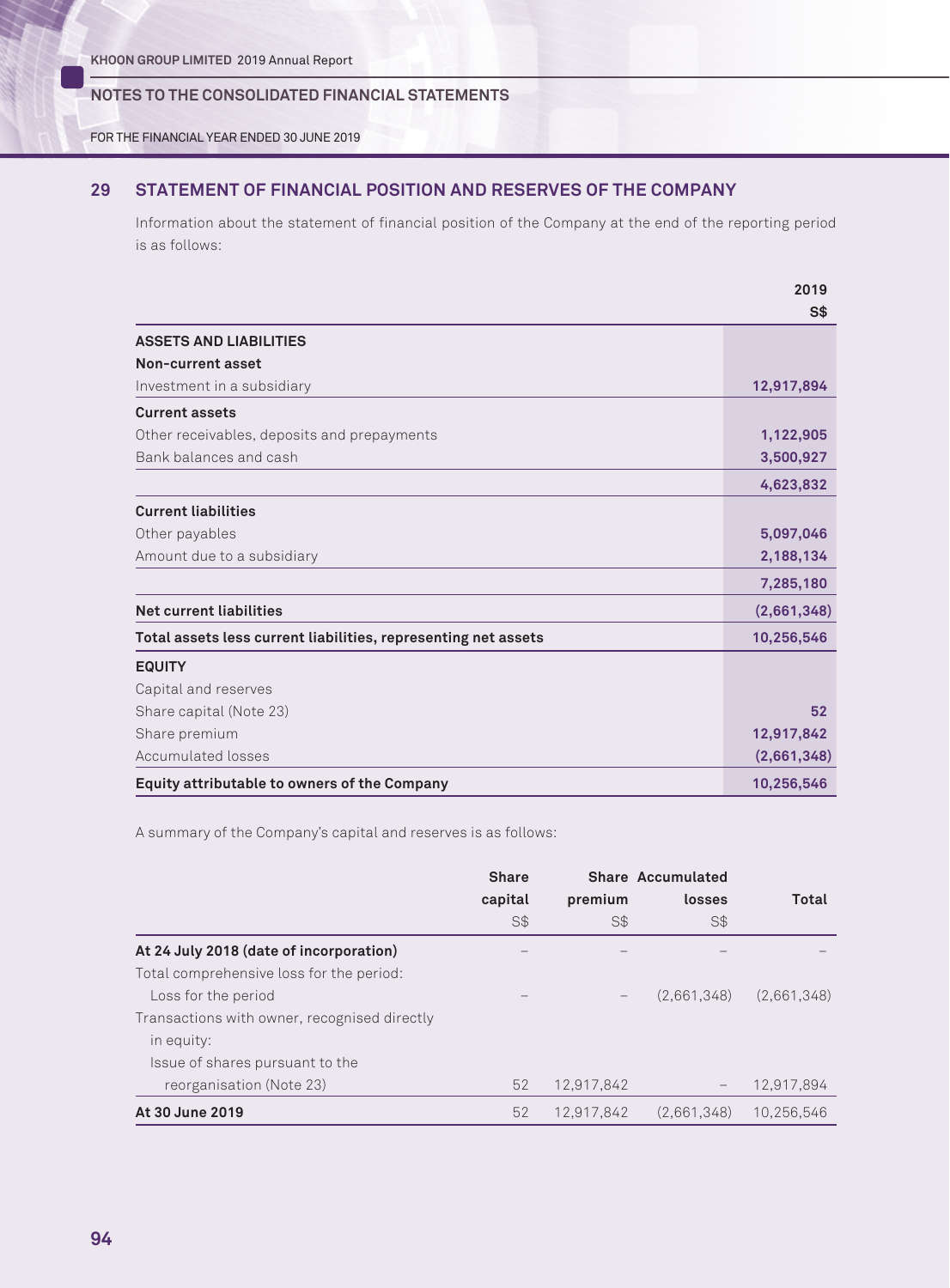FOR THE FINANCIAL YEAR ENDED 30 JUNE 2019

# **30 CAPITAL RISKS MANAGEMENT**

The Group manages its capital to ensure that it will be able to be continue as a going concern while maximising the return to shareholders through the optimisation of equity balance. The Group's overall strategy remains unchanged throughout the financial year ended 30 June 2019.

The capital structure of the Group consists of equity attributable to owners of the Group, comprising issued capital and accumulated profits. The Group is not subject to any externally imposed capital requirements.

The management of the Group review the capital structure on a regular basis. As part of this review, the management considers the cost of capital and the associated risk with each class of items in the context of capital structure, and takes appropriate actions to adjust the Group's capital structure. Based on the recommendations of the management, the Group will balance its overall capital structure through the payment of dividends, the issue of new shares and new debts.

## **31 FINANCIAL INSTRUMENTS AND FINANCIAL RISK MANAGEMENT**

Categories of financial instruments

|                                              | 2019       | 2018       |
|----------------------------------------------|------------|------------|
|                                              | S\$        | S\$        |
| <b>Financial assets</b>                      |            |            |
| Amortised cost (2018: Loans and receivable): |            |            |
| Deposits                                     | 113,700    |            |
| Trade receivables                            | 2,688,824  | 3,360,752  |
| Other receivables and deposits (Note 1)      | 562,044    | 421,058    |
| Amounts due from directors                   |            | 1,319,742  |
| Bank balances and cash                       | 5,993,458  | 5,997,729  |
|                                              | 9,358,026  | 11,099,281 |
| <b>Financial liabilities</b>                 |            |            |
| Amortised cost:                              |            |            |
| Trade and other payables (Note 2)            | 29,006,962 | 12.761.751 |

Note 1: Prepayments and deferred issue costs are excluded.

Note 2: GST payables are excluded.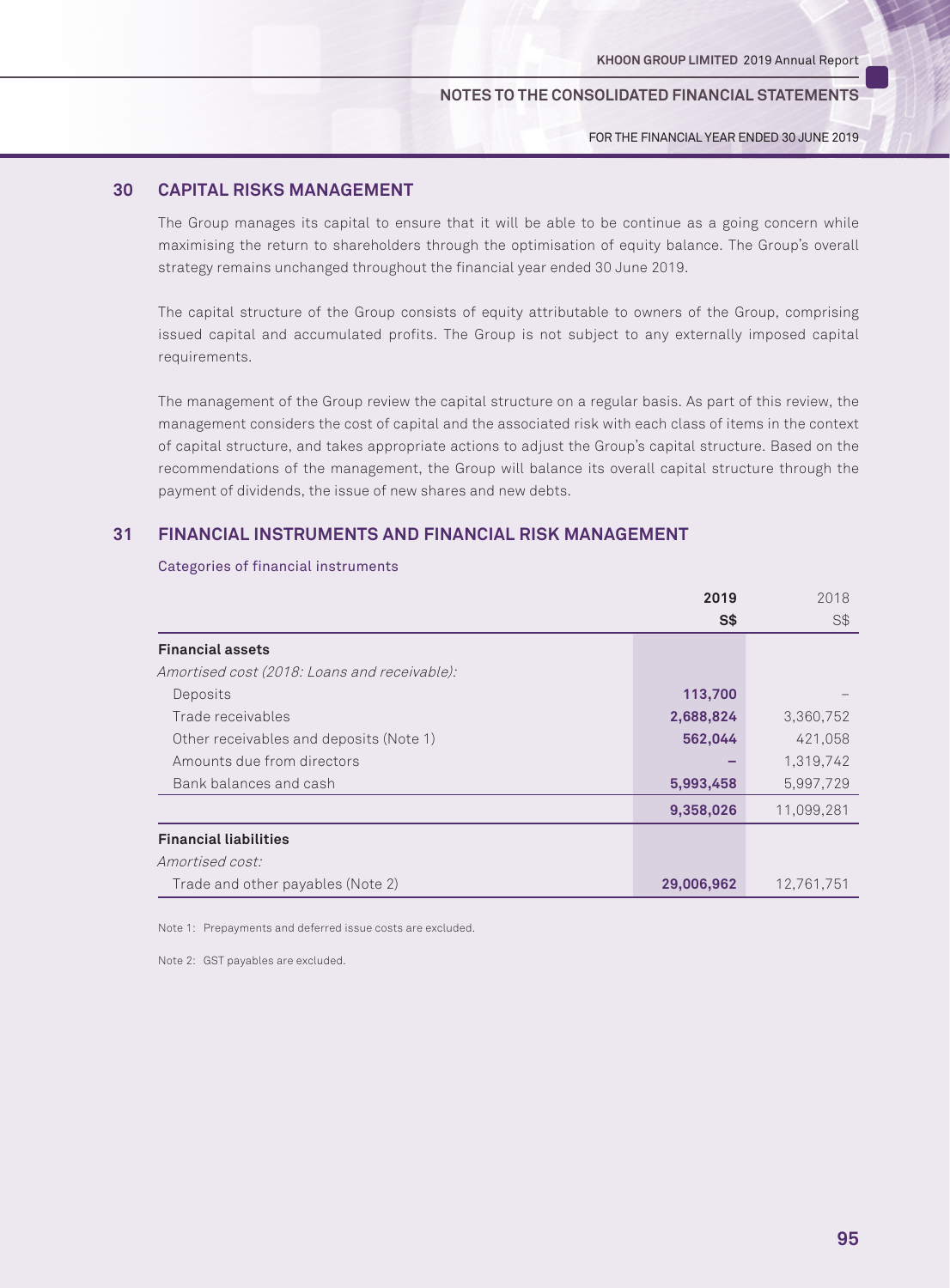FOR THE FINANCIAL YEAR ENDED 30 JUNE 2019

## **31 FINANCIAL INSTRUMENTS AND FINANCIAL RISK MANAGEMENT (continued)**

Financial instruments subject to offsetting, enforceable master netting arrangements and similar agreements

Financial assets

|                                            | (a)             | (b)                            | $(c) = (a) - (b)$ |
|--------------------------------------------|-----------------|--------------------------------|-------------------|
|                                            |                 | Gross amounts                  |                   |
|                                            |                 | of recognised                  | Net amounts of    |
|                                            |                 | financial                      | financial assets  |
|                                            |                 | liabilities set off            | presented in      |
|                                            |                 | Gross amounts in the statement | the statement     |
|                                            | of recognised   | of financial                   | of financial      |
| Type of financial asset/liability          | financial asset | position                       | position          |
|                                            | S\$             | $S$ \$                         | S\$               |
| As at 30 June 2019 and 2018                |                 |                                |                   |
| Other receivables from sub-contractors for |                 |                                |                   |
| backcharges                                | 1.516.516       | (1,516,516)                    |                   |

### Financial risk management objectives and policies

The Group's major financial instruments include trade receivables, other receivables and deposits, amounts due from directors, bank balances and cash, and trade and other payables. Details of these financial instruments are disclosed in the respective notes. The risks associated with these financial instruments include market risk (currency risk), credit risk and liquidity risk. The policies on how to mitigate these risks are set out below. The management of the Group manages and monitors these exposures to ensure appropriate measures are implemented on a timely and effective manner. The management is of the view that the Group is not exposed to significant interest rate risk.

### (a) Market risk management

### Currency risk management

The Group has certain bank balances and other payables denominated in US Dollar ("US\$") and HK\$ other than the functional currency of the Company, which exposes the Company to foreign currency risk. The Group manages the risk by closely monitoring the movement of the foreign currency rate.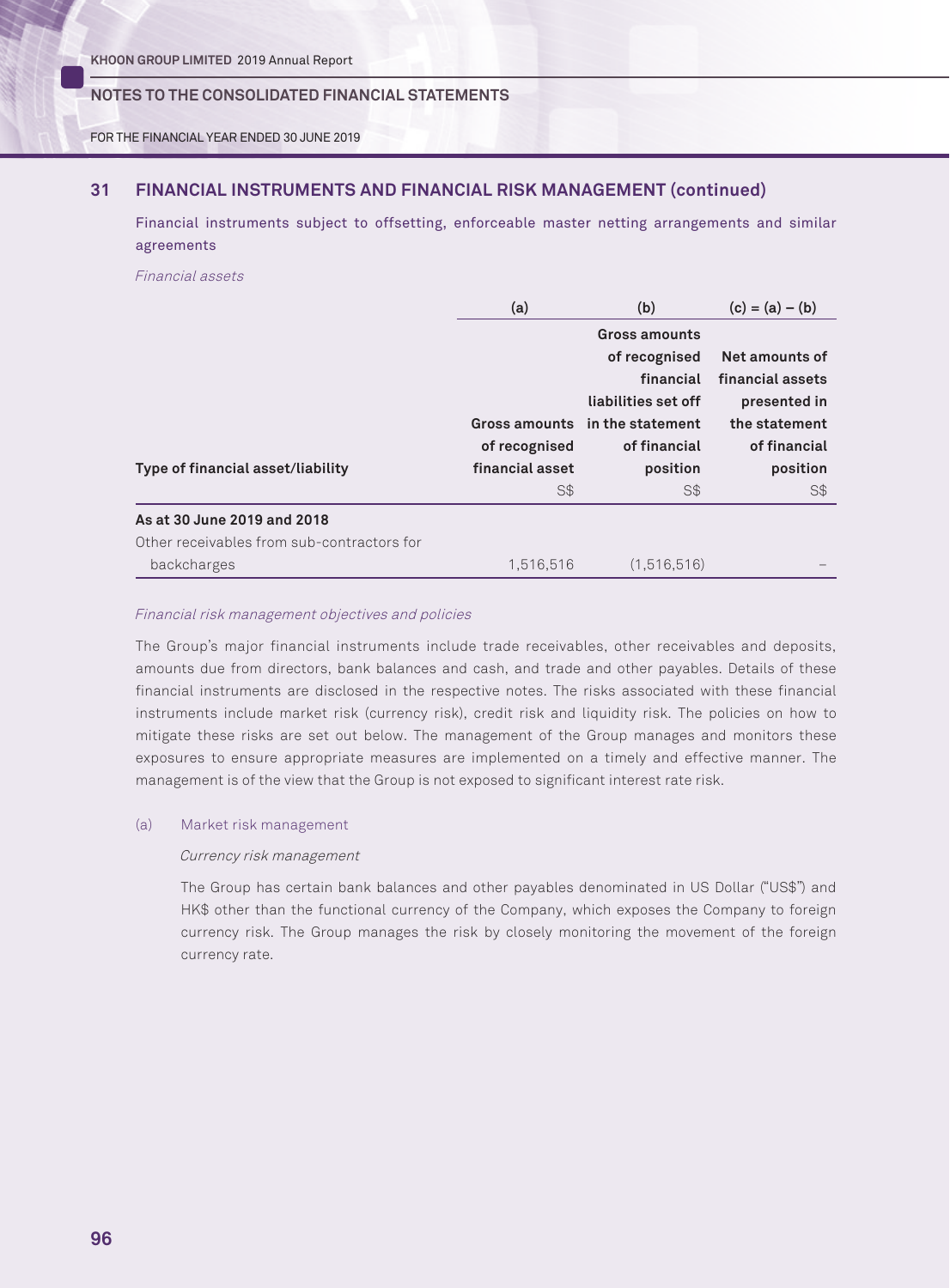FOR THE FINANCIAL YEAR ENDED 30 JUNE 2019

## **31 FINANCIAL INSTRUMENTS AND FINANCIAL RISK MANAGEMENT (continued)**

Financial instruments subject to offsetting, enforceable master netting arrangements and similar agreements (continued)

Financial risk management objectives and policies (continued)

(a) Market risk management (continued)

Currency risk management (continued)

The carrying amounts of the Group's monetary assets and liabilities denominated in foreign currencies at the end of the reporting year are as below:

|                              | 2019      | 2018      |
|------------------------------|-----------|-----------|
|                              | $S*$      | S\$       |
| <b>Monetary assets:</b>      |           |           |
| - Denominated in US\$        | 560,009   | 2,117,898 |
| - Denominated in HK\$        | 4,186,553 | 189,165   |
|                              | 4,746,562 | 2,307,063 |
| <b>Monetary liabilities:</b> |           |           |
| - Denominated in US\$        | 21,543    | 106,629   |
| - Denominated in HK\$        | 1,159,804 | 131,768   |
|                              | 1,181,347 | 238,397   |

If the US\$ strengthens/weakens by 10% against the functional currency of the Group, the Group's profit for the financial year ended 30 June 2019 would increase/decrease by S\$44,693 (2018: S\$166,935).

If the HK\$ strengthens/weakens by 10% against the functional currency of the Group, the Group's profit for the financial year ended 30 June 2019 would increase/decrease by S\$251,220 (2018: S\$4,764).

In the management's opinion, the sensitivity analysis above is unrepresentative for the currency risk as the exposure at the end of the reporting period does not reflect the exposure during the year.

### (b) Credit risk management

### Under IAS 39 and IFRS 9

Included in the Group's financial assets as at 30 June 2019 as a component of bank balances and cash is S\$3,500,926 (2018: Nil) placed in a bank in Hong Kong. The remaining bank balances and cash are placed in 4 banks (2018: 4) in Singapore. All these counterparties have been assessed by management to be financially sound, with external credit ratings of investment grade.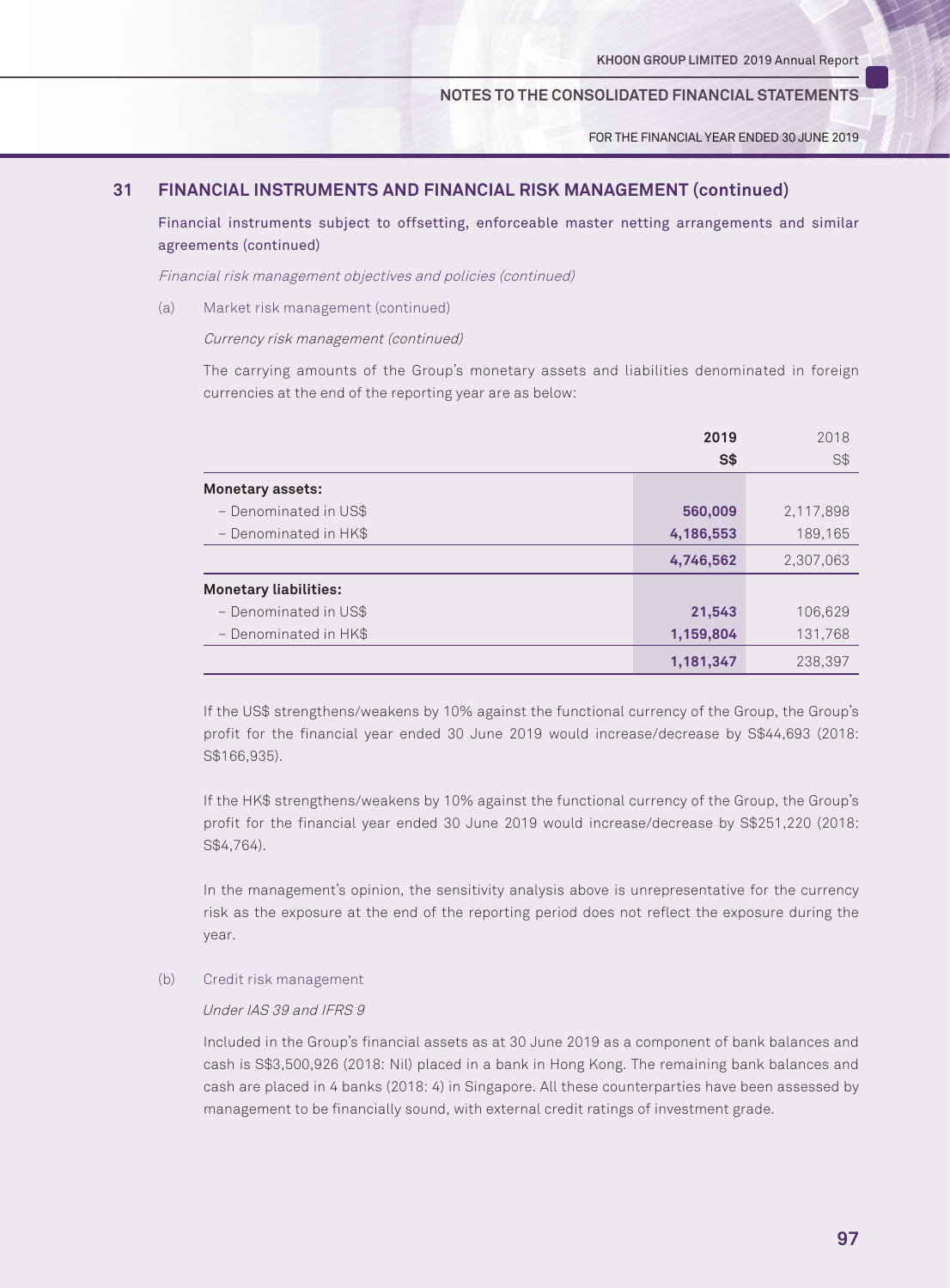FOR THE FINANCIAL YEAR ENDED 30 JUNE 2019

## **31 FINANCIAL INSTRUMENTS AND FINANCIAL RISK MANAGEMENT (continued)**

Financial instruments subject to offsetting, enforceable master netting arrangements and similar agreements (continued)

Financial risk management objectives and policies (continued)

### (b) Credit risk management (continued)

### Under IAS 39 and IFRS 9 (continued)

Other than the concentration of credit risk of bank balances and cash in Hong Kong, the Group's concentration of credit risk by geographical location is mainly in Singapore, which accounted for 26% of the total financial assets as at 30 June 2019 (2018: 100%).

Approximately 82% of total trade receivables outstanding at 30 June 2019 (2018: 64%) were due from top 5 customers which exposed the Group to concentration of credit risk. Those five largest customers are with good creditworthiness based on historical settlement record.

In order to minimise the concentration of credit risk, the management of the Group has delegated staff responsible for determination of credit limits, credit approvals and other monitoring procedures to ensure follow-up action is taken to recover overdue debts.

Other than concentration of credit risk on bank deposits and balances and on trade receivables from top 5 customers as disclosed above, the Group has no other significant concentration of credit risk on other receivables, with exposure spread over a number of counterparties.

At the end of each reporting period, the Group's maximum exposure to credit risk which will cause a financial loss to the Group due to failure to discharge an obligation by the counterparties is arising from the carrying amount of the respective recognised financial assets as stated in the statements of financial position.

### Under IAS 39

Before accepting any new customer, the Group carries out research on the credit risk of the new customer and assesses the potential customer's credit quality and defines credit limits by customer. Limits attributed to customers are reviewed when necessary.

The credit risk on amounts due from directors and other receivables is limited because the Group had not encountered significant difficulties in collecting payments from relevant parties in the past.

In addition, the directors of the Group closely monitor the subsequent settlement of the customers. In this regards, the directors of the Group consider that the Group's credit risk is significantly reduced.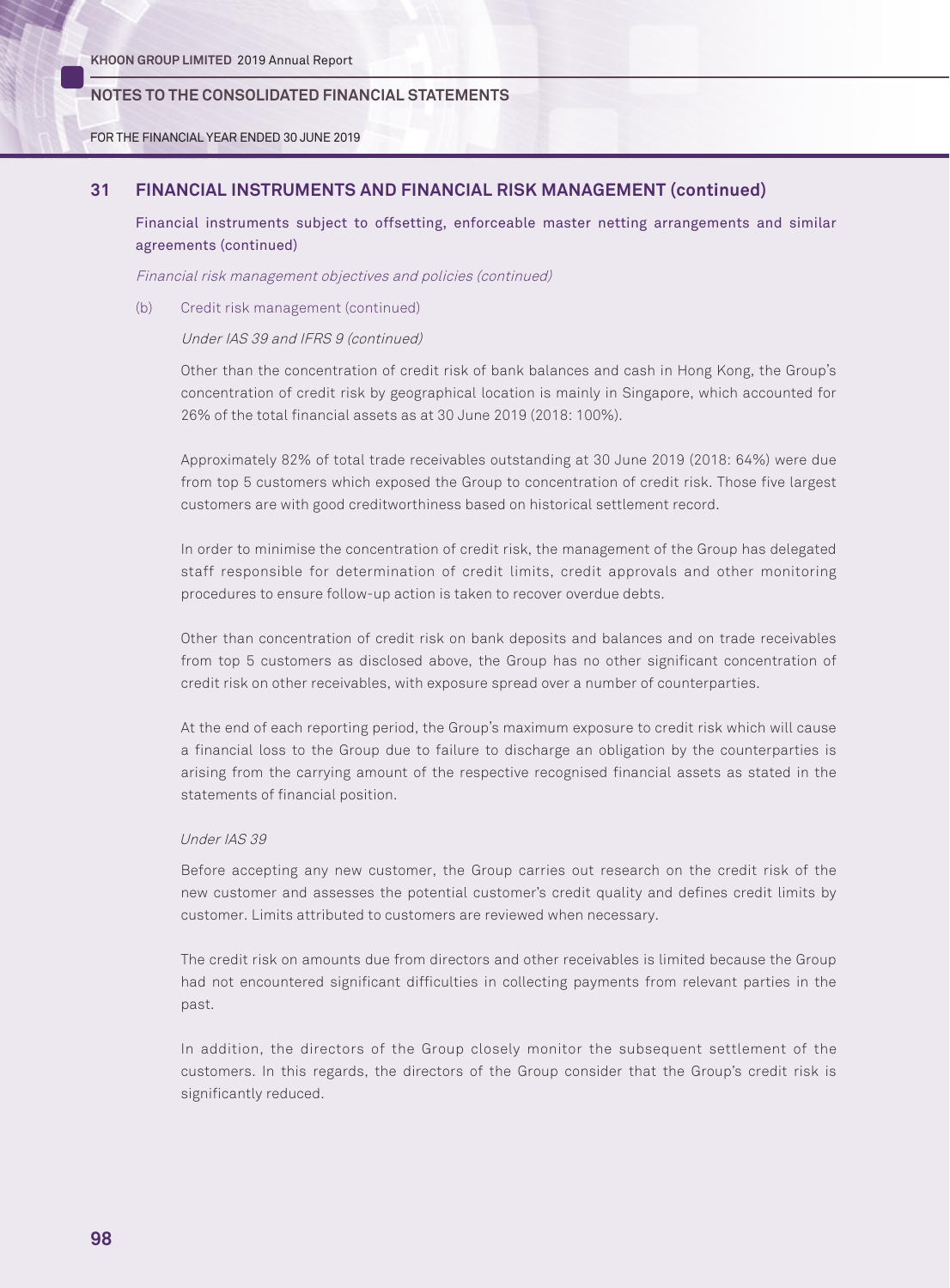FOR THE FINANCIAL YEAR ENDED 30 JUNE 2019

### **31 FINANCIAL INSTRUMENTS AND FINANCIAL RISK MANAGEMENT (continued)**

Financial instruments subject to offsetting, enforceable master netting arrangements and similar agreements (continued)

Financial risk management objectives and policies (continued)

(b) Credit risk management (continued)

#### Under IFRS 9

In order to minimise credit risk, the Group has delegated its finance team to develop and maintain the Group's credit risk grading to categorise exposures according to their degree of risk of default. The finance team uses publicly available financial information and the Group's own historical repayment records to rate its major customers and debtors. The Group's exposure and the credit ratings of its counterparties are continuously monitored and the aggregate value of transactions concluded is spread amongst approved counterparties.

The Group's current credit risk grading framework comprises the following categories:

| Category   | <b>Description</b>                                                                                                                       | <b>Basis for recognising ECL</b>       |
|------------|------------------------------------------------------------------------------------------------------------------------------------------|----------------------------------------|
| Low risk   | The counterparty has a low risk of default<br>and does not have any past-due amounts                                                     | 12-month ECL                           |
| Fair risk  | The counterparty frequently repays after due<br>dates but usually settles after due date                                                 | 12-month ECL                           |
| Doubtful   | There has been a significant increase in<br>credit risk since initial recognition                                                        | Lifetime ECL - not credit-<br>impaired |
| In default | There is evidence indicating the asset is<br>credit impaired                                                                             | Lifetime ECL – credit-impaired         |
| Write-off  | There is evidence indicating that the debtor<br>is in severe financial difficulty and the Group<br>has no realistic prospect of recovery | Amount is written off                  |

Bank balances and cash are placed with financial institutions that are externally credit-rated with investment grade, and are hence determined to have low credit risk at the reporting date.

For bank balances and cash, and other receivables and deposits, the Group has assessed and concluded that the expected credit loss for these financial assets is immaterial under ECL method based on the Group's assessment on the risk of the default of that counterparty.

Starting from 1 July 2018, the Group reassesses the lifetime ECL for trade receivables and contract assets at the end of each reporting period to ensure that adequate impairment losses are made for significant increase in the likelihood or risk of a default occurring since initial recognition. In this regard, management of the Group considers that the Group's credit risk is significantly reduced.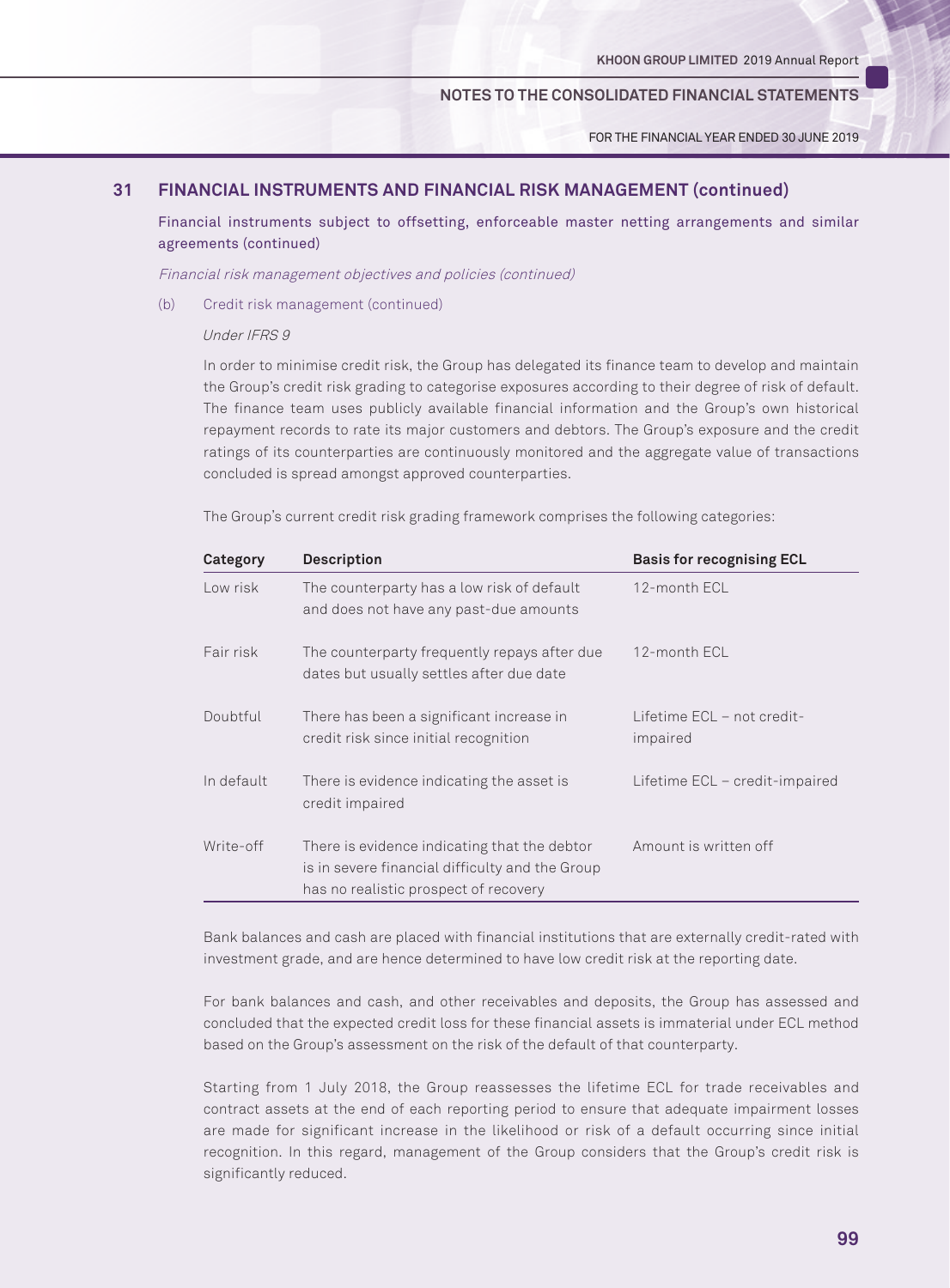FOR THE FINANCIAL YEAR ENDED 30 JUNE 2019

## **31 FINANCIAL INSTRUMENTS AND FINANCIAL RISK MANAGEMENT (continued)**

Financial instruments subject to offsetting, enforceable master netting arrangements and similar agreements (continued)

Financial risk management objectives and policies (continued)

(b) Credit risk management (continued)

### Under IFRS 9 (continued)

The Group applied credit risk modelling upon adoption of IFRS 9. The Group considers the probability of default upon initial recognition of asset and whether there has been a significant increase in credit risk on an ongoing basis.

To assess whether there is a significant increase in credit risk, the Group compares the risk of a default occurring on the asset as at the reporting date with the risk of default as at the date of initial recognition, it considers the forward-looking information is available and reasonable, including below indicators:

- internal credit rating based on historical information;
- actual or expected significant changes in the operating result of the debtors; and
- significant changes in the expected performance and behaviour of the debtors, include changes in the payment status of debtors.

The table below details the credit quality of the Group's financial assets (other than bank balances and cash), as well as the Group's maximum exposure to credit risk by credit risk rating grades:

|                                   |                 | Internal |                                    | Gross        |                  | <b>Net</b> |
|-----------------------------------|-----------------|----------|------------------------------------|--------------|------------------|------------|
|                                   |                 | credit   |                                    | carrying     | Loss             | carrying   |
|                                   | <b>Note</b>     | rating   | 12-month or lifetime ECL           |              | amount allowance | amount     |
|                                   |                 |          |                                    | S\$          | S\$              | S\$        |
| Deposits                          | 17a             | Low risk | 12-month ECL                       | 113,700      |                  | 113,700    |
| Trade receivables                 | 16              | (1)      | Lifetime ECL (simplified approach) | 2.711.149    | (22, 325)        | 2,688,824  |
| Other receivables<br>and deposits | 17 <sub>b</sub> | Low risk | 12-month FCL                       | 562.044      |                  | 562,044    |
| Contract assets                   | 18              | (1)      | Lifetime ECL (simplified approach) | 32,768,152   |                  | 32,768,152 |
|                                   |                 |          |                                    | 36, 155, 045 | (22, 325)        | 36,132,720 |

### **As at 30 June 2019**

(1) The Group determines the ECL on these items on an individual basis for all customers based on internal credit rating. The ECL rates applied are derived according to the debtors' characteristics, including their trading history with the Group and existence of default history. These rates multiplied by scalar factors to reflect differences between economic condition during the period over which the historical data has been collected and the Group's view of economic condition over the credit characteristics of the debtors. The trade receivables and contract assets due from all customers are not credit-impaired as at 30 June 2019.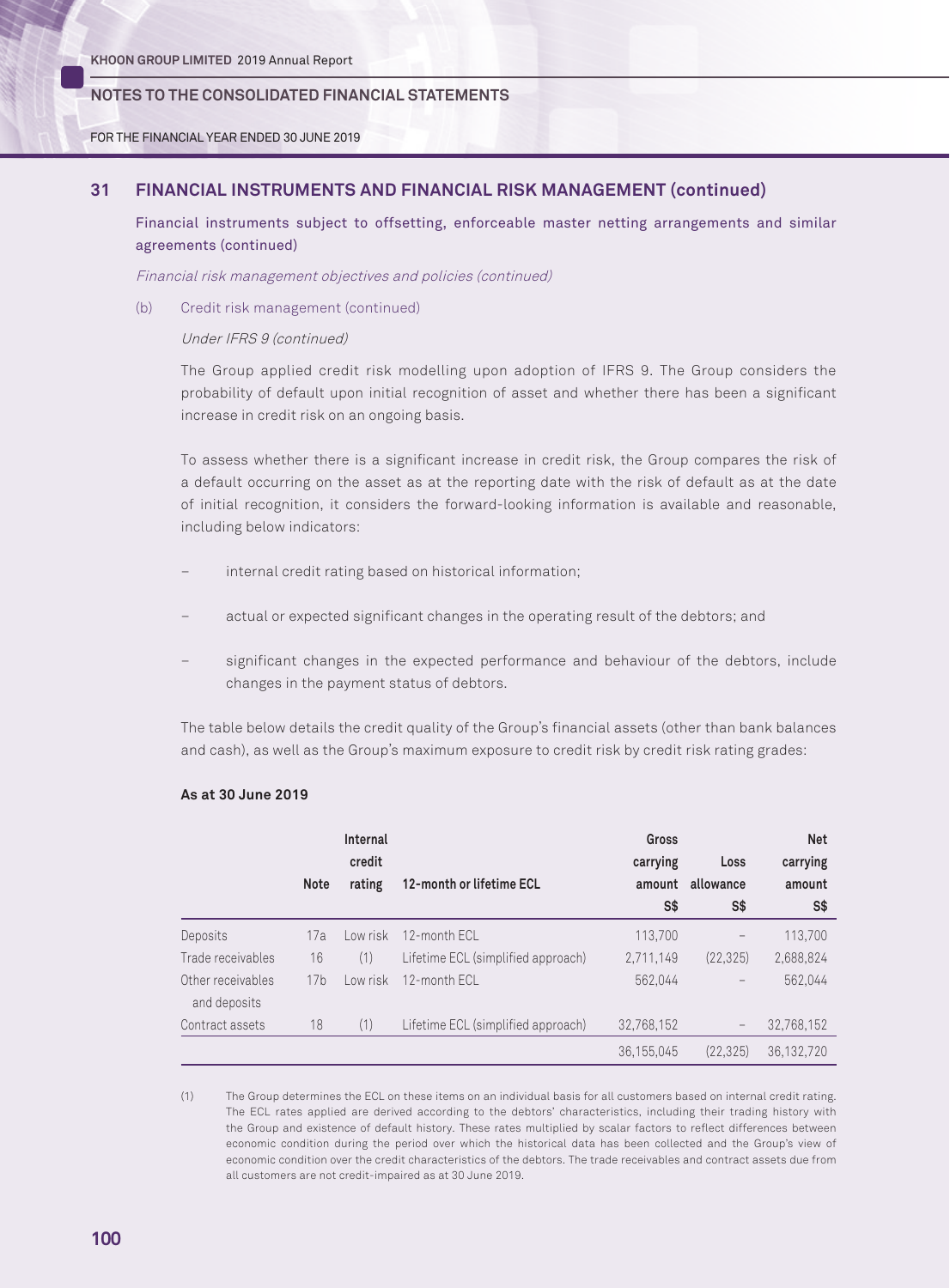FOR THE FINANCIAL YEAR ENDED 30 JUNE 2019

### **31 FINANCIAL INSTRUMENTS AND FINANCIAL RISK MANAGEMENT (continued)**

Financial instruments subject to offsetting, enforceable master netting arrangements and similar agreements (continued)

Financial risk management objectives and policies (continued)

(b) Credit risk management (continued)

#### Under IFRS 9 (continued)

Other relevant information with regard to the exposure of credit risk and expected credit losses for trade receivables and contract assets as at 30 June 2019 are set out in Notes 16 and 18 respectively.

#### (c) Liquidity risk management

Liquidity risk is the risk that the Group will encounter difficulties in meeting its financial obligations as and when they fall due. In the management of the liquidity risk, the Group monitors its net operating cash flows and maintains a level of cash and cash equivalents deemed adequate by the management to finance the Company's operations and mitigate the effects of fluctuations in cash flows.

### Non-derivative financial liabilities

All financial liabilities of the Group as at 30 June 2019 and 2018 are non-interest bearing and repayable on demand.

#### Non-derivative financial assets

All financial assets of the Group as at 30 June 2019 and 2018 are repayable on demand or due within one year.

(d) Fair value

Fair value of the Group's financial assets and financial liabilities that are not measured at fair value on recurring basis

The Group had no financial assets or financial liabilities carried at fair value in 2019 and 2018.

The management of the Group considers that the carrying amounts of financial assets and financial liabilities recorded at amortised cost in the financial statements approximate to their fair values.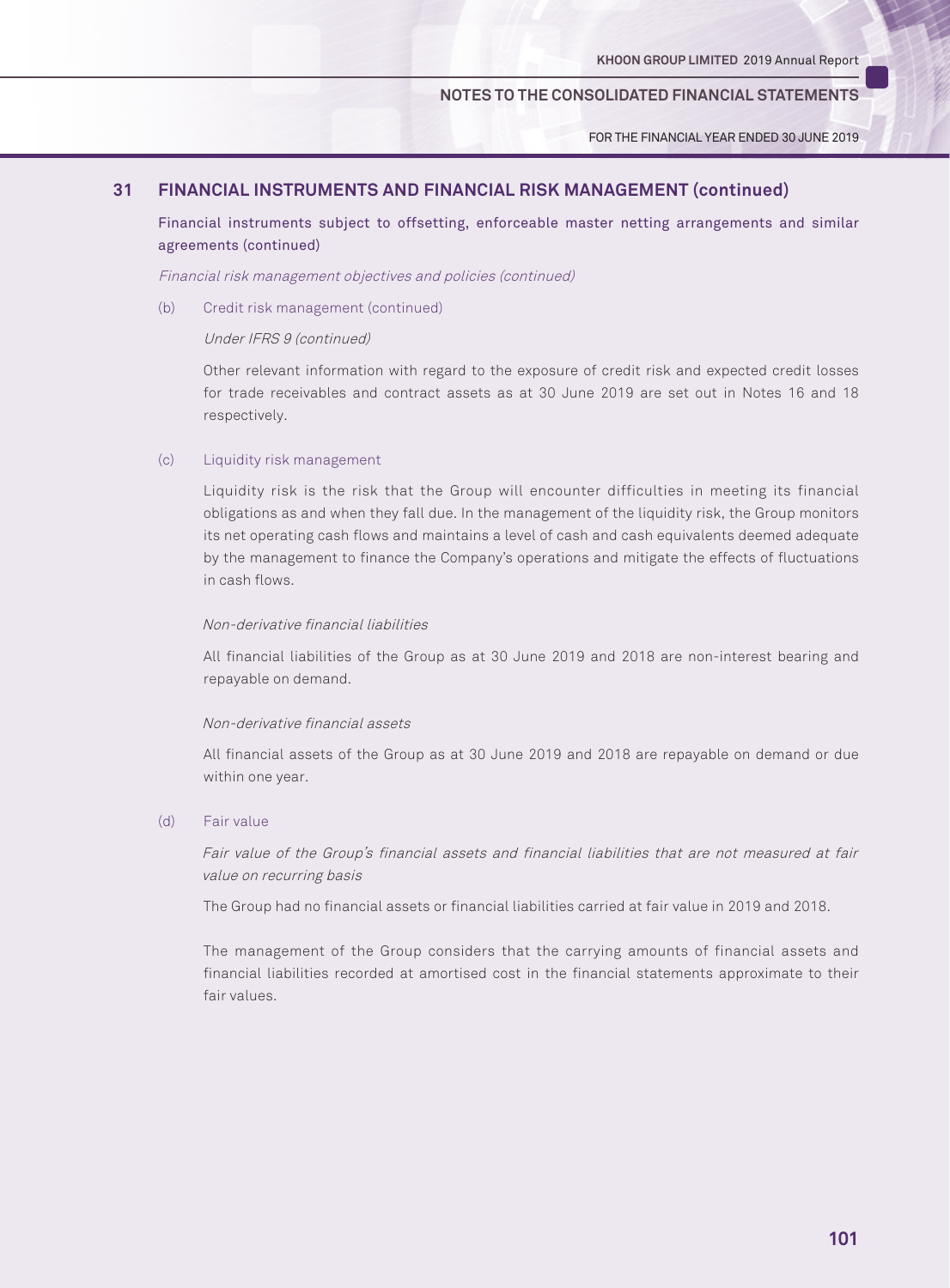FOR THE FINANCIAL YEAR ENDED 30 JUNE 2019

## **32 CONTINGENT LIABILITIES**

As at 30 June 2019, performance bonds of S\$907,912 (2018: S\$608,710) were given in favour of the Group's customers as security for the due performance and observance of the Group's obligations under the contracts entered into between the Group and its customers. If the Group fails to provide satisfactory performance to its customers to whom performance bonds have been given, such customers may demand payment to them the sum or sum stipulated in such demand. The Group will become liable to compensate such sums accordingly. The performance guarantees will be released upon completion of the contracts.

# **33 SHARE OPTION SCHEME**

Pursuant to a share option scheme approved by a written resolution passed by the shareholder of the Company on 10 June 2019 (the "Share Option Scheme"), the Company may grant options to eligible directors of the Group, eligible employees of the Group and other selected participants, for the recognition of their contributions, to subscribe for shares ("Shares") in the Company with a payment of HK\$1 upon each grant of options offered.

The exercise price of the share option will be not less than the highest of:

- (i) the closing price of the Company's shares as stated in the Stock Exchange's daily quotation sheet on the date (the "Offer Date") of grant of the particular option, which must be a business day;
- (ii) the average of the closing prices of the Shares as stated in the Stock Exchange's daily quotation sheets for the five business days immediately preceding the Offer Date of the option; and
- (iii) the nominal value of a Share on the Offer Date.

The share options are exercisable at any time during a period of not more than 10 years from the date of grant, subject to the terms and conditions of the Share Option Scheme, or any conditions stipulated by the Board of Directors.

The maximum number of shares in respect of which options may be granted shall not exceed 10% of the number of shares of Company. Unless further shareholders' approval has been obtained pursuant to the conditions set out in the Share Option Scheme, no person shall be granted an option which, if all the options granted to the person (including both exercised and outstanding options) in any 12 months period up to the date of grant are exercised in full, would result in such person's maximum entitlement exceeding 1% of the number of issued shares of Company.

Up to the date of issuance of the consolidated financial statements, no options have been granted or agreed to be granted pursuant to the Share Option Scheme.

During the year ended 30 June 2019, no share options have been granted nor exercised and there is no outstanding share option of the Company as at 30 June 2019.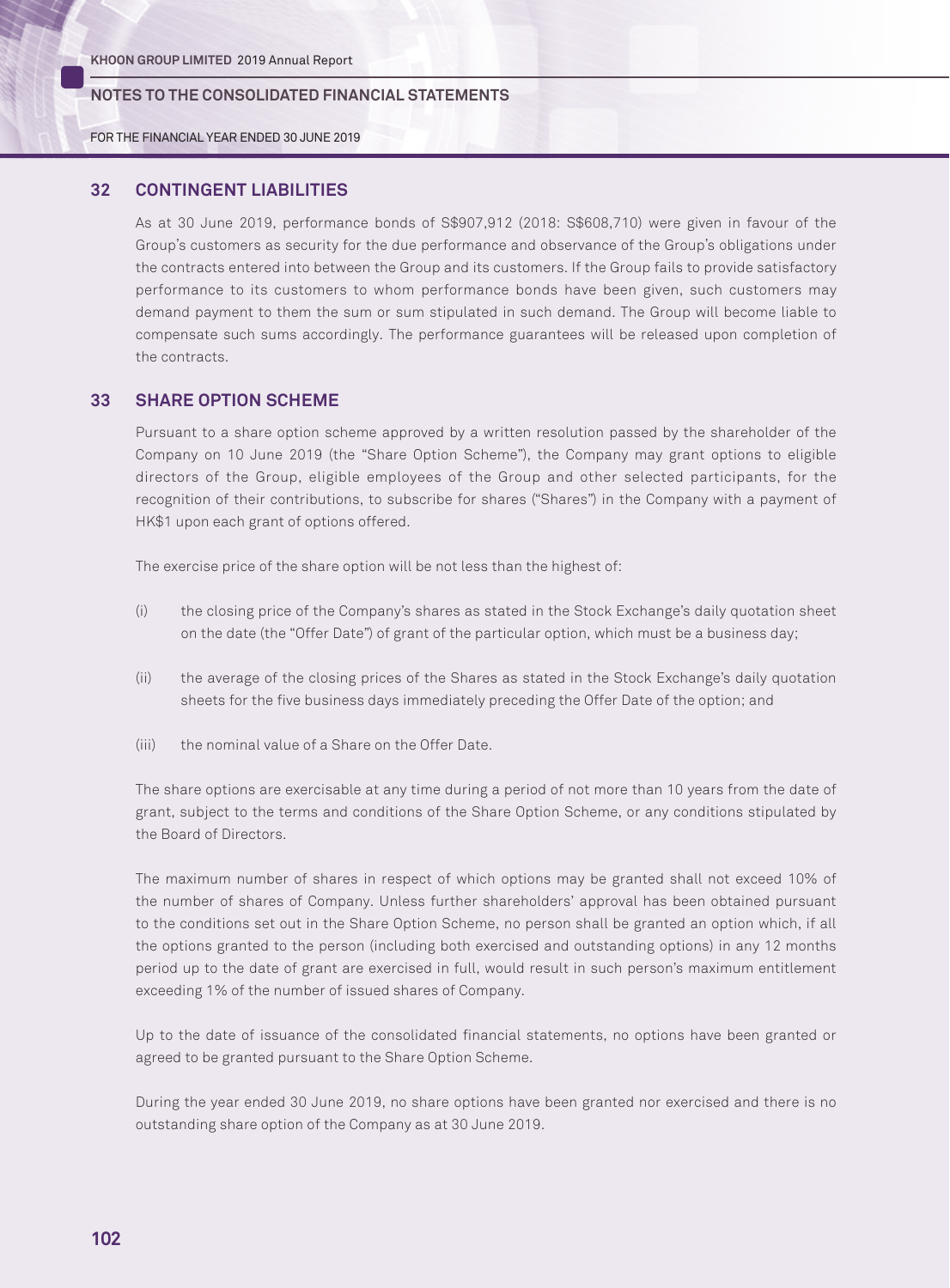FOR THE FINANCIAL YEAR ENDED 30 JUNE 2019

# **34 EVENTS AFTER THE END OF THE REPORTING PERIOD**

Subsequent to 30 June 2019, the following significant events took place:

- (i) On 5 July 2019, total of 749,970,000 new shares were allotted and issued, credited as fully paid at par, to the sole shareholder by way of capitalisation of a sum of HK\$7,499,700 standing to the credit of the share premium account of the Company, and that such shares rank pari passu in all respects with all the then existing issued shares of the Company.
- (ii) On 5 July 2019, 250,000,000 new ordinary shares with a par value of HK\$0.01 each of the Company were issued at a price of HK\$0.50 by way of public offering. On the same date, the Company's shares were listed on the Main Board of the Stock Exchange.